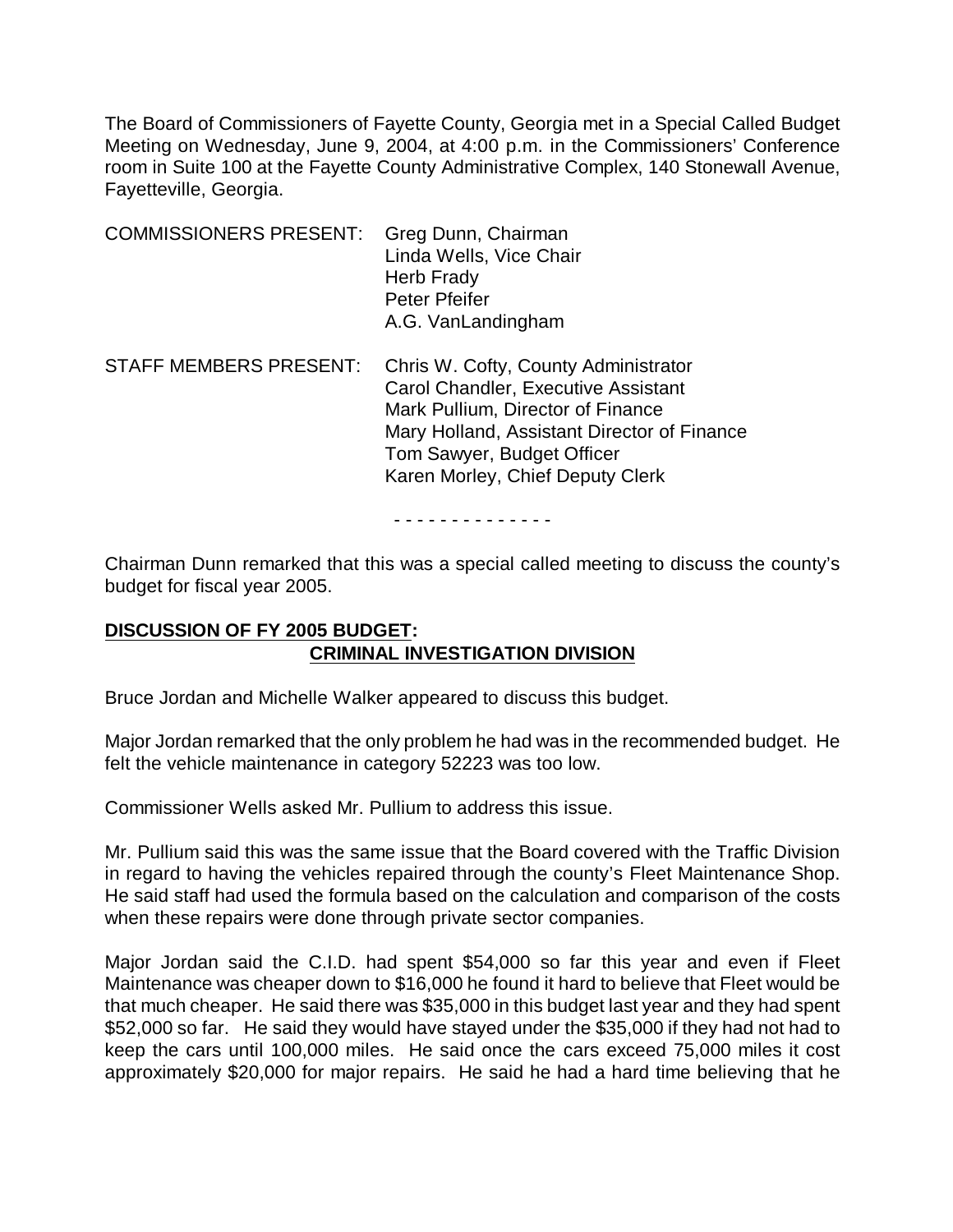would be able to get 34 cars through next year on \$16,500 no matter how cheap it was out at Fleet.

Commissioner Wells said Mr. Pullium was using the figure of \$10 for an oil change and he was going to look to see if that figure included labor, parts and so forth. She asked him if he had found that information.

Mr. Pullium replied that this included everything in the costs at Fleet. He commented on the \$51,000 figure and said based on staff's analysis they had determined that the county's labor rate was \$18 and the labor rate for the private sector was \$70 per hour. He commented on prices for car parts. He said the county buys in bulk and there was a significant discount for those as well.

Michelle Walker asked if anyone had checked with the Public Works Director Lee Hearn as to whether or not Fleet would be able to handle all of the different kinds of cars. She said they did not drive just Crown Victorias. She said they had Jeeps, Dodges, Intrepids and so forth.

Mr. Pullium replied Fleet could handle anything and if they got into a situation where they could not handle it, then staff would certainly look at that situation where an out source basis could be used.

Ms. Walker asked if Fleet was going to handle wreck repairs, tires repairs, and ordering tires.

Mr. Pullium responded that there was no body shop located at Fleet Maintenance and they would not be able to do that.

Ms. Walker asked about tires.

Mr. Pullium replied yes, Fleet could change the tires.

Ms. Walker asked if Fleet was going to order their tires since they had existing money in tires.

Commissioner Frady said if Fleet did not have the tires they needed they would definitely have to order the tires from somewhere.

Mr. Pullium said the tires would be charged back to the appropriate budget.

Chairman Dunn said when Wayne Hannah had presented his budget, staff was recommending that his repair and maintenance budget be cut down. He said Wayne had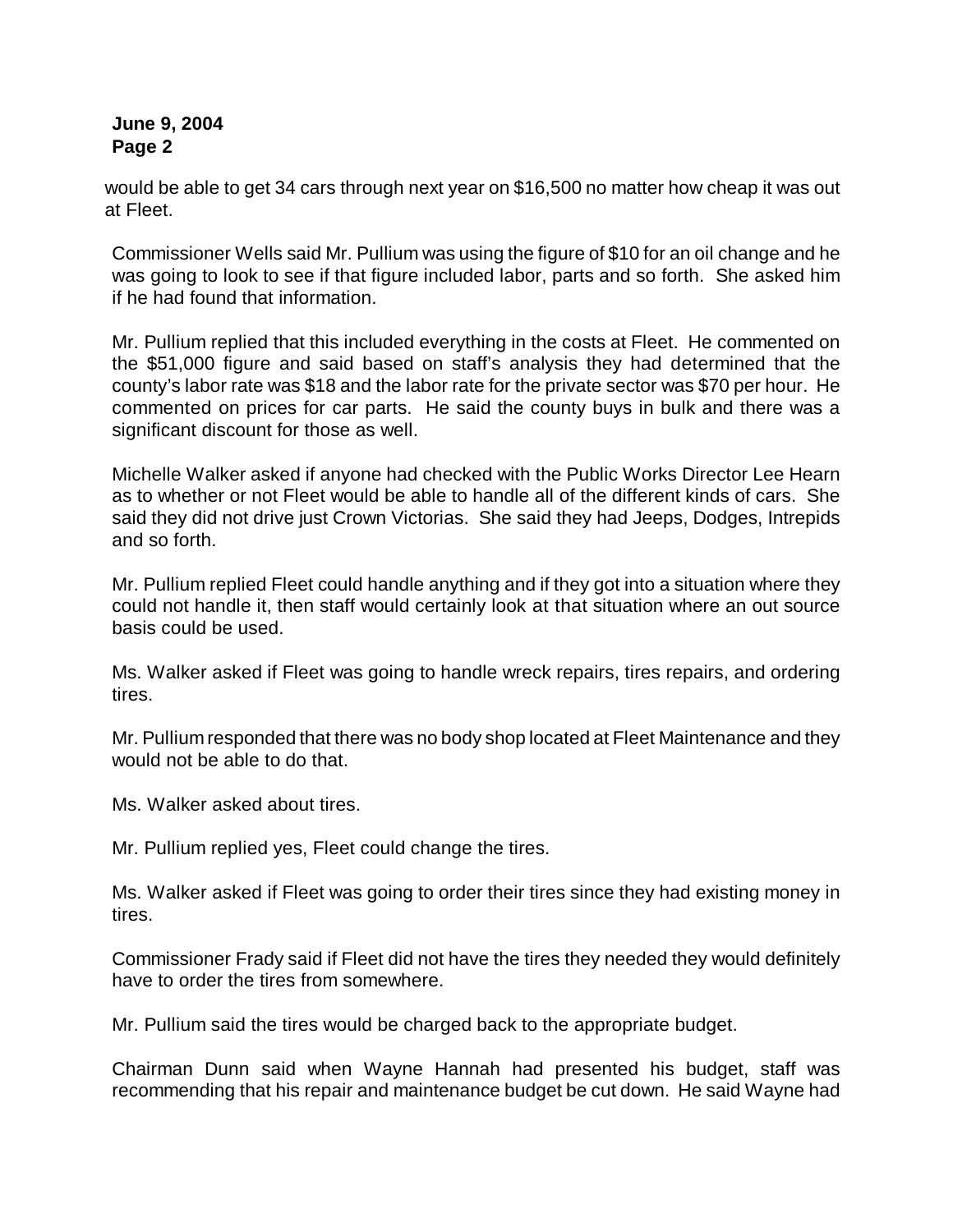presented costs and staff had put some additional money back into his budget. He asked if the maintenance and repair costs for one department was the same for the cars in the other department.

Mr. Pullium remarked that this rounded out to approximately 50%. He said in reality, staff would be amenable to change here. He said there would still be a 50% savings to the taxpayers.

Mr. Cofty said he would also like to point out that there were additional monies built in at Fleet Maintenance for salaries.

Chairman Dunn said the issue he was mentioning was what had happened to another Sheriff's Department division. He said the prices must be the same for everyone.

Mr. Cofty said during that discussion there was some confusion then over the cost of an oil change.

Chairman Dunn stated that was correct and the price had been higher than first thought.

Mr. Cofty said it was determined that the county could actually do it for less than thought.

Chairman Dunn said the Board had added money back into the other department's maintenance budget because Wayne Hannah had gone to Fleet Maintenance and spoken to them and determined that the estimate was too low. He said the Board had made an adjustment for those cars and would need to make the same adjustment for this budget.

Mr. Pullium agreed and said this would be logical in terms of consistency.

Michelle Walker asked Mr. Pullium if he was referring to small repairs or regular maintenance on a vehicle.

Commissioner Wells said this referred to anything except wrecks.

Ms. Walker asked if Fleet Maintenance would be repairing transmissions too.

Mr. Pullium replied yes. He said they would repair everything except wrecks. He said they would repair everything unless it was covered under warranty.

Chairman Dunn said he just wanted to make sure that the cars from one department were being repaired at the same cost as they were in another department. He said he wanted to make sure this was consistent.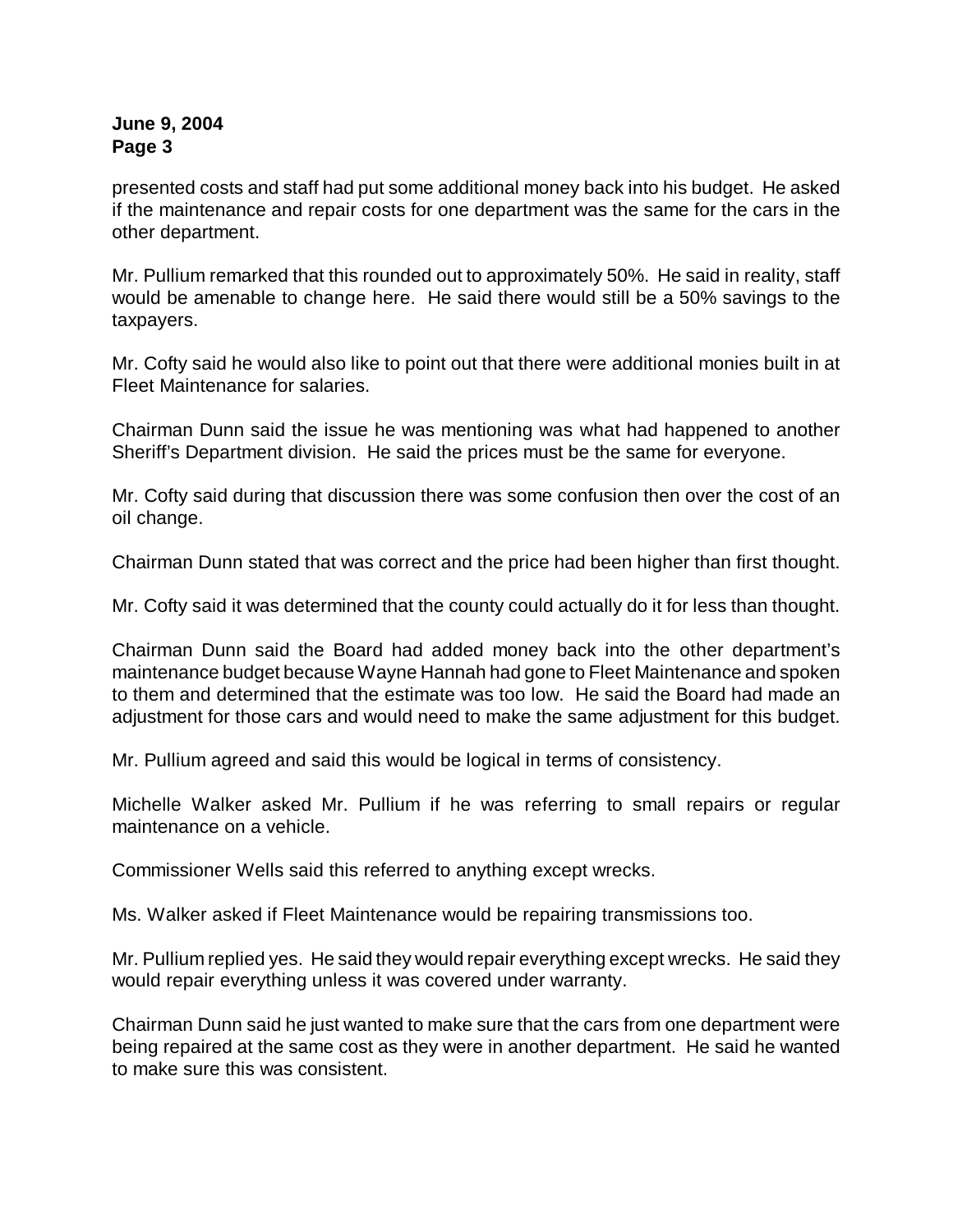Mr. Pullium remarked that in order to be consistent with what was done in the traffic division, staff had indicated that \$27,455 would be consistent across the board.

Ms. Walker asked if there was any calculation time wise on how long it might take for these repairs. She said it would be difficult to leave a vehicle overnight for service and Major Jordan said they could discuss that later since it did not relate to the budget.

Commissioner Wells clarified that the Board would be increasing this to half of what had been spent last year.

Mr. Pullium remarked the figure was \$27,455. He said Ms. Holland had calculated this to be consistent with the traffic division.

Ms. Holland remarked that the traffic division had been increased by 66% and she had applied that same formula to the recommended amount for the C.I.D. and came up with the \$27,455 figure.

Chairman Dunn said this figure came out to be approximately 50% of their request.

Commissioner Frady said he wanted to save money but he wanted to do it the right way for the citizens. He said the Board could do a six months adjustment if it needed to.

Major Jordan said he would like to discuss another issue. He said he had put in for two drug agents and one detective. He said the drug squad had been in existence since 1989. He said it was started with four people. He said since that time only one person had been added and they were operating with only five people. He said if none were approved this year, he would hope to get some next year. He stated if he could add some people in this area then he would be able to cut some of the overtime that they were working. He said there were only five people plus Tyrone puts one with them. He said their comp time stayed high from all of the overtime that they worked. He said he had requested the detective position because identity theft had gone "through the roof" and was extremely high. He said he wanted to assign one person to do nothing but identity theft. He remarked that felonies would come first and the crimes against persons. He said if his department got too busy then the identity theft would not get worked and would have to be referred back to the banks. He said if the Board did not really want to add these people this year, then he was hoping that it could be looked at next year.

Chairman Dunn asked Mr. Pullium for staff's recommendation on all of the slots that C.I.D. had requested.

Mr. Pullium responded that staff had recommended that an additional School Resource Officer (S.R.O.) and an administrative clerk be added based on the justification that was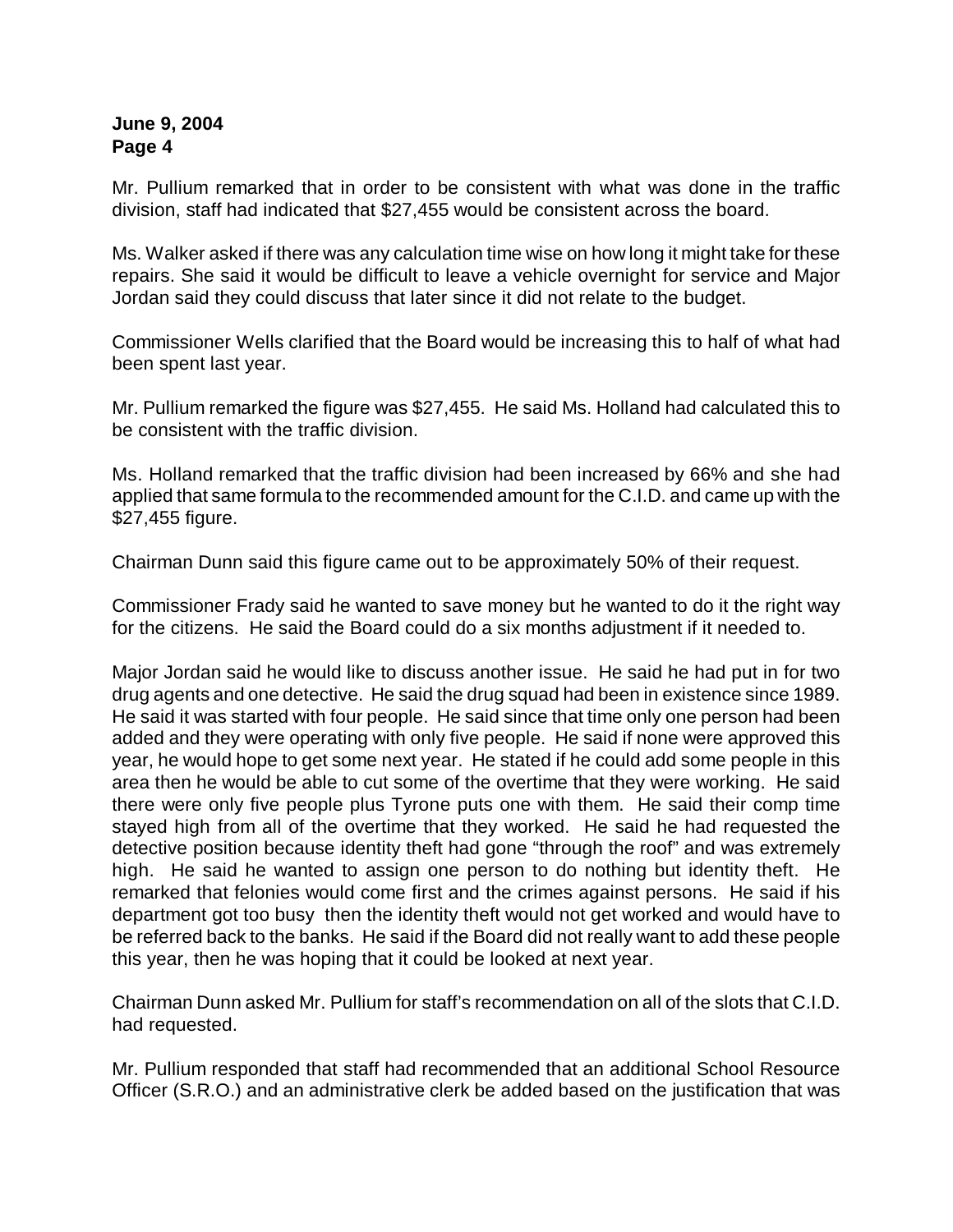submitted. He said in terms of the School Resource Officer it was staff's understanding that in the schools there was a significant need for these. He said there was a Resource Officer located at each school but the problem was when a supervisor was pulled to other schools to provide leadership to those other schools. He said without the visible presence of the officer, there was concern that this would create a problem. He stated this was the main part on which staff had made its recommendation. He said in this way there would be sufficient commanding control and also sufficient presence in the schools.

Mr. Pullium commented on the request for an administrative clerk. He said this was a result of the increase in the number of arrests that had been processed over the last several years in the Sheriff's narcotics area. He said this was the main reason that staff had justified that position.

Major Jordan remarked if he had to prioritize, then these were the two positions that he would want first and the ones that were cut would be his third, fourth and fifth priorities.

Chairman Dunn said historically the Board had agreed to fund one resource officer per school and this was what had been done.

Commissioner VanLandingham asked if the school was going to pay half of this. He commented that the school had agreed to pay half of the resource officers. He said it stated that the total cost was \$35,233.46. He said he was sure if the county would pay an officer, pay his benefits, buy his uniforms, buy his automobile, his computer and everything that \$35,000 would not be the total cost.

Commissioner Wells said the \$35,000 would just be the salary.

Commissioner VanLandingham said it was his understanding that the county had agreed to fund half of the resource officers and this would be one officer per school. He said this had developed into the county picking up after the salary all of the equipment. He said he did not know if this was the original agreement. He said they were trying to locate this agreement and determine exactly what the School Board was responsible for.

Commissioner VanLandingham said it was his understanding that the School Board would pay for half of the resource officer.

Chairman Dunn said he would not support this particular request. He said over the years the Board had funded one officer per school and that was what was agreed upon.

Major Jordan said the reason the officer must leave the school so much was for parent conferences. He said when parents have complaints against the resource officer at that school, they come to the school and a supervisor goes to that school. He said there was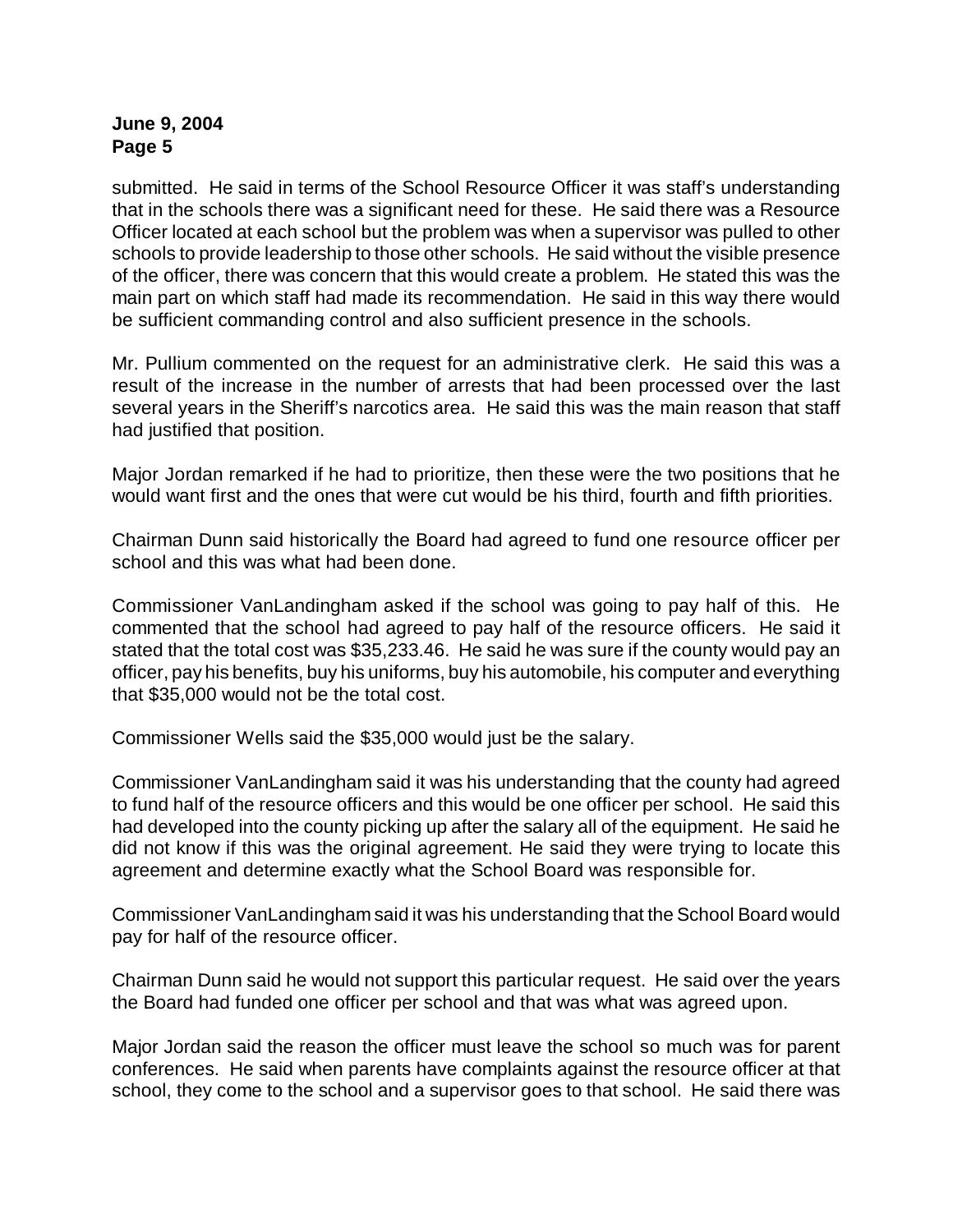five of them now. He said there had been a lot of difficulty in the schools this year. He said Whitewater Middle School was going 50% of the time without a School Resource Officer.

Commissioner Frady asked what the resource officers did in the summer time.

Major Jordan responded they work with detectives and two of them work in summer school.

Commissioner VanLandingham said until this was resolved with the Board of Education exactly where the county was supposed to be on this, he would not be in favor of adding anymore officers. He felt the Board needed to review the original agreement and see what was agreed to with the school as far as supplying one officer per school.

Commissioner Wells said even if the agreement was that the School Board would pay half of an officer per school this would be exceeding that. She said the School Board could easily say that the agreement was one officer per school.

Commissioner VanLandingham said he would like for staff to make a note to find that agreement.

Major Jordan asked for clarification. He asked if the Commissioners were questioning if the Board of Education would go along with this request. He said the Board of Education had already agreed to this.

Commissioner Frady said if it could be proven to him that it was necessary to go beyond what had originally been agreed upon, then he would give it some consideration. He said so far that had not happened.

Chairman Dunn said he did not think that anybody actually believed that a D.A.R.E. officer was going to be in the school every minute that the school was open every day. He said these officers would be gone for other reasons as well.

Major Jordan stated that the supervisor was gone much more than the others because he was having to visit the other schools. He said the Principal had mentioned to the supervisor this year that maybe an officer could be put in that school full time and let the supervisor be free to supervise all of the schools. He said there was a lot of times when one school had an event that would have two resource officers there for that event and leave the school uncovered and the supervisor would also help with that situation.

Chairman Dunn said at this point, he was not willing to do it. He said this did not mean that internally Major Jordan could not convince his boss that it was a higher priority than something else that he might be doing.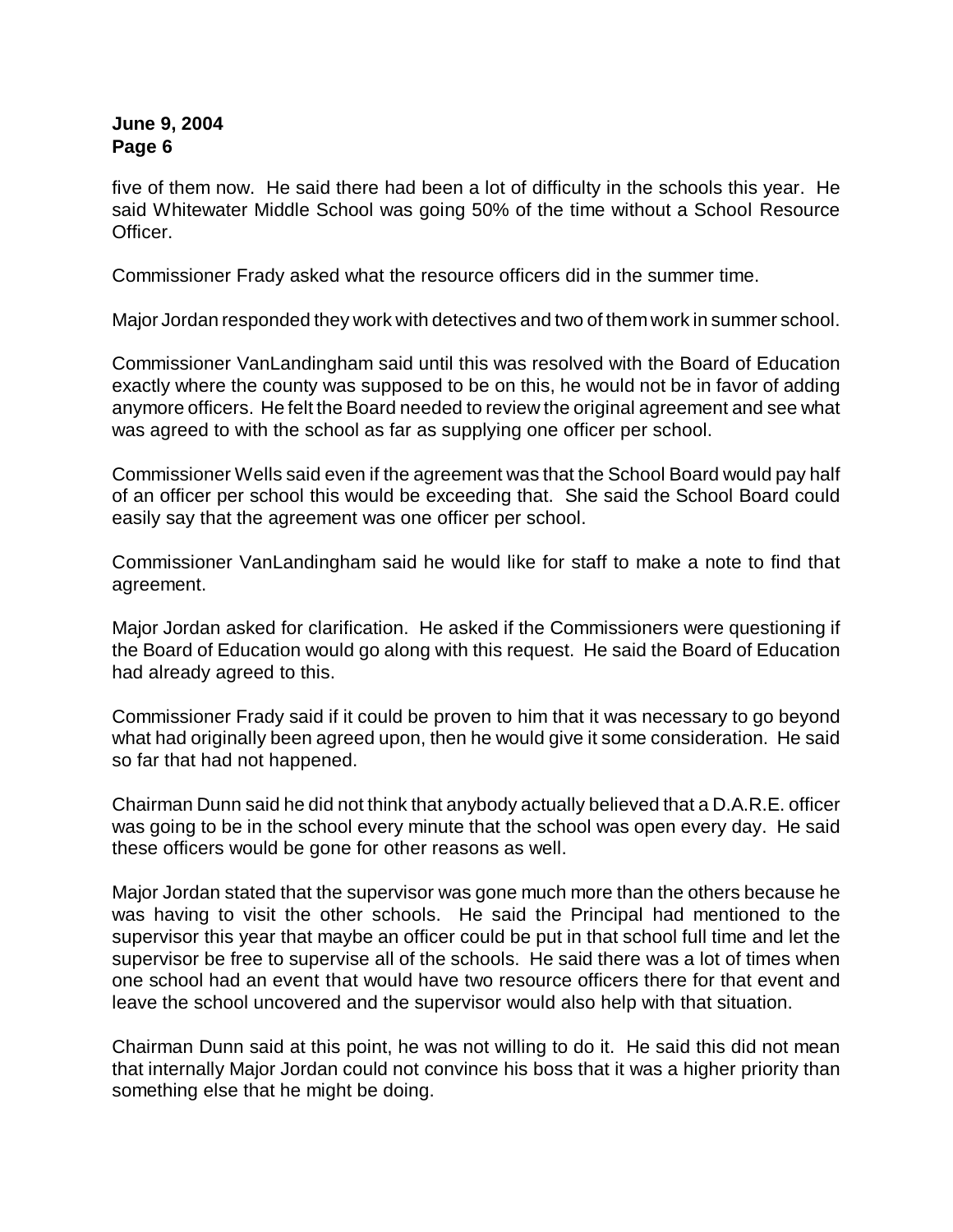Mr. Pullium interjected that during the last fiscal year, there were five resource officers and the county received \$100,000 which was \$20,000 for each officer. He said this was in agreement with the contract.

Major Jordan interjected that the Board of Education had agreed to go up to \$22,000 this year. He said they also agreed to go up to six officers if the county agreed to six.

Commissioner Wells said the complete package would include the officer's salary, benefit package, uniforms, guns, training, vehicle, and so on.

Chairman Dunn said he personally could not support this and Commissioner Wells said she could not either.

Major Jordan said after the first year the expense of the car would be taken off. He felt that would be \$70,000.

Mary Holland replied just the salary and benefits would be \$45,500.

Commissioner Wells interjected that would not include uniforms, training and so forth.

Chairman Dunn said there would also need to be gasoline and maintenance for the car.

Commissioner Wells remarked that she felt the Board was not going to be in support of this request.

Major Jordan said he would like to make another proposal. He suggested that he could go to the Board of Education and try to get them to go up to \$30,000 and show them these figures. He asked if he could get the Board of Education to agree to that could the extra money be used for the sixth supervisor.

Commissioner VanLandingham said he would not be in favor of setting a figure. He said he would like to set it at half of what it cost to support those deputies. He said he was aware of the county's responsibility in this but he felt the Board of Education's responsibility was even greater than ours. He felt the Board of Education should pay no less than half. He said it appeared that the figure was going to be more than \$30,000.

Chairman Dunn said Major Jordan had previously spoken to the Board, and quite eloquently, about getting at least one resource officer into each school. He said this had been accomplished and the Board was willing to continue doing that. He said every time a new school was opened, the county would agree to another officer.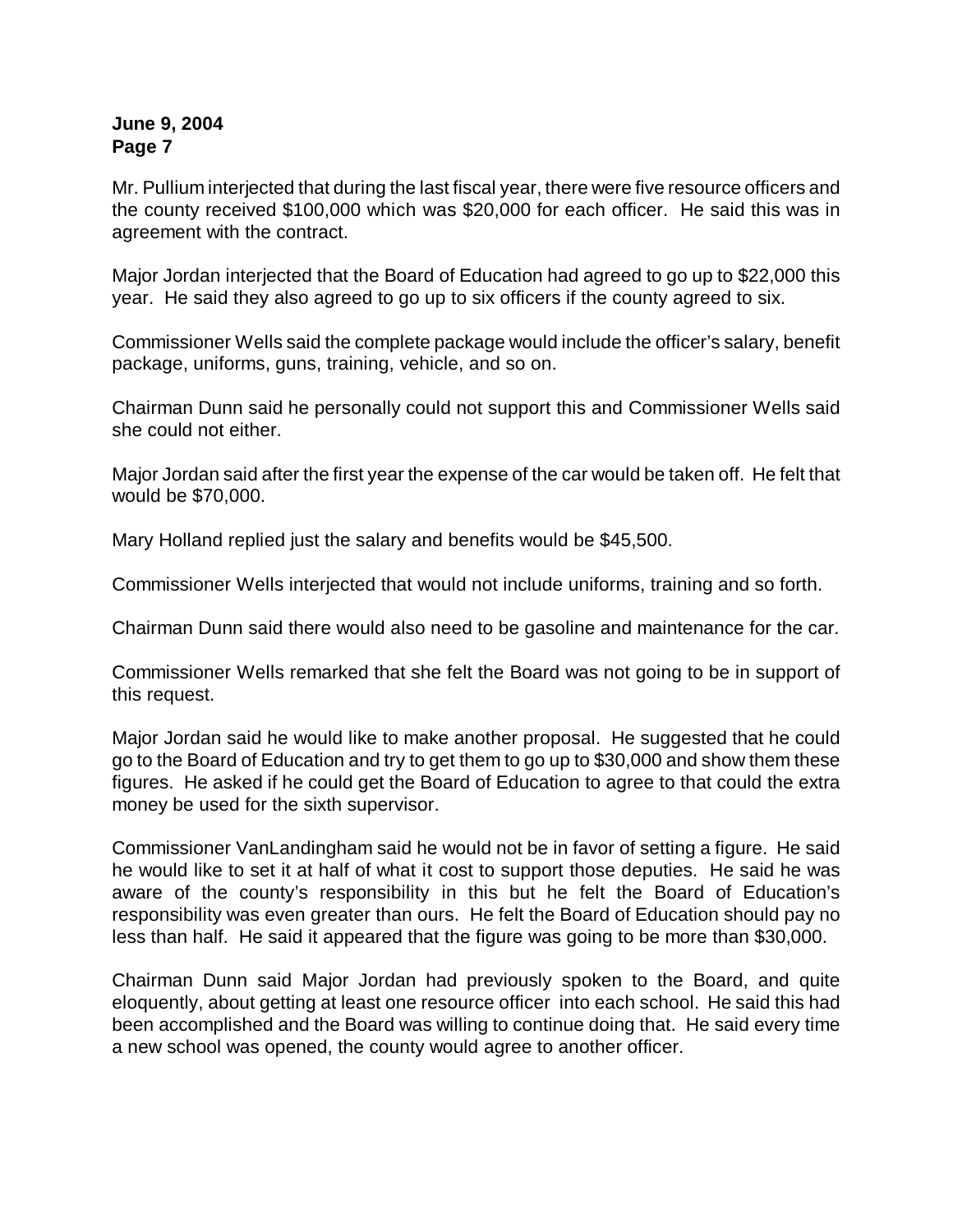Mr. Pullium said the county has one time expenditures of \$48,000 for calculated annual operating costs. He said this would be for this particular School Resource Officer position.

Chairman Dunn asked what the rank for this person would be.

Major Jordan said the new person would have the rank of investigator.

Chairman Dunn asked what an investigator would cost. He said he saw the figure for a base salary but not the base salary for a supervisor's position.

Commissioner Frady said the budget stated the basic contract agreement with the Board of Education for the cost of the School Resource Officers to be split between the Fayette County Board of Commissioners and the Fayette County Board of Education under a 50/50 split and the projected cost of this was \$120,750.

Major Jordan remarked that it had been a long time since that agreement was made.

Chairman Dunn said Mr. Pullium had previously stated that each officer was going to cost \$48,000 and that was just for salary and benefits.

Mr. Pullium remarked that the \$48,000 figure multiplied by 5 and then divided by 2 came to \$120,000. He said that would be a 50/50 split.

Commissioner VanLandingham said that figure did not include any equipment or training and Mr. Pullium agreed.

Major Jordan said he recalled the discussion about the equipment. He said the reason he had agreed back then to purchase the equipment was because the Sheriff's Department would be the one to say what equipment would be necessary. He said back during those original discussions the Board of Education did not want the officers to be armed. He said that was before Columbine. He said he would be willing to go back before the Board of Education and renegotiate anything the Commission would tell him to do.

Commissioner Frady asked who had negotiated this contract in this first place.

Major Jordan replied it was a consensual agreement between him and the Board at that time and then the Board of Education.

Chairman Dunn remarked that Major Jordan had briefed the Commission at one of its meetings and the Board of Commissioners had agreed to one officer per school.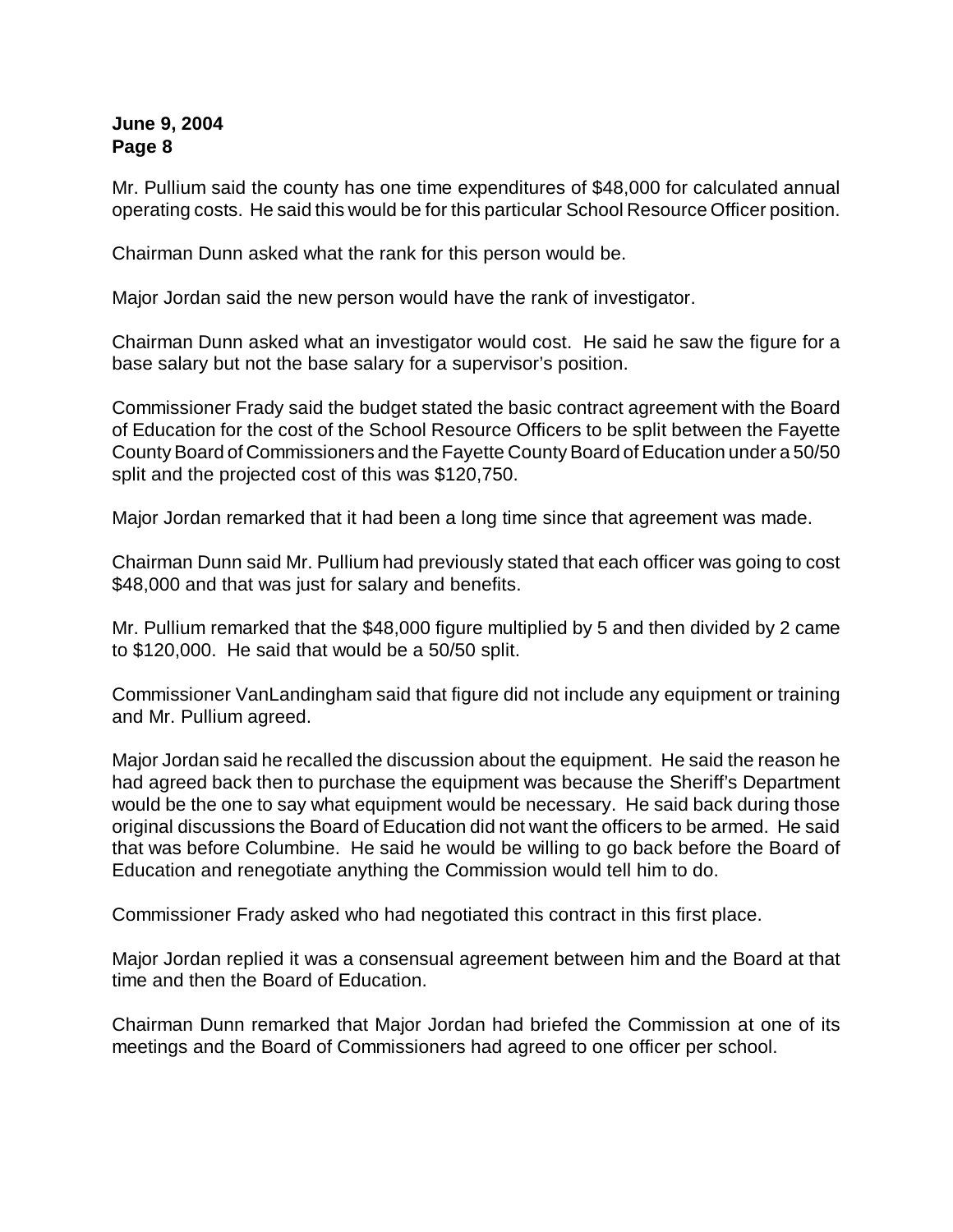Commissioner VanLandingham said until there was more definite information regarding salaries he could not make a decision.

Chairman Dunn interjected that every couple of years another new school would open and an officer would have to go in those. He said the Board of Commissioners had already agreed to do that. He felt it would be too much to say that the Board would agree to start a supervisory structure. He said he would not want to add the money to this line item but money could be moved around within the department.

Commissioner Wells suggested the Board proceed in order to keep on track.

Commissioner VanLandingham said he had a question on page 173 regarding postage which was category 52302. He commented that in Administration's budget they had \$3,000 in postage for all divisions except for warrants and technical services.

Major Jordan responded the postage listed on page 173 was for courier services such as Federal Express to shuttle evidence back and forth from one agency to another and things of that nature.

Commissioner VanLandingham said he had a question on page 180 which was category 531441 for books and magazines. He asked if there were 35 investigators in C.I.D.

Major Jordan replied yes there were 34 people.

Commissioner VanLandingham asked if this included secretaries.

Major Jordan replied that the 34 figure included a secretary.

Commissioner VanLandingham asked if the secretary needed traffic law books.

Major Jordan replied that there was only one secretary. He said the secretary used these books when she was entering reports in the computer.

Commissioner VanLandingham said he had a question on page 185 regarding 542510 which was firearms. He said in the second paragraph of the justification it stated that older model weapons would be replaced. He asked what happened to the old weapons.

Major Jordan responded that this was handled by the patrol division and he did not know for sure.

Michelle Walker interjected that sometimes the weapons were traded in for upgraded weapons.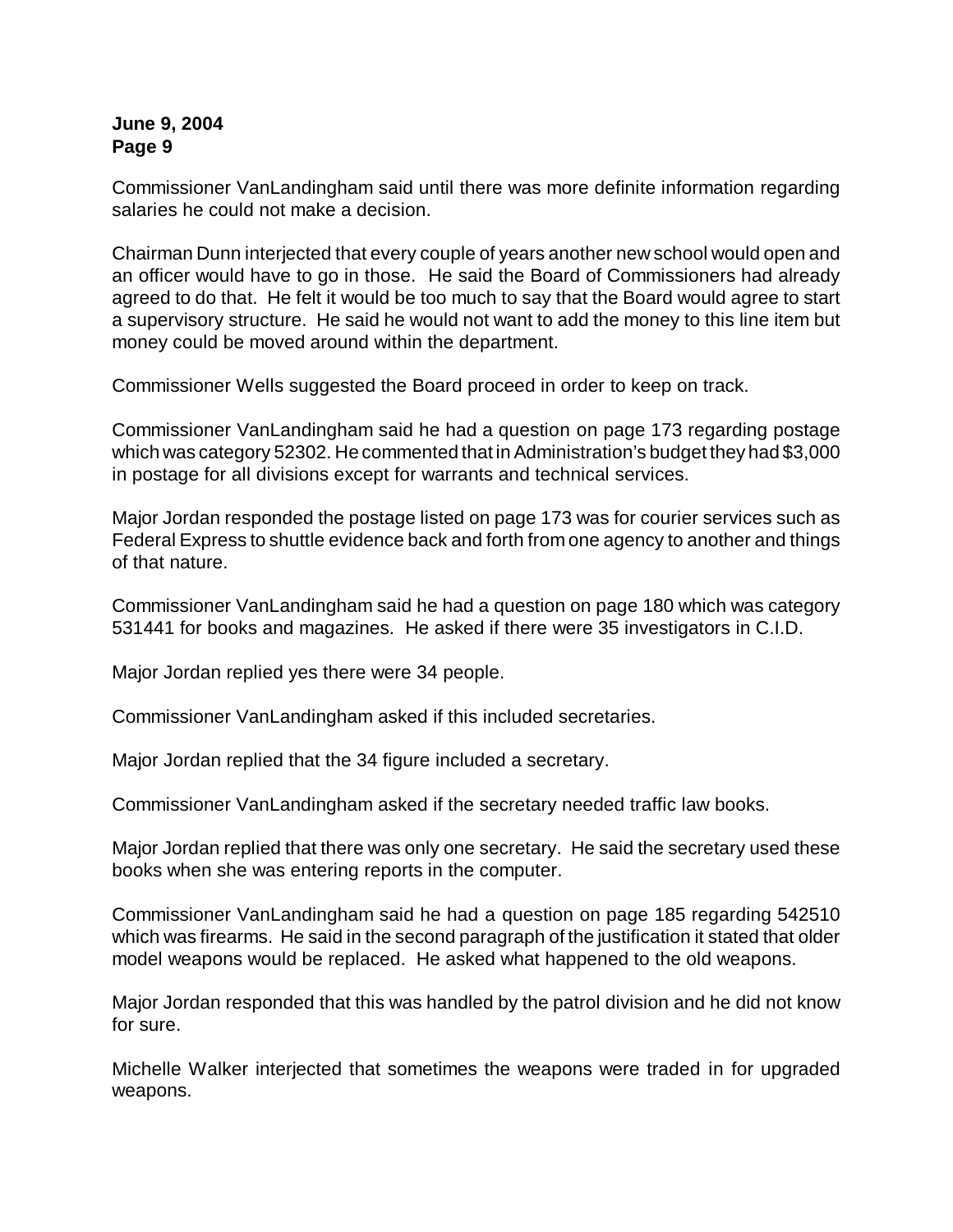Major Jordan said he thought some of the weapons were auctioned. He said he recalled these being auctioned only to licensed gun dealers.

Commissioner VanLandingham asked what happened to the money that was generated from this.

Major Jordan responded if it was purchased from the general fund then it would go back to the general fund.

Ms. Walker said they had not done this in several years but if that happened then the money would go back in that account.

Ms. Walker pointed out that they had been approved in the bullet proof grant programs and they would be receiving some money back from them in this budget category.

Commissioner Wells asked where that money would go. Ms. Walker replied the money would go back to firearms and detective devices.

Commissioner Wells asked if this had been taken into consideration when this money was requested.

Ms. Walker replied that they could not because this happened so late in the year when budgets were already turned in. She said they had put in for the amount that they had originally asked for but they did not know if they were approved.

Commissioner VanLandingham asked how much that was for.

Ms. Walker replied that she had put in with field operations division and she had received \$3,285 that was going to come back into their division and the field operations division got \$1,716.

Michelle Walker said she would like to comment on the software maintenance category. She said Information Systems had determined that C.I.D. had an actual router that the AFIS system could be hooked up to. She said this had occurred after the budget was turned in. She said they determined that they would not have to pay an annual router fee connected to this because they were using an existing router. She said \$6,251.36 could be removed from this budget category as listed on page 170. She said this would leave \$12,200.

Commissioner Wells questioned the radio repair category listed on page 170. She clarified that this was primarily for the contract for maintenance, parts and repairs on a regular basis. She said this amount had gone up to \$11,280 in the contract with Transcom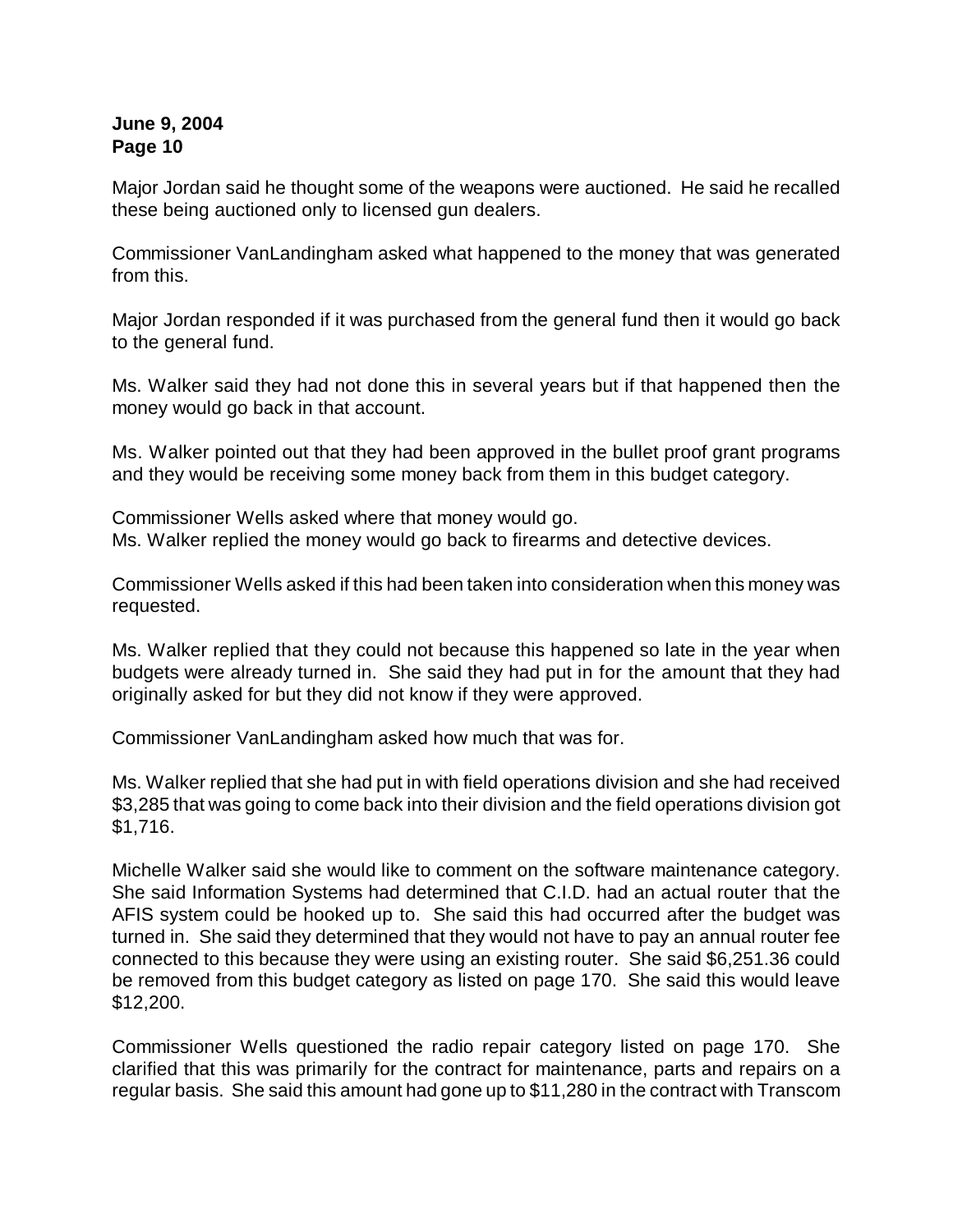She said if this was what the contract was costing the county, it might be more cost effective to just repair these rather than pay for a contract.

Ms. Walker replied that this contract with Transcom was based on the number of certain types of radios. She pointed out that some of the radios that had to be maintained were out of date and needed replacement but they were trying to save money and just have them repaired. She said some of the parts for the radios could no longer be found.

Commissioner Frady asked if Ms. Walker had a history of invoices for these repairs. He asked her how the paper work had been handled.

Ms. Walker said the radios would be sent to Transcom and then Transcom sends them a bill on the repair. She said she keeps up with every invoice.

Commissioner Wells said this amount might just be for the contract and additional money might have to be paid for additional hours. She said it might be less expensive just to pay for each repair rather than pay this large amount for a contract.

Major Jordan said he thought they had been under this contract for so long that they did not know either. He said he could not tell the Board what he would have to pay to repair those radios if they were not under a contract.

Chairman Dunn pointed out that this contract was increasing by a couple of thousand dollars every year.

Commissioner VanLandingham asked if the contract covered repairs as well.

Commissioner Wells replied no and stated an additional \$360 was requested for unexpected repairs.

Ms. Walker replied that once and a while there might be something that would happen with a radio that would cost extra.

Mr. Pullium said staff would be glad to look at the alternatives for repairs and determine if it would be more economical and as effective to repair these radios and/or put this out for bid. He said they would be glad to look for a solution in terms of effectiveness and cost.

Commissioner Wells suggested the Board review this issue again next year.

Commissioner VanLandinghamsaid in the bid process someone needed to make sure that the availability of that service that was being offered was as good as the one they currently had.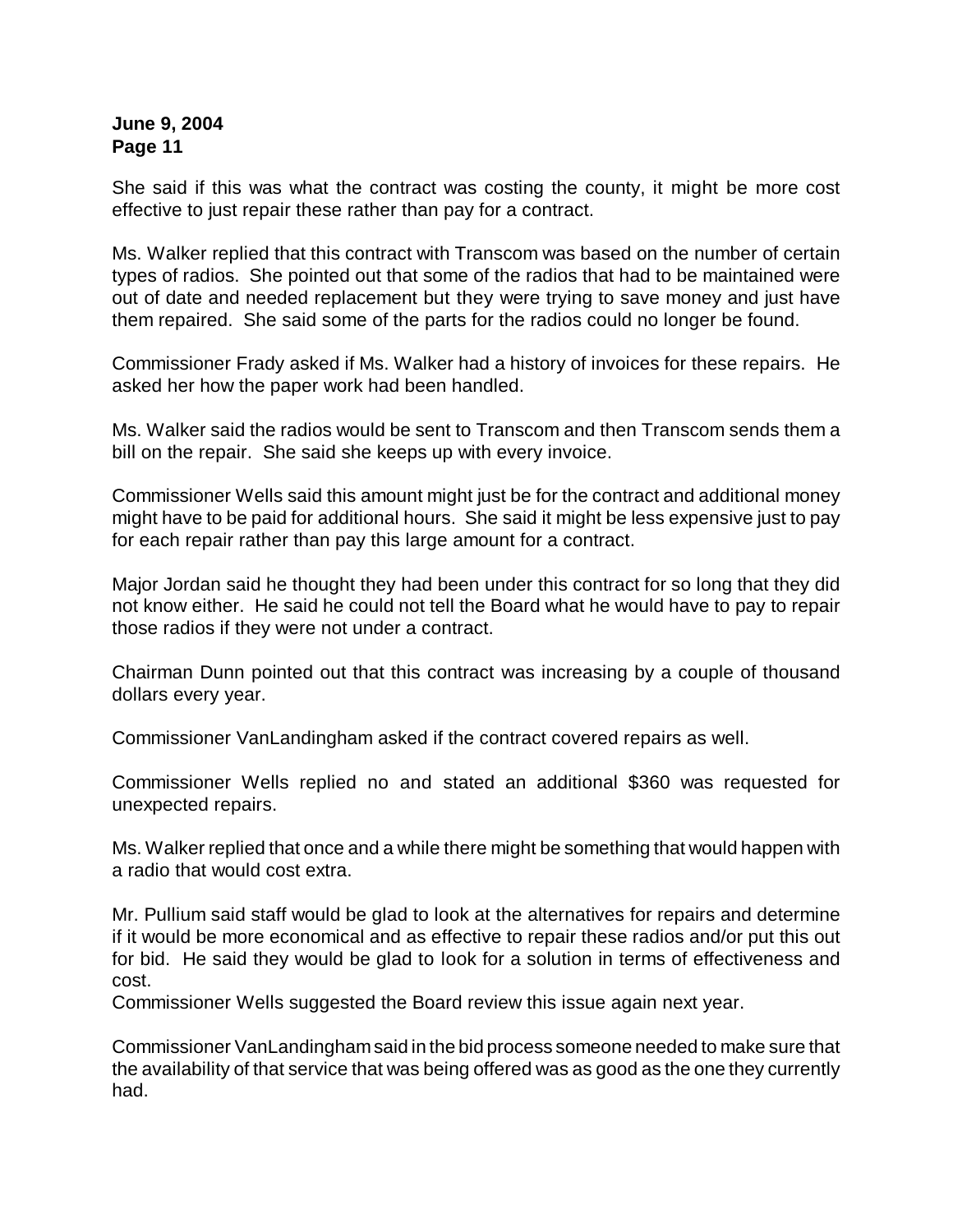Chairman Dunn said they would also need to look at the level of confidence that they had with this vendor

Ms. Walker also pointed out that these were all Motorola radios and she said there might only be a small number of vendors who were under contract with Motorola to work on Motorola radios.

Commissioner VanLandingham said it was his understanding that you could not buy Motorola parts unless you were an authorized Motorola dealer.

Commissioner Wells said she had a question on page 174 regarding airfare. She said this was exactly the same justification that was there last year. She said so far they had actually spent \$1,808.

Ms. Walker interjected that they had actually spent \$2,201 with \$1,040 left in that category.

Major Jordan said one year they might only spend \$1,500 and then another year they might have more cases that would call them out of town and it might cost more.

Commissioner Wells said she recalled that and remembered the explanation was at that time because of the Flint River murders. She asked Mr. Pullium if he had a history and an average for this account.

Mr. Pullium responded it was difficult in terms of a three year average and staff had done a two year history. He said last year they spent \$2,684 in this line item. He said when they submitted it this was \$1,800 and staff had annualized this. He said staff felt like at the time that this was reasonable.

Commissioner Wells said her problem with this was that staff was changing how they did things on some of these issues. She said on some of these staff was taking a three year history and making it very exact and then on this one staff took a two year history and did not make it exact.

Mr. Pullium said the reason for this was that staff did not have a three year history on the C.I.D. He said there was not a way to get a three year history on this. He said staff would have this information for next year's budget.

Commissioner Wells pointed out that staff had not even annualized it for two years. She said \$2,684 plus \$1,800 and this divided by 2 would be closer to \$1,600 ball park figure.

Mr. Pullium said staff took the \$1,800 and annualized it to get \$2,400. He said this would have been somewhere in the \$2,500 range and it would probably have been a lower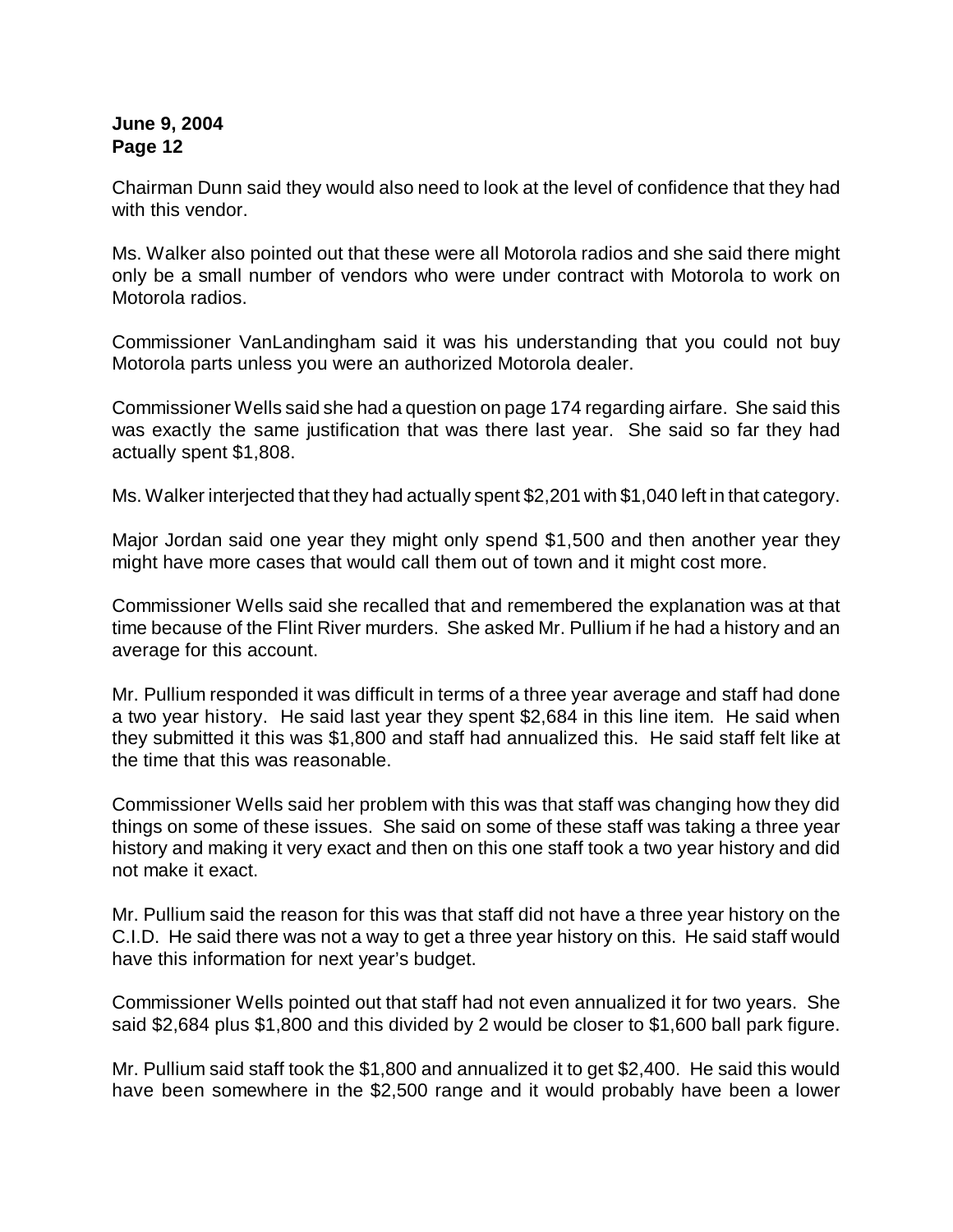number. He asked Tom Sawyer if the paperwork agreed with the request that was submitted.

Mr. Sawyer replied yes.

Mr. Pullium said that he agreed that it did. He said this was the other aspect. He said staff had looked at the other part for justification.

Commissioner Wells said she was just trying to understand and make sure staff was being consistent.

Mr. Pullium replied yes that staff was being consistent. He said in the absence of the three year average, staff had looked at what was submitted to see if they had justified where they had planned to go and they did.

Commissioner Wells said she had a question on page 175 under communication supplies which was category 531106. She commented that the actual so far was \$2,100.

Ms. Walker interjected that it was \$2,783.

Chairman Dunn pointed out that there was a \$600 difference. He clarified that this figure was current as of today and Mr. Pullium agreed.

Commissioner Wells said they might have used the purchasing card.

Chairman Dunn asked Ms. Walker if she had used the P-card.

Ms. Walker replied yes and Commissioner Wells said that would be the difference.

Commissioner Wells questioned the purchase of batteries regarding other members of the Fayette County Sheriff's Offices and the undercover body bug equipment utilized by both the C.I.D. and the Drug Task Force. She said there were unknown funds that were out there that were not known as far as confiscated funds from drug seizures and all. She felt these could be utilizing some of those for things that were very specifically drug task force related whether it was undercover operations or not.

Major Jordan said this was just for batteries and they purchased the surveillance equipment, bugs and that kind of thing out of the drug seizure money. He said this was just the batteries for them.

Commissioner Wells felt the batteries should also come out of that category in order to be consistent.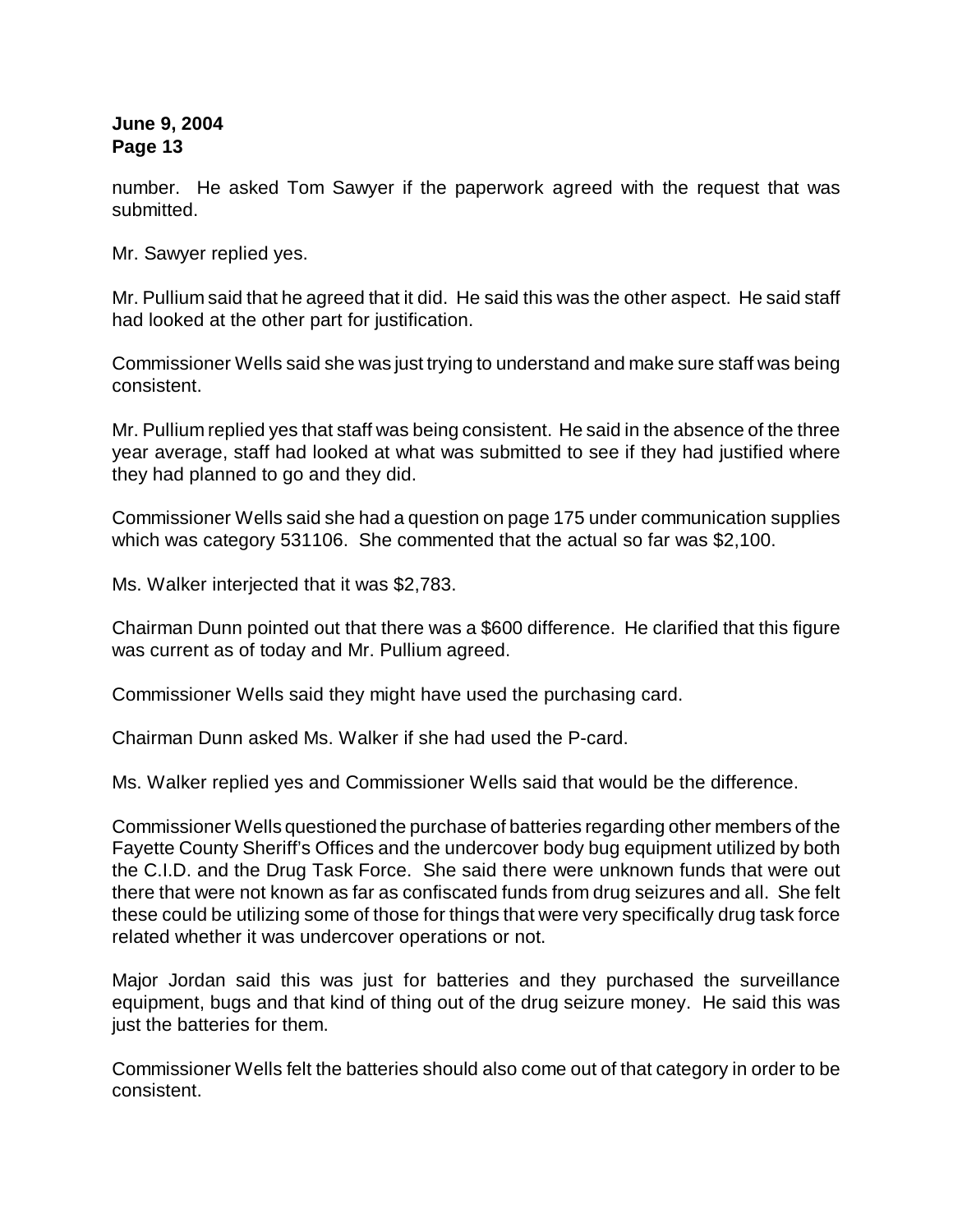Major Jordan remarked that traditionally the county had been buying the batteries. He said if this was taken away then this would take money away from his general budget because of the drug seizure budget.

Commissioner Wells said she was just saying that she felt there was probably money there and drug seizure equipment should be supported by drug seizure money.

Major Jordan replied that it was but this was not just for drug seizure equipment but for the beepers that they carry. He asked Ms. Walker how much she thought was used for body bug equipment.

Ms. Walker replied that the batteries were all the same and they consisted of AA, 9 volt, AAA and so forth.

Commissioner Wells said because each department was delineated she felt it was very important to be consistent. She said otherwise these would be funded in three different categories and would have more money than was needed. She said she would feel better about taking this category down to approximately \$2,800 because this was what the history pretty well showed. She asked if anyone else agreed with that.

Commissioner VanLandingham said they had spent \$2,700 this last year.

Ms. Walker interjected that her record showed P-card purchases and she had spent \$2,783.

Major Jordan asked Ms. Walker if this would get them through the remainder of this month and Ms. Walker replied yes.

Commissioner VanLandingham confirmed that \$2,800 would handle this.

Chairman Dunn remarked that in fiscal year 2003 they spent \$2,700 and not in 2004.

Mary Holland stated that Ms. Walker said there had been some P-card purchases that had not been processed through the bank on the P-card statement.

Chairman Dunn pointed out that staff's figures showed columns arranged as 2004, 2003 and 2005. He asked if staff had gotten these columns backwards and Ms. Holland replied yes.

Mr. Pullium said the figures listed under each column were correct for that particular year.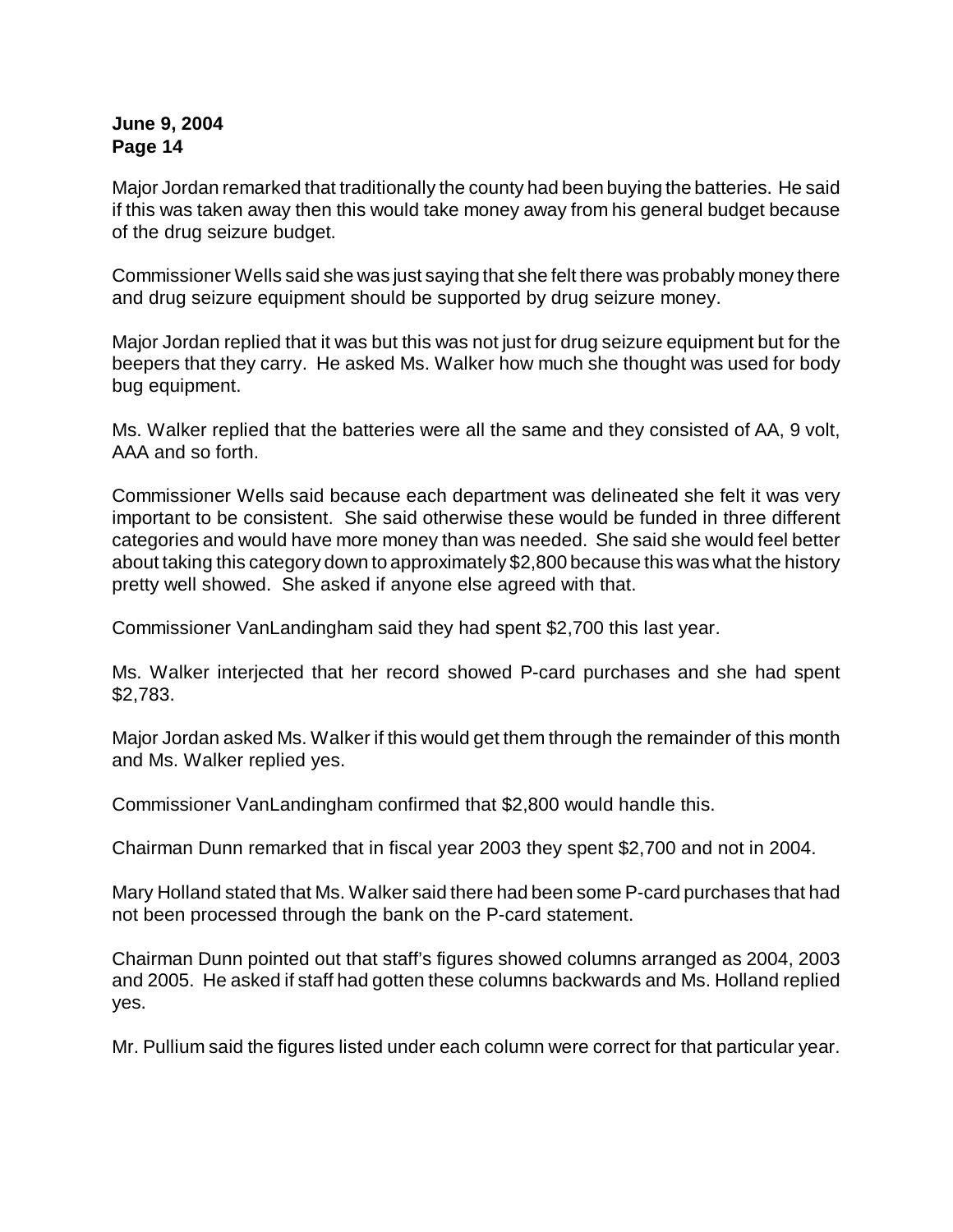He remarked that the current fiscal year was the column to the left, the prior fiscal year was located in the middle and the future fiscal year was to the right. He said the numbers listed under each column were correct.

Commissioner Wells said she had a question on page 172 under communication services which was category 523201. She said there was \$7,500 budgeted last year and now it was back up to \$36,000 this year. She felt this was a lot of money for 36 Nextel radios.

Commissioner Frady interjected that it stated this was for 36 Nextel phones at \$2,780 per year for each one.

Commissioner Wells said there was also the issue of repair costs. She said the Board had already addressed the contract.

Ms. Walker interjected that the previous discussion regarding a contract was not for Nextel. She said that radio contract was for Motorola portable radios and the radios in the vehicles only.

Major Jordan said last year they were told that they were told that they were allotted the \$7,500 and staff said the GASB 34 was going to cover the rest of it.

Mr. Pullium remarked that there was some money in the non departmental account that was available for communication services. He felt part of the problem again was the lack of the history in terms of this particular account. He said there were sufficient funds and staff would be bringing budget recommendations to the Commission to move the money from the other account over into this account.

Commissioner Frady asked if these radios had the capability of a discrete frequency.

Major Jordan replied no. He said the Sheriff's Department was being scanned by Fayette Citizen newspaper and Channel 2 news.

Major Jordan asked if the clerk's position had been discussed yet. He asked if this needed discussion.

Chairman Dunn said nobody here had objected to the clerk's position. He clarified that the Board had no problem with the clerk's position but there was a problem with the School Resource Officer. He said this begs the question for the budget staff that if the resource officer was not approved, then staff would have to go through the entire budget and pull out resource money in each line. He pointed out in the last one it was \$870. He asked Tom Sawyer to review what had been done on this budget.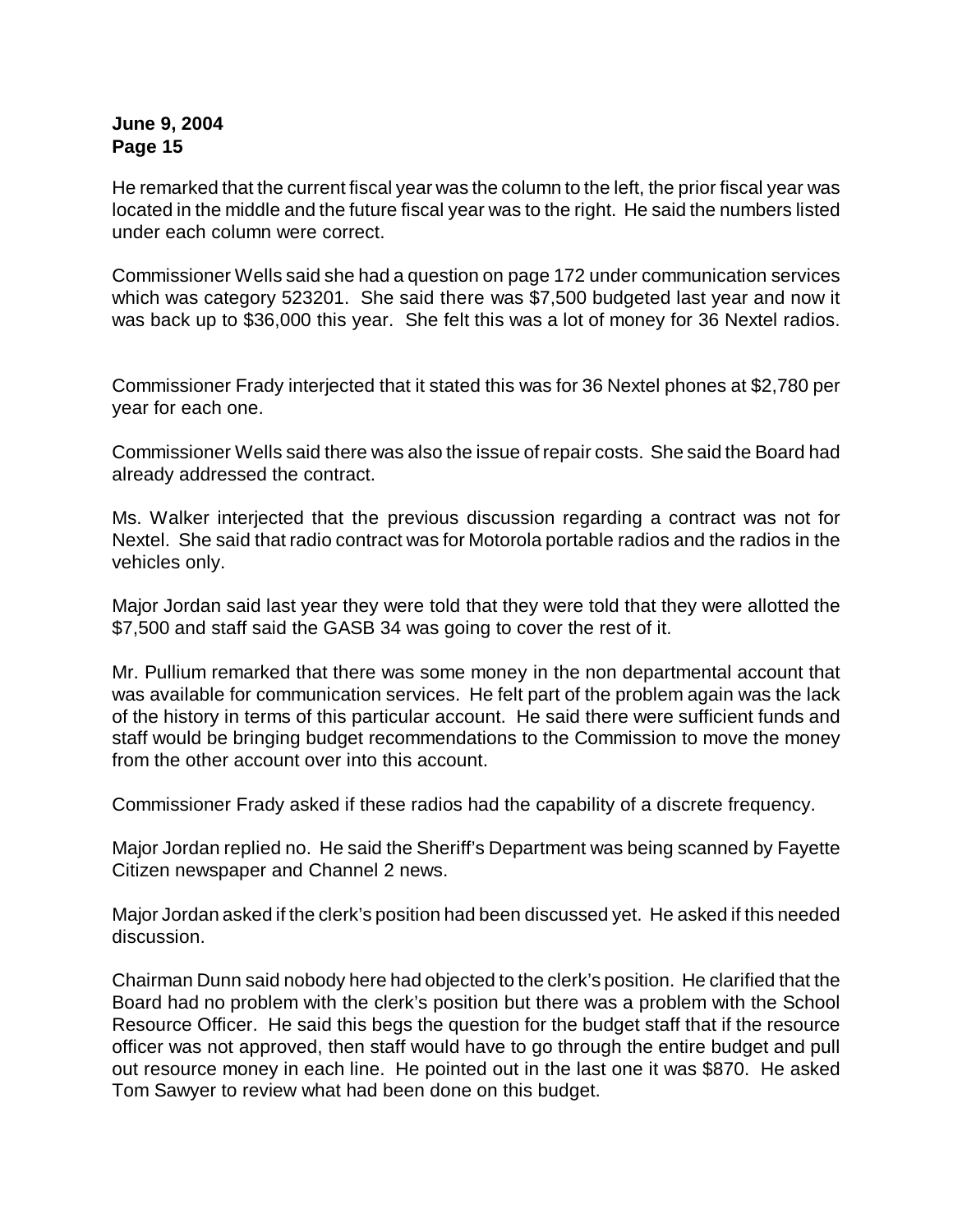Mr. Sawyer replied that he had two items.

Chairman Dunn responded that there were more than that.

Mr. Sawyer said he would tell the Board the changes that he had and then he would confirm anything else.

Mr. Sawyer remarked that vehicle repair had been increased by \$10,916 based on the adjustment made to the traffic and training division. He said he had a reduction of \$6,251.36 in software. He said communication supplies had been reduced by \$1,200 for a total of \$2,800.

Chairman Dunn said the Board had not yet made a final determination on the School Resource Officer so nothing had been done on that and the Board agreed.

On motion made by Commissioner Wells, seconded by Commissioner VanLandingham to accept the proposed budget minus the S.R.O, discussion followed.

Major Jordan interjected here that he would pay for that this year and this could be addressed next year.

Commissioner Wells remarked that the motion would also include the three changes that were discussed.

Chairman Dunn called for the vote.

The motion carried 5-0.

#### **PUBLIC WORKS - ROAD DEPARTMENT**

Public Works Director Lee Hearn remarked that he had ten line items that he would like the Board to consider for additional funding. He commented on account number 521211. He said he had requested \$10,000 and the year to date expenditures which were \$33,000. He said he was recommended for zero. He said some of the funding in that account included small projects that might be Highland Hills cul-de-sac. He said this was located under the Road Department budget.

Commissioner Wells remarked that the notes stated that this was included with the C.I.P. based on a project basis.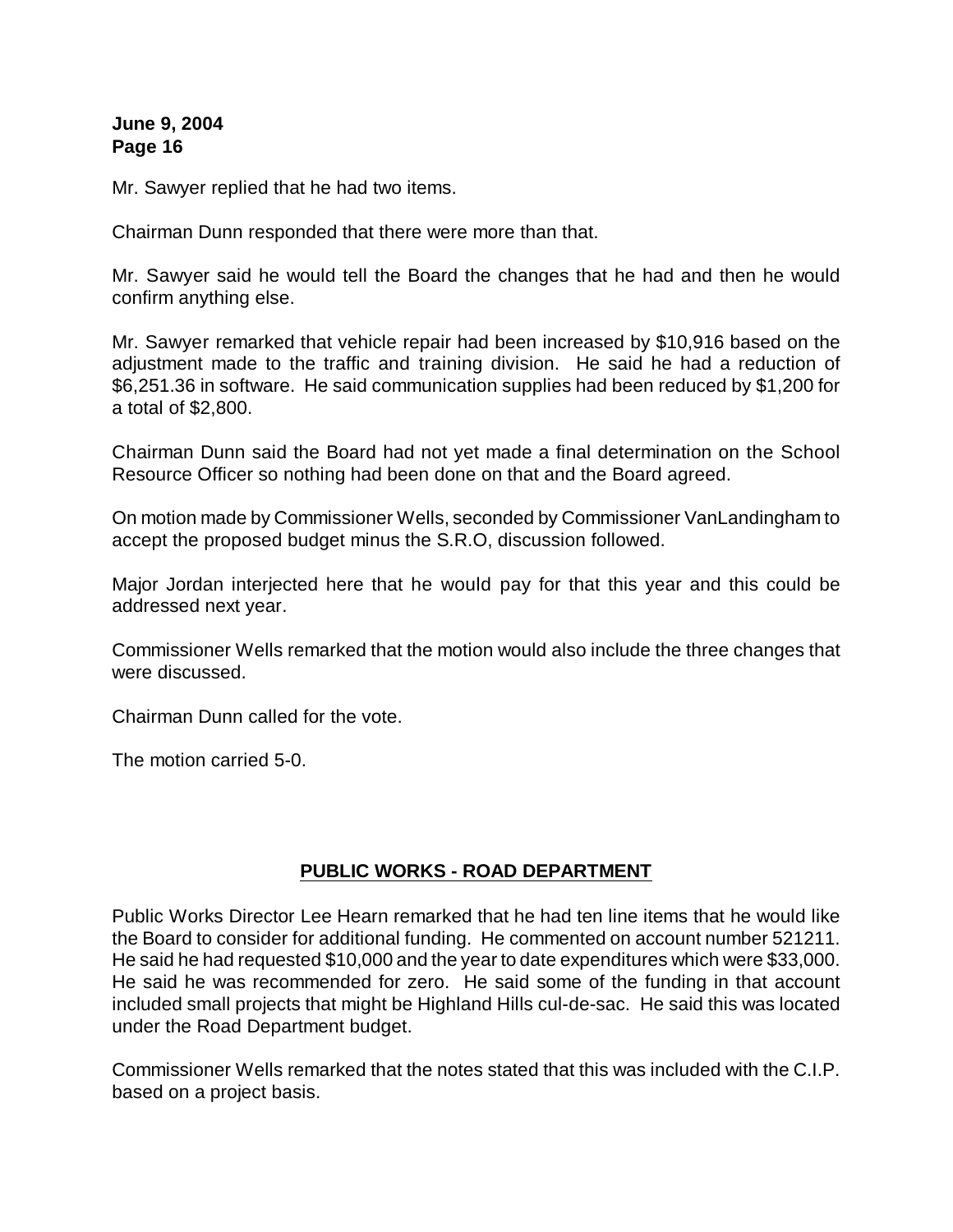Mr. Hearn replied that information was not correct.

Mr. Pullium interjected that this was an accounting issue. He said engineering projects really needed to be associated with the cost of a project irrespective of the size. He remarked that there was a sufficient amount of money budgeted. He said if the Board wanted to undertake an additional project throughout the year, staff could look to the contingency to add money. He said in all fairness, staff had identified the C.I.P.

Mr. Hearn remarked that if he had a situation where he had a culvert that was undersized and he needed some help from Jim Mallett to size it, he would need to be able to move on that and would need a little bit of money in that line item to be able to handle that. He said if he had some surveying/engineering type work, that he needed to look at he did not want to have to go back and request money and that sort of thing.

Chairman Dunn asked what the \$33,000 had paid for so far this year.

Mr. Hearn replied that what he had included in the engineering work during this past year and the reason he had not asked for the whole \$30,000 to \$40,000 was because of some accounting glitches in terms of where some of the work was being costed out. He said some of the money listed as spent this year would be for culvert replacement money.

Mr. Pullium pointed out that the projects listed on the overhead screen were all C.I.P. projects and this included Redwine Road, Goza Road, Snead Road, and Hampton Road.

Chairman Dunn remarked that when a culvert was replaced it would not be in the C.I.P.

Mr. Pullium responded that these particular projects were capital improvement projects. He said these projects needed to be recoded against the correct projects. He said they were incorrectly coded at the current time.

Mr. Hearn remarked that there were projects that come up each year that he needs engineering money allocated for. He said he was referring to very, very small projects.

Commissioner Wells asked Mr. Hearn if \$5,000 would be enough

Mr. Hearn replied that he would need \$10,000.

Commissioner Wells asked Mr. Hearn again if \$5,000 would be enough.

Mr. Hearn replied that he would need \$10,000.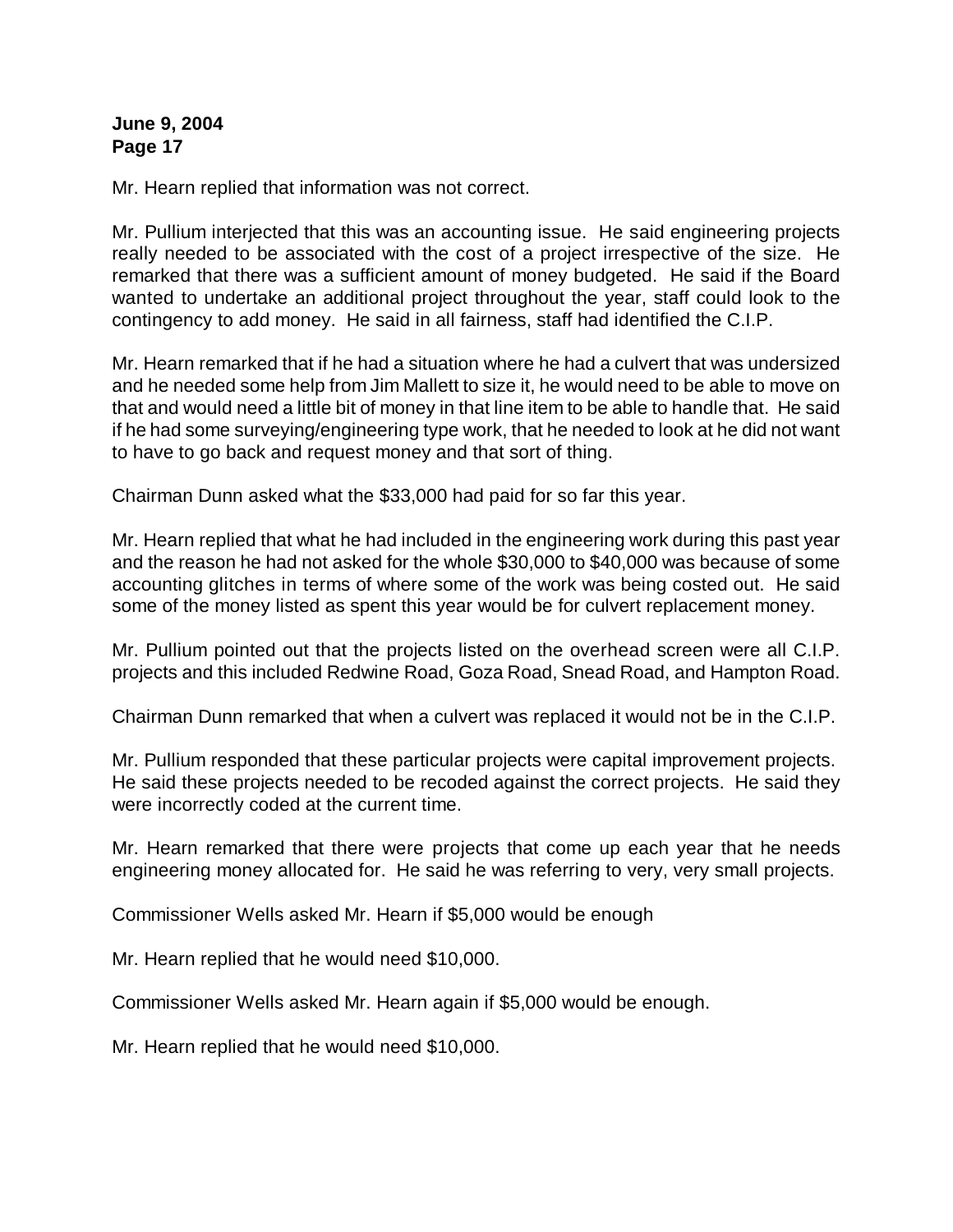Commissioner VanLandingham said if Mr. Hearn had a project that needed engineering done on it and the Board had approved the project then the money would be there.

Chairman Dunn felt Mr. Hearn was speaking about the immediacy of the money for the engineering work.

Commissioner Wells said the \$5,000 would accomplish that.

Mr. Hearn said that would be fine.

Commissioner Wells noted that the next issue was legal services in account number 521213. She asked for the history on this account.

Mr. Hearn said when he prepares a LARP contract and Attorney McNally and Attorney Monty Goza do the legal work related to that, that would be charged to this particular line item. He said \$1,200 was not going to make that happen. He said year to date he had spent \$22,000 and he had requested \$20,000.

Commissioner Wells said this had been consistent at \$23,000.

Chairman Dunn asked why staff was recommending \$1,200 for this account.

Mr. Pullium responded that this was an area where he believed there needed to be better communication between the Finance Department and the Road Department. He said a lot of the legal services related to acquisition of right-of-ways and legal issues that were related to projects and therefore should be appropriately charged to projects. He said staff still contended that the \$1,200 was probably sufficient for this Road Department account due to the legal issues related to road projects. He said in order to correctly budget these items they needed to be charged against the specific project.

Chairman Dunn pointed out that the county was going to have a huge amount of road projects coming up. He said this needed to be settled because this coming year there was going to be more road work done in Fayette County than in the last twenty years.

Mr. Pullium noted that there was going to be a lot more engineering, surveying and legal costs. He pointed out that in terms of capital construction those costs were charged against the projects and not against the maintenance and operation account.

Commissioner Frady and Commissioner Wells felt this would help in tracking these projects.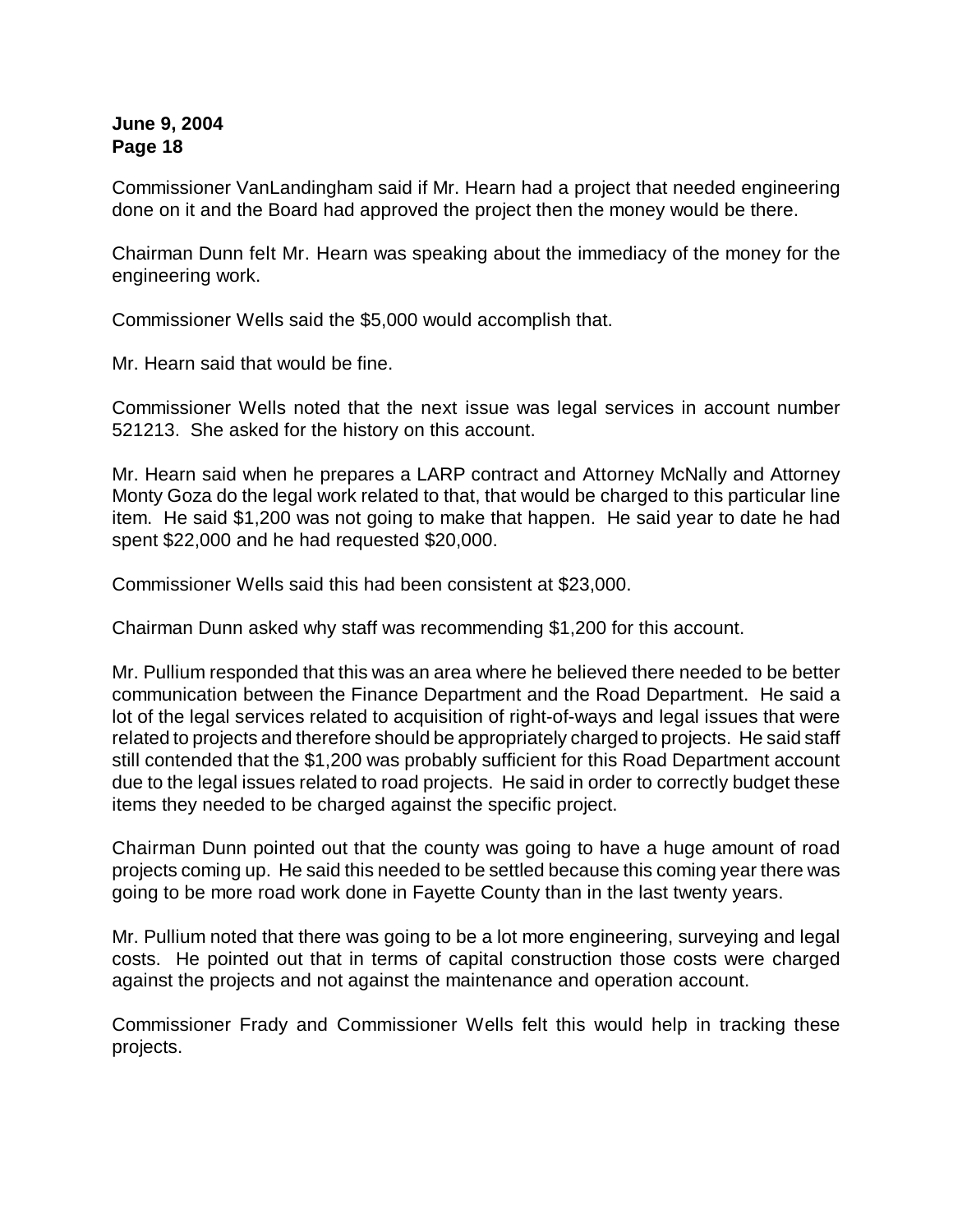Mr. Hearn said he would need some money available for small questions related to the right-of-way and parcel descriptions. He said he had some work that had to be done with Dana Drive during the year and he needed the money quickly to proceed.

Commissioner Wells asked Mr. Hearn if \$5,000 would be enough.

Mr. Hearn replied no.

Chris Cofty felt it should be \$1,200.

Commissioner Wells felt Mr. Hearn had a good point regarding Dana Drive.

Mr. Cofty remarked that he had worked with Monty Goza on the Dana Drive project as well. He said Monty probably did not work more than an hour on that project.

Chairman Dunn said his concern was the immediacy of the money being there for this work and Commissioner Wells said it was her concern too.

Chairman Dunn said if Mr. Hearn was out in the middle of a job and something came up, how would he get the money.

Mr. Cofty interjected that Mr. Hearn had \$1,200 in this account to handle this type of thing.

Commissioner Wells remarked that obviously Mr. Cofty felt strongly about this.

Mr. Cofty remarked that the big projects should be planned out and all of that should be put in there.

Chairman Dunn said if the S.P.L.O.S.T. passes, there would be millions of dollars used for just routine work.

Mr. Hearn asked Mr. Pullium if Attorney Goza charges the county when he prepares a contract for any item that was over \$20,000. He felt the Attorney bills out hours against these kinds of things. He said the Attorney had to charge the county for the work he had done on the L.A.R.P. contract. He said those were funds that were being charged against this line item. He said the Attorney must work up a contract that was signed by each of the Cities as well as the County. He said that was where those costs were going and there was no project that was identified with that.

Mr. Pullium remarked that the L.A.R.P. portion should appropriately be M & O.

Mr. Cofty interjected that the \$1,200 should more than handle it.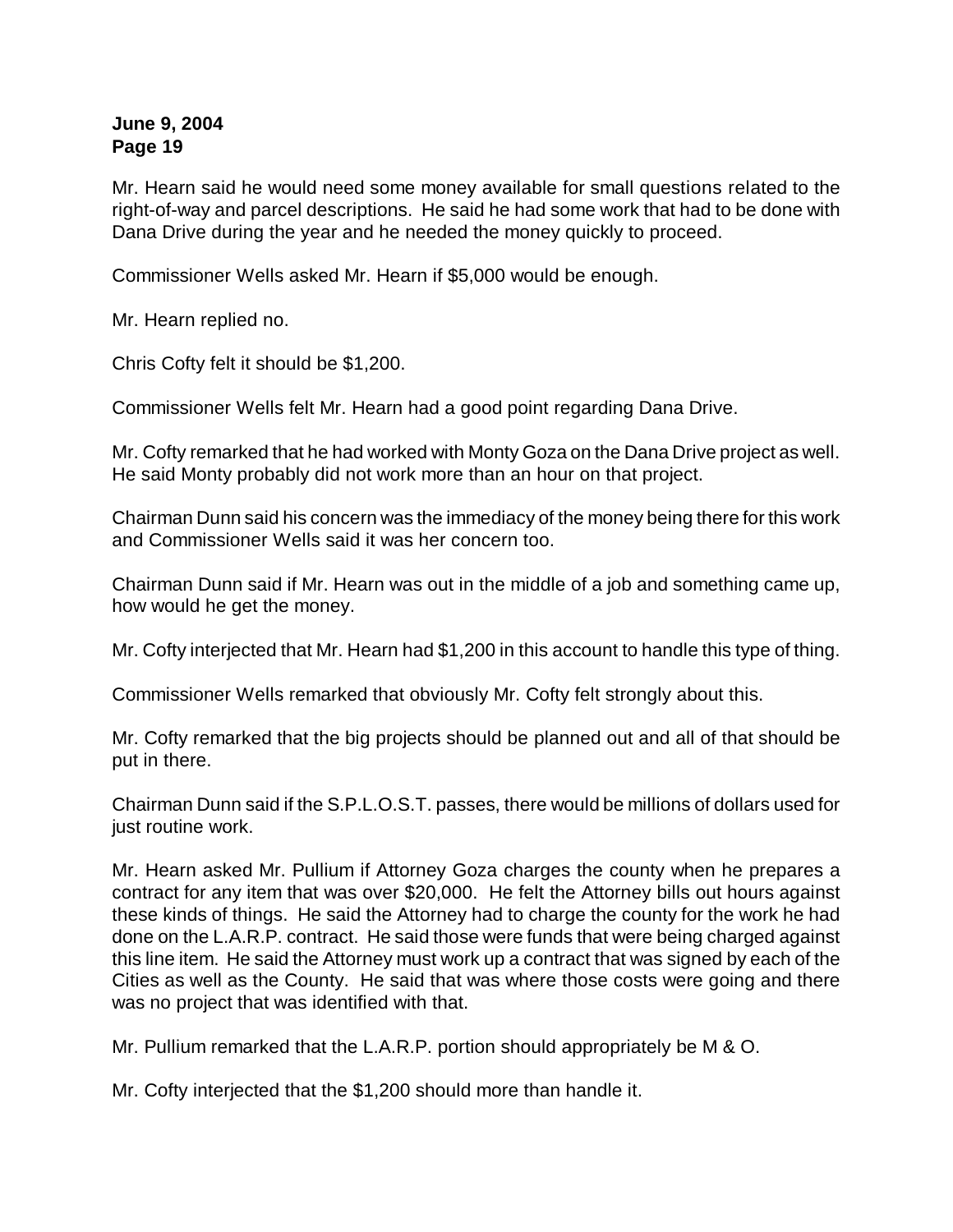Commissioner Wells said the Board could always come back to that. She asked for a history on this account. She questioned the technical services account.

Mr. Hearn said he had requested an erosion control in the amount of \$20,000 and the recommended amount was zero. He said he used erosion control around the borrow pit when he was borrowing soil and when there were pipe blow outs or shoulder problems and that sort of thing. He said he could not live with zero for this line item in terms of erosion control and the sensitive nature of it. He said he needed some money in erosion control. He said he had requested \$10,000 in tree removal and \$10,000 in miscellaneous concrete work and \$5,000 was recommended in both of those. He said for tree removal he paid anywhere from \$400 to \$800 for a huge tree on the right of way. He said he only uses a tree removal service when he has a home that might potentially be hit by a tree, a mailbox or power lines. He said at the current time there were six or seven trees that he was waiting for the budget to be approved to have these trees taken down. He said it would probably cost \$500 to \$600 for each tree.

Commissioner Wells said this was one of those times where averaging was done on certain budgets and not done on others.

Mr. Pullium pointed out that this referred to project oriented items and he saw these as capital improvements although it might be a maintenance and operation item. He said that it was not real clear when he read this note whether this was for capital items or maintenance items. He said it appeared from this discussion that this would be capital items.

Commissioner Wells said if staff were to take the two years and divide that number by two it would be \$211,895. She felt this was a more fair number.

Mr. Hearn said he could live with that.

Chairman Dunn said his concern was not so great here because every single project that needed to be done would have the money to do it.

Mr. Hearn said this was his maintenance and operation budget. He said at the end of the year he did not want to have ten items that he had over spent on. He said he was trying to plan where he needed money and how much he needed.

Chairman Dunn asked Mr. Pullium if in the past these types of expenses and projects were put in the M & O budget.

Mr. Pullium replied that staff was still trying to improve the project accounting.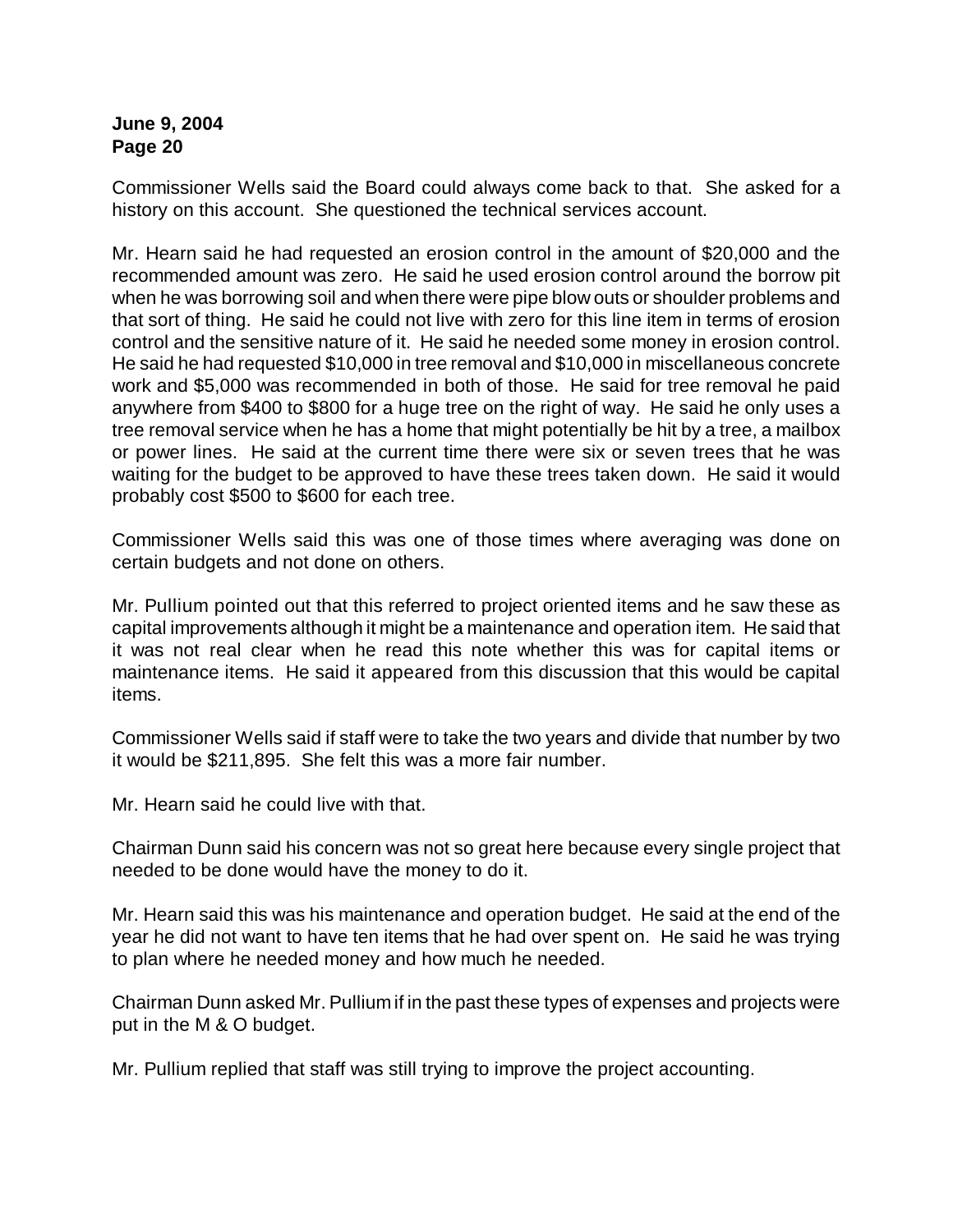Chairman Dunn said he realized that staff was trying to transition into taking large capital projects and having a separate line item for those where the costs could be tracked. He said that was very necessary but on the other hand he did not want Mr. Hearn to get caught up where he could not get things done when he needed to.

Mr. Pullium remarked that in the last couple of years Mr. Hearn had spent on a four year average a \$191,000.

Commissioner Wells interjected that this should put Mr. Hearn in good shape.

Chairman Dunn remarked that at a point where Mr. Hearn would be going over anywhere in his budget, he should come before the Board requesting a supplemental or something to get this work done. He said Mr. Hearn would certainly not be spending the money on nothing.

Commissioner VanLandinghamsaid he had one question on technical services. He asked Mr. Hearn if he had contacted Two Rivers about their new machine.

Mr. Hearn replied yes he had contacted Forest at Two Rivers and the machine was due to be in at the end of this month. He said the machine should be available in July.

Commissioner VanLandingham said he was not sure if it would be cheaper but he felt this should be considered.

Mr. Hearn replied that he would take a look at this.

Commissioner Wells remarked that the next account was vehicle repair.

Mr. Hearn stated that year to date the money spent on this item was \$22,503. He said he had requested \$25,000 and \$20,000 was recommended.

Commissioner Wells asked for the funding history in 2003.

Mr. Pullium said the three year average was significantly less than this. He said last year Mr. Hearn had spent \$65,000 but the two and three years before that it was \$10,000. He said the four year average was \$10,625.

Commissioner Wells questioned Mr. Pullium's consistency in giving three year averages and now giving a four year average.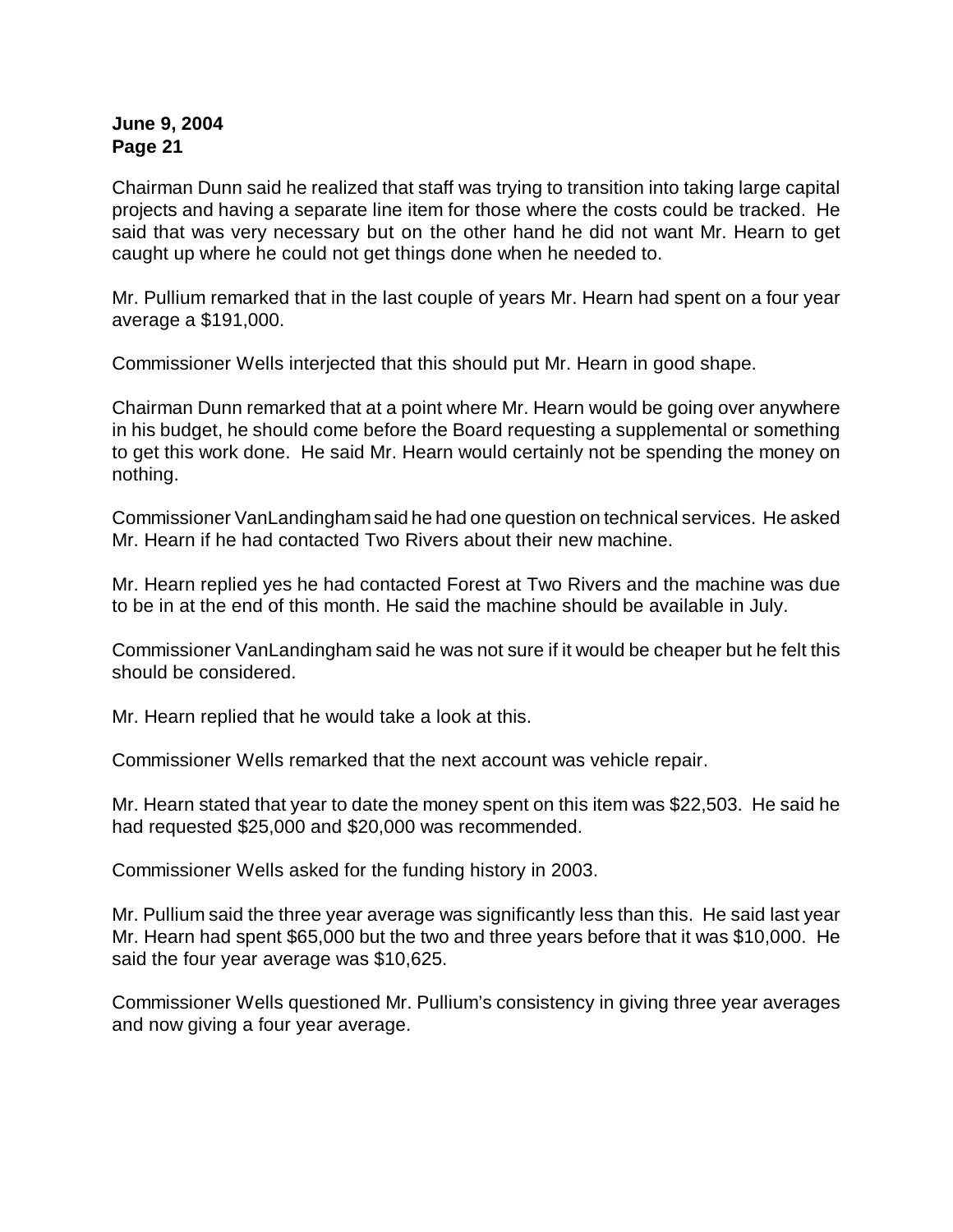Mr. Cofty said he did not feel that any department had any problem in accomplishing their objectives either this year or the year before that with the money that was recommended. He felt they would be able to meet their objectives again this year.

Commissioner Wells asked how the \$20,000 was derived.

Mr. Pullium replied this was based on the most current year and that figure was annualized. He said staff took the aging equipment into consideration.

Commissioner Wells said that would just be \$5,000 off. She commented that nothing was being done with equipment rental.

Mr. Hearn replied that year to date expenses for equipment rental were \$9,834. He said this included the rental of a screen that was used when they do shoulder work. He said it also included the rental of compaction equipment when pipes were being installed around the county. He felt \$10,000 was more in line with what the needs were.

Commissioner Wells noted that last year they had spent \$4,000.

Mr. Hearn responded that he did not believe that included everything that was done last year. He said they had rented the screen machine a couple of times.

Commissioner VanLandingham interjected that last year they had spent \$11,000 to \$12,000 and the year before they had spent \$4,000.

Chairman Dunn pointed out that in 2004 the budget was \$7,500 and they spent \$9,800. He said now staff was recommending \$7,500 again. He said this year was not over yet and Mr. Hearn was already \$2,000 in the hole.

Mr. Pullium noted that the year before that Mr. Hearn had spent \$4,319 and another year he spent \$5,000. He said he realized that this was probably variable. He said staff felt if Mr. Hearn needed more then he could come and ask the Board. He said staff was looking at this as a contingency type item. He said \$7,500 was a reasonable amount and it was the average of the historical years.

Commissioner VanLandingham questioned if the screener was a portable unit and Mr. Hearn replied yes.

Commissioner VanLandingham asked for the price of a portable screener unit.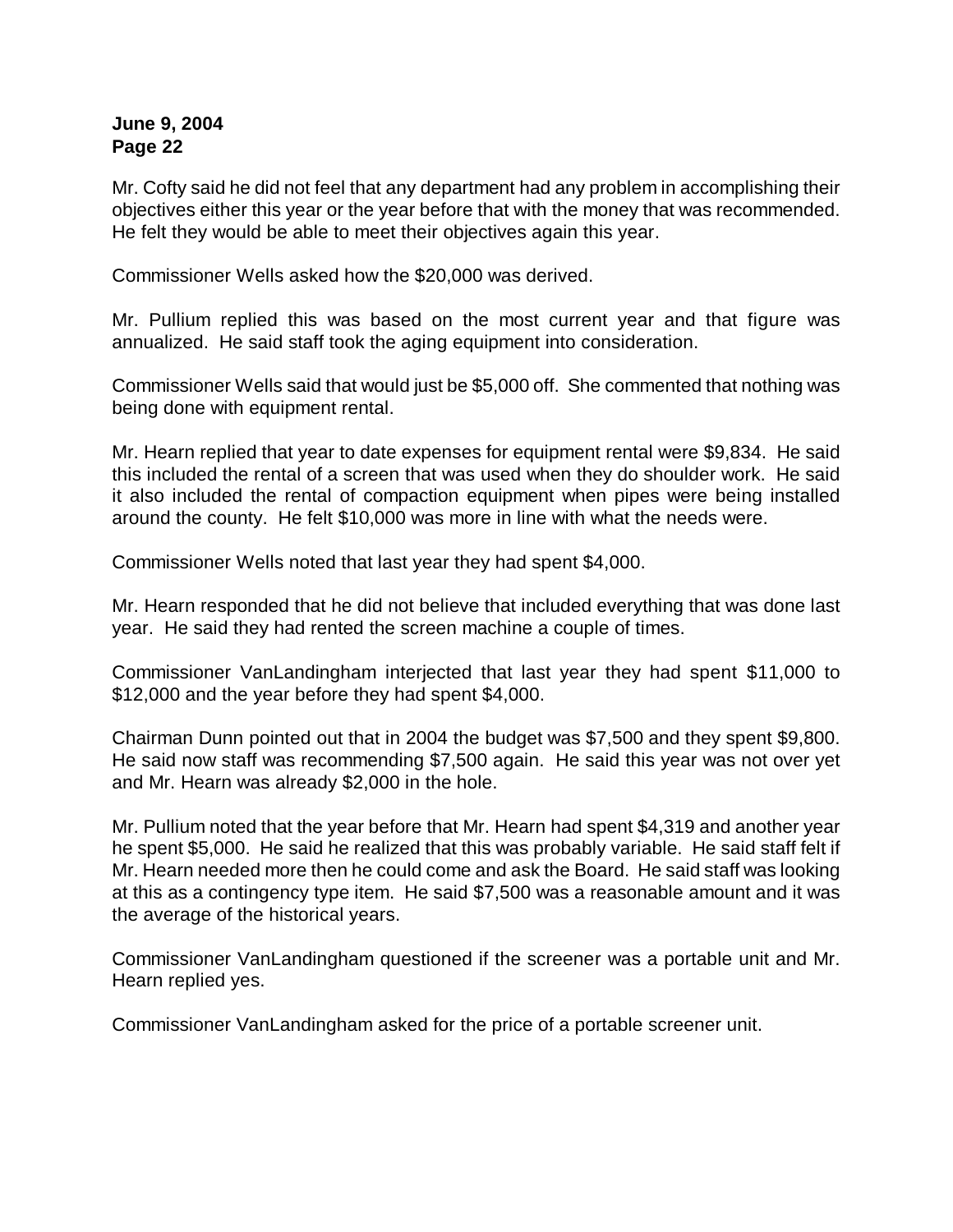Mr. Hearn said he only used the screener probably three weeks each year. He said he preferred to rent this unit rather than purchasing it. He said if he was just using the unit three times each year he would have trouble maintaining the unit.

Commissioner VanLandingham asked about the compaction unit.

Mr. Hearn said this could be whacker packers and some other related units. He said he did not need that equipment all of the time. He said he might go a year and not need any of it but he might go one month and need it three weeks.

Mr. Hearn said the Public Works Department was far more aggressive with the shoulder work program and with paving.

Commissioner Wells complimented Mr. Hearn on a great job for several of the county's roads that had been done. She suggested leaving this amount as it was with the understanding that Mr. Hearn could come back to the Board if he needed more money.

Mr. Hearn said the next issue was tires. He said year to date he had spent \$22,615 and requested \$20,000. He said he probably needed \$24,000. He said this covered a wide range of what the department does with the hauling equipment.

Commissioner Wells asked Mr. Hearn if he replaced tires every year on every vehicle and Mr. Hearn replied no and stated he replaced them only as needed.

Mr. Pullium said the average on this item was \$18,500. He said they had seen a year where only \$11,000 was spent.

Commissioner Wells said this was in 2002.

Mr. Pullium pointed out that Mr. Hearn had sufficient funds in other line items to cover this if needed.

Chairman Dunn said in some ways this was an irrelevant conversation. He said no matter what Mr. Hearn needed, he would get it to fix the roads in this county. He felt Mr. Hearn was just trying to get the money up front so that he did not have to ask for it every time.

Commissioner Wells said she understood what staff was trying to do but commented that realistically this had gone up every year since 2002. She suggested this item be \$20,000.

Commissioner Wells asked about the gravel and sand account.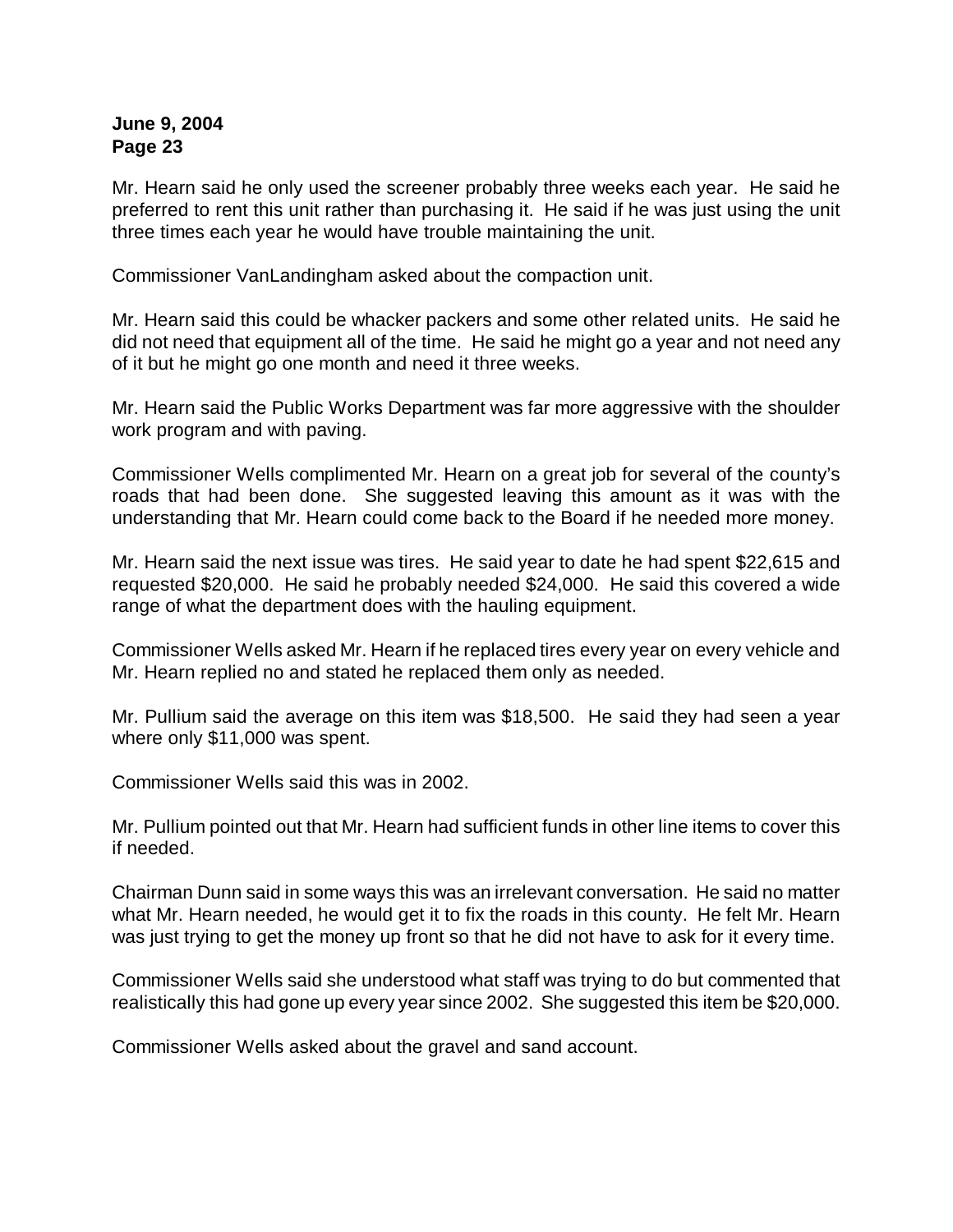Mr. Hearn replied that \$86,762 had been spent year to date for gravel and sand. He said this was really a function of the weather in the winter. He said a three year average was not a good measure for this. He said last winter was really wet and he had used a lot of rock but the two years prior he did not need that much.

Mr. Pullium said there was a pretty significant inventory at public works and there was some carry over.

Commissioner Wells questioned the account for uniforms.

Mr. Hearn replied that the contract with Centox for the forty employees was \$14,560. He said if he purchased rain suits for twenty of his crew members which was half of the staff, it would cost \$800, jackets for all forty would cost \$1,600 and coveralls for ten members costing \$50 each it would be a total of \$2,900 that would be added to the \$14,560. He said a three year average was somewhat misleading for this line item. He said he had a full staff for the first in a long time.

Mr. Cofty asked how many times did each employee need to purchase a rain jacket.

Mr. Hearn replied that there was some turnover in the department. He said he calculated purchasing rain jackets for half of them this year. He said these jackets would dry rot and they did not last forever. He said he basically purchases approximately ten of the employees coveralls every year.

Commissioner Frady asked if these employees wore these when it rained and Mr. Hearn replied yes they did wear them.

Commissioner Wells asked Mr. Hearn why he purchased jackets every year.

Mr. Hearn replied when these employees were working on the tacking and road repairs their clothes get really dirty.

Chairman Dunn asked Tom Sawyer to recap this budget.

Mr. Sawyer replied the Board approved \$5,000 for engineering services. He said technical services was increased by \$19,490 and came to \$211,090.

Chairman Dunn asked what was done to legal services category and Commissioner Wells replied nothing. She said it was left alone.

Mr. Sawyer said the tire account was up \$1,500 to \$20,000.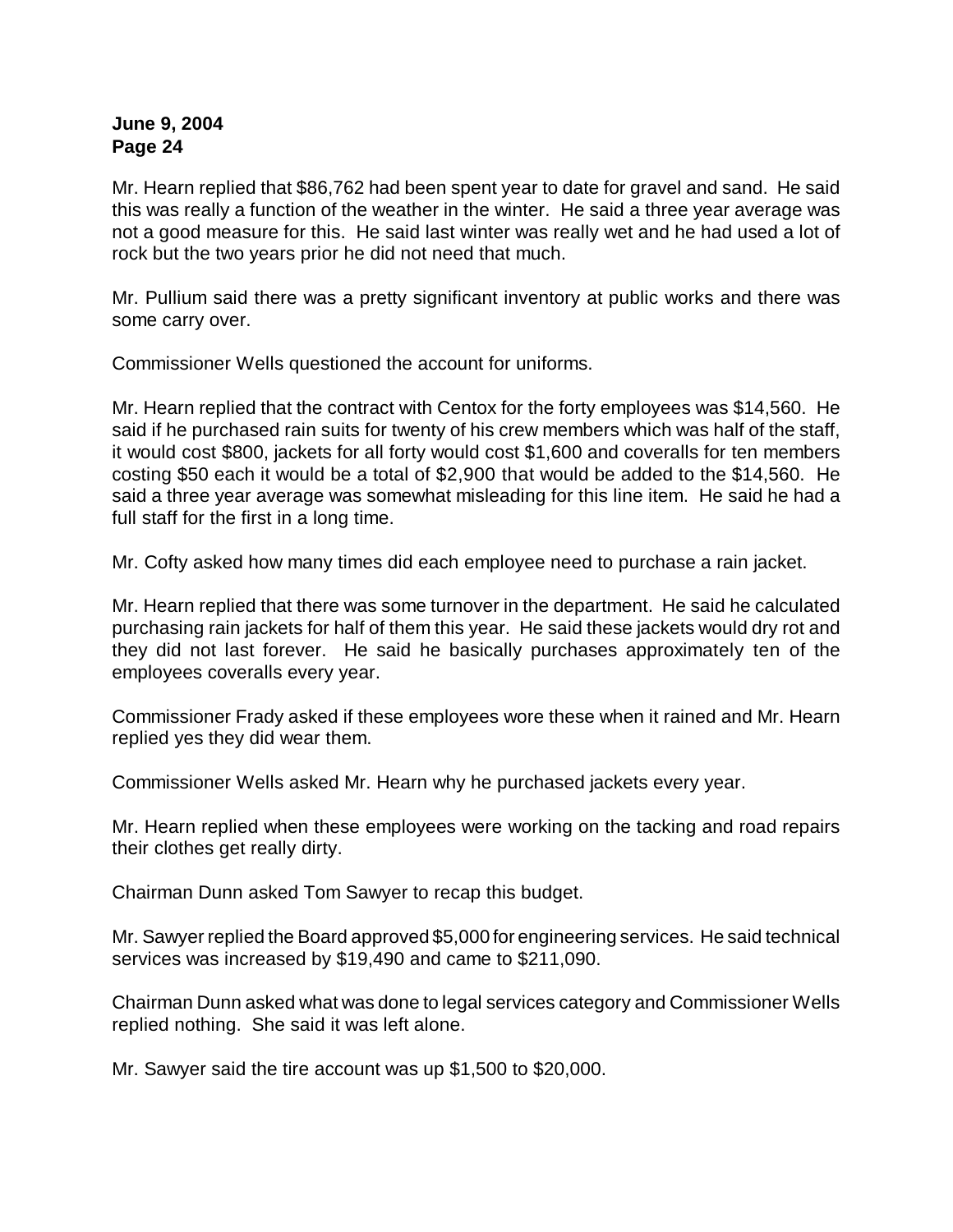On motion made by Commissioner Wells, seconded by Commissioner Frady to adopt this budget with the changes. The motion carried 5-0.

Chairman Dunn said staff could review this budget in six months and adjust it appropriately.

Mr. Hearn said at the current time he had twenty three items in the Road Department budget that were in the negative and he had twenty three requests for fund transfers. He said this was his first opportunity for input into the budget process.

Commissioner Wells suggested Mr. Hearn give this a chance this year to see how things go.

Mr. Hearn said he had never had a shortfall in the line items to the extent that he had this year.

Mr. Cofty said there was a significant amount of money still available in this budget. He said Mr. Hearn could transfer the money when he needed it.

Mr. Pullium remarked that in 2003 this budget had \$338,000 left in this budget.

Chairman Dunn interjected that Mr. Hearn was going to have a lot more work next year than he did this past year.

# **PLANNING**

Director of Planning Chris Venice appeared to discuss this budget.

Mrs. Venice asked for the Board's consideration in reclassifying the senior planner position to an assistant director position. She said she had previously sent a memorandum to Mr. Cofty as well as the Board outlining her reasons for this.

Chairman Dunn said staff had recommended this change.

Mrs. Venice said she was present in case the Board had any questions.

Chairman Dunn asked who this person would be directing as assistant director.

Mrs. Venice said there was an administrative secretary in the office and although the office was very small, this particular person' duties were not so much administrative as responsible duties on a parr with other governments in the metropolitan area. She said this person interacts with elected officials, State Representatives and so forth. She felt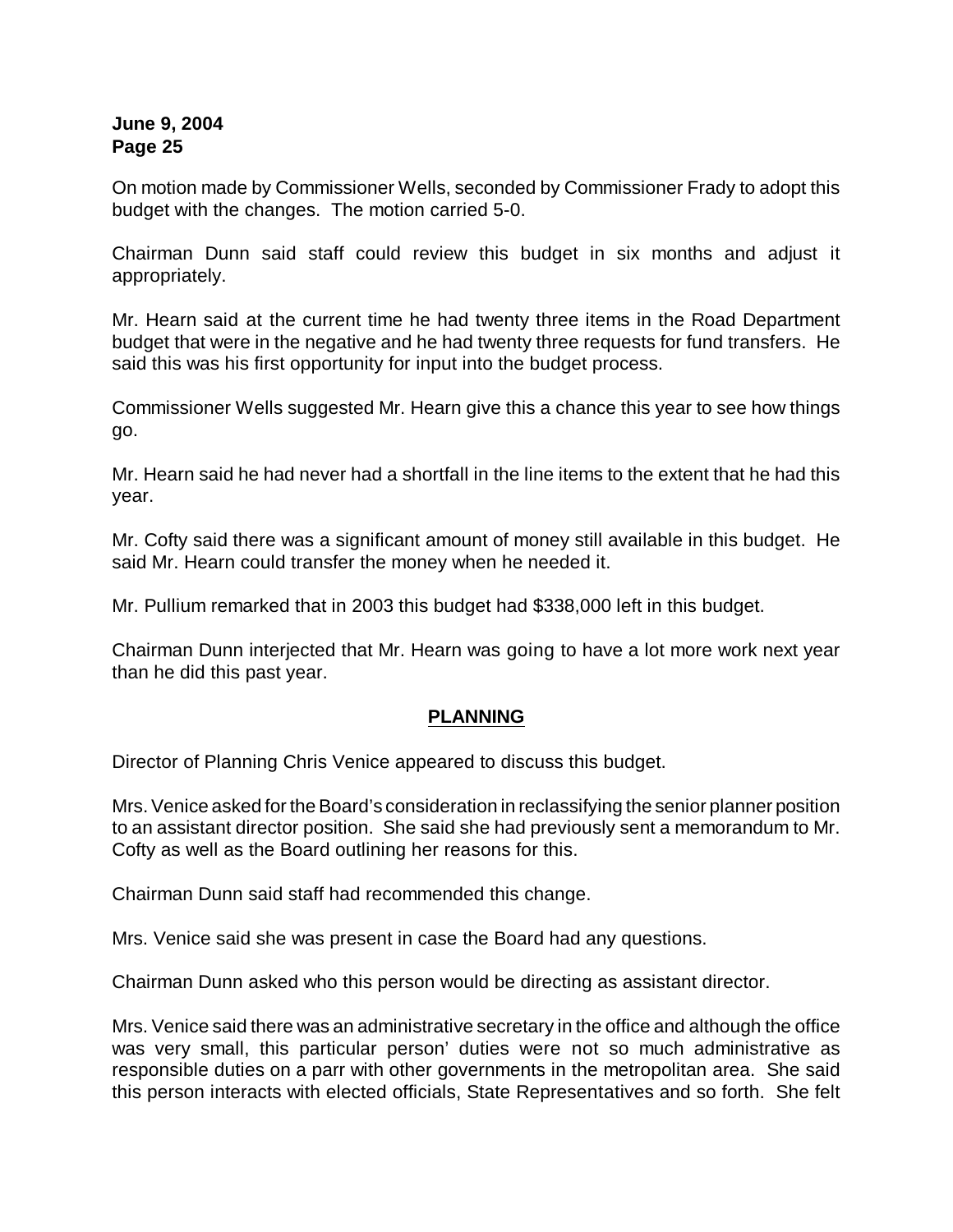because of the visibility of this particular position and her being a division director that without an assistant in her home department to run the day to day operation of the department, she felt this person needed the title to go with the responsibilities. She said by going to the A.R.C. as an assistant director there would be more clout and more responsibility associated with this.

Chairman Dunn said he would like to refer back to the manpower study that was done approximately a year and a half ago for the county. He said there had been a recommendation to reduce the county manager stand of control down to a reasonable number. He said it was determined at that time that Mrs. Venice would be the Planning Director for the county and there would be no need to have another one.

Mrs. Venice remarked that this was not a new position but a reclassification. She said the position needed to be changed. She said if this person left tomorrow and she had to hire someone new then she would want to hire someone at an assistant director level so that they could take on the responsibility that was required in that position at this time. She said over the years there had been reclassifications that represented changes in work loads and changes in responsibilities. She said this being a very small department one would have greater responsibilities than the same positions would in a forty person department.

Mrs. Venice said she was not asking for additional personnel and Chairman Dunn replied that he was aware of that.

Chairman Dunn said this was a departure from what was the intended reorganization a year and a half ago and that was that there would be no change except in the required people who were moved into positions of least responsibility and got increased compensation. He questioned if the Board would now deviate from that.

Mrs. Venice responded that would be for the Board to decide which position it believed warranted that and which ones did not. She said this was the reason she was here and that was to plead her case. She said she could not speak for other departments.

Commissioner VanLandingham questioned if the Board re-evaluated other departments' needs every year. He felt this was just another part of the process.

Commissioner Wells felt the Board had held the line pretty closely on this after the manpower study was done.

Chairman Dunn said there was one constitutional officer who had promoted some people that were outside the bounds of this and the Board was upset about it. He said now the Board was discussing doing this within its own departments.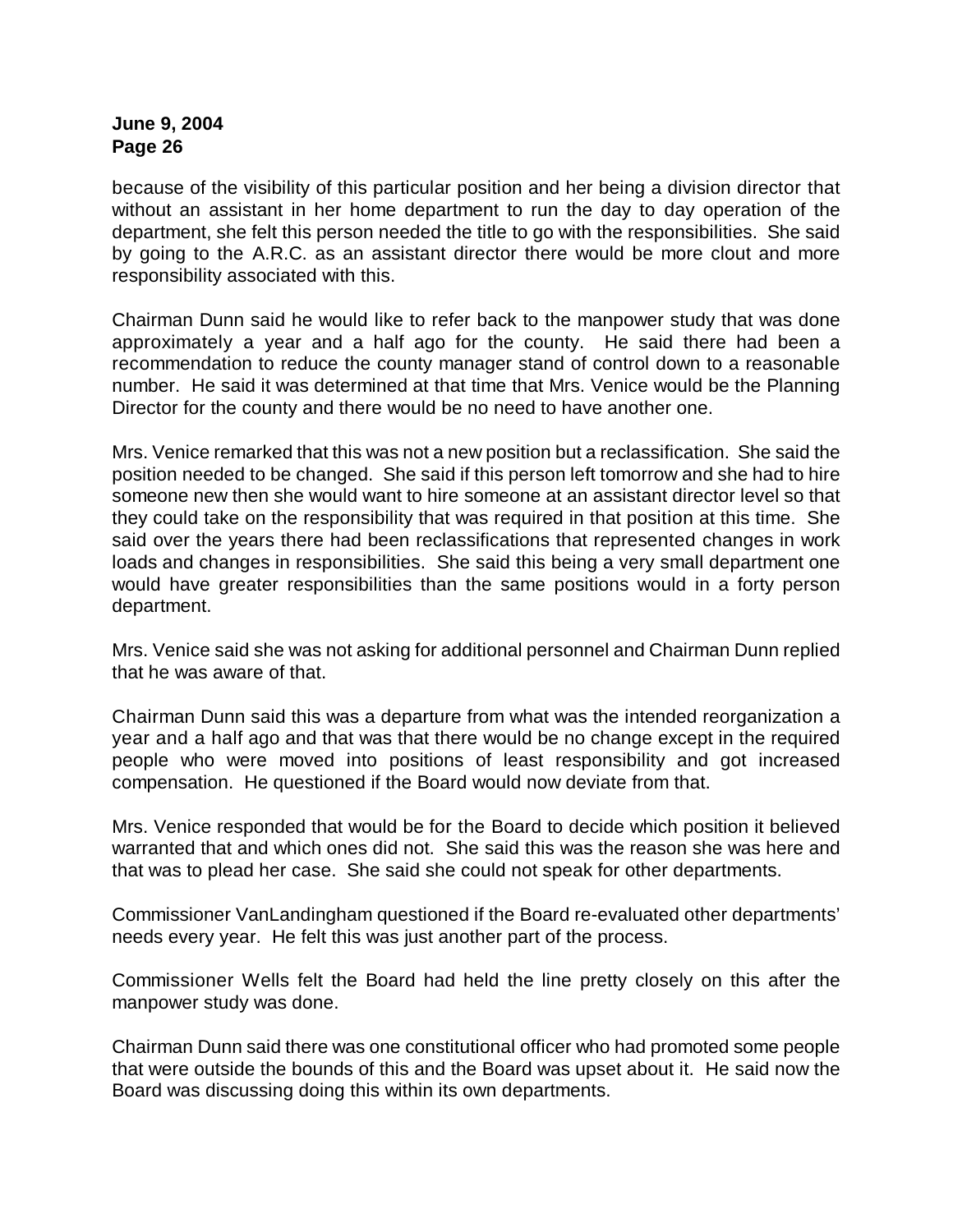Commissioner Wells interjected that this would be just for one.

Chairman Dunn said there were some good points in Mrs. Venice's memorandum. He said in his estimation this employee would be doing the same job and this was just to move him up in the department order.

Mrs. Venice said she would disagree with that.

Chairman Dunn said he regarded this person very highly and Mrs. Venice replied everyone does.

Mrs. Venice said she had given this employee internally a lot more responsibility that the Board was not aware.

Chairman Dunn said the Board had given Mrs. Venice a lot more responsibility and had compensated her for it.

Mrs. Venice remarked that there was a lot more work and as she explained in her memorandum, there was an escalating number of State and regional mandates required of planning in the metropolitan area. She said this had taken on a much larger role and with that comes reports, statistics, and responses.

Chairman Dunn said the question was what extra work would this person have to do to justify the higher pay grade.

Mrs. Venice said this employee was already at the top of the pay scale and with this raise it would not be a major increase.

Mr. Pullium remarked that in terms of the plan, the vision and the organization part of the rationale as he understood it was continuity of operation in terms of when Mrs. Venice might be at a meeting and out of the office.

Mrs. Venice remarked that she was not in the office nearly as much as she used to be because of the added duties.

Chairman Dunn said his concern was the principle of this issue. He felt this would affect other departments as well.

Mrs. Venice felt it would be in the Board's purview to review this type of request on an individual basis.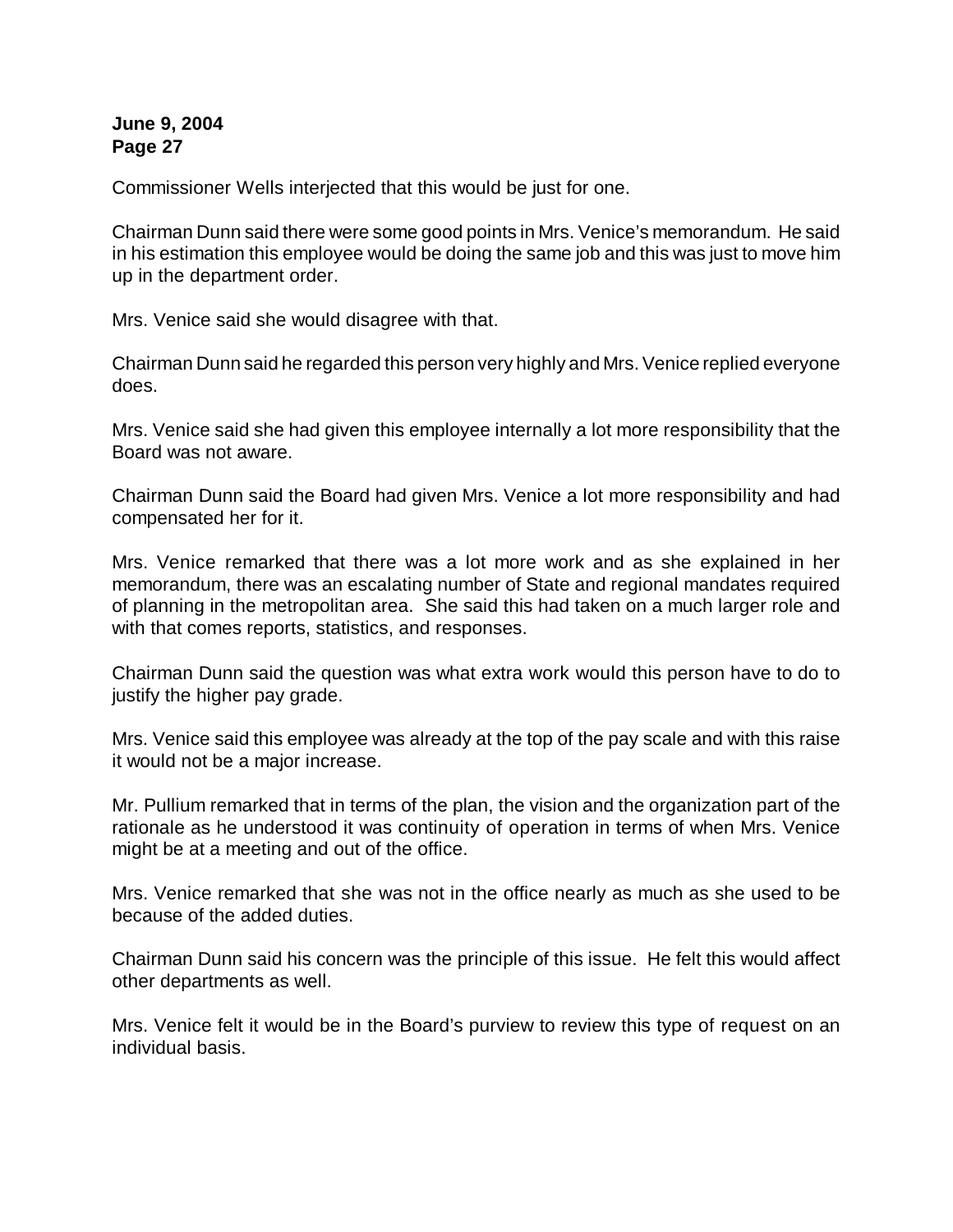Commissioner Wells asked how many more tasks would this individual have to do than currently.

Mrs. Venice replied that it was difficult to say that the employee would have a certain number of additional tasks. She said she could have helped with the projects coming in during prior days but now with her added responsibility she could not. She said she does give the final approval before a plan leaves her office but the rest of the documentation and preparation was entirely up to this particular employee.

Commissioner Wells said she had a problem with this. She said the Board was not letting anyone else do this type of thing.

Commissioner Pfeifer questioned what staff was recommending and Chairman Dunn replied that staff was recommending this request.

Commissioner Pfeifer said he would like to hear from the County Administrator on this request.

Mr. Cofty replied he had spoken to each Commissioner on this matter and also sent out a memorandum approximately three months ago and a conscious decision was made to wait until the budget discussions to implement this. He said Mrs. Venice had presented to him the scope and nature of this job and this employee's job description clearly changed. He said this was the reason he had made the decision to support this request.

Commissioner VanLandingham said he had also made a decision to support this and his decision was on the basis of added responsibility. He said he did not like the words "topped out" being used as part of the discussion to justify an upgrade for this employee. He said there were several hundred million people in the United States who were also "topped out" on the pay scale. He said he had a problem with doing this just to give the person a raise.

Mrs. Venice remarked that this request and discussion was not about this particular person but about job duties.

Chairman Dunn said Mrs. Venice had been given additional job responsibilities as well as additional compensation. He said the Board was told that she would still be doing the same job that she had been doing before. He said the Board was told that Mrs. Venice would be given some additional supervisory responsibilities for some other departments but she would be compensated for that and it would not affect manpower at all.

Mrs. Venice remarked that she was the only division head that did not have an assistant director help at the time these department heads were elevated to the divisions. She said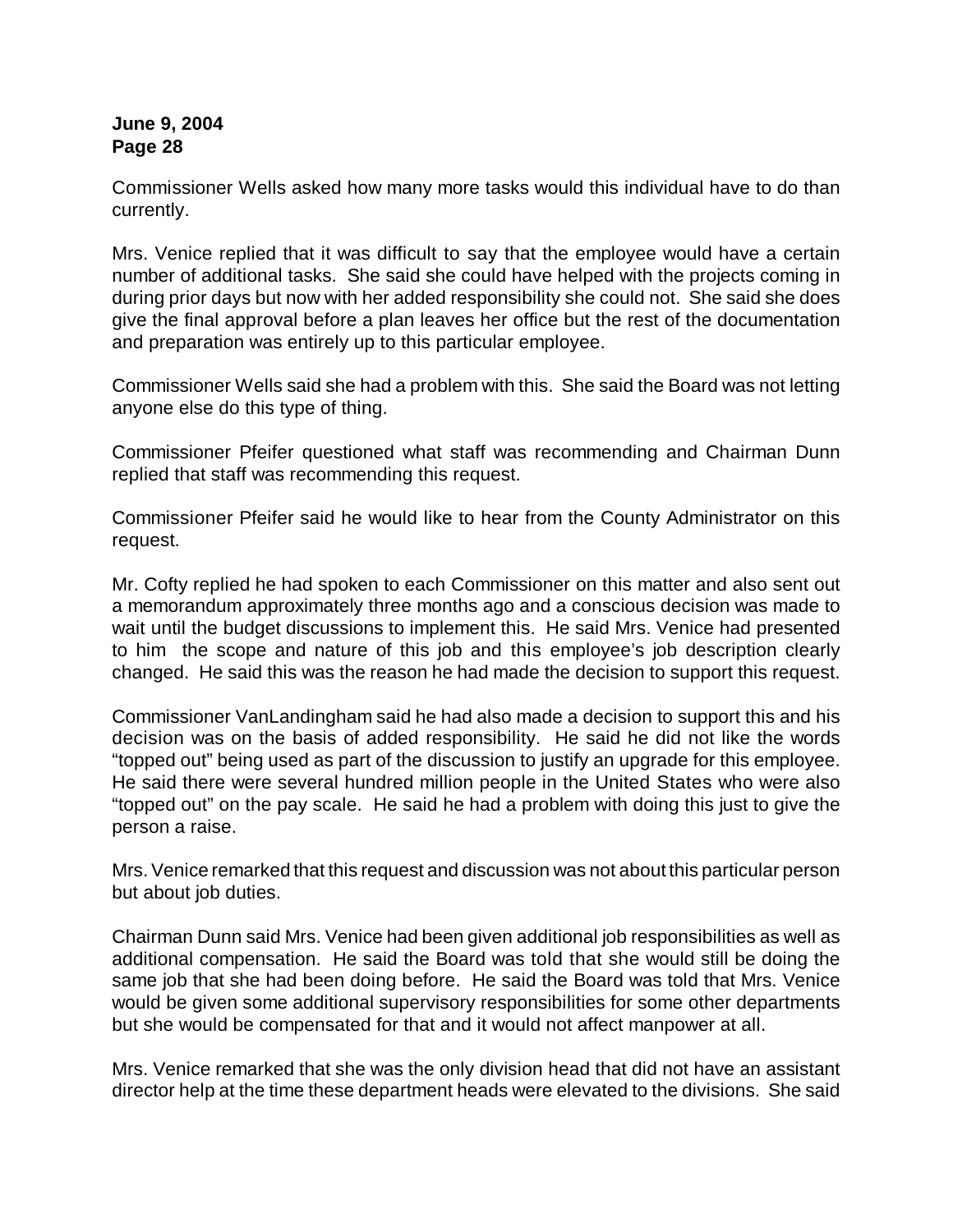she had to assume not only the division responsibilities but more of her entire department responsibilities that all of the other division heads had assistants to help. She said a lot of times her division responsibilities had required her unfairly to apply this burden on a senior planner.

Commissioner Wells said Mrs. Venice had made a very important point and that was that she was the only department head who did not have an assistant. She said this was a very important point. She said with the elevation to division director there was more work that needed to be done.

Mrs. Venice stated that there needed to be someone in the home office who can make the decisions, speak to the public, make the presentations and interact on a level commensurate with that.

On motion made by Commissioner Wells, seconded by Commissioner VanLandingham to adopt this budget as presented. The motion carried 5-0.

Chairman Dunn clarified that this would promote the Senior Planner to the Assistant Planning Director.

# **TAX COMMISSIONER**

Tax Commissioner George Wingo remarked that last year he had taken a \$12,500 cut and that was after including an increase for personnel.

Mr. Wingo commented on the issue with F.I.C.A. He said since 1982 the State Revenue Department had reimbursed the county for the employers F.I.C.A. for his department because his department was a deputy function under the State Revenue Commission. He said his department completes the paperwork asking for the refund, send it in and then the State Revenue Commission sends the check in. He said the F.I.C.A. had never been a budget item. He said he had discussed this with Mark Pullium in January about a year ago.

He said the State paid six months and then did not send a check for the last six months for the year ending 2002. He said they had talked about making this a line item in last year's budget but Mr. Pullium decided that it was not necessary at that point. He said the State had told them that they would reimburse the county for 75% and they in fact did send a check around June, 2003 which he recalled was in the amount of \$35,000.

Mr. Pullium remarked that in fiscal year 2003 the county received \$25,930. He said he received it on April  $24<sup>th</sup>$ , 2003. He said the county had paid out on \$42,665.

Chairman Dunn asked what the problem was with the F.I.C.A. bills.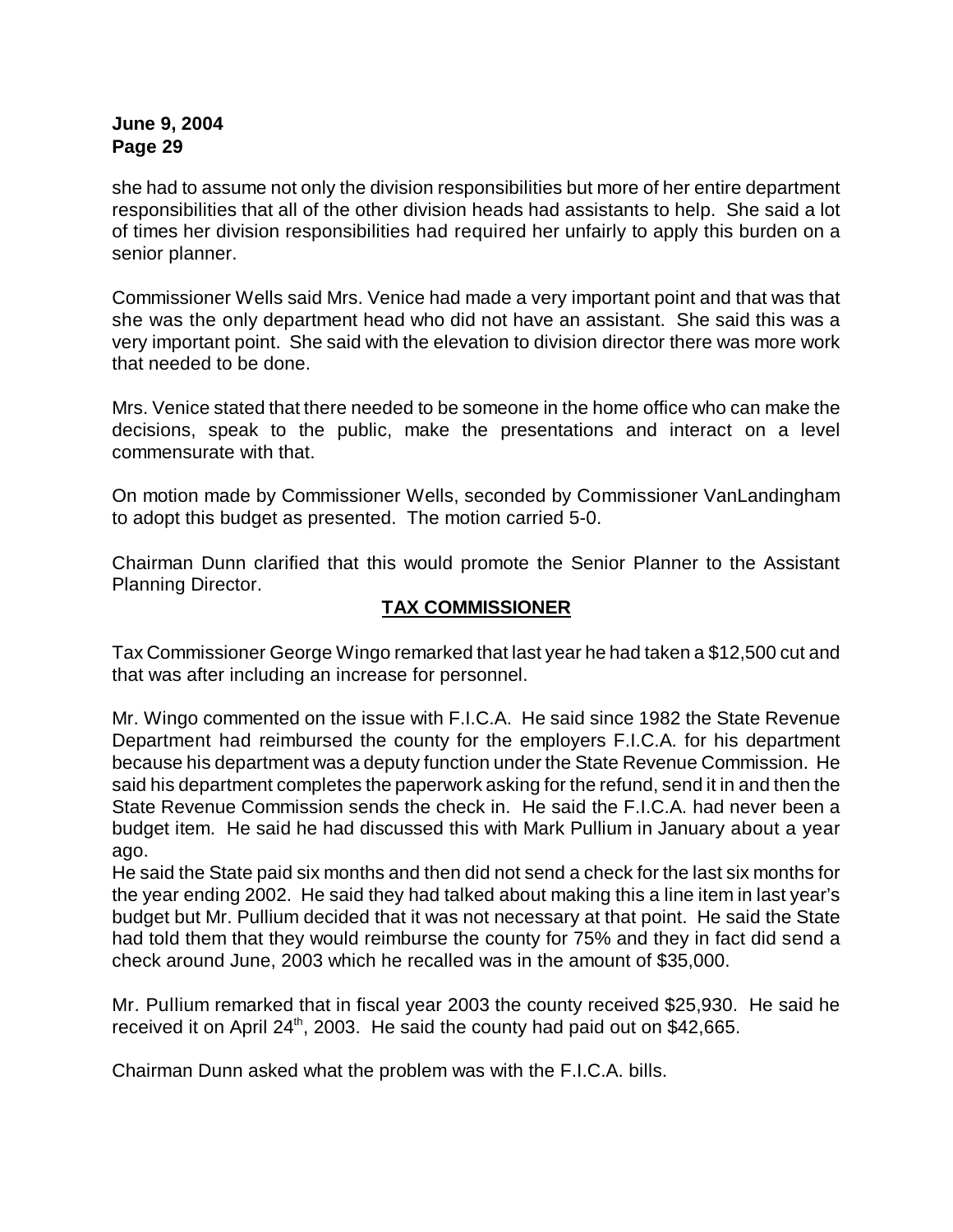Mr. Wingo said they were not paying 100%. He said the problem was that this should be budgeted and the amount recovered from the State should be credited to the general fund and not charged against the Tax Commissioner's budget.

Chairman Dunn clarified that this past year the county paid \$42,665 and was reimbursed \$25,930 leaving the county with a net loss of \$17,000.

Mr. Pullium said he had actually paid the difference out of the county's general fund.

Chairman Dunn said this was a State bill and was like another unfunded mandate.

Mr. Wingo replied that it was not like that at all. He said this was a voluntary reimbursement and they did not have any obligation to pay the F.I.C.A. for the county. He said the State had told him that it would be less this year and be somewhere around 75%.

Chairman Dunn said the State reimburses the county partially every year and the money should come back to the general fund because that was where the payment of F.I.C.A. came from. He said he did not understand the problem.

Mr. Pullium said he did not think there was really a problem. He said the bottom line was that this was a legal obligation and the county was required by the Internal Revenue Code to pay the F.I.C.A. He said the county was also obligated to budget the money.

Mr. Wingo said it never had been built in and now that was necessary and this was what Mr. Pullium had done.

Commissioner Wells clarified that Mr. Wingo felt this was being charged against him and being put in as a line item as \$46,000. She said Mr. Wingo felt like he was being penalized for that. She said she did not fell like this was an issue.

Mr. Wingo said it did not make sense to budget something that there was no guarantee of and this had no guarantee.

Commissioner Frady said there was no guarantee for anything.

Commissioner Wells remarked that this had to be budgeted according to GASB. She suggested Mr. Wingo proceed with the line items that he would like to discuss.

Mr. Wingo remarked on legal services. He said he was requesting \$16,000. He said his department did a lot of title searches and used Attorney McNally and other attorneys as well.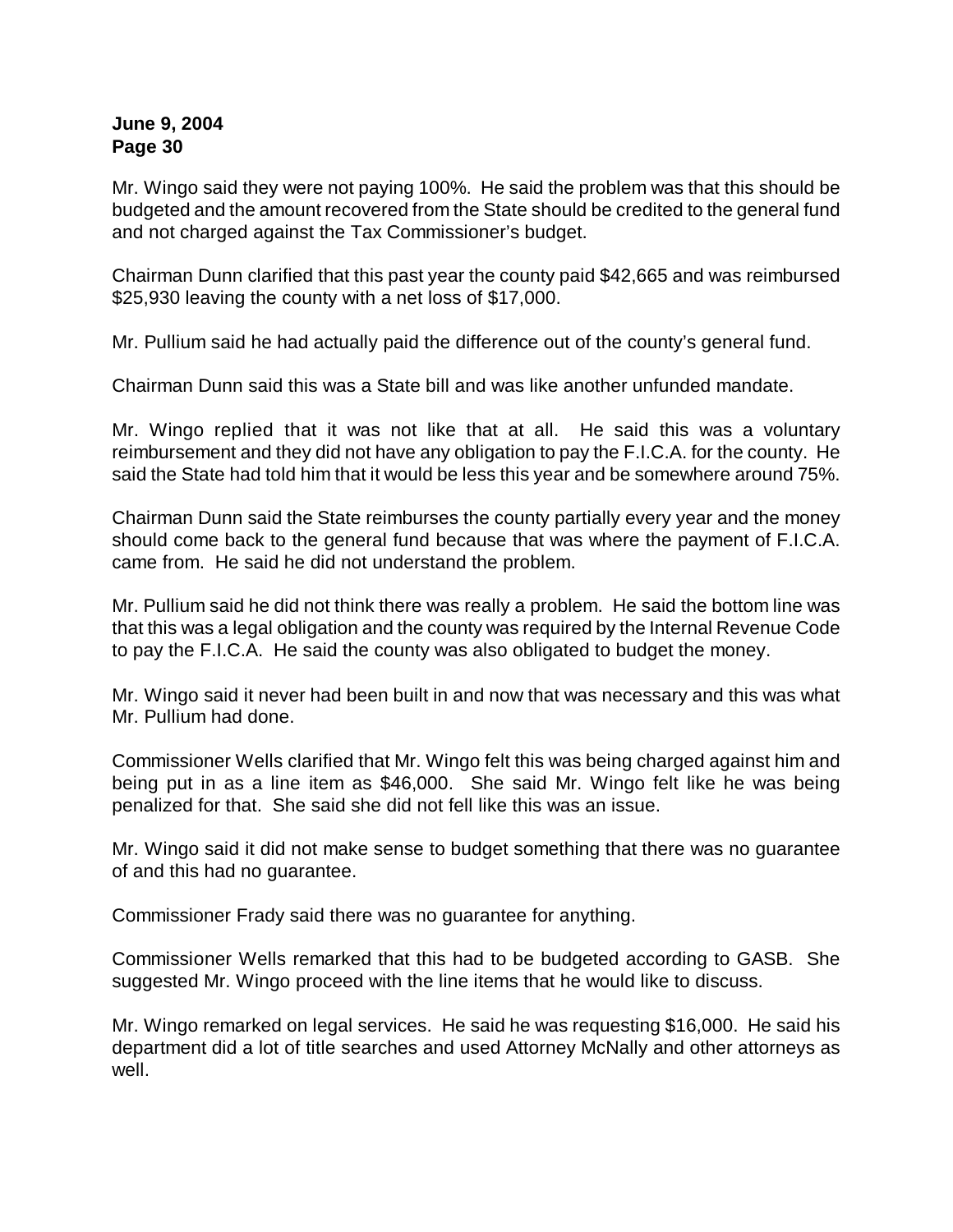Commissioner Wells stated that Mr. Wingo had spent \$13,497 had been spent so far this year. She said this item was listed on page 53 under legal services.

Mr. Pullium remarked that staff had not changed what Mr. Wingo had requested. He said originally Mr. Wingo had requested \$9,000 and this was a revision to his request.

Commissioner Wells said if the Board approved \$14,000 that should be enough.

Mr. Pullium remarked that the three year average was \$13,793.

Chairman Dunn asked if it should be brought up to \$14,000.

Mr. Wingo interjected that he had written down \$16,000.

Commissioner Wells remarked that on Mr. Wingo's revised request it stated \$14,000. She asked Mr. Wingo if he would agree on \$14,000.

Mr. Wingo replied he guessed so but he did not like starting the budget year with less money that he thought he needed.

Commissioner Wells said the \$14,000 would give him about \$700 more than the three year average.

Mr. Wingo said this year did not have anything to do with it. He said this year was gone and this would be the budget for next year.

Commissioner Wells said these figures provide a historical reference as to what should be planned for.

Commissioner Frady interjected that the Board uses three year averaging.

Commissioner Wells questioned the line item for software maintenance/data processing.

Mr. Wingo said that amount could remain the same.

Chairman Dunn remarked that originally Mr. Wingo had requested \$22,000 and now it appeared he was asking for \$20,500.

Commissioner Wells clarified that Mr. Wingo had spent \$16,000 so far this year and it was determined that the annual contract license was going to go up \$2,500.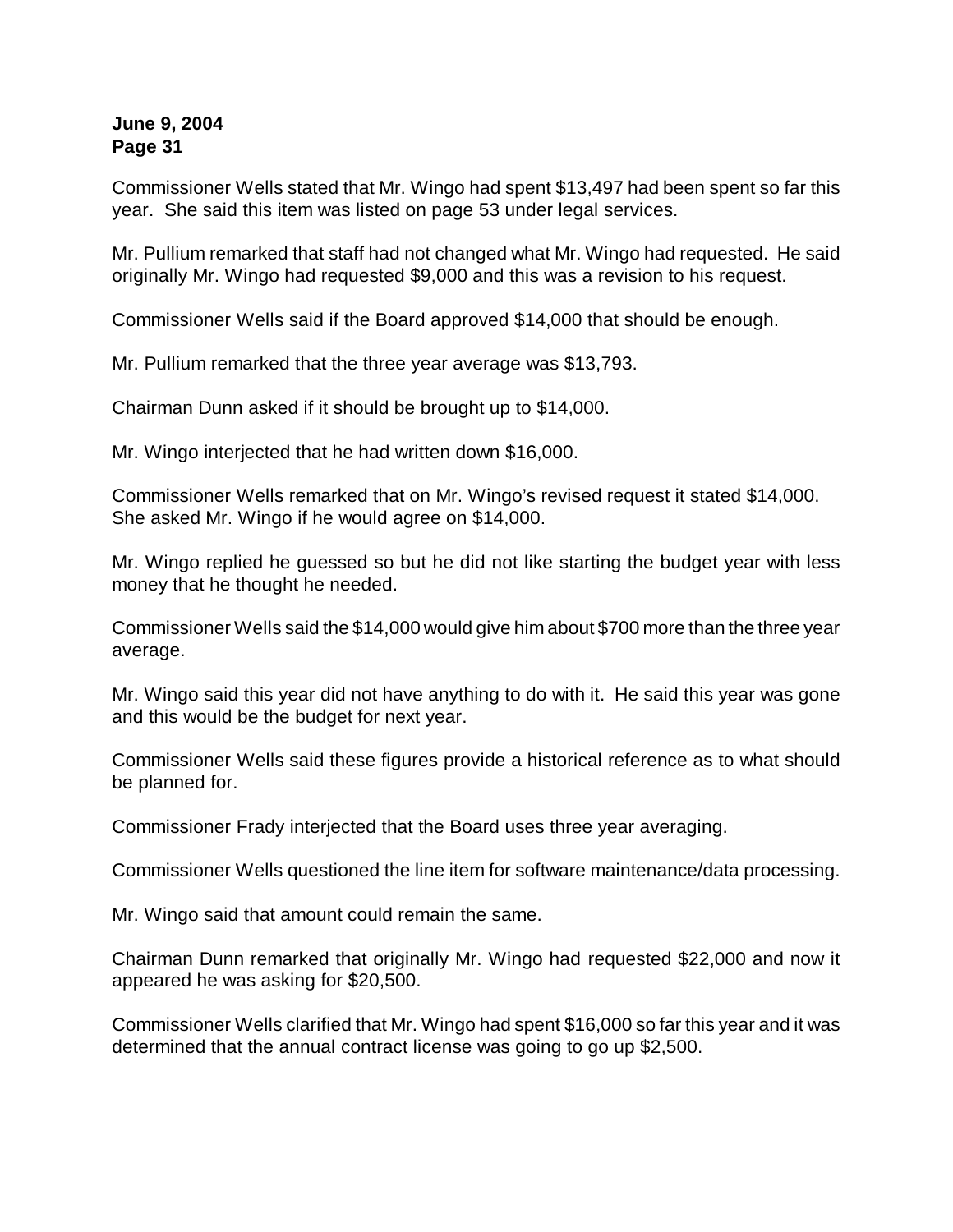Mr. Wingo said he had been paying \$14,500 and it was going to be \$17,500. He said he had a separate package that was a \$1,000 per year. He said he was told that he would have to build in for mandatory change upgrades for both hardware and software that Information Systems estimated in the amount of \$6,000. He said he was not sure exactly what this would be yet and neither did Information Systems. He said Russell Prince was supposed to be doing an inventory of the hardware to determine what was needed.

Mr. Pullium remarked that based on the information that Mr. Wingo had previously provided the other day it was \$20,500.

Chairman Dunn remarked that Mr. Wingo was actually asking for \$3,000 more than he had previously requested. He said Mr. Wingo had previously requested \$144,500 and now he was requesting \$147,500.

Mr. Pullium remarked that staff would support the request for \$20,500 for the software since the equipment would have to be modified to meet the State's requirements.

Commissioner Frady asked if the Board was going to approve the \$20,500 and Commissioner Wells responded yes.

Mr. Wingo commented on the postage machine. He said he had some money left on the postage machine but some of it was the Tax Assessor's Office. He said he had approximately \$30,000 on it but noted that he would be mailing out tax bills in two months.

Commissioner Wells remarked that would go into the 2005 budget. She clarified that Mr. Wingo had approximately \$30,000 left over. She asked how much of that would be spent this month and Mr. Wingo replied not that much between now and the end of the month.

Mr. Wingo said his department did not really spend that much until the tax bills were sent out.

Commissioner Wells asked Mr. Wingo if he would agree to \$58,000 and Mr. Wingo replied yes.

Chairman Dunn asked Mr. Pullium if this budget was supposed to be \$138,500 and Mr. Pullium yes that was correct.

Commissioner VanLandingham questioned the first item on page 56 account number 531701 for uniforms and I.D. badges. He said he thought the I.D. badges were provided by the Human Resources Department.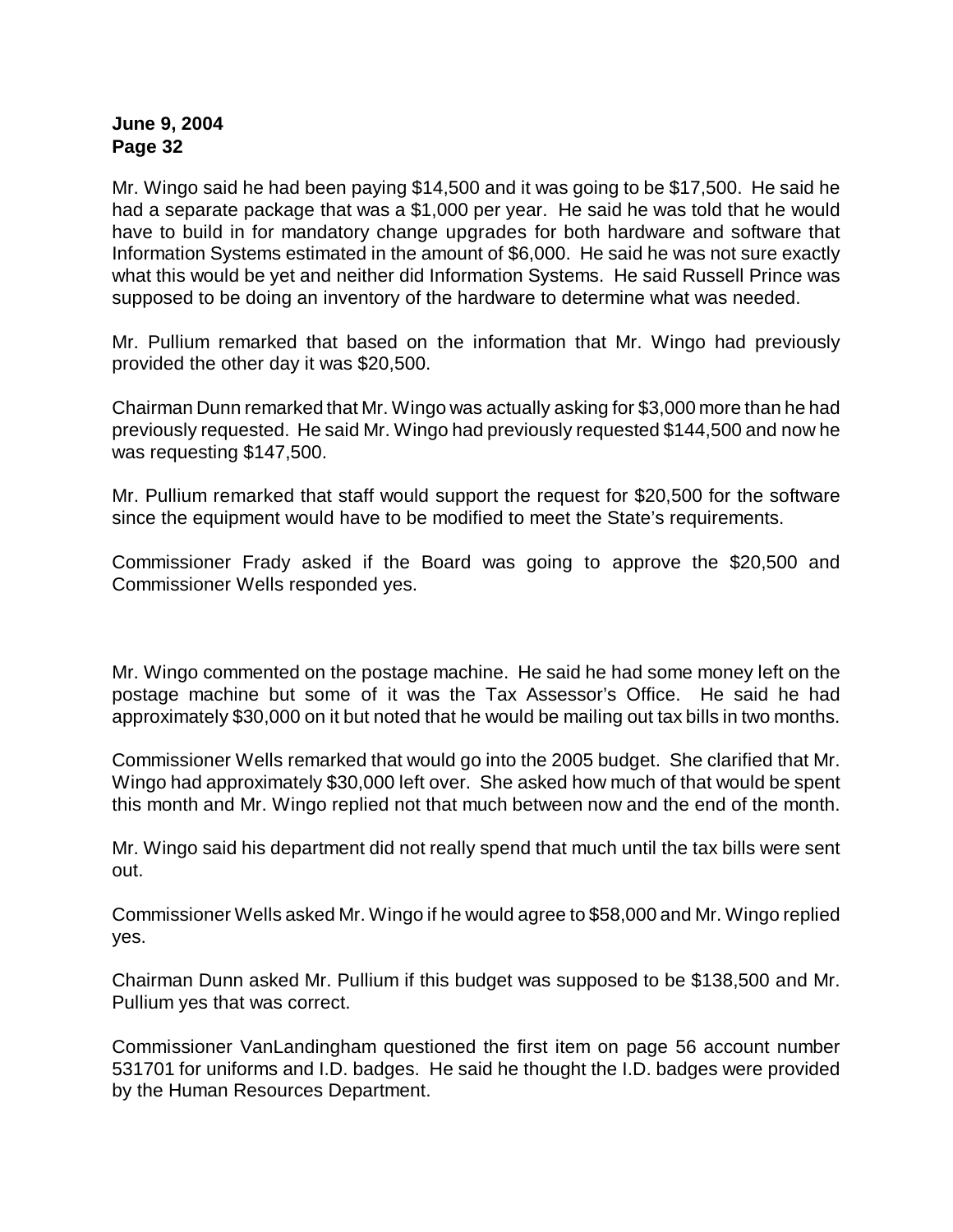Chairman Dunn asked if some of the employees in the Tax Commissioner's Office had State I.D. badges and Mr. Wingo replied no.

Mr. Wingo said the only badges that his employees had were the badges provided by Human Resources.

Commissioner Wells asked if there was a historical spending on this item and Mr. Pullium replied yes.

Commissioner VanLandingham questioned the uniforms.

Mr. Wingo replied that this was for the employee's county t-shirts.

Chairman Dunn remarked that in 2003 the Tax Commissioner spent \$488 and \$1,500 was budgeted.

Commissioner Wells felt \$700 would not be a problem. She noted that was the amount recommended.

Commissioner VanLandingham said he had never seen any uniforms in the Tax Commissioner's Office and this was the reason that he questioned it.

Mr. Wingo noted that these were not uniforms but t-shirts with the Fayette County logo on them.

On motion made by Commissioner Wells, seconded by Commissioner VanLandingham to approve the Tax Commissioner's budget with the revised request as indicated with the exception of postage which would remain the same, discussion followed.

Chairman Dunn said all that was being done was that postage was going to remain at \$58,000 since there was money remaining in that account.

Commissioner Wells noted that everything else in the revised request column was being accepted. She said the data processing item was not approved.

Mr. Wingo clarified that his budget would come to \$135,000 and this was \$23,000 over what Mr. Pullium had recommended.

The motion carried 5-0.

# **EMERGENCY SERVICES**

Chief Jack Krakeel, Allen McCullough and Tom Bartlett appeared on behalf of this budget.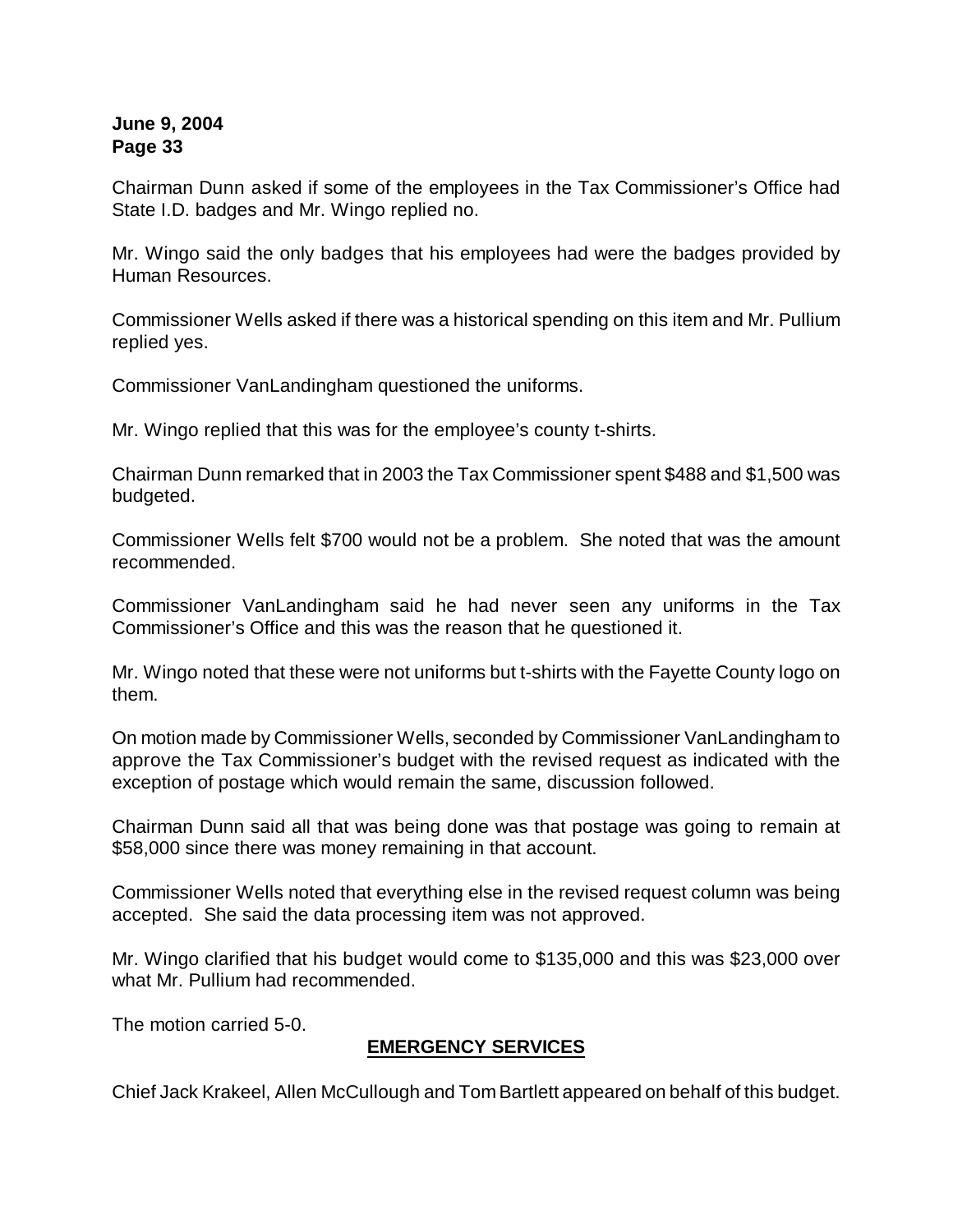Commissioner Wells said the discussion could begin with Emergency Management.

Commissioner Wells said she had a problem with the request for a new Emergency Management Program Assistant. She said a great deal of the duties listed were already being done. She said this position had been described for a temporary person. She said among other things, this person would coordinate multi-jurisdictional response activities during significant events. She said she had problems with taking a temporary person and adding them to a coordination of multi-jurisdictional response activity when that person might go away. She felt this would cause a breakdown in communication levels. She said this would also be funded by a temporary grant which was pays for the salary for the first year and a half. She said she had reviewed the ancillary expenses that are associated with this and just the known expenses would be over \$10,000 for one year. She said the cost of another car was not known or the additional benefits. She said she was very much opposed to something like this and felt this would be adding another layer and she felt this would just be adding an assistant for Pete Nelms. She pointed out that this would be paid for by a temporary grant but if this was approved it could in the future become another new position.

Chief Krakeel said his intent in submitting this proposal was not to request a temporary position. He said the request was to fund an assistant emergency management position. He said that function had not had any staff increase in twenty years. He said the function of the emergency management coordinator's position was created in 1994 through the elimination of the assistant chief's position in the department. He said this was how they had ended up with an emergency management coordinator. He said their efforts to try and provide funding in assisting the funding of this position they had found a grant in the amount of \$50,000 to institute what is known as community emergency response teams. He said this was one of the Federal initiatives that had been outlined as part of the office of domestic preparedness strategy for Homeland Security. He said it was never his intent to request this position as a part time grant funded position. He said it was their intent to request this position as a full time position and find grant money to help offset the cost of this position during the first year to two years of implementation. He said that was what it was designed to do.

Commissioner Wells said the request stated it was for an advertised position for temporary grant funded for eighteen months.

Chief Krakeel remarked those were the Finance Department's comments to his request.

Chairman Dunn clarified that the grant would provide Chief Krakeel with the opportunity to make a citizens emergency response team program and Chief Krakeel responded yes that was correct.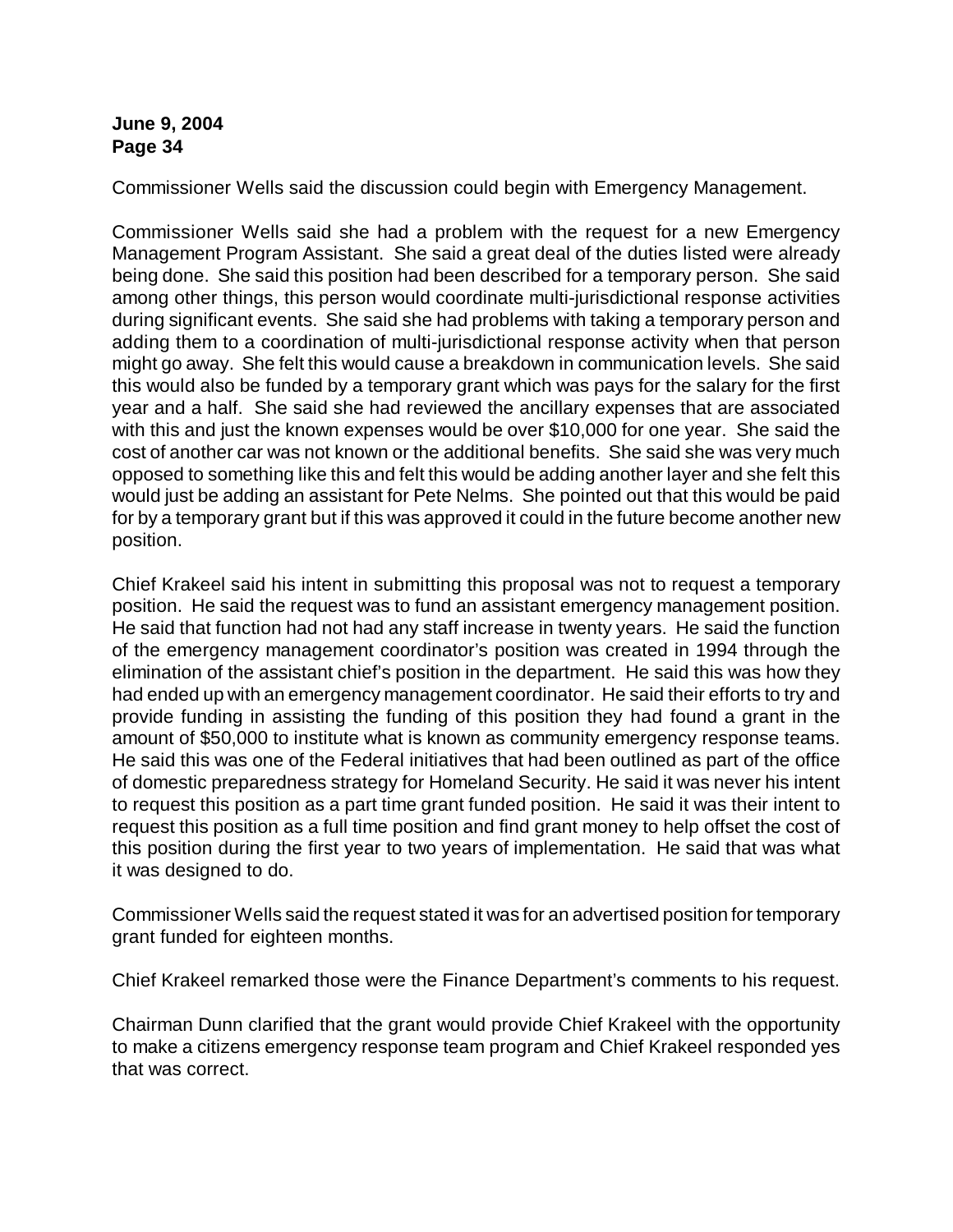Chairman Dunn asked what this would cost the county in terms of manpower once this was implemented. He asked if there would need to be someone to run the program from now on.

Commissioner Wells replied yes.

Chief Krakeel said it was his intent that this would be a function of the new position. He said the principle behind the new position was to assist in all of the requirements that this department was having to comply with on an annual basis currently to meet the emergency management requirements that have been outlined for this organization. He said these have escalated substantially in the last three years.

Commissioner Wells clarified that the Emergency Services Department was doing everything currently except for this certain program.

Chief Krakeel said this certain program was not being done currently but they were doing all of these things and others with just one person and they were reaching maximum threshold capability in terms of doing an effective job with the emergency management program.

Commissioner Wells felt this would be a great place to use someone that Chief Krakeel was recruiting as volunteers and people of that nature.

Chief Krakeel replied that he actually had a volunteer assistant in the emergency management program already. He commented this individual was a pilot for Northwestern Airlines. He said he understood the Board's position. He said he could only bring the Board the facts regarding the Board's needs. He said they were required this year in addition to all of their other duties to do a hazard mitigation plan for the entire county including all of the municipalities. He said they were getting \$20,000 from the State to do this. He said he did not have the staff to do it. He said \$20,000 would not go anywhere near hiring a consultant to develop that plan. He said this was a mandated requirement that this be completed.

Commissioner Wells said Pete Nelms had been working on that to a lesser extent. She said he had a list of everywhere there were hazard materials.

Chief Krakeel interjected that this was a different issue.

Commissioner Wells said she had seen that list and she was sure that Pete Nelms was going to keep it updated. She said she had seen the list approximately four or five years ago.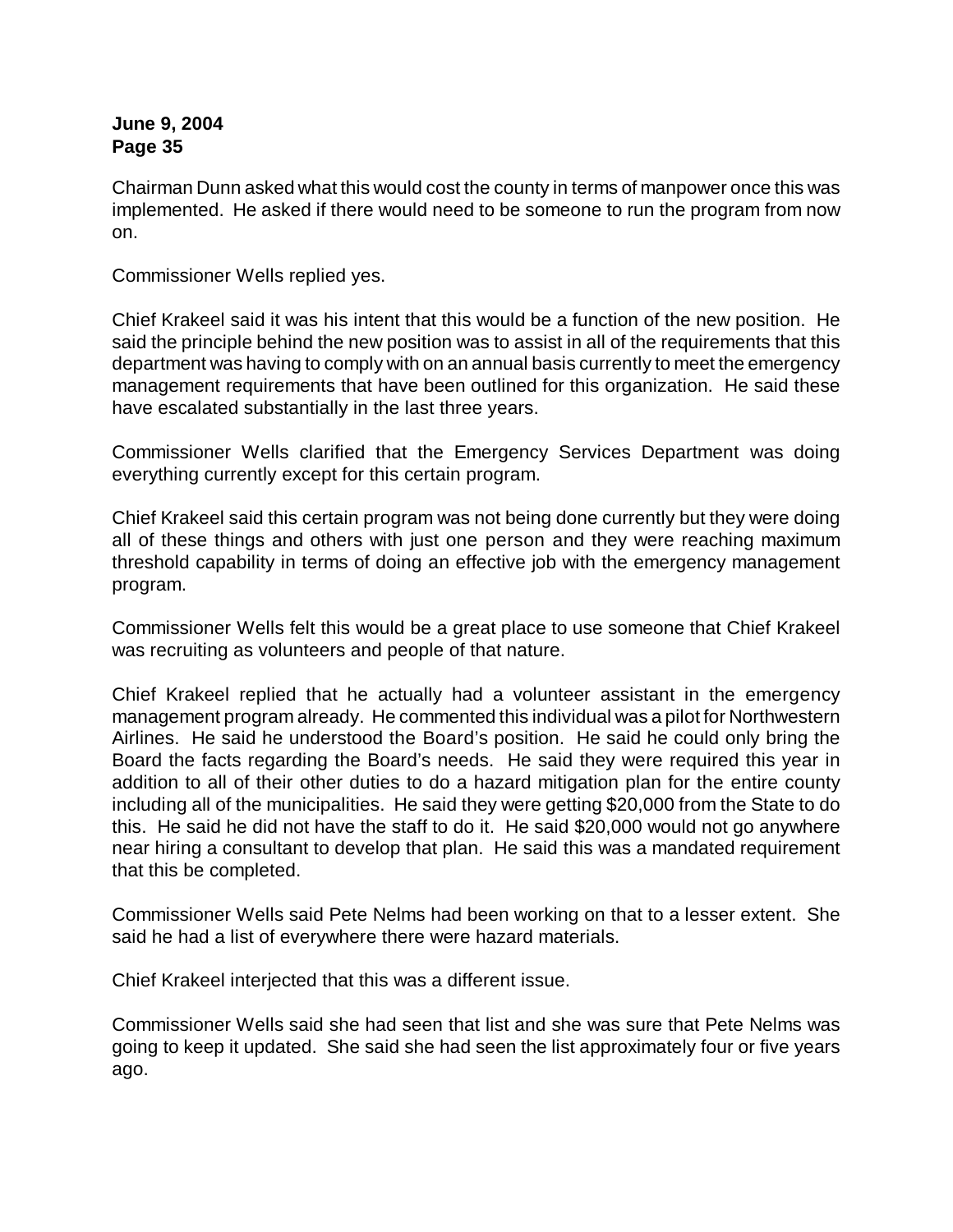Chief Krakeel said it was one of the requirements that a data base be maintained of all of these facilities. He said this particular hazard mitigation plan was a very, very comprehensive plan and goes well beyond the hazardous materials inventory that exists in this community. He said this was an all hazards risk mitigation plan that must be developed to stay in compliance. He said they would continue to do the best that they could to meet the requirements. He said he wanted the Board to understand that there had been no staff added to this position for the last twenty years. He said this department's responsibilities continued to grow with respect to emergency management activities. He said he was trying to provide Pete Nelms with some assistance in meeting all of these obligations and requirements and then to try and find some funding to help offset the cost to Fayette County government.

Commissioner Wells felt this was just creating a supervisory structure where everybody had to have an assistant and not just in this department but in other departments as well. She said Pete did a great job but she felt this department had some room as far as staff and volunteers and people of that nature. She said she had a problem with this and that was because it was being dressed up under national preparedness where programs were being started that were feel good programs and look good programs that were going to haunt us as far as funding, people and resources for years and years afterwards.

Chief Krakeel said he wanted it to be understood that there were going to be programs and requirements placed on this organization that they would have difficulty meeting to maintain the compliance with Federal mandates on eligibility for disaster funding. He said the hazard mitigation plan was one of those requirements.

Chairman Dunn said the community cert program was not mandated at all and Chief Krakeel agreed. He said once it was put into place then somebody would have to work it.

Chief Krakeel said they saw this as an opportunity to utilize the Federal grant to help offset the cost of this position request. He said that was the fundamental basis for going into this program.

Commissioner Wells said that was very creative but in the long run this would cost the county more money than what benefits might be received from it.

Chairman Dunn said if the county accepted this grant money then it would have to continue the position and the program and Chief Krakeel agreed.

Chief Krakeel said there would be future funding available for that program. He said all he could do was to bring the Board the facts. He said the Board expects a high degree of professionalism from the organization in meeting required standards that had been placed before them. He said when they reach a threshold capacity in meeting those requirements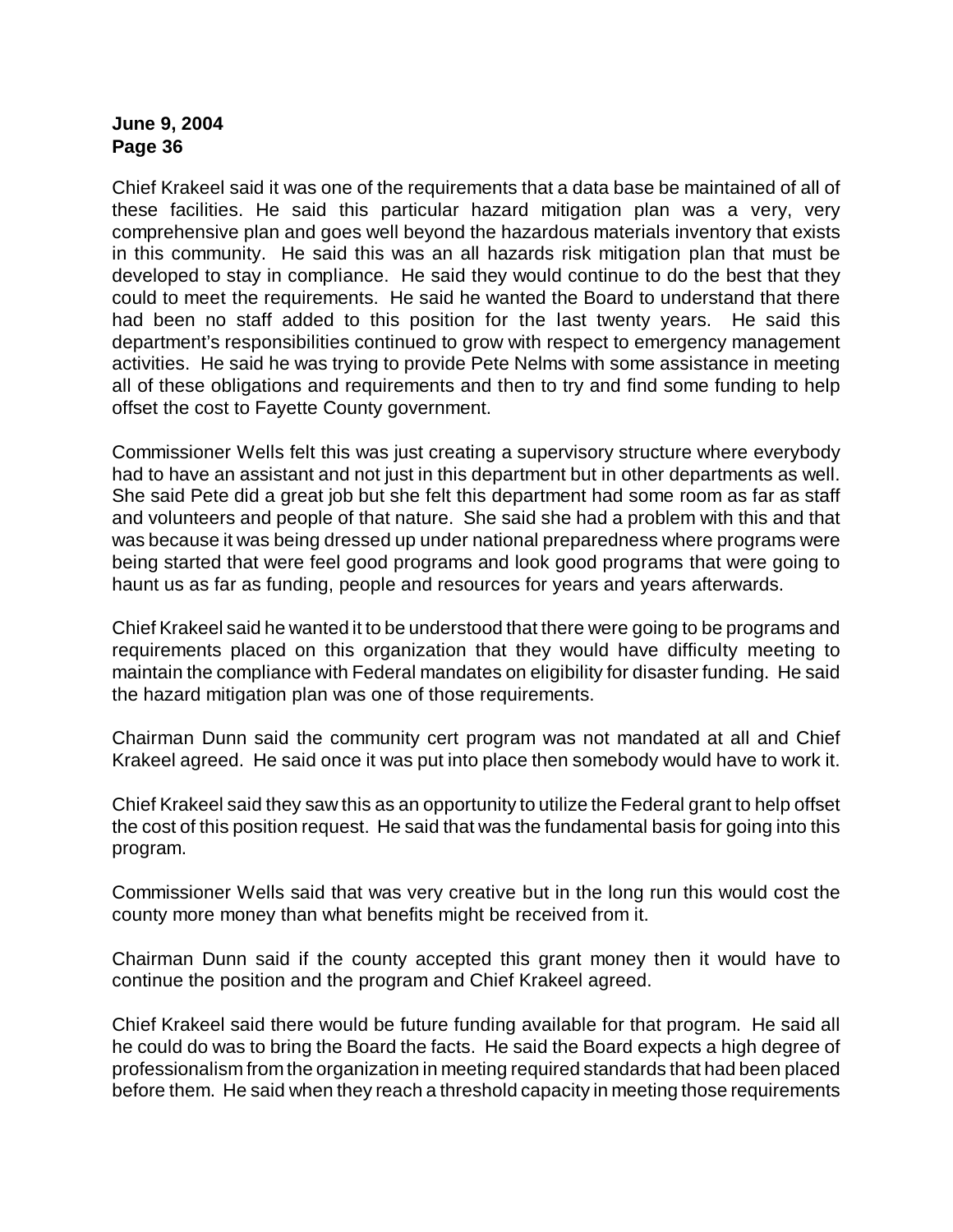he felt it was his obligation to bring those justifications and requests to the Board for consideration. He said it was the Board's decision whether or not to fund those positions.

Commissioner Frady asked if there were any figures as to what this would cost in the future.

Chief Krakeel replied that it was an employee cost.

Chairman Dunn asked for the salary and Chief Krakeel replied that they had anticipated a starting salary of \$41,000 and with benefits it would probably be \$60,000.

Commissioner Wells commented on the ancillary costs. She said reconfiguration was going to be \$5,000, new office equipment would be \$2,000, a car, training would be \$1,100, uniform would be \$500, and PR operations would be \$1,500. She said these totaled about \$10,000 by themselves and this did not include salary or benefits.

Chief Krakeel said it would cost \$70,000 for the first eighteen months

Chairman Dunn asked if this person would also need a car and Commissioner Wells replied yes that a car was requested for this person.

Commissioner Wells said she found it interesting even though she had not found a direct request for this but on page 277 there was a request for funding for tires for vehicles assigned to EMA.

Chief Krakeel said that would also apply to Pete's car and the entire EMA program.

Commissioner Wells said it was hard to differentiate between the items needed for the EMA and the new EMA. She noted that the items requested for the new EMA were listed throughout this budget.

Chief Krakeel said this was the only way that they had to do this in line item accounts.

Commissioner Wells felt there were ways to utilize this without having to hire another person.

Chief Krakeel said in all due respect he could not take on another program and saddle this individual or other existing staff with an additional program without significant effect on the existing programs. He said there was a threshold level that they reach and this individual had been maximized.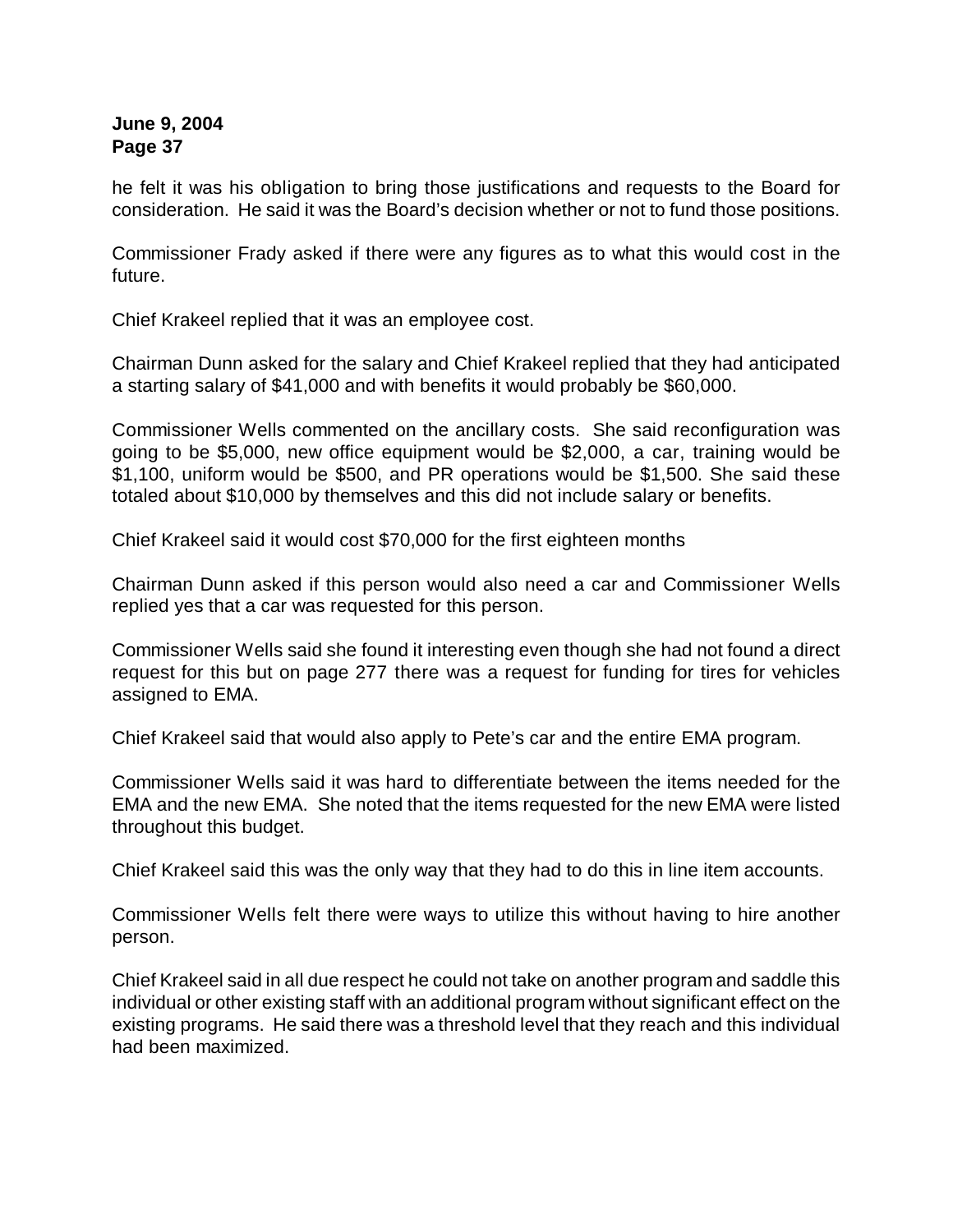Chairman Dunn interjected that this was not a required program and Chief Krakeel said that was correct.

Commissioner Wells questioned why another programthat would be a "feel good" program should be added and the county incur \$75,000.

Chief Krakeel said it was not his intent to add a "feel good" program. He said it was his intent to try and prevent some cost effective approaches to institute an additional position.

Commissioner Wells said she would not be able to support this.

Chief Krakeel said the sole intent was to provide additional staff to the emergency management responsibilities in Fayette County. He said those responsibilities had substantially increased over the last ten years. He stated that there had not been a position allocated to the emergency management function in ten years. When the emergency management coordinator's position was created it was done at the elimination of the assistant chief's position.

Commissioner Frady asked if Homeland Security was funding this.

Chief Krakeel replied that currently the emergency management program received \$23,000 annually from the Federal government for emergency management functions. He said they had received a check a week and a half ago for this current year's Federal allocation to emergency management. He said this was what the Federal government pays Fayette County for emergency management. He said his department was required annually to do all of these items that had been identified in this budget. He said all of the items that were listed were responsibilities of this department that would be here today, next week, and next year irrespective of what was done here and those responsibilities continued to grow.

Chairman Dunn remarked that as far as this position was concerned, he disagreed that this person would be removed after the eighteen months was over. He said he would rather not have this function nor the person at all than to start something and then eighteen months later discontinue it. He said he was not in favor of it either.

# **EMERGENCY SERVICES ADMINISTRATION**

Chief Krakeel commented on the legal services category.

Chairman Dunn clarified that staff had recommended \$2,500 for Fire and the EMS legal services were cut down. He said this would give them a total of \$4,300 and their current actual right now was \$5,700.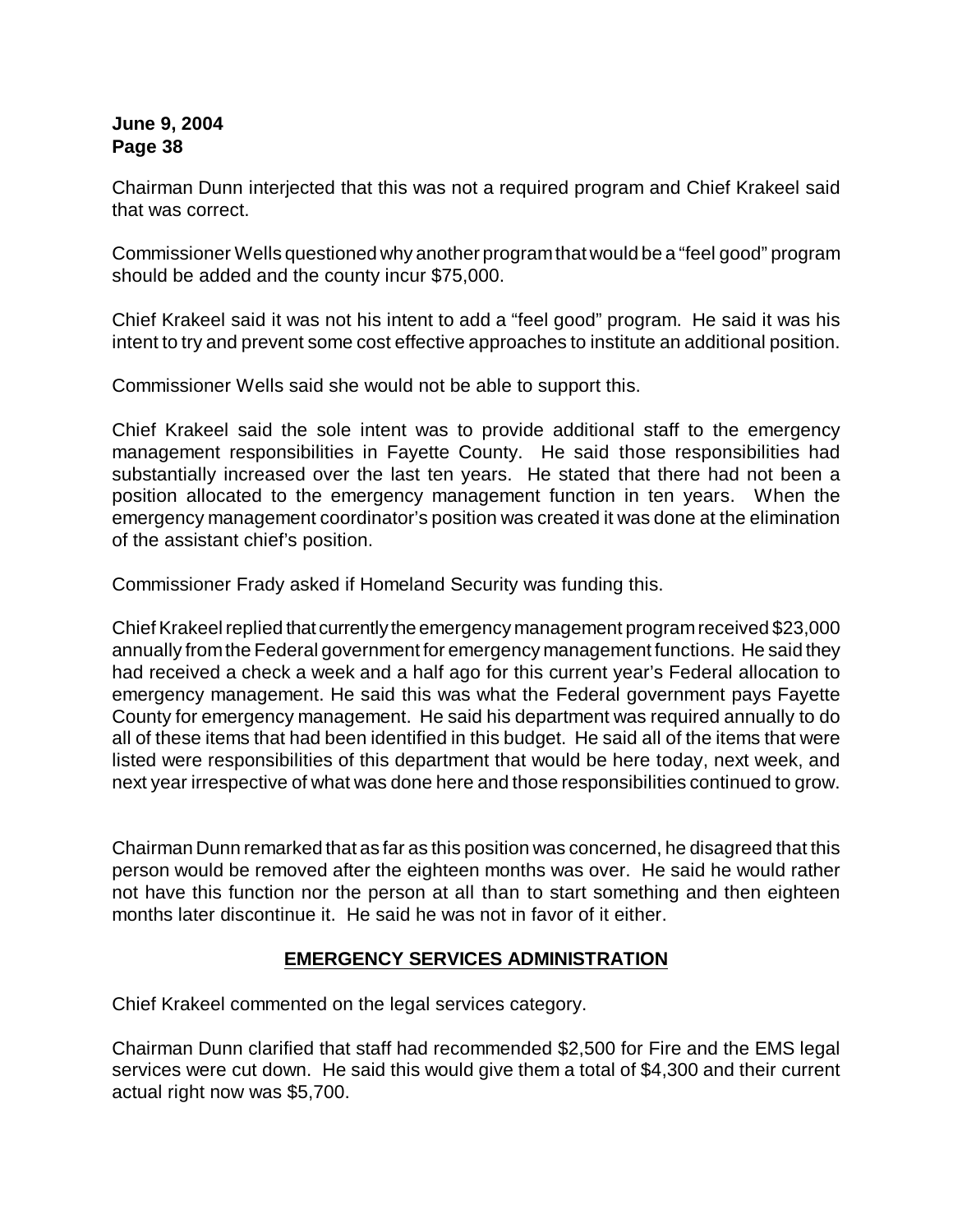Chief Krakeel said there was no way to predict what the legal services would be during any given year. He said this was all predicated on how many requests come into the organization for trip reports, attorneys' requests and so forth.

Chairman Dunn pointed out that Chief Krakeel was asking for half of what he had spent this year and Chief Krakeel agreed and remarked that this related to Fire.

Mr. Pullium said there was a historical average for the legal area in EMS.

Chairman Dunn clarified that Chief Krakeel had spent over \$10,000 this year between the two and staff was recommending \$4,400.

Commissioner VanLandingham asked where the money that he had over spent would come from.

Mr. Pullium said he had a three year average in the EMS area in the amount of \$2,800 and this would be his recommendation.

Chairman Dunn asked what amount had been requested.

Mr. Pullium replied that they had asked for \$3,500. He said staff had originally recommended \$1,800.

Chairman Dunn asked if Mr. Pullium was recommending putting \$1,200 more into EMS and making this \$3,000 and Mr. Pullium replied yes.

Chairman Dunn clarified that staff would be recommending \$5,500 total for Chief Krakeel's legal expenses.

Commissioner VanLandingham confirmed that account number 521213 was \$3,000.

Chairman Dunn clarified that this would give Chief Krakeel \$500 less than what he had asked for and Mr. Pullium replied yes.

Chief Krakeel asked Mr. Pullium if account number 521216 for medical services had been adjusted. He said they had requested \$1,500 and this was for the health and wellness initiative.

Commissioner Wells clarified that this was the program that was supposed to be started this year. She asked if it had been started yet and Chief Krakeel replied no.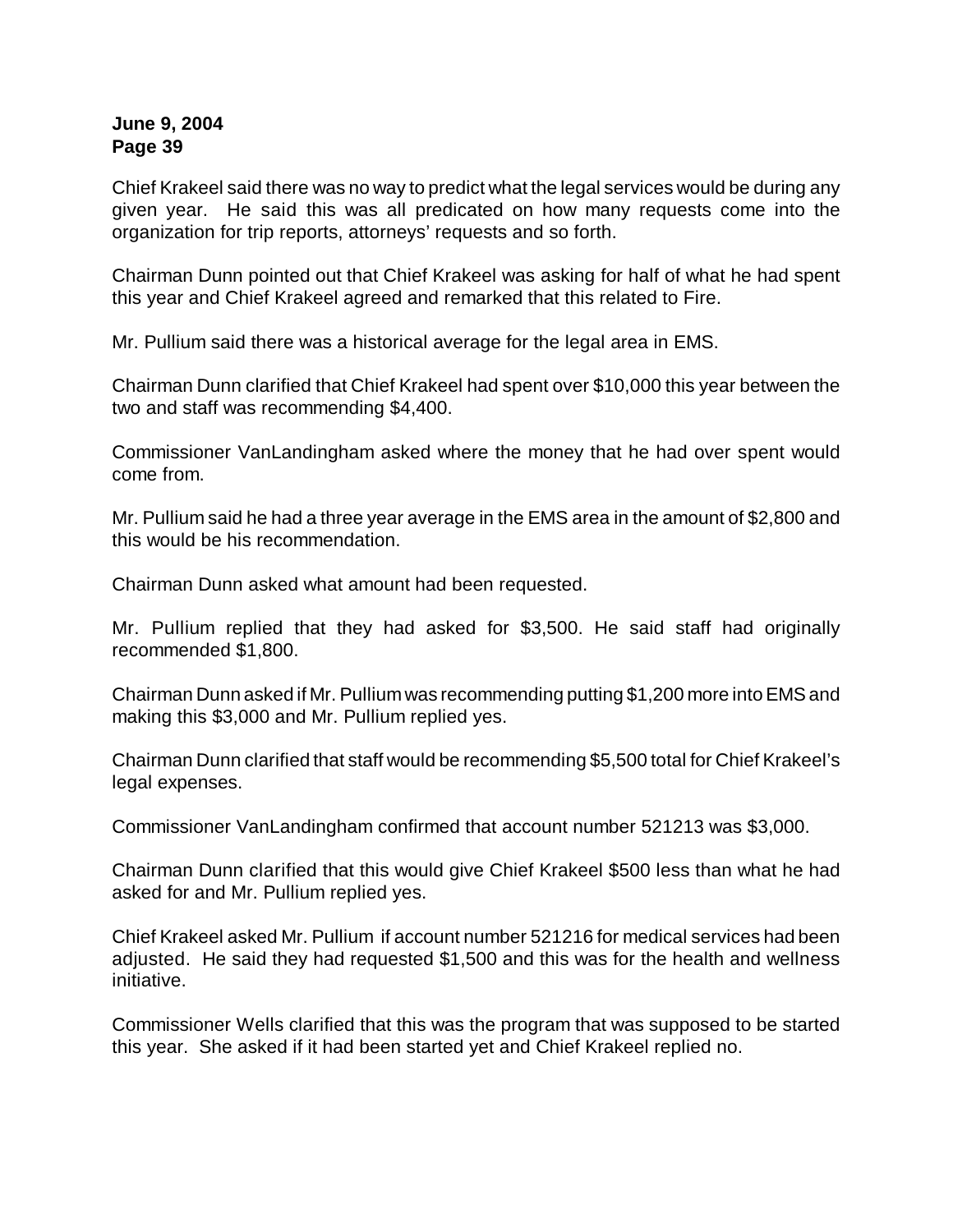Chief Krakeel said this was scheduled to be heard on May  $27<sup>th</sup>$  and was sent for further legal review.

Mr. Pullium said the question in this would be the cost of the medical exams and the number of personnel. He said this information was included in the notes.

Commissioner Wells said she had a question about this issue. She said the exact same request was in fire operations. She said she did not understand how this was a 50/50 split when \$13,250 was requested on the other one and here \$11,500 was being requested. She said this was for blood work, EKG, respiratory assessment and so forth.

Chief Krakeel said the reason there was a higher figure in the Fire budget was because new hires would go through the same physical. He said generally there was a higher proportion number of firefighters in the Fire budget than in the emergency services personnel in the EMS budget.

Chairman Dunn asked if funding for this program in both of these categories could be handled now and if this program was not implemented it could be withdrawn. He said he could not speak for the Board but he felt these employees should go through this additional testing.

Commissioner Wells said she would like to know how many people this involved and the cost per exam. She said the explanation was two in and two out. She asked if the two in and two out was currently being done.

Chief Krakeel said there were two men assigned to the two in and two out rule.

Commissioner Wells asked Mr. Pullium if he had the justification for the cost per employee.

Mr. Pullium responded no that he did not have that information.

Commissioner Wells asked if anyone knew the cost per employee.

Chief Krakeel replied the cost was \$175 to \$200 per employee. He said there were 111.

Chairman Dunn felt this should reduce the cost of the annual physical under the county's normal health plan since these employees would be getting that physical for this program.

Commissioner Wells said this was a separate physical.

Mr. Pullium interjected that these employees would still be allowed to go to their physicians for their annual physical. He felt this might be making a specific exemption.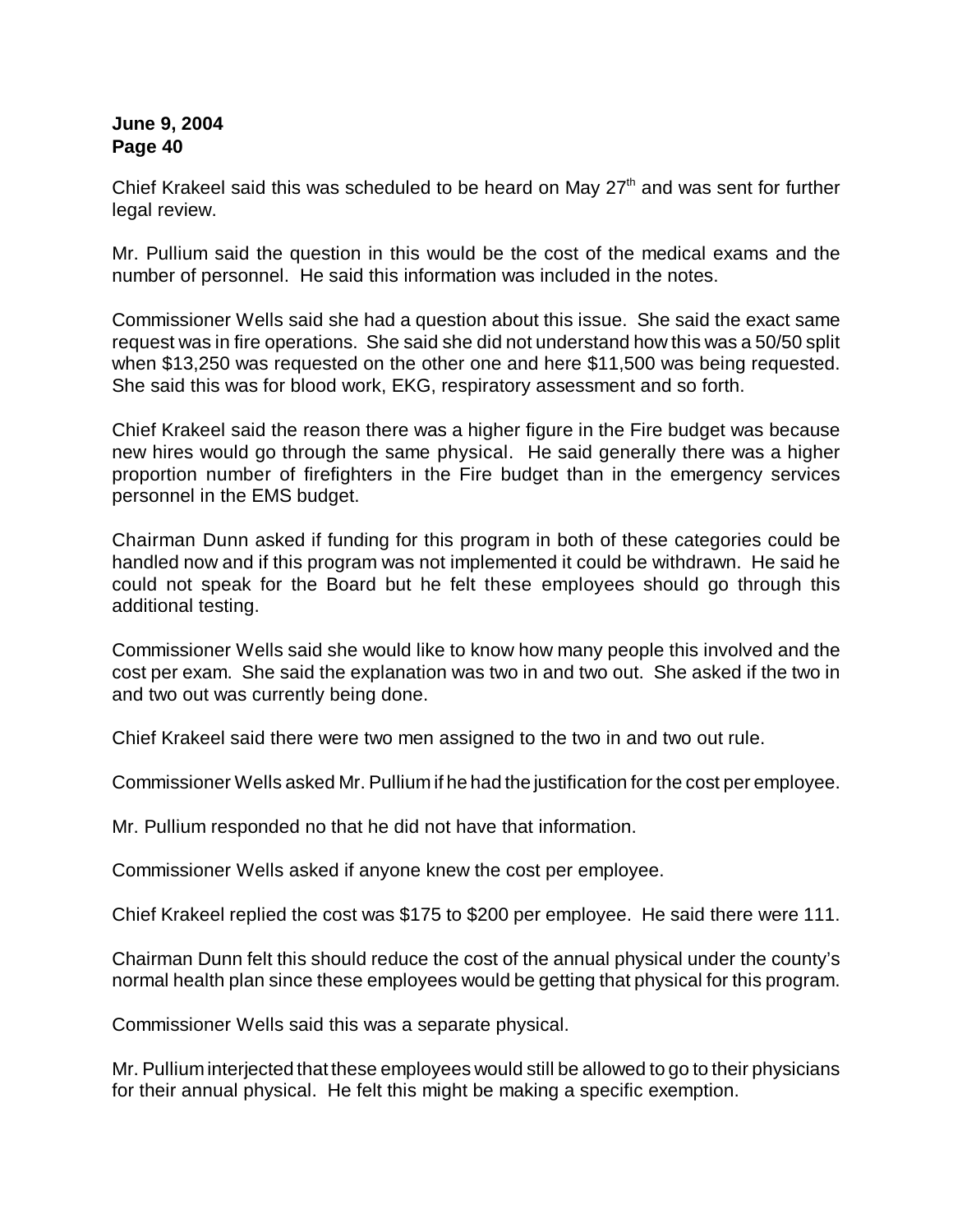Commissioner Wells said if there were 111 employees at \$175 per each exam then it would cost \$19,425 and yet \$24,750 was being requested.

Chief Krakeel responded that the cost was going to be between \$175 and \$200 and then there were the reserve numbers. He said it would be very tight and very close to meeting that figure.

Deputy Chief Allen McCullough interjected that it would only be the structural firefighters who would need to wear the apparatus.

Chairman Dunn asked if there was a problem with the Board authorizing this now if the program was not voted in the money could be taken out of the budget.

Chief Krakeel questioned the category for EMS operations license professional fees. He said \$11,000 had been requested and \$3,000 was recommended. He said this was based on recent spending data. He said this was for EMS

Chairman Dunn questioned the Fire budget and Chief Krakeel said that was a separate budget altogether.

Chairman Dunn noted that there were two separate sections for licensing professional fees.

Commissioner Wells said this item was found on page 258 under Emergency Services Operations.

Chairman Dunn pointed out that there were four places under this number.

Chief Krakeel said his department's responsibility under a budget perspective were to allocate costs to the program area.

Chairman Dunn said it was hard for the Board to review these and be consistent throughout the departments. He felt the recommendations were probably similar in all of these and Chief Krakeel replied yes but they were not the same level of funding.

Chairman Dunn asked which item was going to be discussed next and Commissioner Wells replied that it was on page 258.

Chief Krakeel said this was for license operations fees. He said the request was for \$11,000 and the recommended budget was \$3,000. He said the available budget on this was \$4,897. He said they anticipated that by the end of the year that this would be reduced to within \$1,500.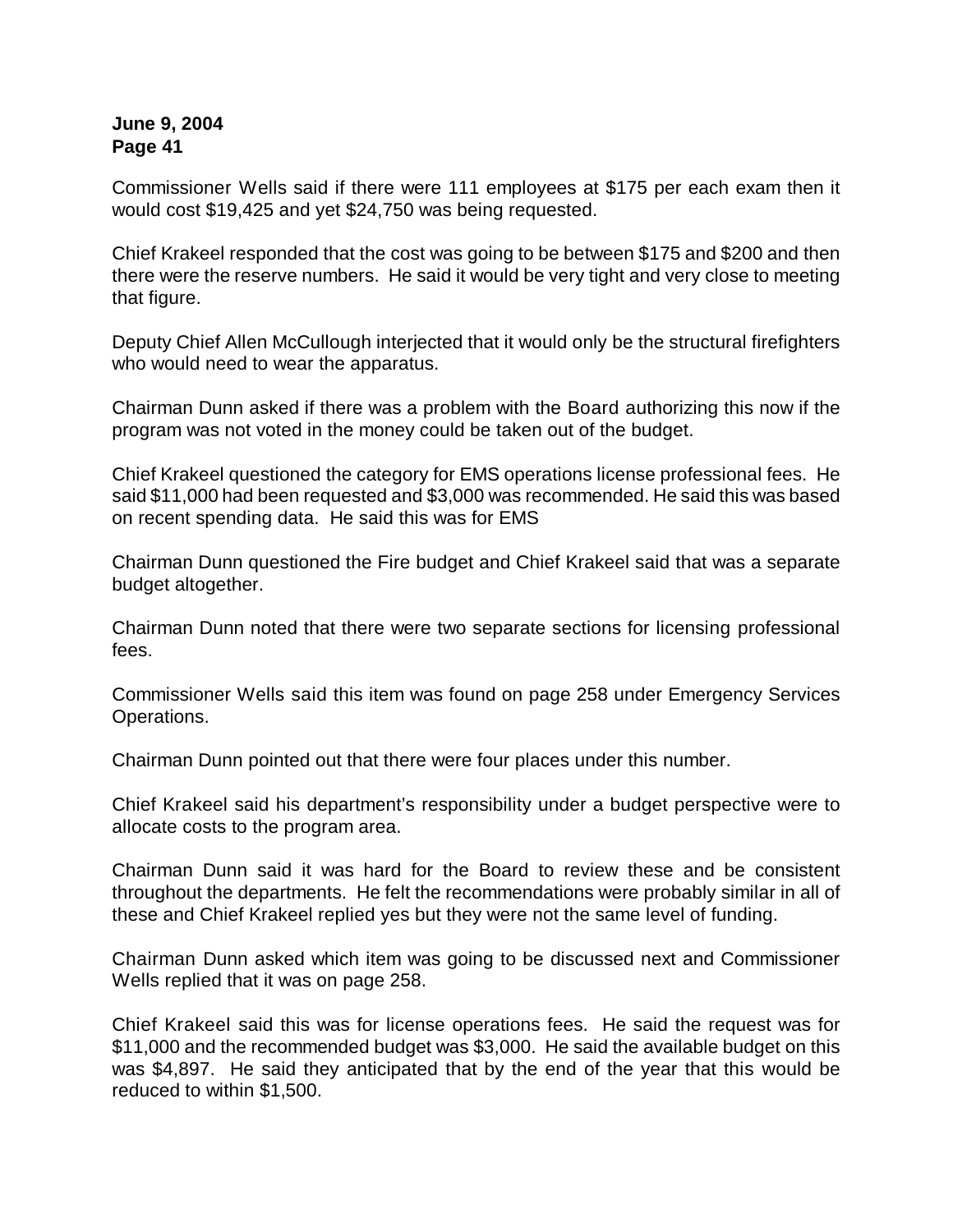Commissioner Wells asked what Chief Krakeel meant by reduced.

Chief Krakeel replied that he had additional expenditures that would be forthcoming and would be deducted from the available balance of \$4,897. He said he anticipated finishing the year with approximately \$1,500 left in that budget category.

Assistant Chief McCullough remarked that this generally went toward was the mandatory certifications for the EMT's and paramedics and all of their sub-specialties. He said one of the reasons that they were holding on to so much money was because most of these were not due until the fourth quarter of the year. He said the EMT State national registry had not been due until March and the State certification was not due until June . He said this was the reason this category looked large going into the budget review early on.

Commissioner Wells suggested that this category be taken back up to \$11,000.

Chief Krakeel said the next category he would like to discuss was EMS training. He said this was account number 542165 and related to non-motorized equipment.

Assistant Chief McCullough remarked that this was equipment that would be used for medical items such as \$500 to purchase more CPR manikins. He said they did not have enough equipment for this type of training.

Commissioner Wells asked how many of these manikins did they currently have,.

Assistant Chief McCullough replied that they did not have the femoral access simulator. He said that was a new procedure that the master paramedics were being trained on. He said that was definitely necessary since they did not have any of those. He commented on the I.V. access trainers. He said they had six of these and three of them were in good shape. He stated the other three units would need significant repairs or get new ones. He commented that these cost about as much to repair as the cost of a new unit.

Commissioner Wells asked how many BCLS manikins there were.

Assistant Chief McCullough responded they had approximately ten and they would like to get five more. He said as they were doing the county training they were trying to make sure that everybody had their own manikin because this would make the training go a lot faster. He said if people had to share manikins it added more to the training time. He said they had been borrowing manikins from other people in order to meet their training needs.

Commissioner Wells questioned the critical airway similators.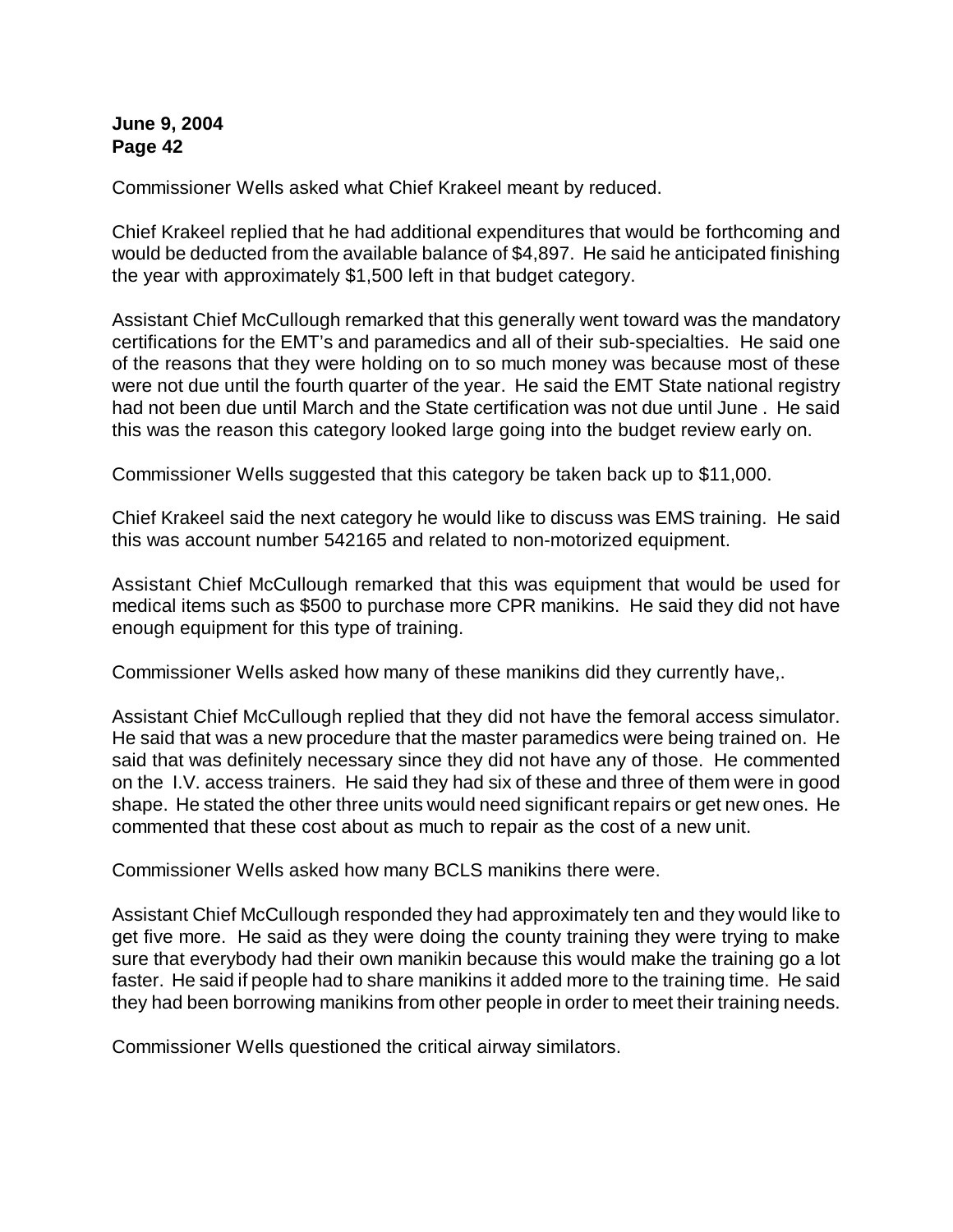Assistant Chief McCullough replied that too would be a new device that the paramedics would be trained on.

Commissioner Wells said she felt the femoral access simulator and the critical airway similator were definitely critical.

Chairman Dunn said the comment from staff was that they could use existing equipment. He remarked that there were two new categories.

It was the consensus of the Board to purchase these two pieces of equipment.

Commissioner Wells clarified that the femoral access similator was \$475 and the critical airway similator was \$1,150.

Commissioner Wells questioned the new programs category of the Emergency Services Operations and referred to the request for three captain promotions, three lieutenant promotions and three firefighters/EMT's. She said they were requesting the replacement of three firefighters. She asked if this would be three new positions.

Chief Krakeel responded that when the promotion of a shift commander was created that would create the need for three replacement firefighters.

Commissioner Wells called attention to the Fire operations budget where a new program of three firefighters and EMT's were being requested. She asked if this was the exact same request as seen in Emergency Services' budget.

Chief Krakeel replied no. He said this was a total of six.

Commissioner Wells said she had a problem with that. She said there was a manpower squad of 21 people.

Chief Krakeel remarked that the manpower squad was made up of 15 people.

Commissioner VanLandingham asked what budget this was in and Commissioner Wells replied that it was in the Emergency Services Operation budget.

Commissioner Wells asked if the manpower squad for 15 people had been funded and Chief Krakeel replied yes.

Chief Krakeel said there were five men per shift assigned to the manpower squad.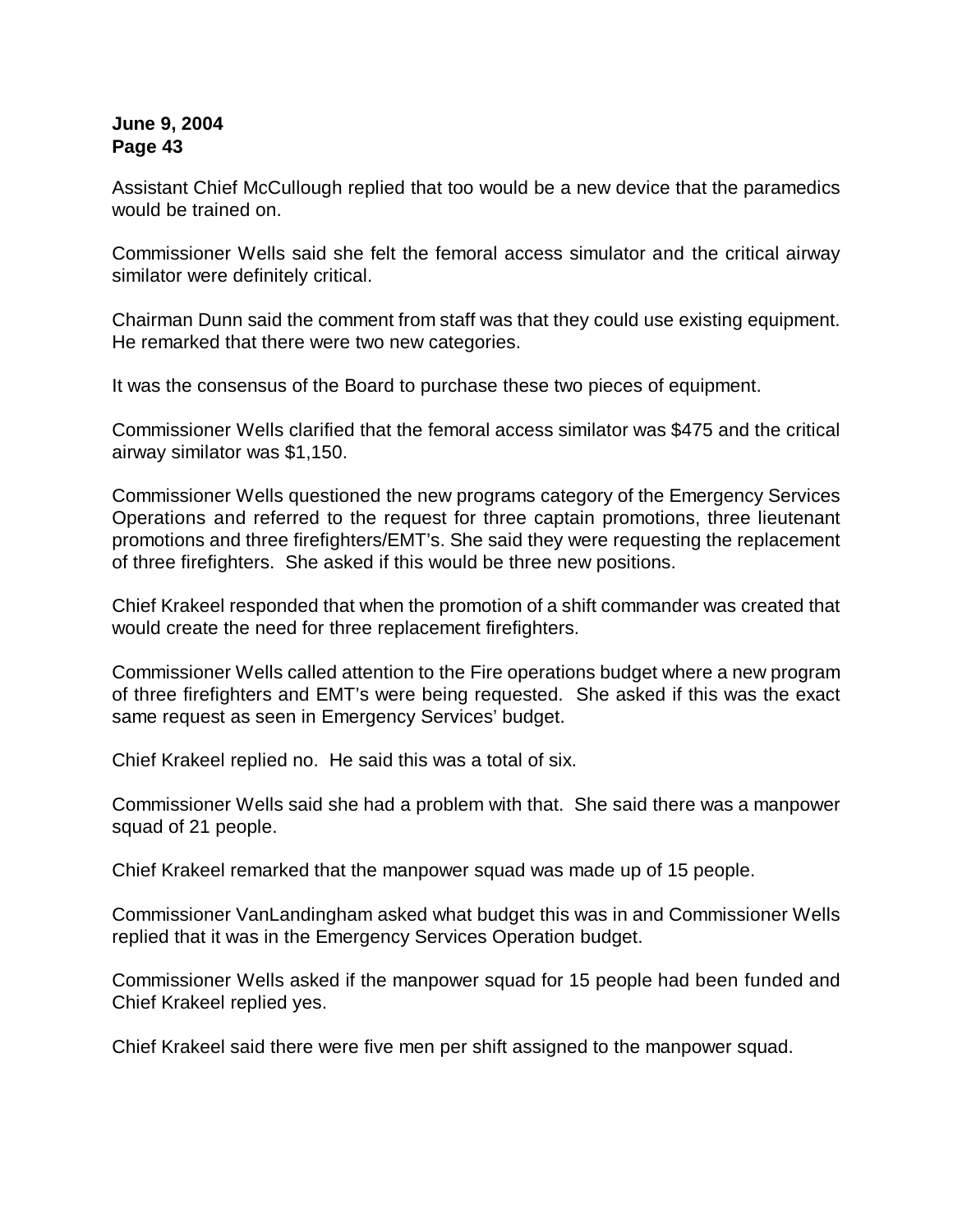Commissioner Wells clarified that these 15 people had been funded and they were supposed to be taking up along with the volunteers a huge amount of the county's needs.

Chief Krakeel said this was supposed to be a secondary function and not a primary function of their job. He said in addition to these individuals being needed during an emergency they would be utilized as a buffer to prevent significant fluctuations in overtime which were experienced in 1999 and 2000.

Commissioner Wells pointed out in the process of promoting people this would create battalion commanders. She said she had a problem in promoting and creating a hyerarchy of supervisory staff. She said as a result this would cost the county more money and also limits their job performance. She said these individuals would be doing more supervisory functions rather than hands on. She stated that three new people would have to be hired because people were being promoted. She said she had a problem with this. She said salaries would be increased on six people and then hiring three people here and three over in the fire budget. She said this comes to promoting six individuals and hiring six more individuals.

Chief Krakeel clarified that this would be promoting three captains without any salary increase to those positions.

Commissioner Wells said that would just apply this year.

Chief Krakeel replied no, that there were no salary increases attached to these positions. He said there was no field supervision. He said when there was a significant call one of them present today would have to respond to that call and provide the on scene supervision and command and control that was required to handle a major incident whether it be a structure fire, cardiac arrest, a trapped victim in an automobile or the rescue of a person trapped under a tractor in a lake.

Commissioner Wells said that was the reason he was paid the big bucks.

Chairman Dunn asked if anything was wrong with one of the three responding to an incident. He clarified that there were three of them.

Chief Krakeel remarked that there comes a point in time when a realization must be made that the number of calls that they were beginning to experience was high. He noted that there was going to be close to 5,700 calls this year. He said these calls do not all occur between 8:00 a.m. and 5:00 p.m. He said this went beyond just the call. He said it goes to the integration of training on the shift and the personnel issues.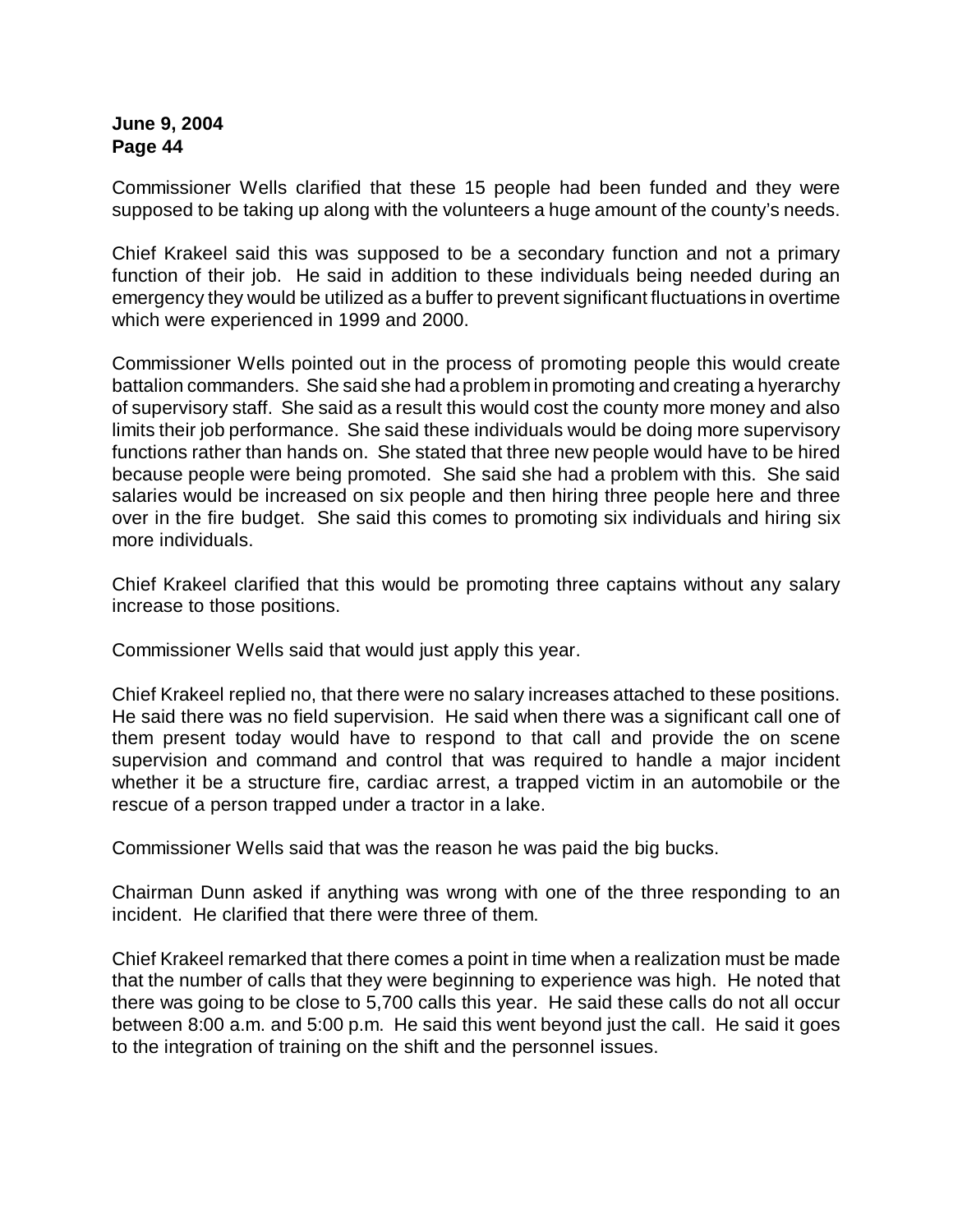Commissioner Wells commented that there was somebody who was paid to do the training.

Chief Krakeel replied yes that was correct and noted that there was a training officer.

Deputy Chief McCullough interjected that these promotions were lateral transfers.

Tom Bartlett remarked that there would be three new captains to replace the current three captains who would be promoted to shift commanders.

Commissioner Wells remarked that there would be a financial impact.

Chief Krakeel agreed and confirmed that there would be financial impact. He noted that there was not a separate salary structure created for the captains as battallion commanders. He said there would definitely be a financial impact. He said there would be the trickle down effect all the way through.

Commissioner Frady asked for the total figure that this would add up to.

Chief Krakeel replied the total would be \$125,632 for the positions. He said there were also some benefit costs.

Commissioner Wells said there would also be new uniform costs for the new people plus training costs.

Chairman Dunn said this would just be creating three new captains.

Commissioner Wells remarked that during next year's budget the promotions to battalion commanders would have to be delineated from the captain positions and there would be an increase.

Chief Krakeel said that was not their intent. He said their intent was to get field supervision that was desperately needed and have it on a system wide basis throughout every shift.

Deputy Chief McCullough remarked that approximately one third of their work force had less than three years of experience now and they were concerned about getting stability with how fire and EMS was managed. He said for twenty years he and Tom Bartlett had been going on calls both day and night and weekends. He said they did not begrudge doing that and in fact enjoyed it but they could not go on every call. He said with multiple calls it was hard when the three of them were in different directions. He said at some point the fact would have to be accepted that there was going to have to be consistent field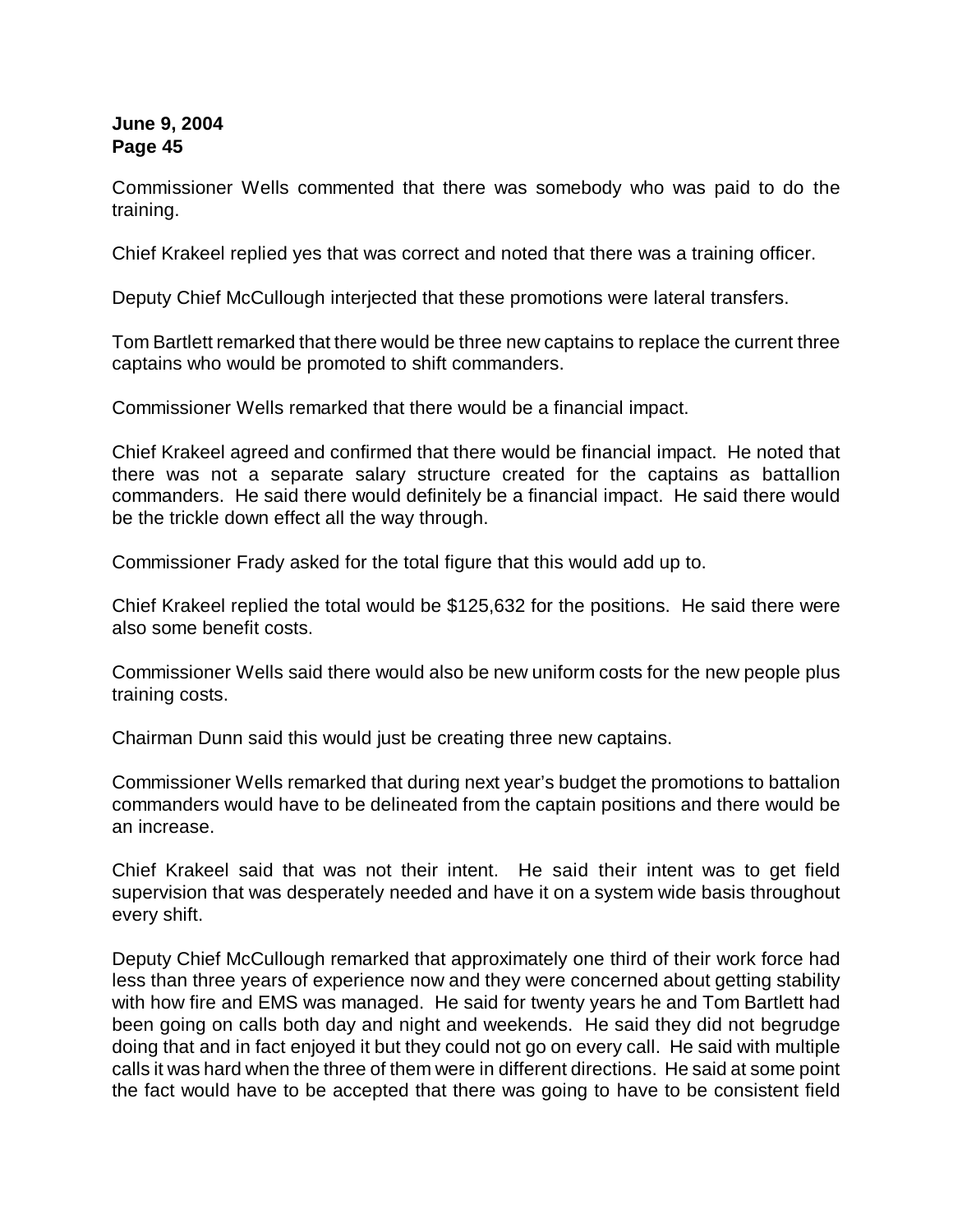supervision. He said it was ultimately his concern that they would lose some of their quality without the degree of supervision that was necessary.

Commissioner Wells asked why the current captains do this on a rotating basis. She asked why three new captains were needed for this specifically.

Deputy Chief McCullough replied that the captains currently were assigned for tasks.

Deputy Chief Bartlett remarked that this would delete the on duty available staffing.

Commissioner Wells pointed out that this was the reason for the manpower squad.

Chief Krakeel said he would like to provide the Board with some statistics that he felt were relevant to this entire discussion.

Chairman Dunn asked Chief Krakeel if he had gone through this in detail with the staff and Chief Krakeel replied no.

Chairman Dunn asked why it was being left up to the Board to get the details.

Commissioner Frady asked if the captains' salaries were capped out and Chief Krakeel replied yes pretty much.

Chief Krakeel presented the Board with the actuals for this past year which would reflect what the department was confronting on a daily basis. He said on average there were 3.81 people off taking annual leave, 1.34 on kelly days, 1.32 on sick leave, and 2.11 on vacancies. He said this left the department with an on duty strength on average of 28.44 people. He said this left 1.39 positions for the squad.

Commissioner Wells said she was in no way going to denegrate Chief Krakeel or his statistics. She remarked that this was the ninth or tenth year that she had been doing this and she had seen these same statistics every single year regardless of how many people were added there was always this type of a shortfall. She said these were the same statistics in every single budget year. She said it did not seem like anything that the Board did would get this department caught up.

Chief Krakeel said he could only present the Board with the factual information. He said there were acrual rates that increased on an annual basis and employees in respect to their vacation leave. He said they had taken every step in the department that he could think of to minimize the impact of those issues. He said they mandated and required their employees to take their vacation time throughout the entire year. He said this department was required by law to reduce the work hours. He said this was what the kelly days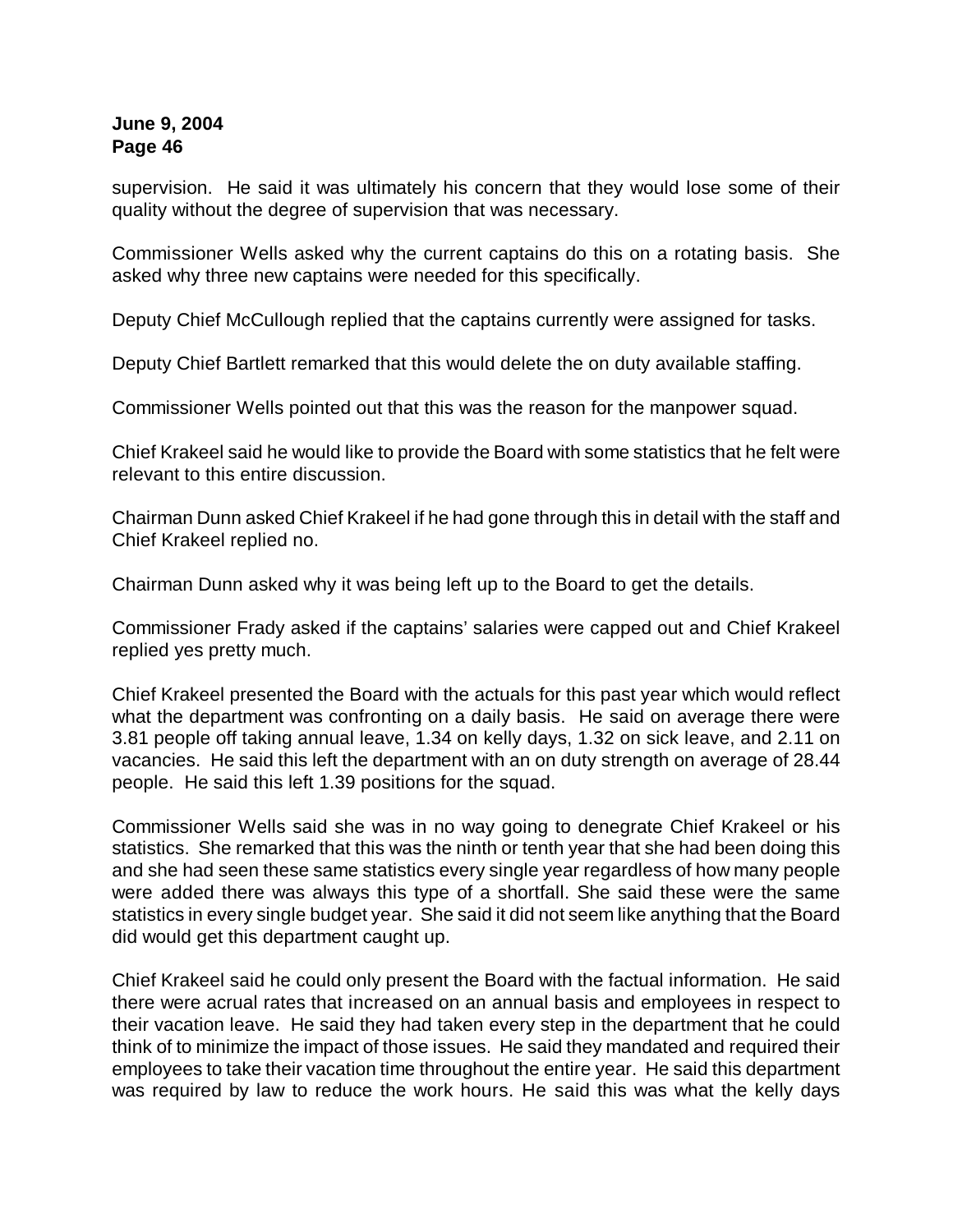reflected in order to be in compliance with the Fair Labor Standards Act or face paying 24 hours of overtime. He said this department only had so much control over sick and injury leave and those kinds of things. He said his average turnover rate in regard to vacancies historically had been 5% to 7%. He said this number represented six vacancies this year.

Commissioner Wells questioned the six vacancies that were not currently filled.

Chief Krakeel replied that they had vacancies that were being filled when positions come open but there was a transition time for training and certifications.

Chairman Dunn remarked that there was a transition period but when it was all added up it probably totaled one person.

Chief Krakeel said when all of this was added up it came to 2.11 people for the year.

Commissioner Wells remarked that every single time this department was always behind. She said a lot of money had been budgeted for this but it did not ever seem like it was making any headway. She said she thought the manpower squad was going to help and the reserve unit was going to help. She said the Board had put a lot of money into this but it just did not seem like any headway was being made.

Chief Krakeel said the reason for this was minimum staffing. He said communities of this size typically run three or four people on an engine and can absorb these kinds of issues. He said they did not have that luxuory. He said they were running two people per fire truck and two people on an ambulance. He said the manpower squad had done exactly what it was intended to do in the last four years.

Commissioner Wells asked about the reservists.

Chief Krakeel said there had been 178 people through the reserve program in the last ten years who had come and gone. He said it was very difficult to bring people in on a voluntary role. He said people tell him that the only reason they volunteer was to get training and then go somewhere else. He said they had hired 12 people out of 171 in the reserve program in the last ten years. He said it was very difficult to bring people in on a volunteer role.

Assistant Chief McCullough interjected that they had only hired 12 people out of 171 over the last ten years.

Chief Krakeel said they currently had 25 or 26 people.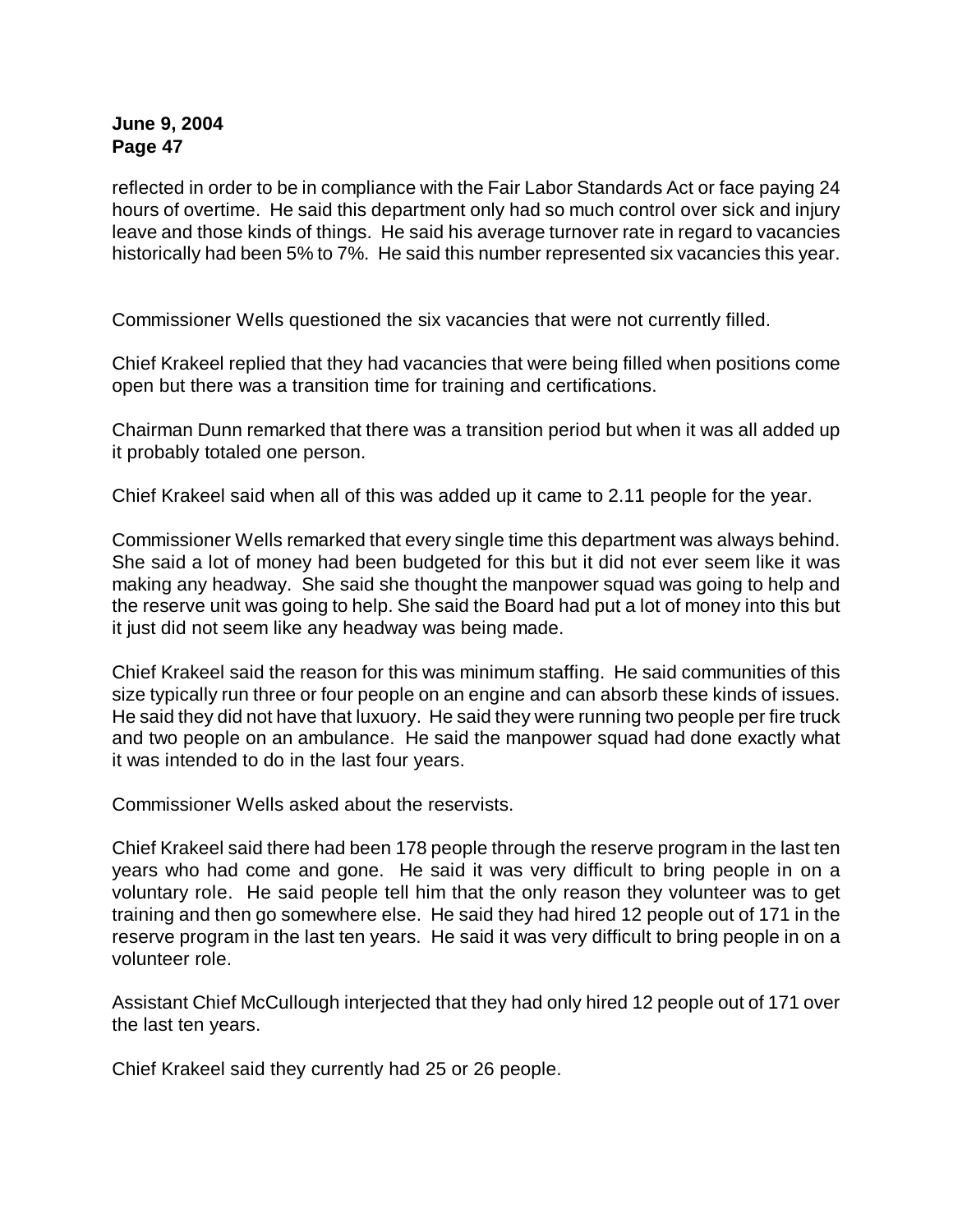Commissioner Wells said her question was howmany people could the Board keep adding year after year and not come out any better than this. She said she was looking for feedback as well.

Chief Krakeel said if the Board wanted to add thirty positions to the department, then they would not have to come back to the Board for positions year after year unless a new facility was opened or a new piece of equipment was added. He said his department was confronted with having to try and manage minimum staffing. He said there were days when they had to have overtime just to meet the minimum staffing. He said minimum staffing was two firefighters on the manpower squad, two firefighters on the engine, two firefighters/paramedics on the ambulance and two on the rescue unit.

Commissioner Wells interjected that manpower was supposed to alleviate that.

Chief Krakeel replied yes it had and he commented on the overtime costs for the last four years. He said even if two people were added per shift there would be seven days out of the year based on the current year where there would not be sufficient staff for the manpower squad. He said they would be at zero personnel or less. He said there would be 25 shifts where there would be only one person that could be assigned to it and 54 shifts where two people could be assigned to it.

Commissioner Wells asked what would happen to these figures if the Board approved the six new people.

Chief Krakeel presented the figures for the staffing levels if these six positions were approved. He said it would be two employees per shift. He said currently there were 85 shifts and zero personnel assigned for that day. He said those were days that were represented in overtime expenditures. He said by adding one this would improve to 23. He said by adding two this would reduce the number of days to where there would be zero personnel or less assigned to that squad.

Commissioner Wells asked for the cost of adding new personnel versus paying overtime.

Chief Krakeel replied that the average cost of a twenty four hour shift of overtime was approximately \$450.

Commissioner Wells said if overtime was paid without adding personnel the county would come out better in the long run as far as money.

Chief Krakeel replied that he disagreed with that. He said this year the overtime budget for the year was budgeted at \$135,000 and currently they were at \$163,000. He said he would be providing the Board with a memorandum requesting contingency funding for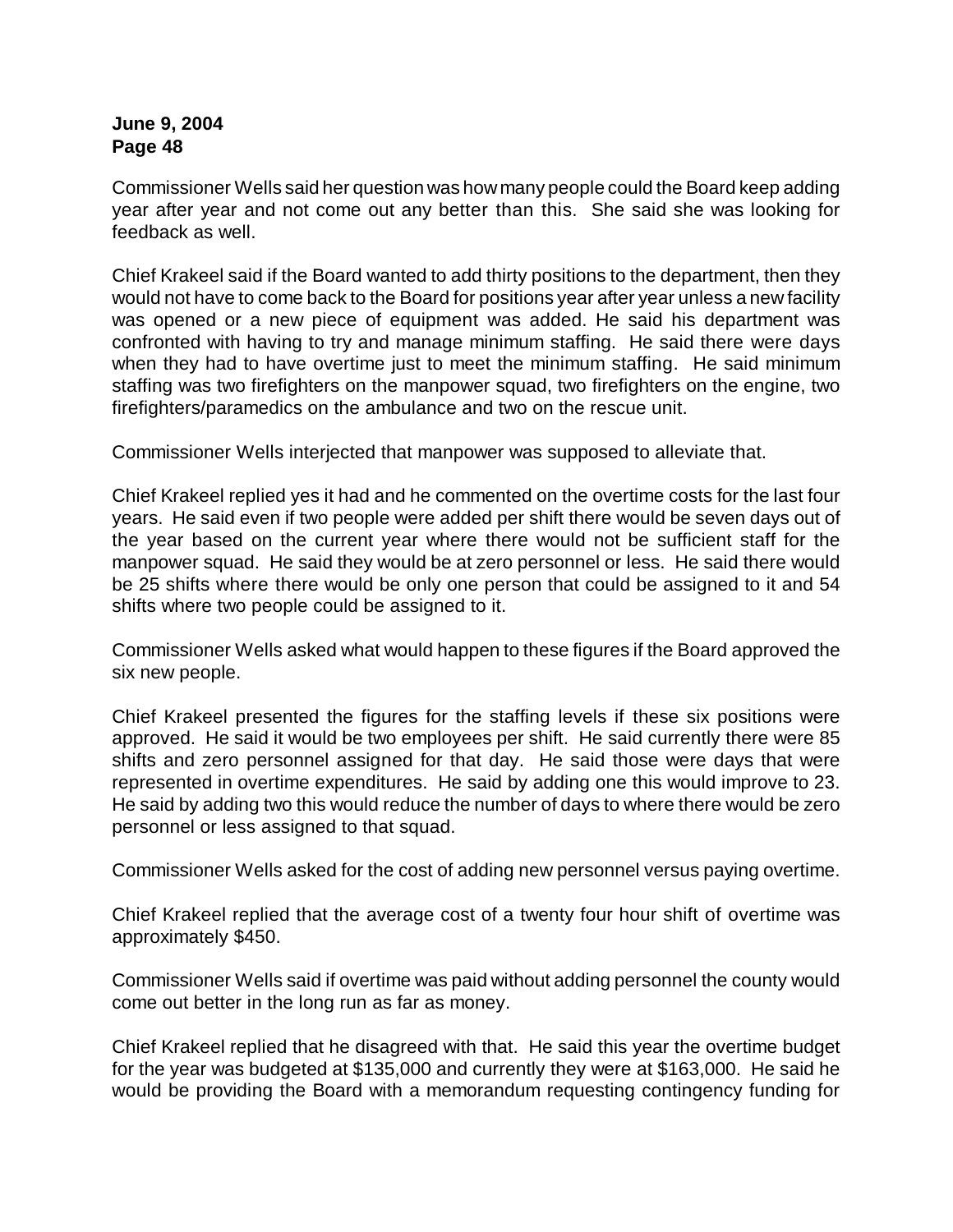additional overtime expenditures. He said while this was extremely high was less than their overtime expenditures in 2001 when they were at \$173,000 for the year. He remarked that the manpower squad had done exactly what it was intended to do and that was to prevent these wild fluctuations in overtime expense that the department continued to have.

Chairman Dunn remarked that sooner or later the Board would have to see some improvement. He said there were thousands of acres of land being annexed by the cities and the county just kept increasing fire and police while the cities did not.

Chief Krakeel remarked that his department was required to pay overtime every two weeks by Federal law. He said the kelly day that was previously referred to was simply a day that employees were not allowed to report to work. He said this was the cycle where the employees worked 240 hours in a twenty eight day period. He said they force a kelly day to reduce total compensable hours down to 216 hours. He said anything over 212 hours in a twenty eight day period must be paid at one and a half times the rate of pay per Federal law. He said his base overtime suggested Federally mandated requirements annually was \$132,000 a year whether new positions were added or not. He said the county would still be paying \$132,000 per year in order to meet Federally mandated overtime law. He said this came to four hours per pay period.

Chairman Dunn asked how much had gone beyond the mandatory overtime.

Chief Krakeel responded approximately \$30,000.

Chairman Dunn said that would come to less than one firefighter. He said if a firefighter was hired it would cost more than that.

Commissioner Wells said that was her point earlier.

Chief Krakeel said he fully understood. He said his point with this discussion and what he was trying to present to the Board was that the manpower squad had become nothing more than an alternative to paying overtime. He said it was not functioning as its main and primary function and that was to provide a pool of resources for his department to distribute from a central location to these critical calls. He said this was the original purpose of the squad.

Chairman Dunn asked Chief Krakeel if there had been times when there were not enough people at a critical site.

Chief Krakeel replied yes.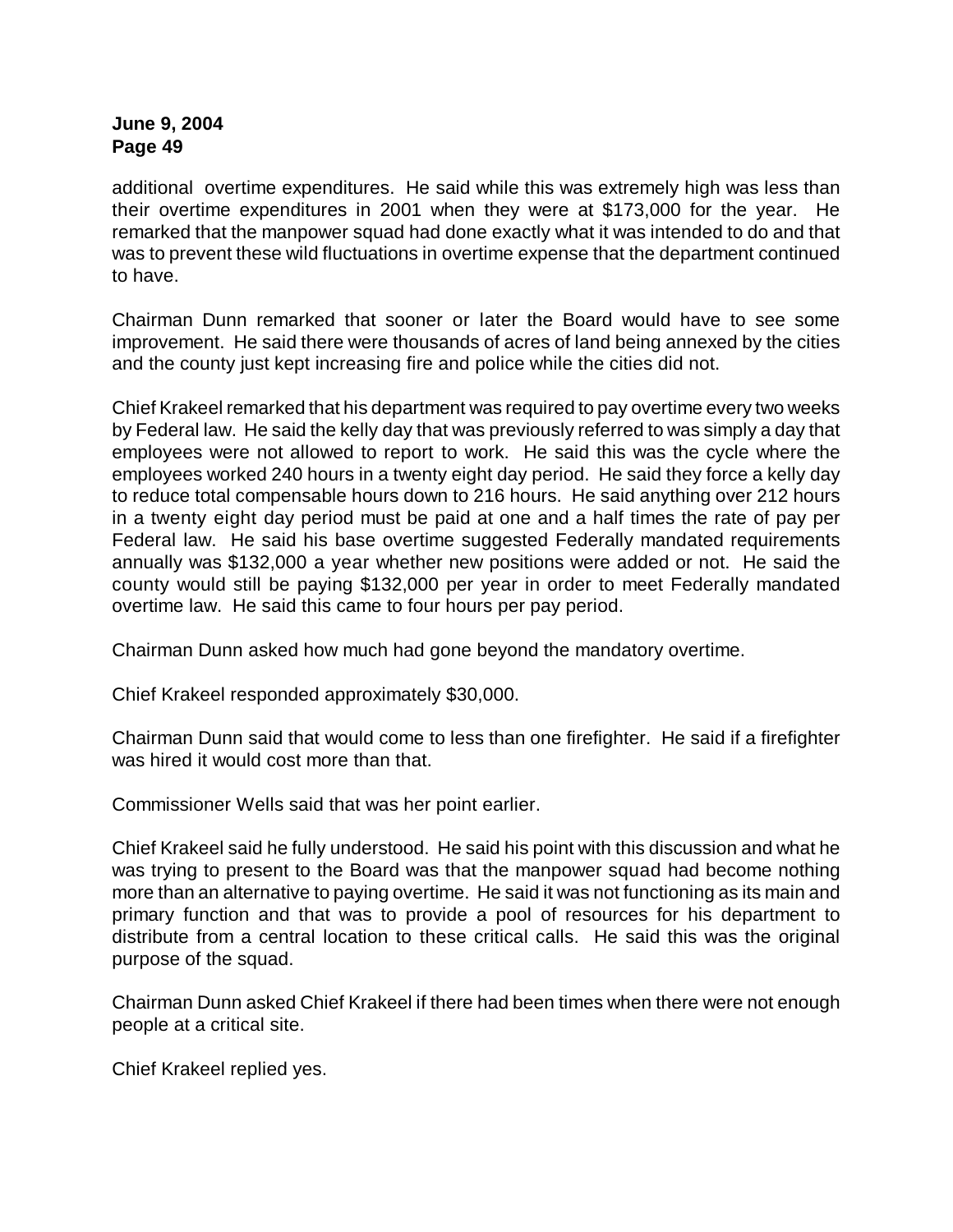Commissioner Wells said that could be the case regardless. She noted that one Saturday there were two very critical accidents at the same time. She said regardless of the number of manpower there would not be enough help.

Chairman Dunn remarked that at one accident he felt there was an overwhelming response just for one guy carried out on a stretcher.

Commissioner Frady asked Chief Krakeel what the additional positions would do.

Chief Krakeel replied that this would improve the departments capability to have sufficient resources on a daily basis to meet the demands that the department was faced with. He said this would bring them up to 3.39 people per shift that could be assigned to the manpower squad and not the 5 that was originally designed.

Commissioner Frady said he could recall when there was only one person located at each fire station. He said public safety was one of his biggest concerns and he would support it. He said after the Board was finished with discussing this he would like to make a motion to approve it.

Commissioner Wells interjected that the Board was not through discussing this whole segment.

Chairman Dunn said he would like to discuss the promotions for the Deputy Chiefs. He noted that both of these individuals were present. He asked what that was about. He said the county had just done a manpower study and a study of salaries. He said the Board had approved that with Chief Krakeel's blessing and now a year and a half later a different position was being created here for the Deputy Chiefs. He remarked that there would be a promotion involved for both of the Deputy Chiefs. He said these promotions would break the grade in the salary study that was approved. He noted that these individuals were getting raises every year and he questioned why Chief Krakeel wanted to bring them up to another level.

Chief Krakeel replied that historically in this county by policy there would be a 10% separation between rank structures. He said when the salary study was approved that separation was reduced to 3.7% in reality between the field captains and his two deputy chiefs. He said he had written and requested at that time a review of that result and the appeal was denied. He said he felt that these two individuals deserved a 10% separation in pay given their duties and responsibilities.

Chairman Dunn said he was not talking about faces but was talking about spaces. He said he was not discussing individuals. He said the county could not pay any of these three what they were actually worth. He said the bottom line was that the county had done a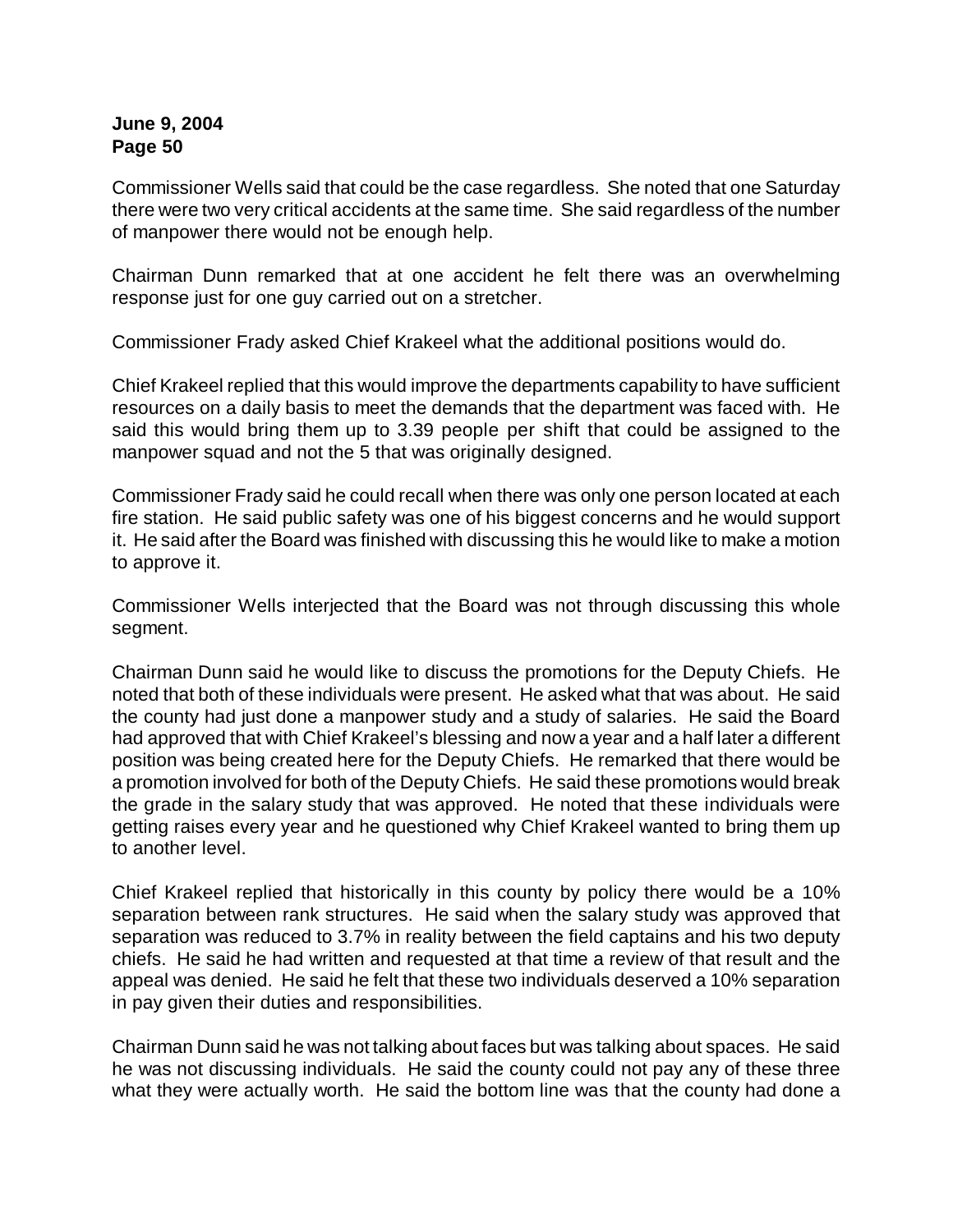salary study that stated the Deputy Chiefs would get a certain amount of money. He said this was just done a year and a half ago. He said the 10% differential was not an absolute. He said that might be what was done years and years ago.

Chief Krakeel interjected and stated that this was in the personnel policy.

Chairman Dunn said this would not have much of an effect now if a new pay chart was put into place a year and a half ago. He said staff had reviewed the region ion and everybody in the county had gotten a raise.

Commissioner VanLandingham interjected that not everybody had gotten a raise.

Chairman Dunn said almost everybody had gotten a raise.

Mr. Pullium said he felt the point that Chief Krakeel was making was that this was a compression issue at the top.

Chairman Dunn said he understood the compression issue. He said there was a document in place. He said the staff had actually forced this upon the Commissioners to do this study and give everybody a raise.

Chief Krakeel said this was implemented in January, 2002.

Chairman Dunn said a market study was done and the entire region was surveyed. He said these two deputies were included in those jobs and they get COLA's and merit raises every year. He questioned bumping them up on the chart to a non-existing level and remarked that this would bust the pay chart. He said there was another example of that happening in the county but it was beyond the Board's control. He said by promoting these deputies then everybody else would have to move up and then having to stay 10% between everybody would cost the county millions of dollars.

Chief Krakeel said this was the reason he disagreed with the findings of the market study and had requested an appeal. He said the final analysis of these two positions was totally inadequate.

Commissioner Wells interjected that there were a number of people who disagreed with the findings across the board. She said the Board held firm on all of them.

Deputy Chief McCullough remarked that they had not been eligible to get a merit increase for over six years. He said they had been topped out for that period of time. He pointed out that a topped out captain right now could work a shift and actually make more than the deputy chiefs.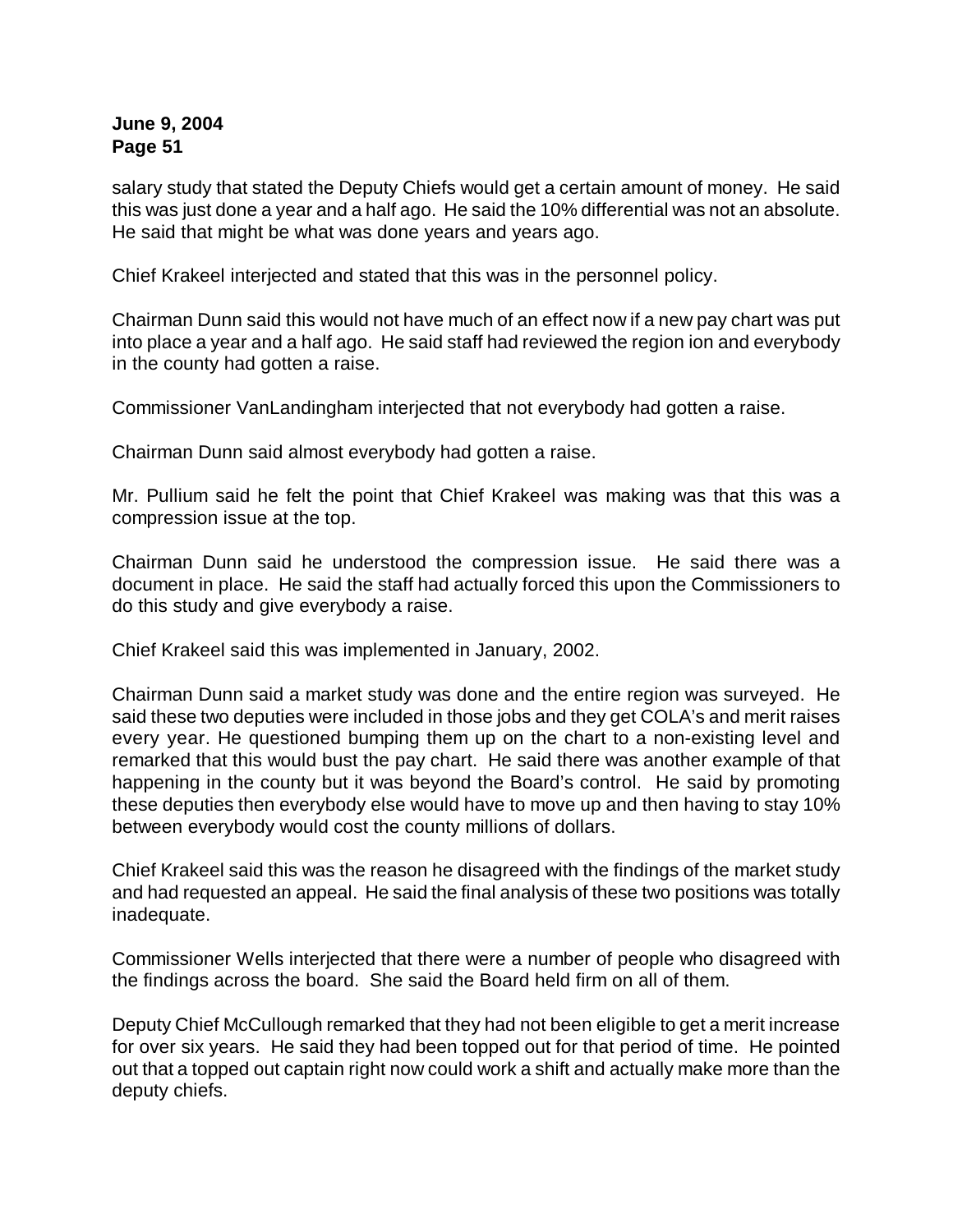Chairman Dunn said he did not know how to solve that and remarked that there was required overtime. He said this starts at the top and then there was a trickle effect.

Commissioner Wells said she had a question on page 263 in the emergency services operations budget in category number 610373 regarding transferred capital. She said she was not in support of this. She said she wanted to make sure that this was not moved to the capital budget and then funded.

Chief Krakeel said they were not recommending this.

Commissioner Wells felt the Board had thoroughly discussed the emergency services operations. She asked if the Board was ready to make a motion on this budget. She said the Board also needed to make a motion on emergency services admin that related to the pay increase for the deputy chiefs. She said the Board also had not made a motion on emergency management.

Chairman Dunn asked Tom Sawyer to recap what the Board had discussed with this budget.

Mr. Sawyer remarked that in the emergency management budget the Board had reduced this by \$52,229. He said the Board had eliminated the emergency management program assistant and all of the new programs affiliated with that.

Commissioner Wells noted that this was under the emergency management budget.

Chairman Dunn said it was the recommendation to eliminate that position.

On motion made by Commissioner Wells, seconded by Commissioner Frady to approve this budget and not institute the emergency management position. The motion carried 5-0.

Commissioner Wells said the next budget was emergency service admin. She said this was where the Board addressed the increase for the salaries for grade increases from 38 to 40. She said the Board had increased the legal services category.

Mr. Sawyer said the Board had also raised the medical to \$11,500 plus \$10,000 for the physicals.

Commissioner Wells said that was not in this budget. She said the only change the Board had made was in legal services.

Mr. Sawyer said this was increasing the \$1,200 to \$3,000.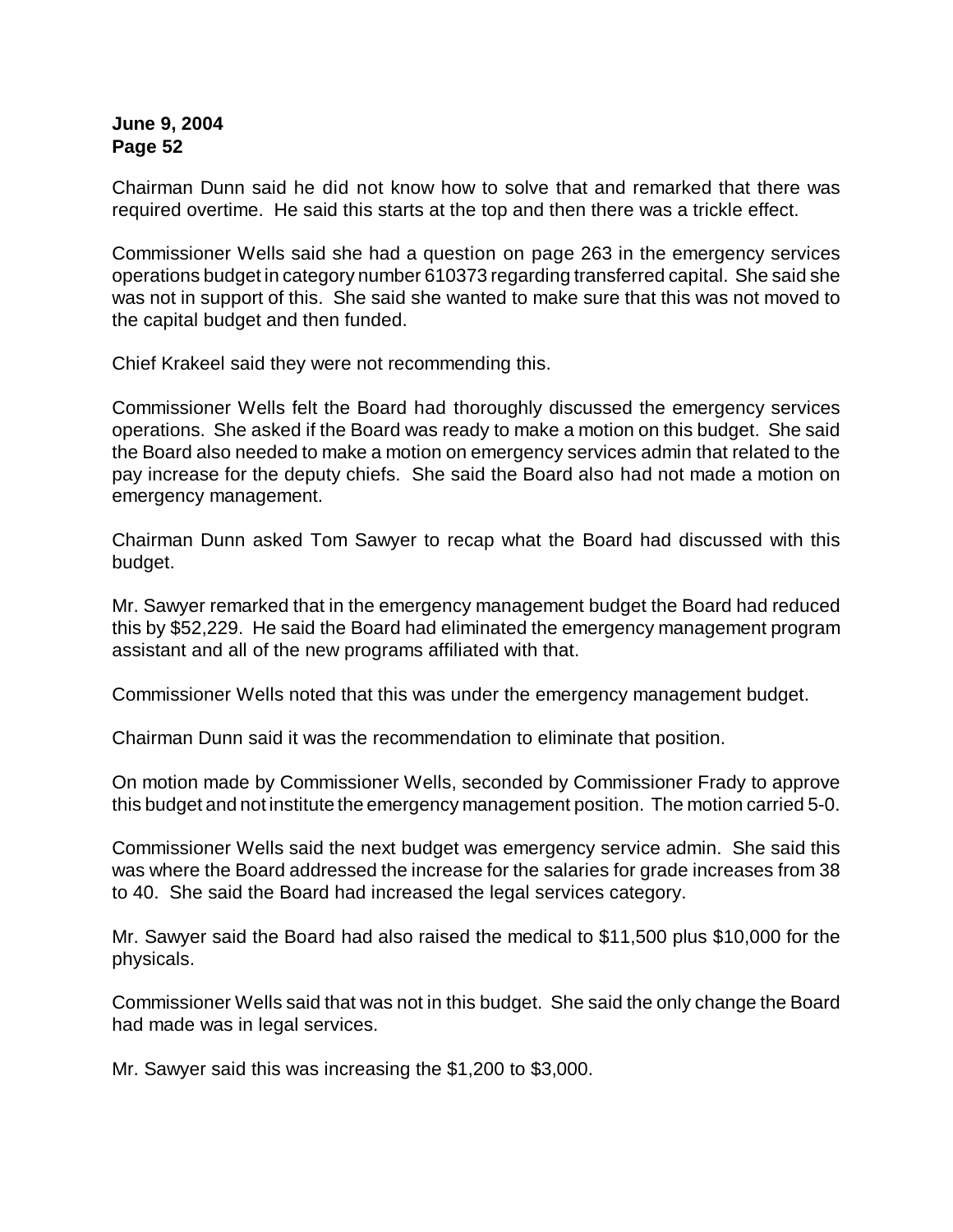Commissioner Wells said the discussion was whether or not the Board was going to increase the grades from 38 to 40.

Chairman Dunn said it was his position on this issue that the Board not start this.

On motion made by Commissioner Wells, seconded by Commissioner Frady to adopt this budget with the changes made on legal services, discussion followed.

Chairman Dunn asked Commissioner Wells if she was approving these positions to be bumped up and Commissioner Wells replied no.

Commissioner Wells said her motion was without the promotions from grade 38 to 40. She said she wanted to leave the grades as is.

The motion carried 5-0.

Commissioner Wells said the next budget was the emergency services operation budget. She said this related to the three new firefighters, lieutenants and captains.

Mr. Sawyer said this was where there was a medical increase of \$10,000.

Commissioner Wells remarked that the license and professional would be increased to \$11,000.

Mr. Sawyer said there was also the question of the new positions. He said this included the three new firefighter/paramedics. He said it also included the promotion of lieutenant to captain.

Chairman Dunn remarked that staff was recommending the three new firefighters/paramedics. He said there was six new positions altogether.

On motion made by Commissioner Frady, seconded by Commissioner VanLandingham to adopt this budget with the two changes and leave the promotions and the new people in it was recommended by staff, discussion followed.

Chairman Dunn noted that this would start a trickle effect.

Commissioner Wells said she would like to make a motion to approve the emergency services operations budget with the two changes with license professional to \$11,000, medical services to \$11,500, and omit the three firefighters and promotions, discussion followed.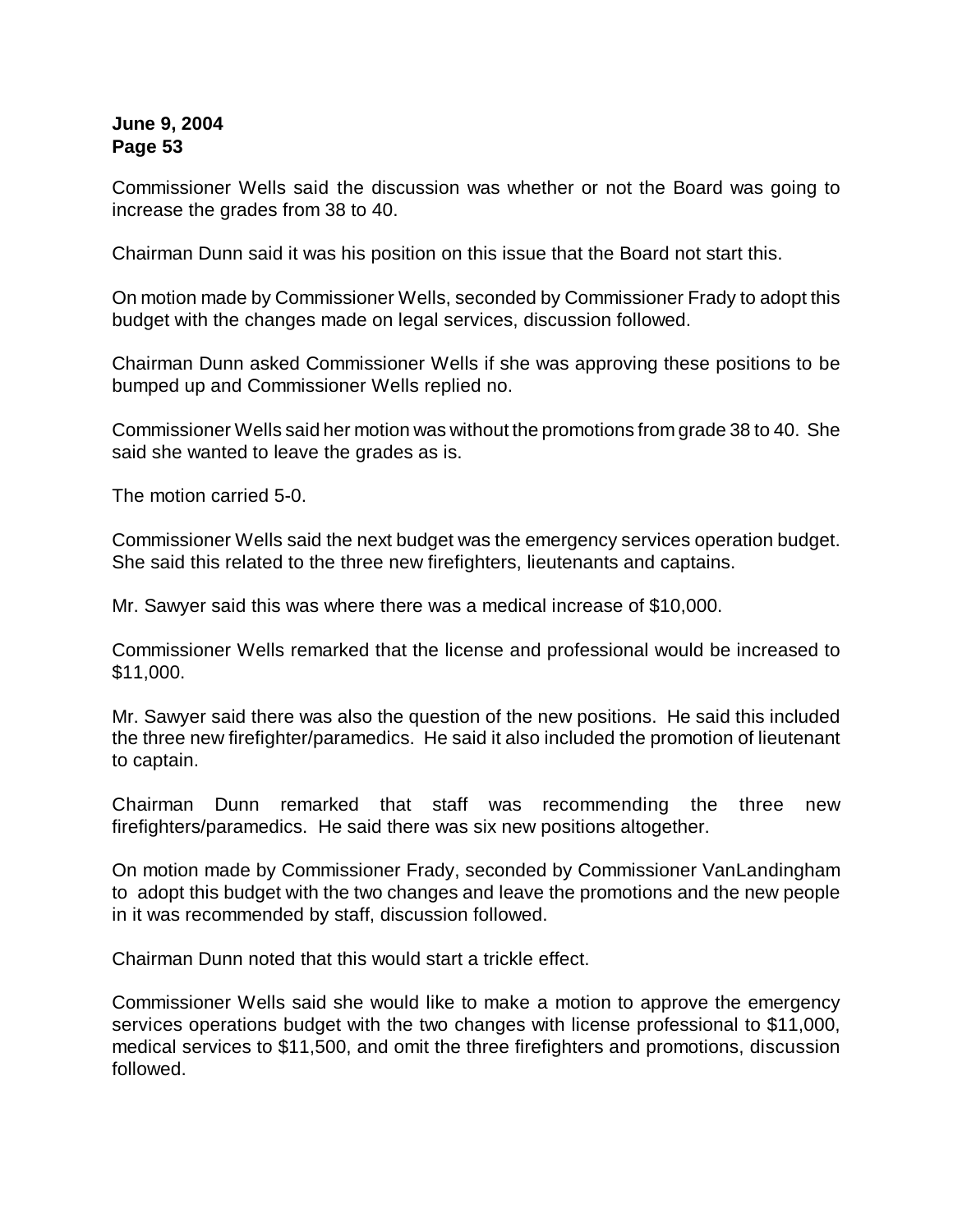Chairman Dunn said he thought Commissioner Wells wanted to leave the three new firefighter positions in.

Commissioner Frady said he had made a motion for the three captains and the three firefighters.

Commissioner Wells said Commissioner Frady had made a motion as to what the staff recommended and that was what the staff recommended. She said she would withdraw her motion.

Commissioner VanLandingham said he would withdraw his motion.

Commissioner Wells asked Commissioner Frady to restate the motion that he had made.

Commissioner Frady said he would like to make a motion to approve the emergency services operation budget as recommended by staff, discussion followed.

Chairman Dunn said staff had not recommended the promotions in EMS from lieutenant to captain.

Commissioner Wells clarified that staff had recommended the promotions.

Chairman Dunn said EMS operations had requested three positions and staff had recommended none.

Commissioner Wells remarked that on the list she had, staff had recommended this.

Chairman Dunn said he was referring to the sheet that Mr. Pullium had briefed the Board with.

Mr. Pullium remarked that staff's recommendation was to fund these positions as requested by the department.

Chairman Dunn asked how the Board could deal with this when one document said one thing and another document said another thing.

Commissioner Wells clarified that staff's recommendation was exactly as the department had requested. She said this would be to hire three new firefighters/EMT's, promote three lieutenants and they were going to promote three captains.

Mr. Cofty said he apologized if there was an error in the budget.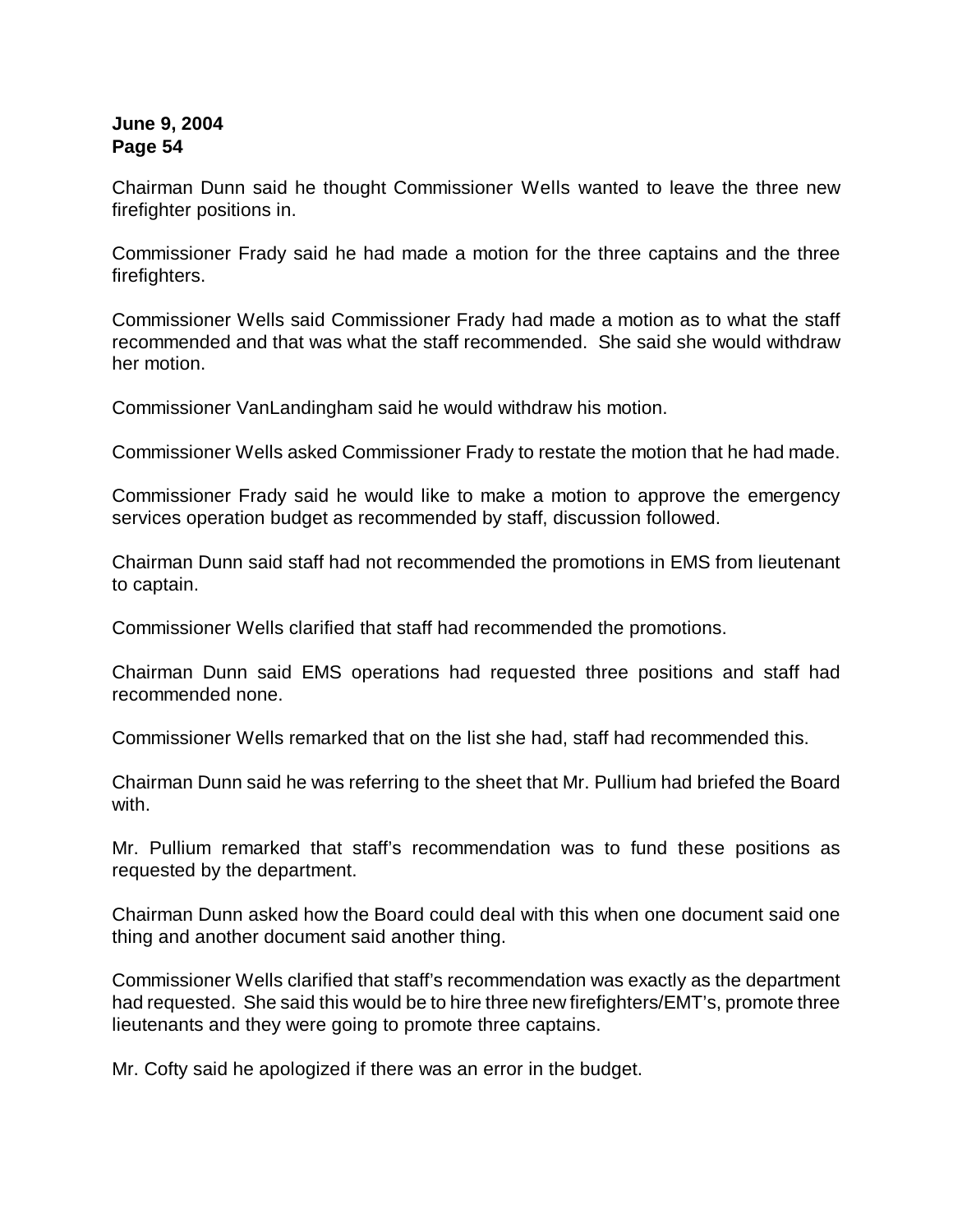Commissioner VanLandingham said he would second Commissioner Frady's motion for further discussion.

Chairman Dunn remarked that this had been discussed.

Commissioner VanLandingham said he did not want the three firefighters left out. He said he could do without the promotions. He said he felt the three firefighters were critical. He said he would amend the motion to clear this up.

Commissioner Wells said Commissioner VanLandingham could not amend the motion because he did not make it.

Chairman Dunn clarified that Commissioner VanLandingham was in favor of the three new firefighters but not in favor of the three promotions. He noted that the motion included the promotions.

Commissioner Wells said Commissioner VanLandingham would have to withdraw his second.

Commissioner VanLandingham said he would withdraw his second.

On motion made by Commissioner Wells, seconded by Commissioner VanLandingham to approve this budget with two financial changes and the three firefighters added, discussion followed.

Chairman Dunn said he did not know where the promotions were and Commissioner Wells said her motion was only for the two financial changes regarding legal and medical and the three firefighters.

Commissioner Wells noted that this did not include any promotions for anybody.

Chairman Dunn said the pages in the budget book would have to be changed to withdraw the promotions.

Commissioner Wells said she would amend her motion to include withdrawing all of the ancillary expenses that were associated with the promotions from lieutenants to captains.

The motion carried 4-1 with Commissioner Frady voting in opposition.

# **FIRE DEPARTMENT**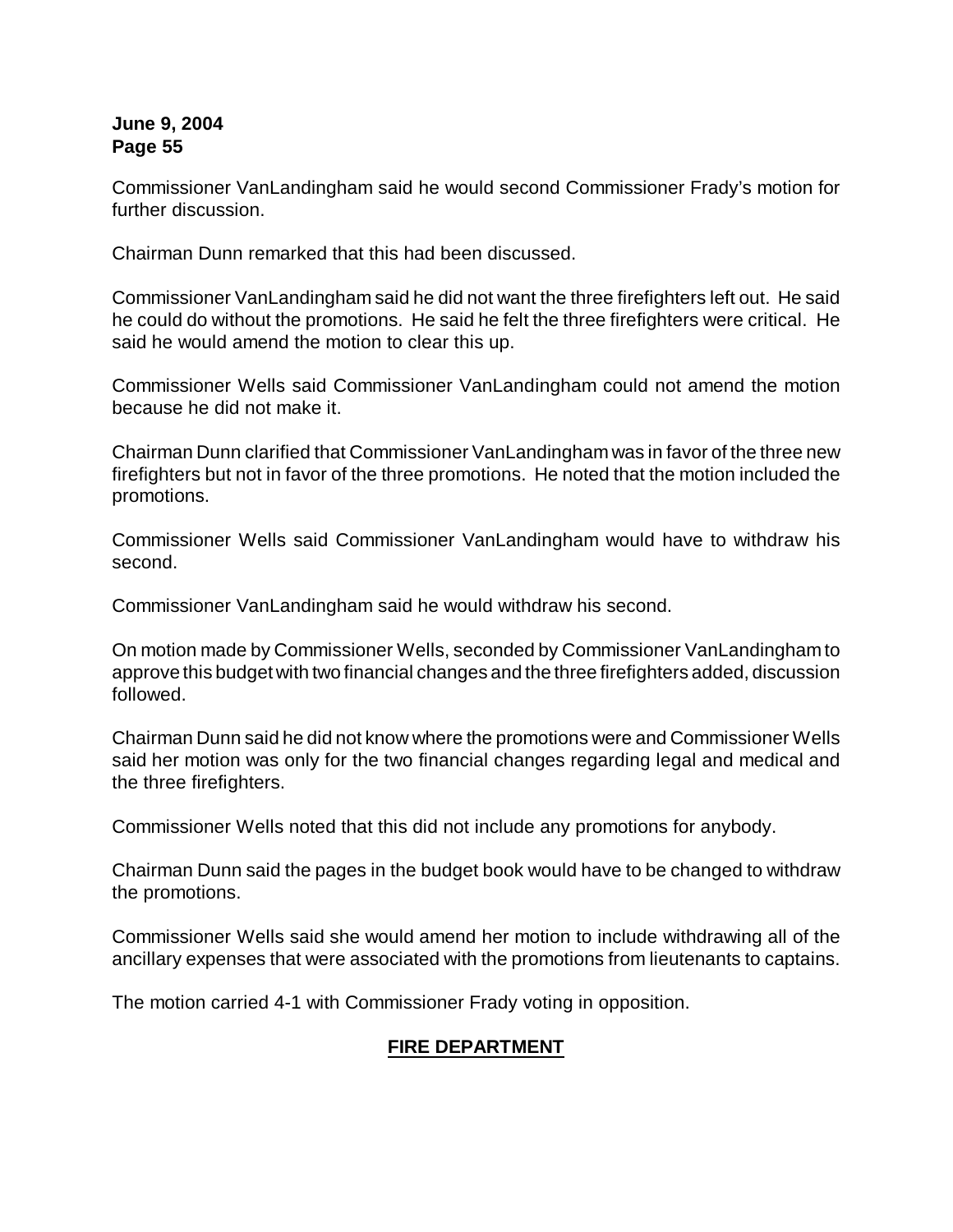Commissioner Wells said the next budget was fire operations. She asked Chief Krakeel if there was anything critical in this budget.

Chief Krakeel replied that the three positions were absolutely critical.

Commissioner Wells said she had a question on page 47 regarding business machines for category 542530. She noted this would add five additional radios per year to achieve a bank of 25 portable radios. She said she had a problem with this. She said by the time this category was built up it would be obsolete. She asked if everyone who was critical staff in this department had a radio.

Chief Krakeel replied yes, everyone who was critical staff had a radio.

Deputy Chief Bartlett said the radios would be for anyone coming in from outside the county for mutual aid.

Chief Krakeel said they currently had four extra radios. He said if there was a disaster and the Board wanted to communicate with staff, the command center or with other Commissioners this program was designed to handle that. He said if he had to bring all of the Commissioners and all of the municipal officials together in a room to discuss a disaster that has just struck this community, everyone would need to be able to communicate.

Commissioner Wells questioned the obsolesence of the radios.

Chief Krakeel replied that the new radio system was not an obsolete system. He said the county was buying a state of the art system. He said these radios would not be obsolete in five years.

Commissioner Wells noted that the request was to purchase five radios this year.

Commissioner Frady exited the meeting at this time.

Commissioner Pfeifer questioned the expense for the generator.

Deputy Chief Bartlett replied that the generator that was currently in place was a 1986 model. He said with the new technology in the circuitry the boards would not allow recognized power coming in. He said this generator was obsolete.

Chief Krakeel remarked that this generator had come from the old fire station number 7 and was designed for a phase I system and now the county had a phase III system.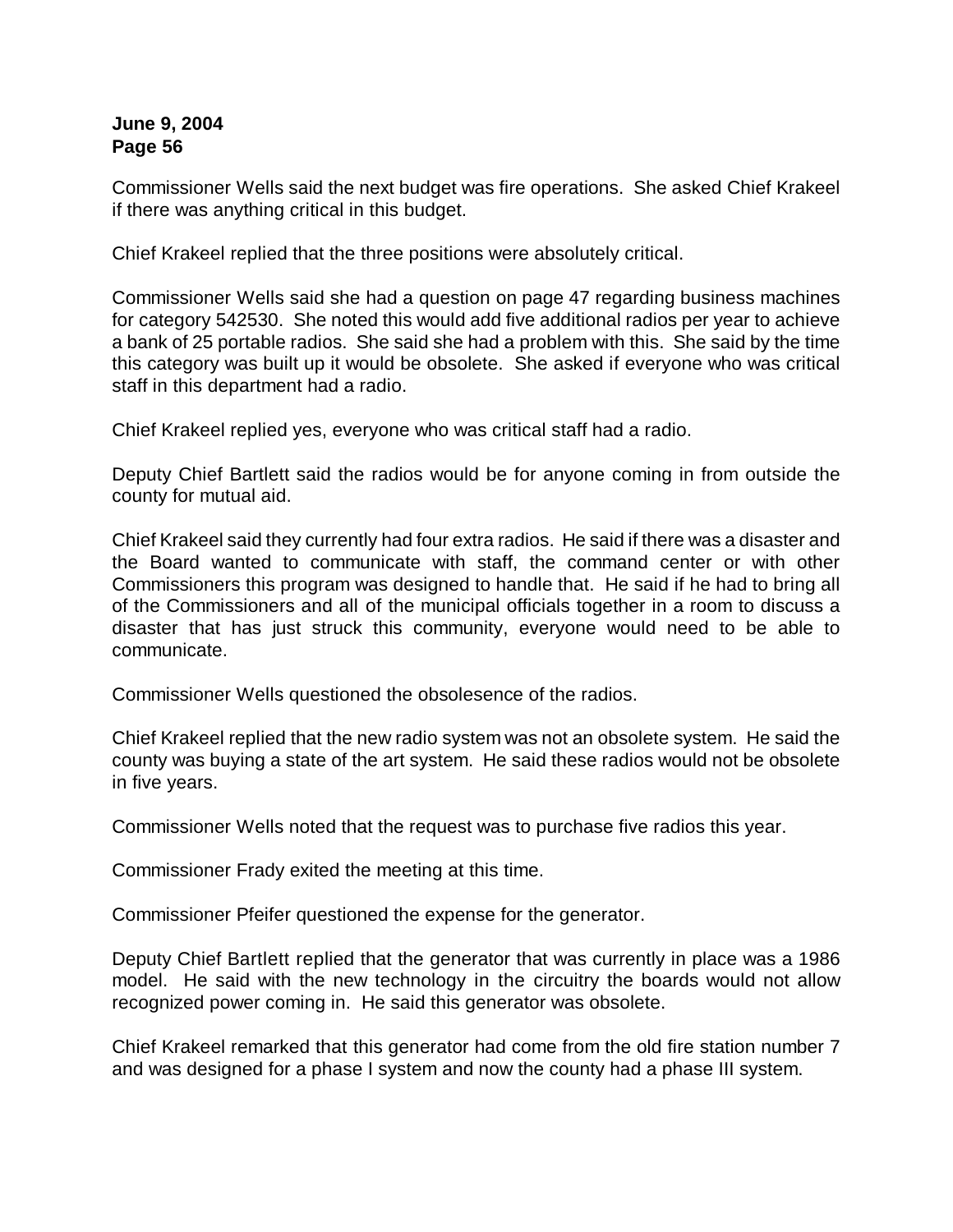Chairman Dunn said the \$30,000 cost for the generator was listed in the capital budget because it was less than \$50,000.

Chief Krakeel noted that items over \$50,000 would have to go in the capital improvements budget.

Commissioner VanLandingham felt the circuitry could be changed to meet the phase III system and a generator would not have to be purchased.

Chief Krakeel said that could not be done with this equipment.

Deputy Chief Bartlett remarked that the transfer switch was a portion of the problem with this generator. He said this generator was also grossly underpowered. He noted that most of the parts were obsolete for this generator.

Chairman Dunn asked if this generator had to be used within the last year.

Deputy Chief Bartlett replied yes. He said this was a used generator to replace the generator that was not repairable. He said this unit has just as many problems as the generator that was not repairable.

Mr. Cofty said he understood the generator was adequate but it would not power everything at the station.

Deputy Chief Bartlett pointed out that this generator would not power the heat. He said at that particular station there were two manufactured home parks close by. He said any time a warning siren goes off then those resident come to this fire station and there would have to be heat.

Chief Krakeel said the generator would only power the doors and the radio.

Commissioner Wells said the unit costs \$30,000 and this was an emergency.

Commissioner Pfeifer said his paperwork stated that this funding would purchase a new unit that would serve for years to come and could also be moved when the station was relocated.

Chief Krakeel pointed out that this station was not scheduled to be replaced in the near future.

Commissioner Wells said she was in favor of funding the new generator.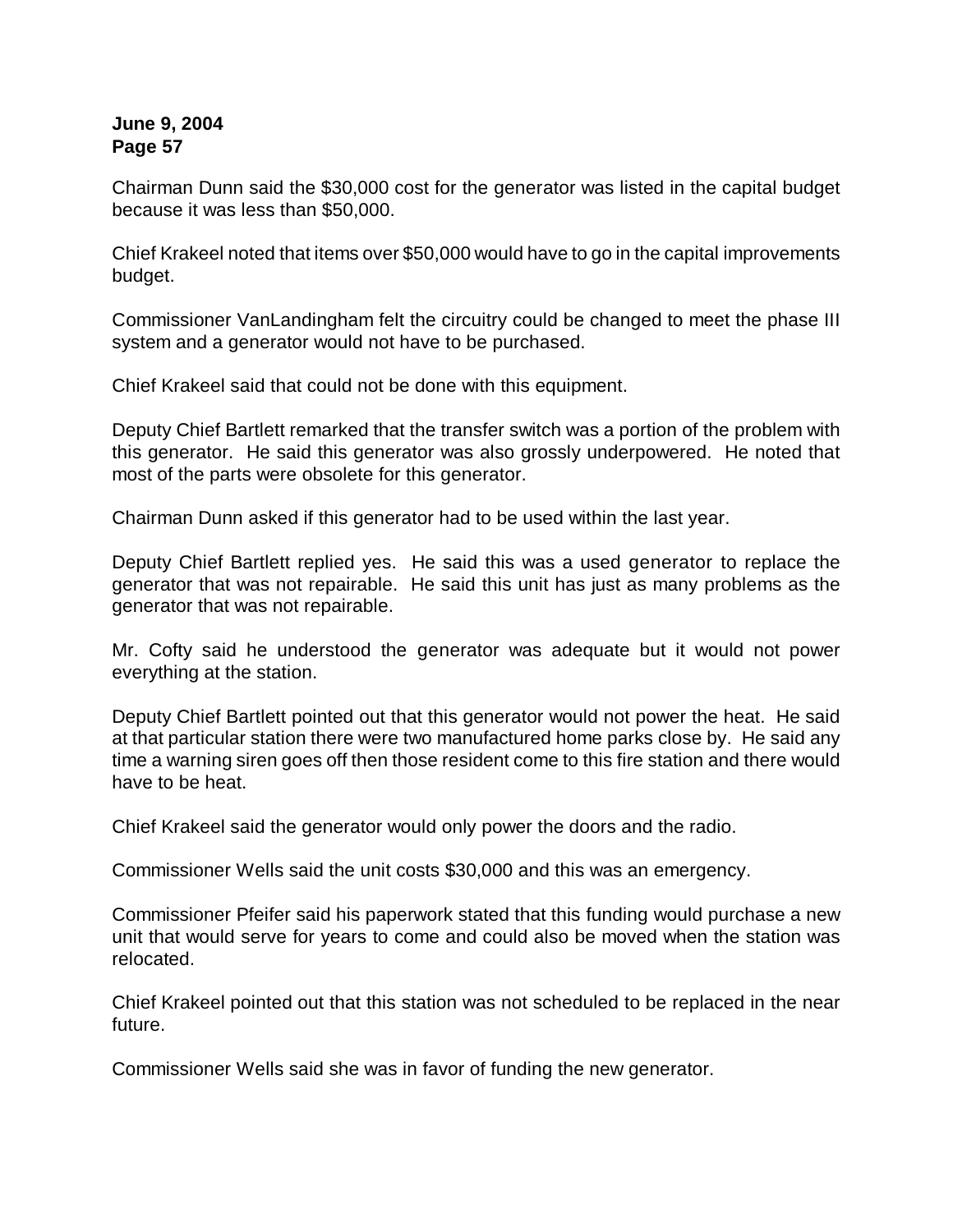Chairman Dunn said he felt there had to be emergency power at that station.

On motion made by Commissioner Wells, seconded by Commissioner VanLandingham to adopt the fire operations budget as presented and to include the addition of the new generator to the capital budget, discussion followed.

Chairman Dunn noted that the fire operations budget included three new people.

Commissioner Wells said she would like to amend her motion to also include the femoral access and the training. She said these needed to be added in the EMS budget. The motion carried 4-0. Commissioner Frady was absent for the vote.

Commissioner Frady re-entered the meeting at this time.

On motion made by Commissioner Wells, seconded by Commissioner VanLandingham to adopt the fire prevention budget as presented. The motion carried 5-0.

On motion made by Commissioner Wells, seconded by Commissioner VanLandingham to approve the fire reserve program and fire training budget as presented. The motion carried 5-0.

# **E-911 - COMMUNICATIONS**

Chief Krakeel remarked that if there were any critical issues that Cheryl Rogers needed to be addressed to the Board she would need to do that at this time.

Chairman Dunn asked Cheryl Rogers if she had seen the recommendations made by staff and she replied yes. He asked her if she disagreed with any of those and Ms. Rogers replied yes she did.

Communications Director Cheryl Rogers said the first item was account number 511105. She pointed out that the communications department had 29 full time staff and three part timers currently. She said she was able to get the three part timers because of previous administration approximately five years ago she could not get enough radio operators. She said she had pulled out one full time position and made them part time. She said at that time she had four part time operators. She said she moved it down to three part time operators. She said a couple of years ago the communications board wound up in a quandary because they did not have accurate minutes to a meeting. She said she was not a minutes taker and not a secretary. She said they had made a recommendation to the Commission at that time to use a couple of those part time slots and put a part time secretary in.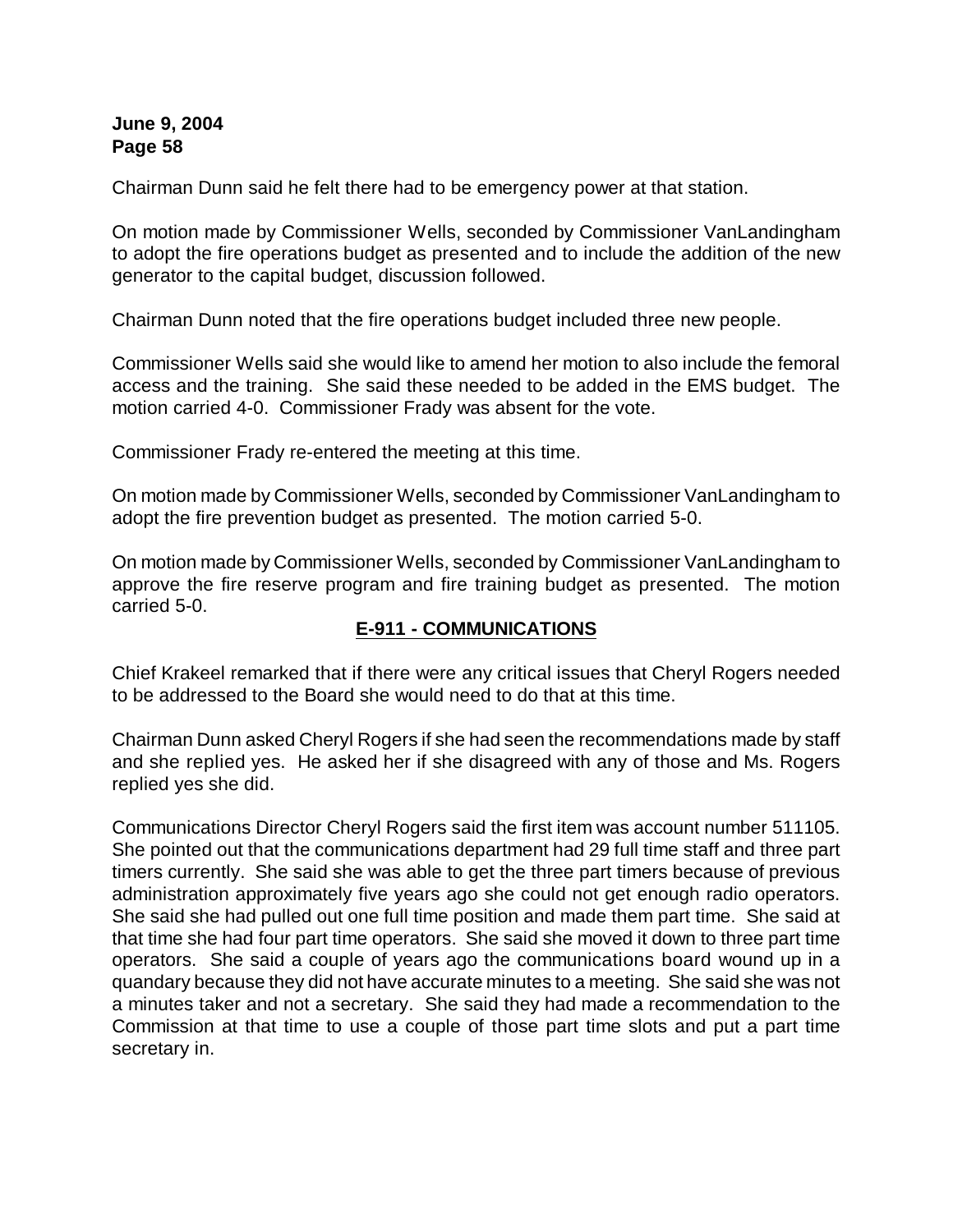Chairman Dunn asked if Ms. Rogers was referring to the 911 advisory board. He noted that this was only an advisory board.

Ms. Rogers said they were empowered to do policy procedure and financial decisions for the center.

Commissioner Wells pointed out that they were an advisory board only.

Ms. Rogers said they were empowered. She said that was neither here nor now. She said they all work very well together. She said this was their recommendation to get a part time secretary. She said she had wholeheartedly agreed with that. She said they had been using the part time secretary at thirty two hours a week just trying to keep up with all of the administrative work that was going on. She said they had recently purchased a \$7.7 million radio system which went from one site to seven sites. She said this required additional work on the part of the Assistant Director and herself which leaves them even less time to do the administrative duties. She said one of the biggest duties that they had was pulling records and records requests. She stated that the Solicitor's Office required a copy of all 911 records every time a domestic situation goes to court. She said in the month of May she had 340 domestic situations. She said they no longer had the time to pull these records. She remarked that she had been using the secretary thirty two hours per week and she was told that she needed to cut this back to twenty nine hours per week because the part time people cannot work more than twenty nine hours per week. She said this person was working twenty nine hours per week and she herself was trying to pick up the slack. She said all she was asking was for eleven more hours. She said the recommendation was not only not to give her a secretary but to cut the secretary back to twenty four hours. She said she could not get the work done that way. She said she truly needed this secretary. She said she had put together some information for the Board that she would like to share about this budget.

Cheryl Rogers remarked that every year for the last five years she had come in and ask for less and less money. She said she was trying to show the Board that she was fiscally responsible. She said she did not ask for things that she did not need.

Commissioner Wells asked if this new position was going to be a full time or a part time position.

Cheryl Rogers replied that it would be full time. She said the secretary was currently part time.

Chairman Dunn said this would be an increase of .5 full time equivalents.

Cheryl Rogers said she would like to make the secretary full time.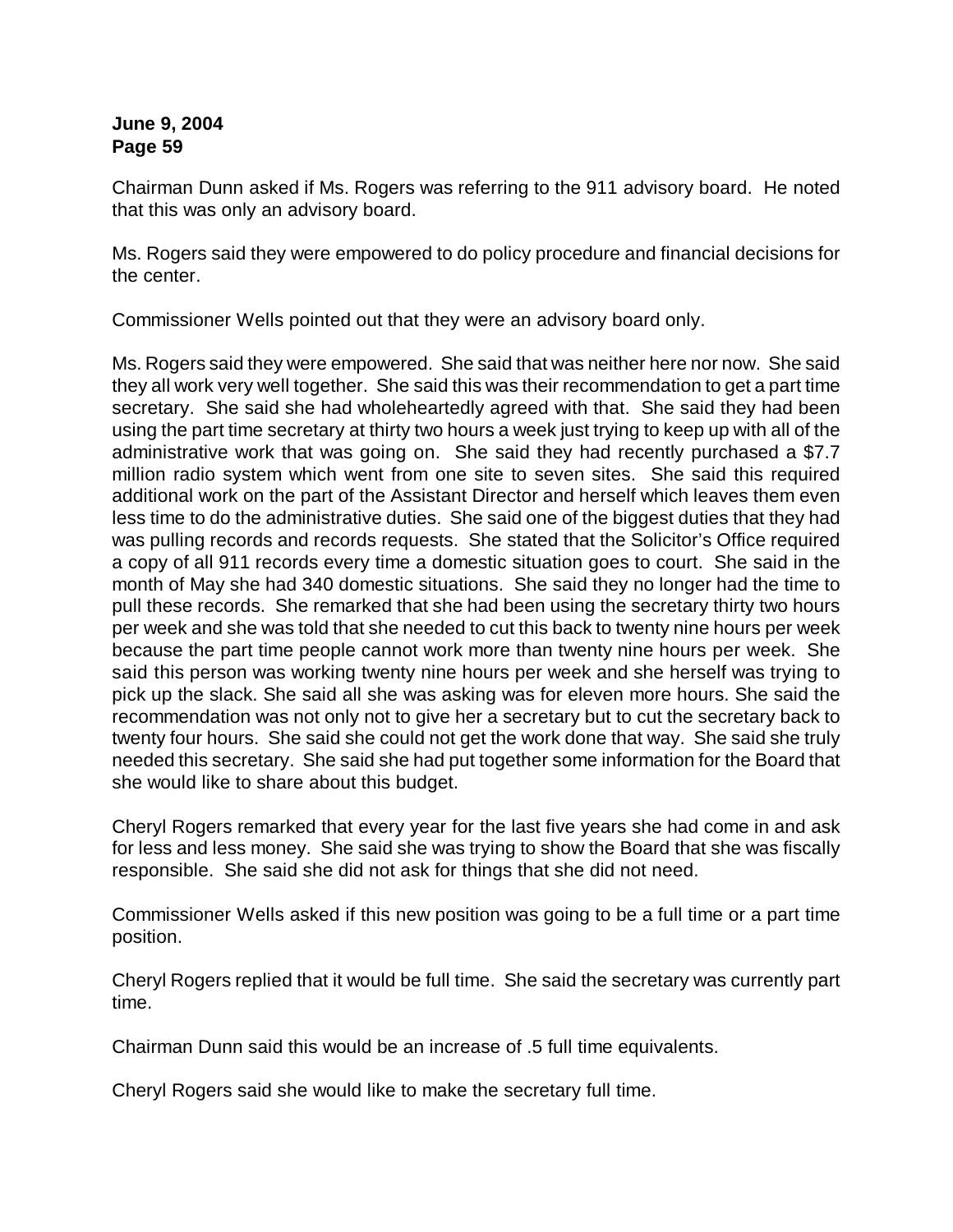Commissioner Wells asked what the secretary's salary was.

Ms. Rogers replied whatever the administrative secretary salary was.

Commissioner Wells said this was saying that it would be an additional \$26,000. She asked if this was another part time.

Ms. Rogers replied no, and stated she would not replace that part time.

Commissioner Wells said if this was multiplied by half too then this puts it up to \$52,000.

Chief Krakeel interjected that the secretary was currently working thirty two hours so this would be an increase of 25% over current expenditures.

Ms. Rogers said the twenty five was what she was told to put in by Personnel. She said she was assuming that was what her salary would be if she got the full time position.

Chairman Dunn clarified that Ms. Rogers had three part time people.

Ms. Rogers responded that she had a part time secretary and two part time operators.

Chairman Dunn clarified that Ms. Rogers wanted to keep the two part time operators and make the secretary full time.

Ms. Rogers replied yes that was correct.

Chairman Dunn asked why this could not be done. He said he was not sure if he understood the note here. He said it was something about utilizing one FTE to fund three part time positions. He said they could not be working very much.

Commissioner Wells commented there was \$20,000 requested for overtime. She asked Ms. Rogers if the Board approved this would the overtime change.

Ms. Rogers replied no and stated that a secretary did not work a radio position.

Commissioner Wells asked why overtime was budgeted on a regular basis.

Ms. Rogers responded that they had never been up to full staff before but they were now.

Ms. Rogers clarified again that they were up to full staff now.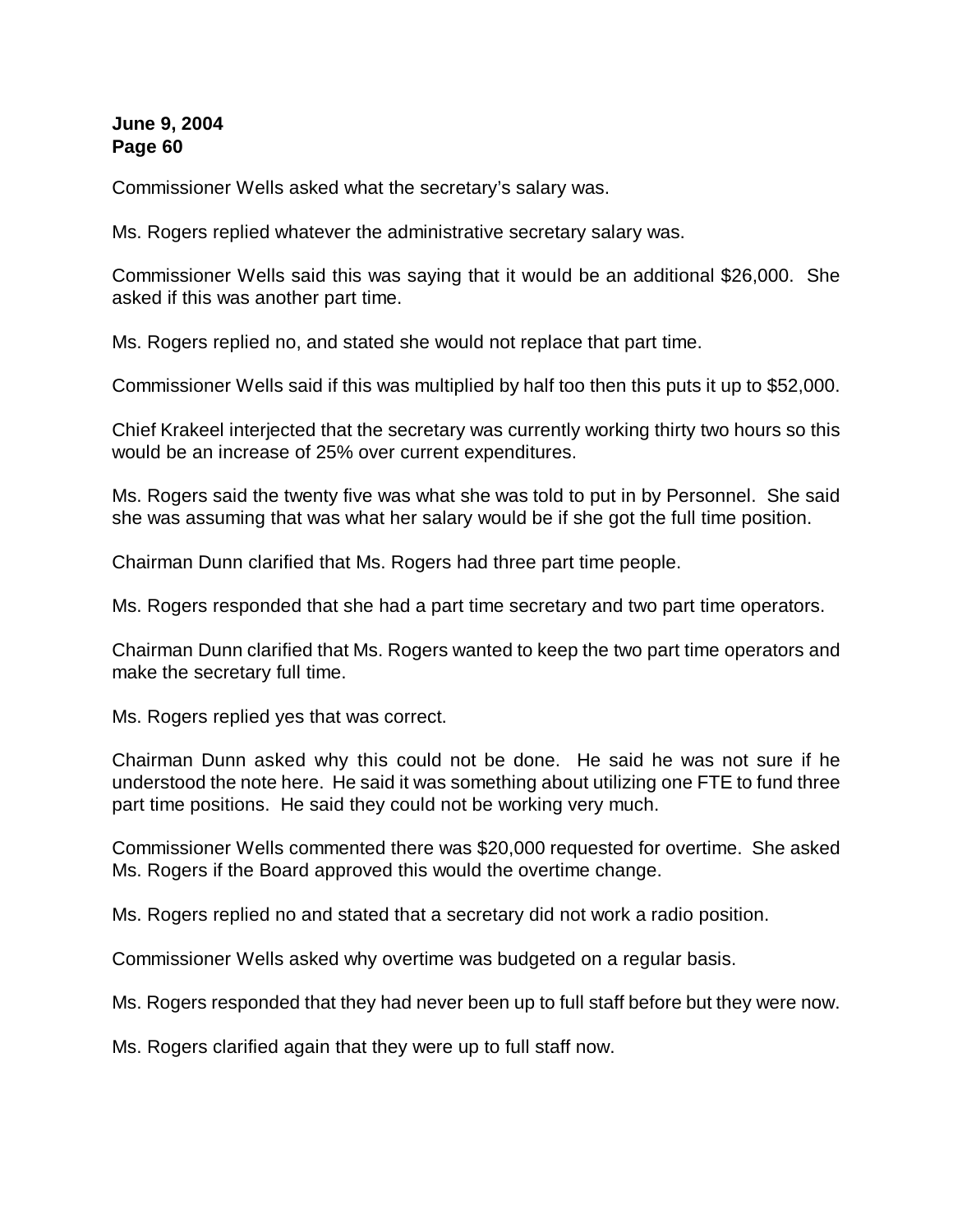Chairman Dunn asked if overtime would decline if no one left and Ms. Rogers replied yes if nobody leaves.

Mr. Pullium interjected and said he had read the note and the recommendation. He said in terms of this particular situation it was his understanding that one full time equivalent which would have been one dispatcher was then divided up among three part time positions. He said the staff noted that based on the information that they had which was an e-mail from 1999 it appeared that somebody authorized at that point in juncture sixteen hours for this. He said that was based on an internal e-mail to try and alleviate the need from an administrative standpoint. He said they were told to use sixteen hours and that had actually been utilized in excess of that and approximately thirty hours.

Commissioner Wells clarified that basically there was no good reason why this was not being recommended.

Chairman Dunn asked how three part time people into one FTE.

Chris Cofty responded that full time equivalent was forty hours per week and Chairman Dunn agreed.

Chairman Dunn said these people must be working thirteen hours a piece. He said this was impossible.

Commissioner Wells said this had started back in 1999.

Mr. Cofty said his recommendation was if the Board would consider it would be for this department to use TANIF workers. He said these workers were being utilized throughout the county now. He said there would be no cost to the taxpayers and they could do a lot of this filing. He said currently these workers were being used in finance, human resources and other departments to do this.

Mr. Rogers said these workers would really have to be put through a very rigorous background check. She said this particular employee had already undergone that and was very familiar with Munis and everything else that they do.

Commissioner Wells said that confidentiality and sensitivity of this area would be her main concern. She felt there would need someone with more continuity.

Ms. Rogers said she would like someone with a little more maturity.

Mr. Pullium said he had a question of clarification in regard to this. He said in the information they have FTE's. He said it was his understanding that they have been using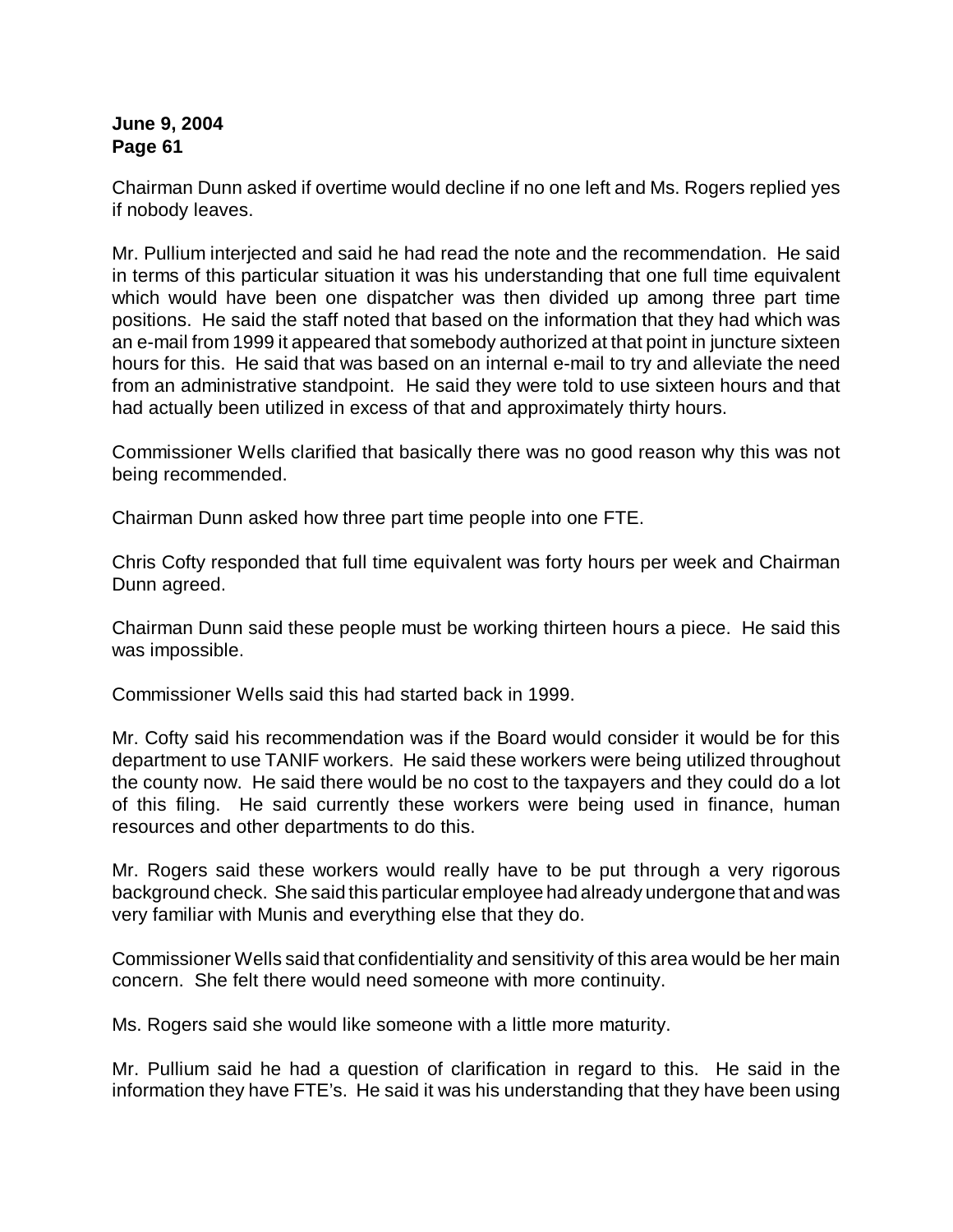a dispatcher position for this function. He said now they were asking for a full time secretary to be funded. He said the only question that he would have would be was the dispatcher going to be used for two part time people or was it going to be used for one dispatcher on a full time basis. He said it seemed to him if there was an incremental that it would only be the difference between the thirty hours of about ten more hours but yet he sees in the budget \$26,000. He said this was not real clear in terms of the disposition of the old position transitioning to the new.

Commissioner Wells suggested making this simple and saying that this amount be taken out. She suggested taking the \$26,000 out and move that person to a full time position as an Administrative Secretary and then continue funding the other two part time and forget about the one full time employee's position. She said that was in 1999 and this was now 2004.

Chairman Dunn clarified that there would be two part time people with one FTE and that would be 20 hours per week for those two.

Chief Krakeel remarked that there was a critical need for an Administrative Secretary in this department. He said it was his recommendation to eliminate the two part time dispatch positions altogether. He said they were fully staffed at this juncture and hopefully would stay fully staffed. He said there was some over time built into the budget to accommodate some back filling if necessary if an employee should leave and provide the full time Administrative Secretary position which would be a wash essentially to the full time equivalent that they had in 1999.

Mr. Pullium clarified that there would not be any additional monies needed.

Chairman Dunn and Commissioner Wells said they were willing for the employee to go full time and leave the two part time positions.

Ms. Rogers said they had been using the secretary 32 hours per week. She noted that the part time operators did not work every single week. She said the part time operators were only used when they were needed.

Commissioner Wells said she liked to have trained personnel at the department's disposal.

Ms. Rogers said they were previous employees and they were familiar with this system. She said when employees were away at school or on vacation, they could call them.

Commissioner VanLandingham said he was in favor of leaving the two part time positions alone. He said if they were let go, the county might not get them back.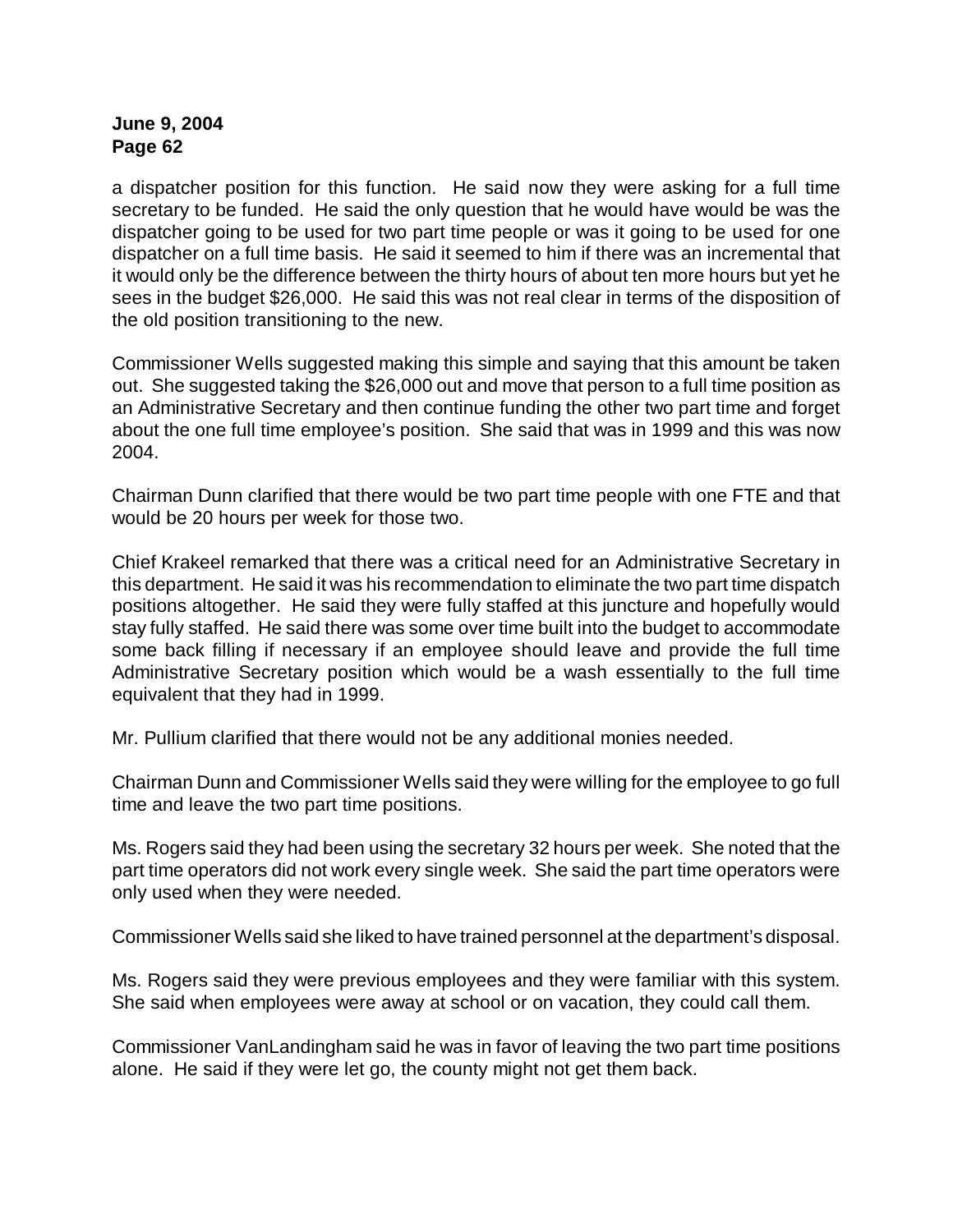Ms. Rogers said she had some other issues that she would like to address. She said there two other line items that Finance had not recommended. She said one was communications supplies.

Chairman Dunn said this was account number 531106. He said she asked for \$2,600 and got nothing.

Ms. Rogers agreed. She said this goes hand and hand with the furniture which was account number 542391 which were the dispatchers' chairs. She said she would like the dispatchers' head sets and chairs were like an officer's weapons and patrol cars. She said they use these twenty four hours every day. She said they wear these out on a regular basis. She said she could not get a chair. She said there was not a chair manufacturer around that she could afford unless she purchased a \$1,500 chair.

Chairman Dunn asked where the chairs were listed.

Ms. Rogers responded these were found in account number 542391. She said these were two pieces of equipment that her operators needed to have to do their job. She said it was her job to tell the Commission what her operators needed and this was the equipment that they needed.

Commissioner Wells pointed out that as far as communication supplies there were funds already appropriated for that.

Ms. Rogers said they replace these almost on a yearly basis. She said had already purchased some this year.

Chairman Dunn said the way he was interpreting this was that there was money in the budget this year to purchase these items.

Ms. Rogers remarked that this was the chair account and she could certainly purchase some more chairs but she did not have anywhere to store them until she needed them.

Commissioner Wells noted that the communications supplies budget said there was money in there as well.

Commissioner Pfeifer asked Ms. Rogers if she wanted to take money out of this year's budget and roll it over until next year.

Ms. Rogers replied no and stated that she just wanted to leave the requested money in the budget for next year. She said she had already purchased the headsets for this year.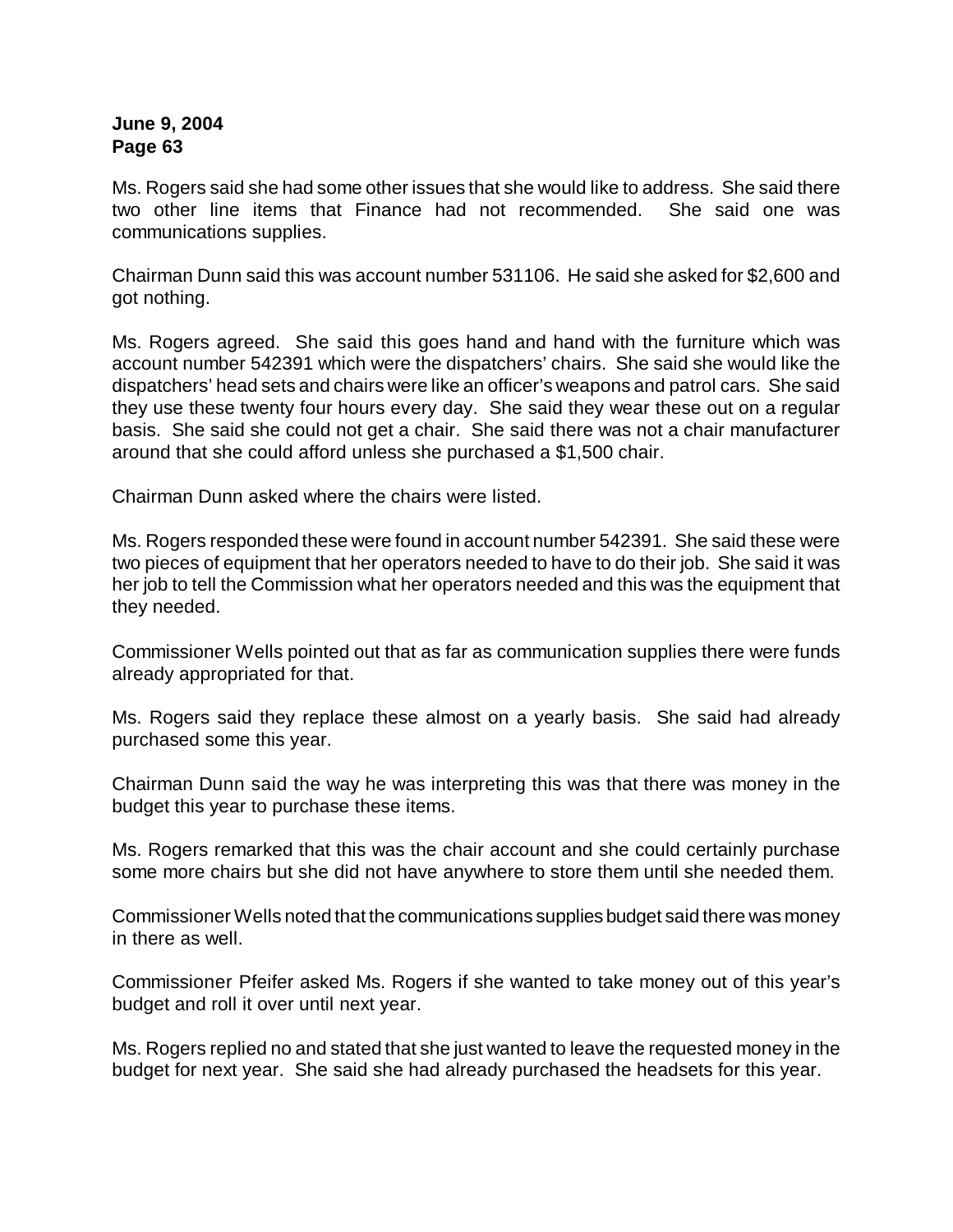Mr. Cofty said he could find a location for Ms. Rogers to store the chairs.

Chairman Dunn clarified that under communication supplies the \$2,600 was for headsets and phone batteries and there was money in that account to purchase those now.

Mr. Pullium replied yes that was correct.

Chairman Dunn asked Ms. Rogers why she would not purchase the headsets now.

Ms. Rogers replied that she had already purchased them and used that money.

Commissioner Wells interjected that it stated in the budget that there was money left.

Commissioner VanLandingham noted that there was \$83 left.

Chairman Dunn asked Ms. Rogers if she had purchased them recently and Ms. Rogers replied yes and stated that she usually purchases these in April.

Ms. Rogers said that she prepares her budget in March. She said next April she would want to purchase some more.

Mr. Cofty pointed out that when staff reviewed this budget there was hardly any money spent in this account.

Commissioner Wells clarified that this money needed to be added back in.

Chairman Dunn pointed out that late year expenditures had occurred in other departments' budgets as well.

Ms. Rogers said it was possible that she would not need \$2,600 next year but she did not know what price she would be able to get next year.

Commissioner Wells interjected that this made it difficult for staff to know what was exactly there.

Commissioner VanLandingham noted that Ms. Rogers had just said that she probably would not need \$2,600.

Commissioner Wells said Ms. Rogers did not know for sure how much she would have to pay. She noted that Ms. Rogers had gotten a good deal on this equipment this year but she did not know what next year would cost.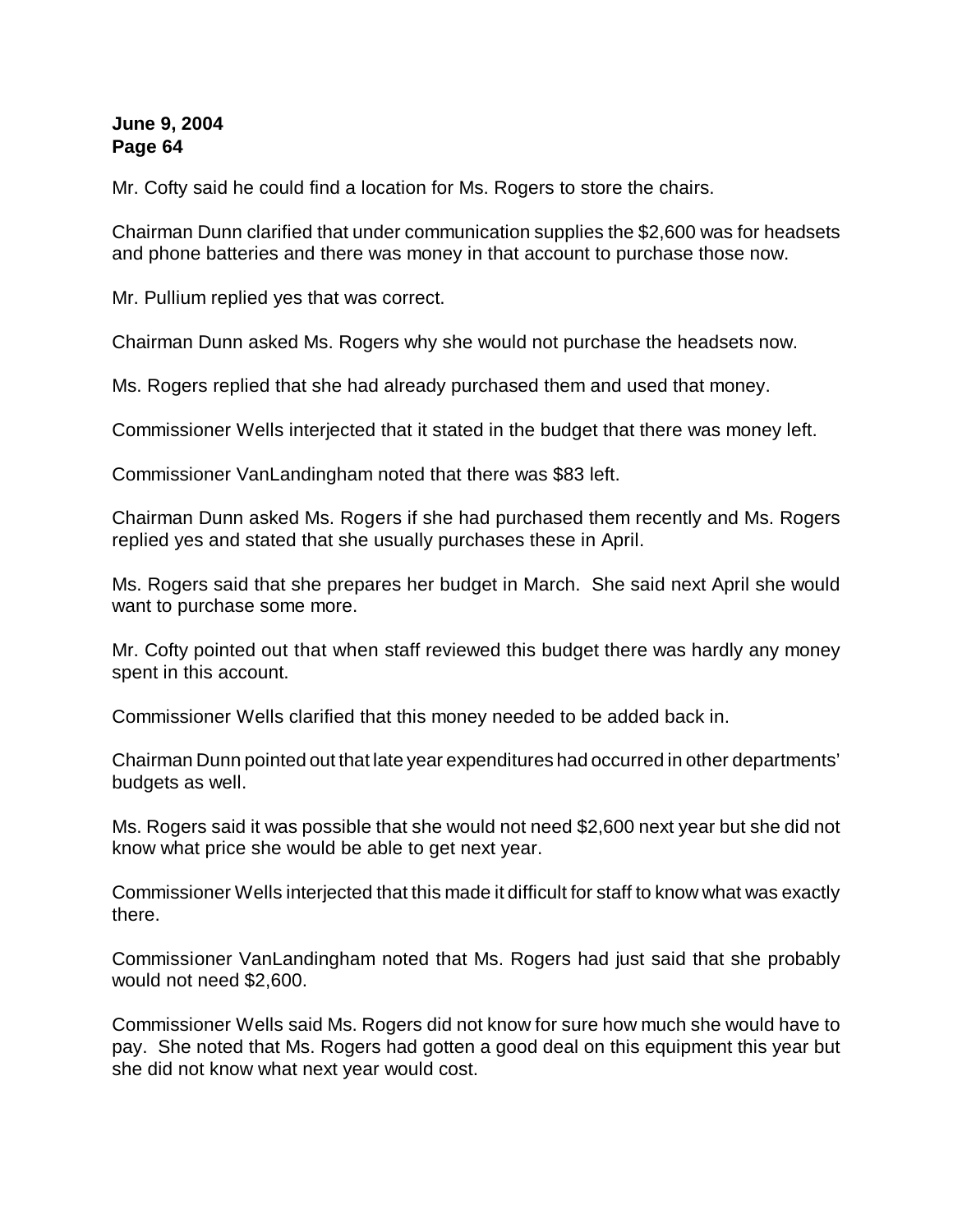Ms. Rogers pointed out that this year she had spent \$96 per headset and two years ago she had spent approximately \$129 per headset. She said it would just depend on the price of the headset that year. She said if the headset breaks and it must be repaired it would cost just about as much as a new one. She said she needed some headsets in this budget because she did not have enough for everybody.

Chairman Dunn said Ms. Rogers did not know for sure that she would need some for next year but noted that she had needed money for these every year. He said it did not matter to him when during the year that these were purchased.

Ms. Rogers pointed out that the headsets must be special ordered because of the type of radio system that she used. She said they have to use a six wire as opposed to a four wire.

Chairman Dunn asked Ms. Rogers how many she had in storage right now.

Ms. Rogers replied that she did not have any in stock other than the nine headsets that she had recently ordered.

Chairman Dunn asked Ms. Rogers if she would need more than nine headsets for next year.

Ms. Rogers replied yes and remarked that she had twenty five radio operators. She said this fiscal year she had purchased nine headsets and had five repaired. She said the headset cost \$100 and the pigtail also cost \$100. She noted that the pigtail was the part that plugs in. She said the microphone was located on this equipment and it was the part that usually breaks.

Chairman Dunn clarified that Ms. Rogers would not purchase any of these if she did not need them and Ms. Rogers replied no she would not.

Chairman Dunn suggested giving her the money then.

Commissioner Wells noted that there were twenty five people and Ms. Rogers wanted two chairs.

Ms. Rogers said that she had purchased five chairs.

Commissioner Wells asked if the \$2,900 was for five chairs.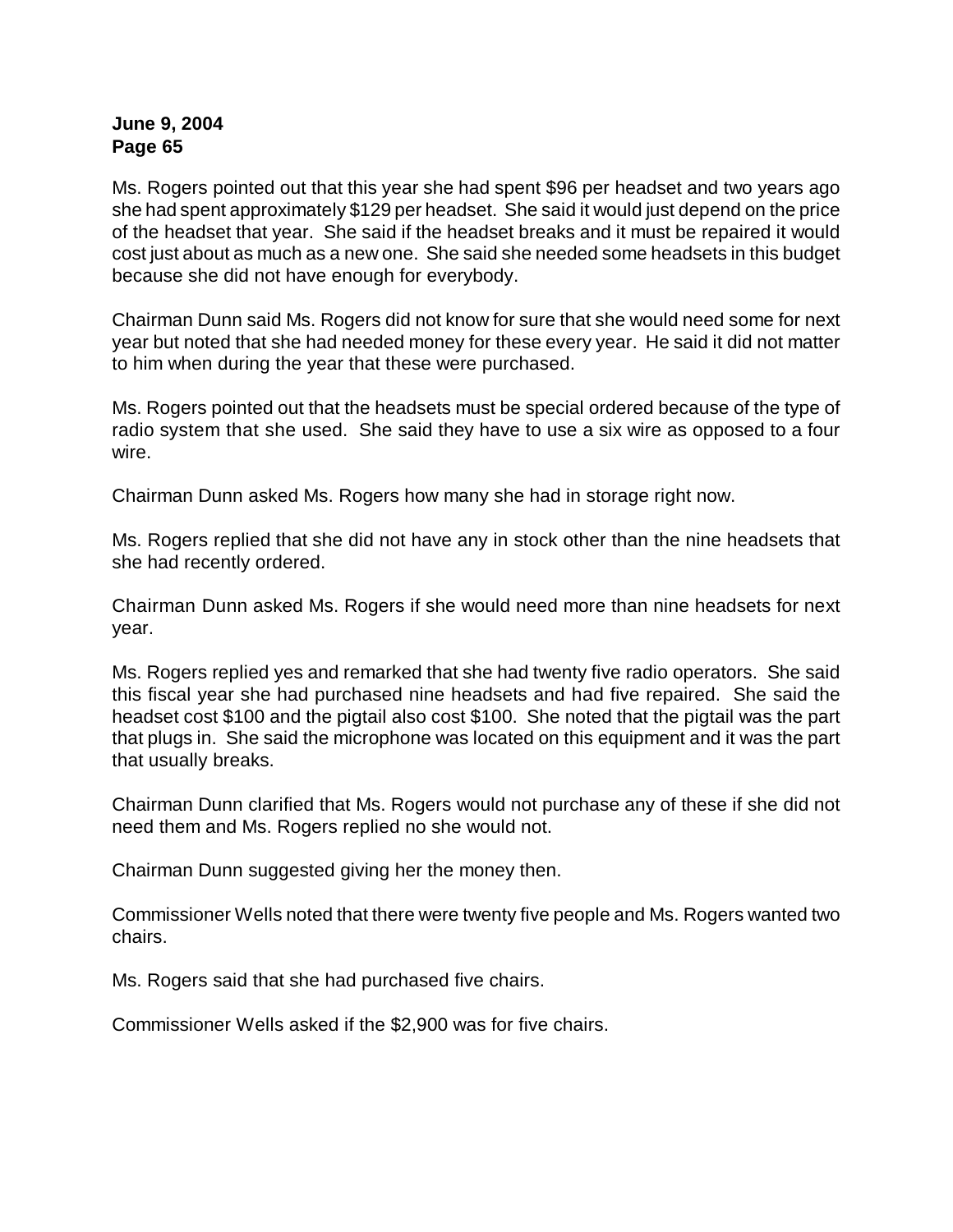Ms. Rogers responded that each chair costs approximately \$300. She said she had gotten a good buy this year at Office Depot and they had chairs for approximately \$100 each and she purchased five chairs.

Commissioner Frady suggested Ms. Rogers to go ahead and purchase the chairs that she needs this year.

Chairman Dunn confirmed that the headset money would go back in the budget and purchase the chairs now and have no chair money next year.

Commissioner Wells asked Ms. Rogers if she had anymore issues.

Ms. Rogers replied that she had one more and that was regarding computer equipment. She said she had requested a backup station for the CAD system. She said the reason that she had asked for that was because now that the center was up to full staff. She said if a CAD developed a problem, then it would have to be taken down and the operator would just sit there and do nothing. She said this was account 542420.

Ms. Rogers said the recommendation was to use the money from this year but she had already asked for money for computer equipment this year and she had spent that money on those items and now there was no money.

Chairman Dunn clarified that Ms. Rogers had just recently spent the money and she replied yes.

Commissioner Wells asked if this amount was \$5,000.

Commissioner Frady asked how many computers she had.

Ms. Rogers replied she had two computers at each radio position and there were three laptops.

Commissioner Frady asked how many radio positions there were and Ms. Rogers replied there were six positions.

Ms. Rogers said there was twelve in the radio room. She noted that one computer was used for the CAD and one was used for the radio.

Mr. Pullium asked Ms. Rogers if she had funds in other accounts that she could transfer now to purchase the computers.

Ms. Rogers replied that she had two lightning strikes that she would have to cover.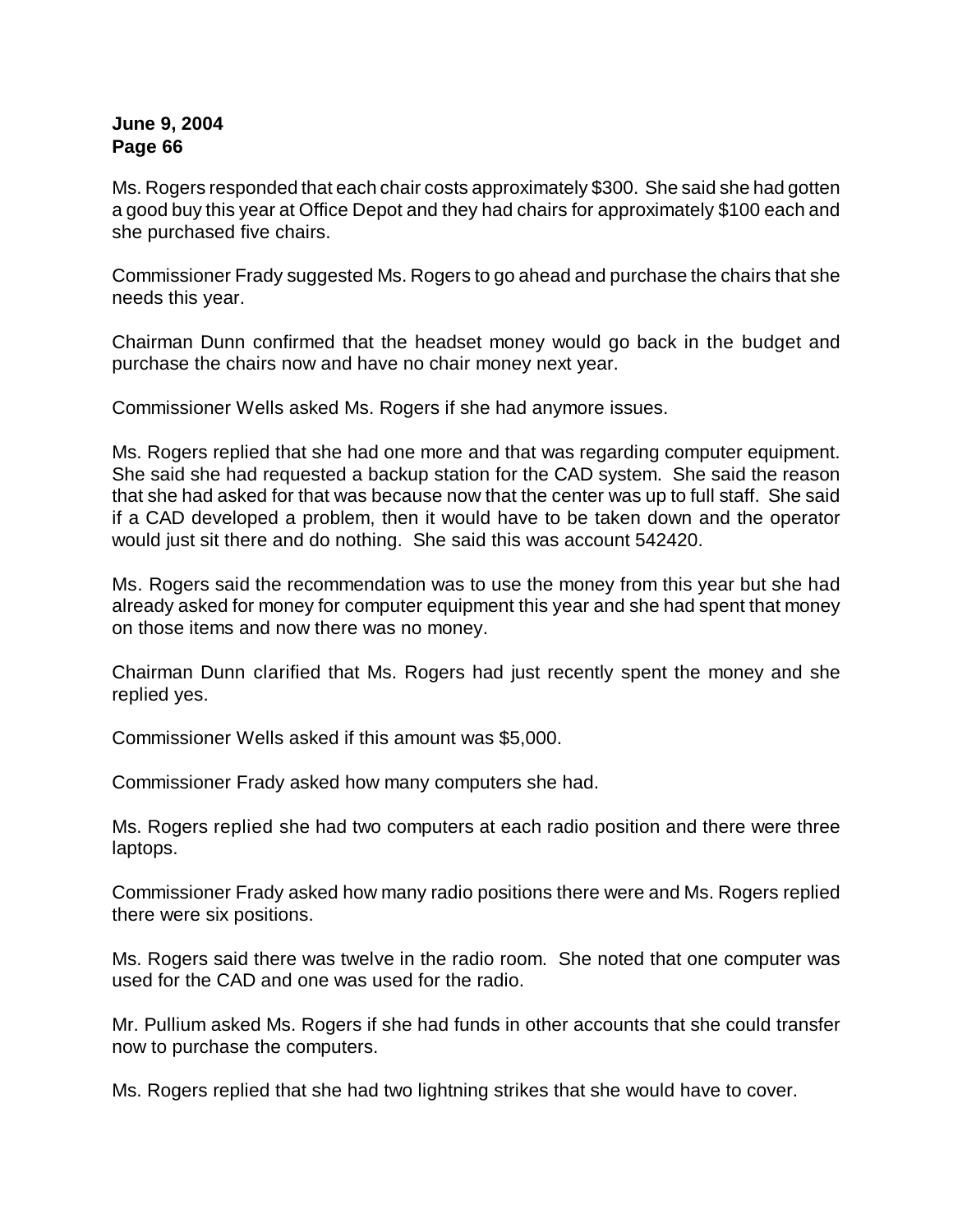Mr. Pullium pointed out that she should still have some surplus funds in the budget that she could transfer. He said this could be done and noted that Ms. Rogers needed the computers now.

Commissioner Wells and Chairman Dunn suggested that this be done.

Commissioner Wells said she had a question on page 13 regarding seminars/dues. She said Ms. Rogers had requested \$1,845 and the recommendation was \$4,827. She asked for clarification on this. She said this was on page 13.

Mr. Pullium replied that after discussing this with Chief Krakeel he had submitted a plan and for whatever reason the plan and the numbers entered into the budget were at a discrepancy. He said staff felt this plan was a sound plan and would provide significant training for new operators coming on board. He said it was a very well thought out plan and staff supported this recommendation. He said this was the reason that this figure was increased.

Commissioner Wells said she had a question on page 10 under office equipment regarding batteries for the CAD system in the radio room and noted that these batteries were replaced every four years. She asked if this was the fourth year.

Ms. Rogers replied yes it was.

Commissioner Wells clarified that this was only in the budget every four years.

Chairman Dunn asked if anyone else had any questions on this budget. Hearing none, he asked Tom Sawyer to recap what had been done in this budget.

Mr. Sawyer replied that the full time secretarial position was approved with related benefits and \$2,600 would be put back in for communications supplies.

Chairman Dunn pointed out that the furniture in the communications budget should be eliminated.

Mr. Sawyer and Commissioner Wells clarified that category was already zero.

Chairman Dunn pointed out that the computer was recommended zero and would stay that way.

On motion made by Commissioner Wells, seconded by Commissioner Pfeifer to approve this budget as discussed. The motion carried 5-0.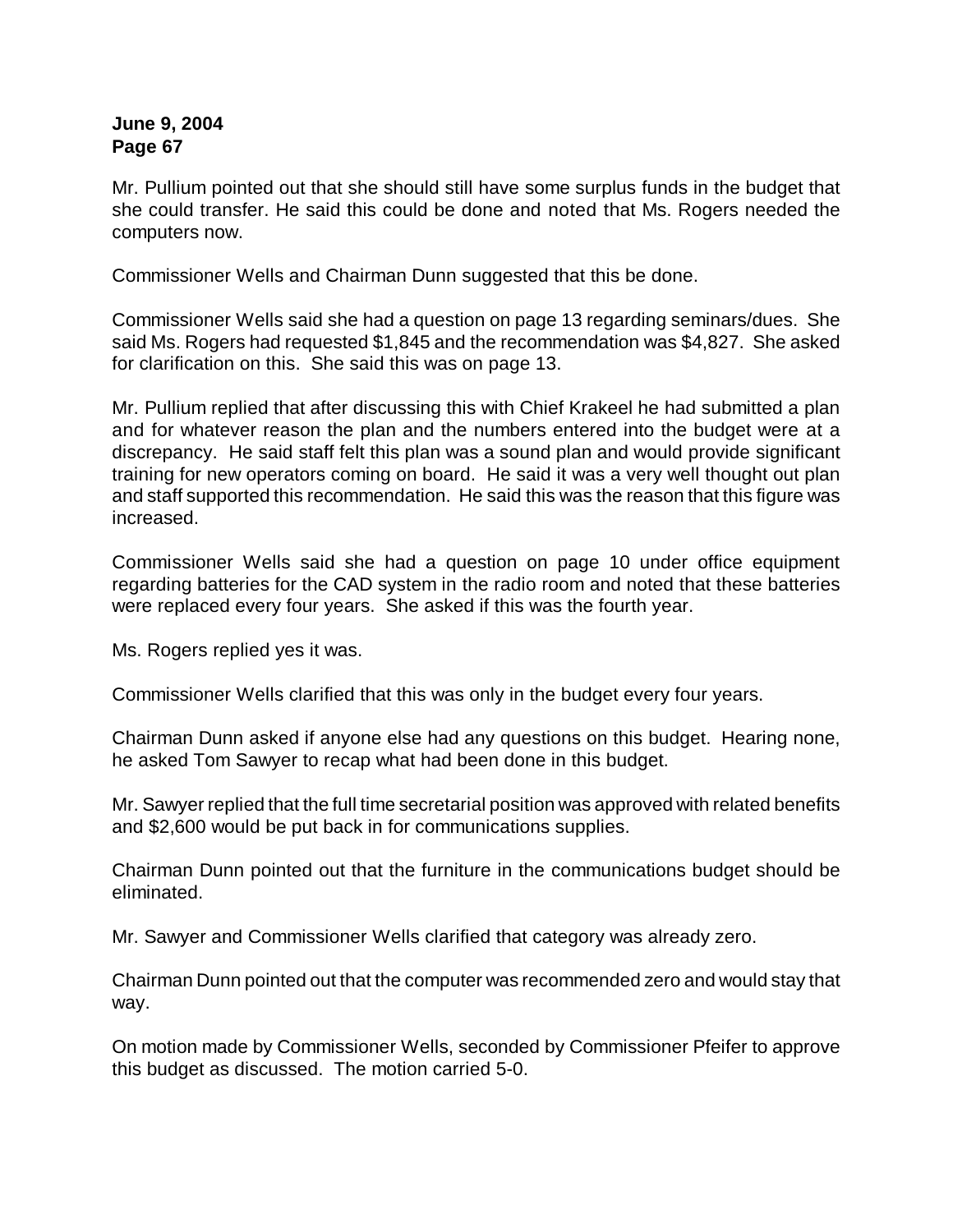## **SHERIFF'S PATROL**

Officer Lori Littlejohn, Officer Tommy Nations and Officer Barry Babb were present for this discussion.

Chairman Dunn said he was assuming that they had taken a look at staff's recommendations and did not agree with all of them.

Officer Nations replied yes that was correct.

Chairman Dunn asked that they take one issue at a time and tell the Board what page they were listed on and the category number.

Officer Lori Littlejohn called the Board's attention to page 191 account number 522232 which was operating equipment services. She said they had requested \$3,500 and Finance had recommended \$1,300. She remarked that this year alone they had spent \$1,500 already on the gas pumps with maintenance and testing. She said they were also going to have to upgrade these pumps. She said the Environmental Protection Agency required a stage 2 vapor recovery on the gasoline tanks. She said at the current time they had a balance system and the E.P.A. was going to make them change this. She said the balance systems were no longer going to be accepted by the Georgia E.P.A.

Commissioner VanLandingham said these had just been installed.

Officer Littlejohn replied yes that was correct. She said she did not know if the company that installed these gas pumps knew that the Georgia Department of Natural Resources was going to require the change but she understood that the balance system was the cheaper of the systems to install right now.

Chairman Dunn questioned if they were going to purchase all of their gasoline from the county now then everybody's pumps should be the same.

Mr. Pullium replied that this could be done. He said the Sheriff's Department did have a separate tank and pump.

Chairman Dunn asked if this tank and pump were different from everybody else's tank and pump.

Mr. Pullium replied yes.

Chairman Dunn asked if all different kinds of gas tanks had been put in.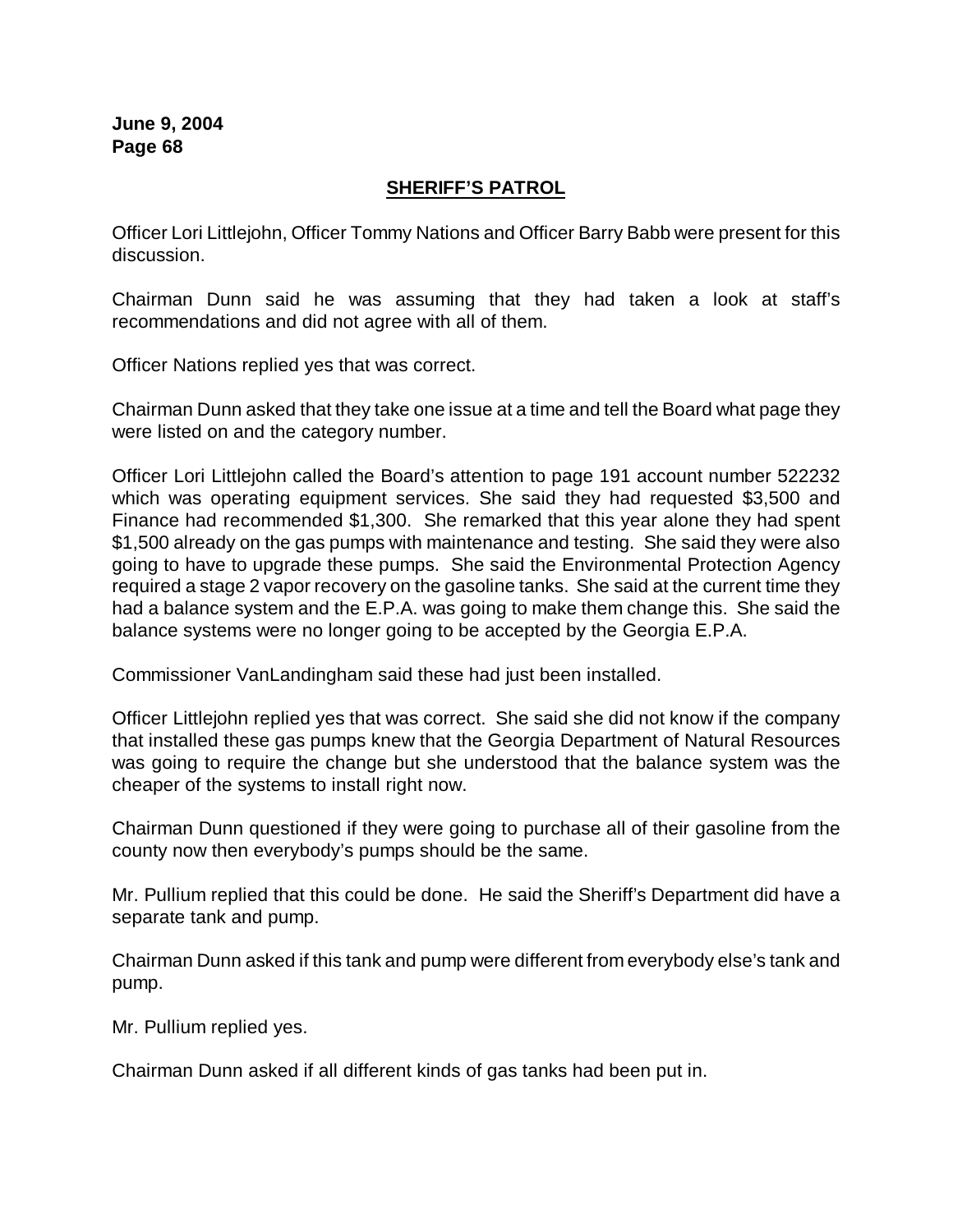Mr. Pullium responded that he did not know the answer and would have to get it from David Yeager at Mallett & Associates.

Chairman Dunn asked if these gas pumps had just been put in this year.

Officer Littlejohn replied that these pumps had been in for almost eighteen months.

Chairman Dunn asked if that was an operational change or was this part of the reconstruction.

Officer Nations responded that this was part of the reconstruction. He said these were new pumps that they had put in.

Officer Littlejohn said when they added on to the current building they had to move the existing gas tank and pump dispenser and they had moved it further back to the fenced in area behind the courthouse. She said they had put in a new dispenser, new tanks and so forth. She said she assumed that this was done by the construction company.

Chairman Dunn asked how much money was involved.

Mr. Pullium responded if this was something that was purchased out of the bond money, then bond money could probably be used to fix it.

Chairman Dunn asked for the amount.

Commissioner Wells interjected that they were asking for \$3,500 and staff was recommending \$1,300.

Mr. Pullium said they had not really articulated the differential between repair and upgrade.

Officer Littlejohn remarked that this was not really a repair but was an upgrade. She said this was considered an upgrade when changing from a balance system to a safety vapor recovery system.

Commissioner Wells clarified that bond money could be used for the upgrade and Mr. Pullium agreed.

Officer Lori Littlejohn said she had another issue to discuss. She said one of the x-ray machines located in the courthouse had gone down the other day.

Chairman Dunn felt this would be under warranty.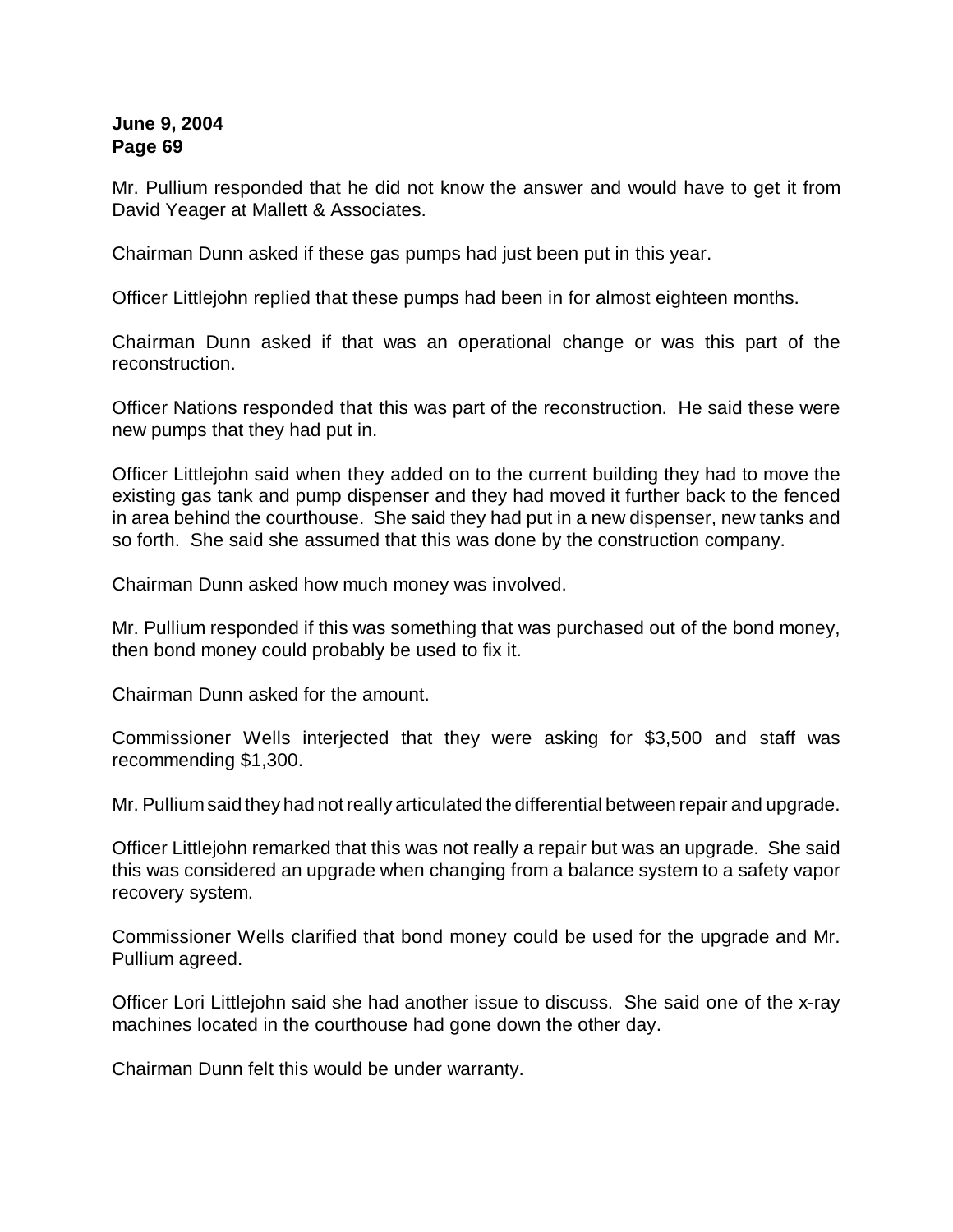Officer Littlejohn said she had been told that this would not be under warranty. She said the company that installs and services these told her the machines had a one year warranty.

Mr. Pullium felt the bond money might be used for the repair of these machines. He felt this might be an operational issue that would need to be addressed more immediately. He suggested going ahead with these repairs and take it out of the current budget and if necessary they could take some money from the contingency.

Chairman Dunn remarked that bond money could be used for maintenance and operation and Mr. Pullium agreed and said he was not suggesting that.

Officer Littlejohn asked for clarification on taking the funds out of the current year's budget. She asked if this meant to take the money out of this particular budget category.

Mr. Pullium responded yes, and stated that would be the appropriate line item to charge it to. He said there was a significant amount of money in this budget that could be transferred.

Chairman Dunn asked Mr. Pullium if he was referring to the Sheriff's Department budget and Mr. Pullium replied yes. Chairman Dunn said he agreed with Mr. Pullium on that.

Chairman Dunn said these deputies could ask the Sheriff to move money into their account to pay for the current problem.

Mr. Pullium replied yes that was correct.

Chairman Dunn said if there was an emergency with an account and the funds were available, they could just be moved to that account.

Commissioner VanLandingham said he had a question on this page account 521318 for other fees. He said this related to the radiation monitoring badges. He asked if these were fillers for the film badge or were they using dosimeters.

Officer Littlejohn replied they were using dosimeters.

Officer Babb said on the machine was a dosimeter which monitored the level of radiation that escapes. He said they send these back in and then send the Sheriff's Department the results of their findings.

Commissioner VanLandingham asked if any of the people who work around this were wearing film badges or docemeters.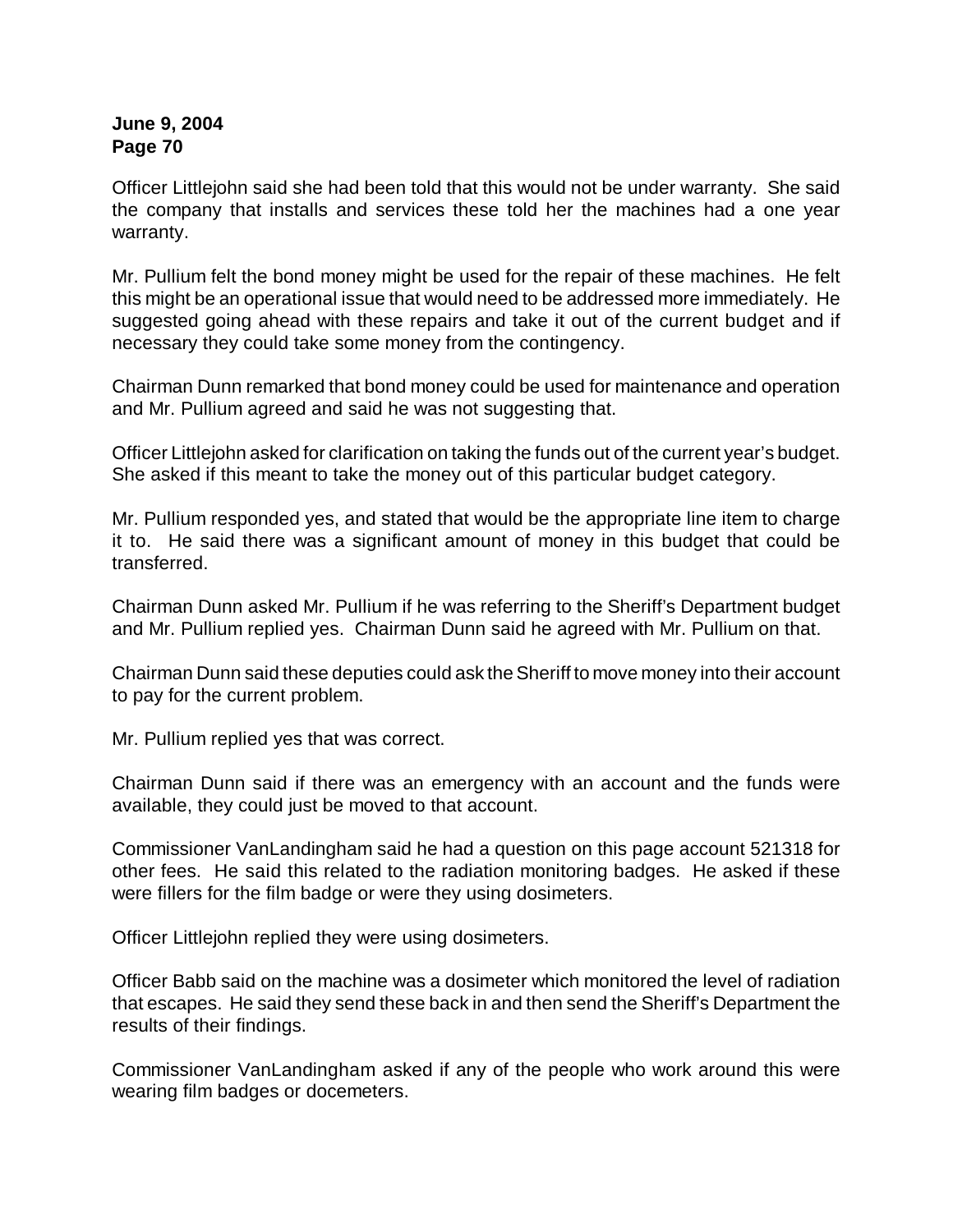Officer Babb replied that the State had recommended that the cheapest way to go would be to put one on the machine. He said if the one located on the machine gets too much radiation there would be a problem. He noted that the one located directly on the machine would give the highest reading and further out from the machine would be a lot lower. He said by putting one directly on the machine, this would be the most effective. He said right now they were not picking up anything other than what you would get from sunlight.

Commissioner VanLandingham said he had a concern with the individuals not using the dosimeters. He said this was just a pin that one would wear in his or her pocket and it could be checked at any given time. He said he had a concern that this was not being done. He said the effect of radiation was accumulative and not just a problem for one day. He felt it seemed like a lot of film badges. He said the film that goes in there was very inexpensive. He said if there was just one on each person, why did they request \$3,100 to replace those. He said there was not a history to base this on.

Chairman Dunn said it costs \$2,093 for other fees and services.

Officer Littlejohn remarked that this category was used for some other things as well but the majority would be the badges.

Officer Babb remarked that the badges were not that much.

Chairman Dunn noted that this category did not mention anything else but the badges. He said if there were other items in this category, then staff needed to know what they were.

Commissioner Wells interjected that this also showed petty cash reimbursements and On Star membership and shipping of a safe.

Officer Littlejohn remarked that the shipping of the safe was theirs. She said the petty cash reimbursement must be where someone purchased something out of their pocket and was reimbursed.

Commissioner Wells interjected that they could not do this. She also noted that there was \$151 for tag purchases. She asked what the \$1,000 for pick and delivery of a safe was for.

Officer Babb asked Commissioner Wells if she wanted him to explain the pick and delivery of a safe.

Commissioner Wells replied yes and also an explanation of the On Star registration would be nice.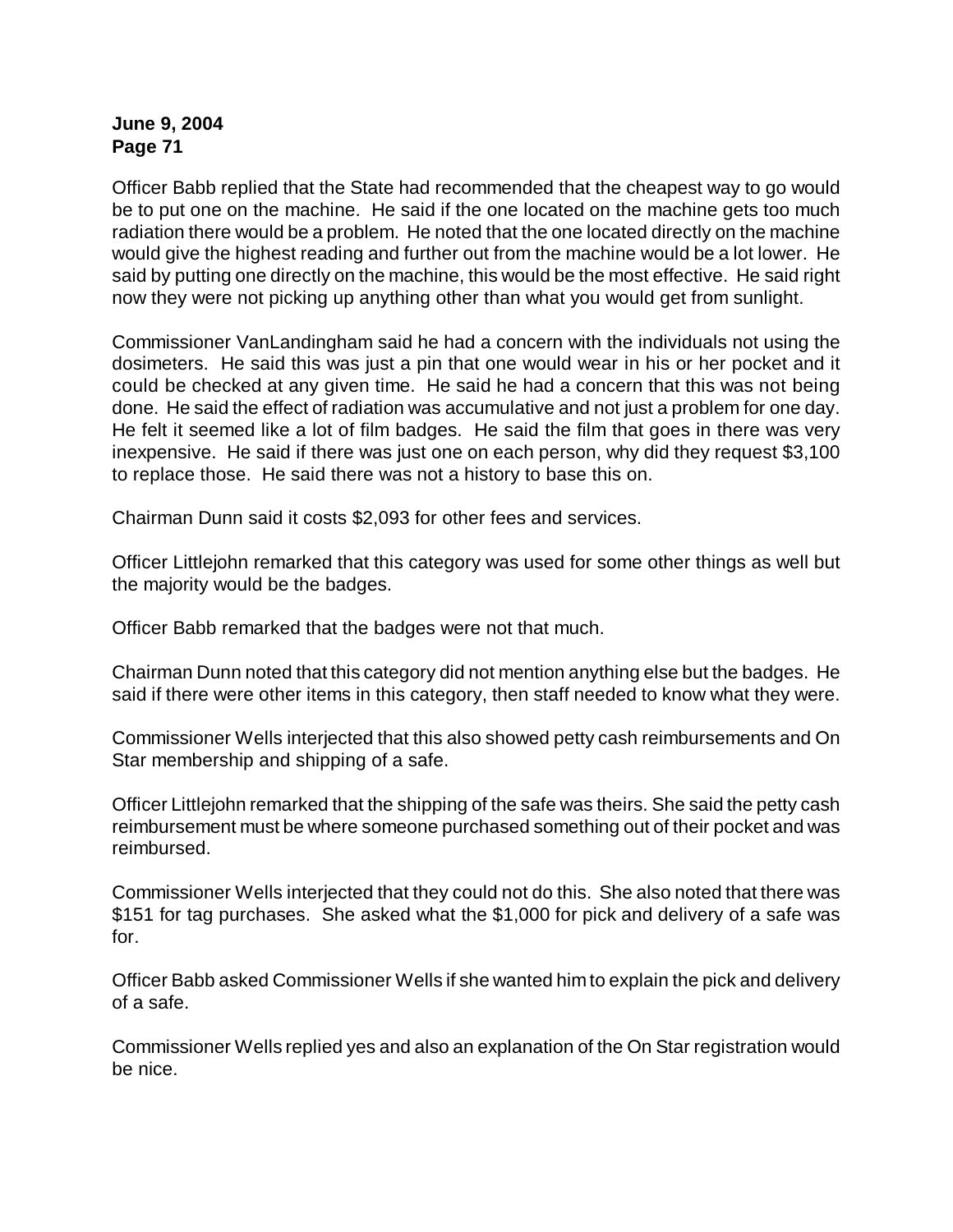Officer Babb remarked that they have a safe where they store handguns and rifles in. He said in order to have the safe shipped to the Sheriff's Department, they did the same thing that the Magistrate Court did when they had their safe. He said this was what it had cost to move that safe. He said it took about eight men to do this.

Chairman Dunn question the recurring charge for the annual registration fee for the Georgia Department of Health. He said there were several of these listed.

Officer Babb said it might be the fee that they had paid on the x-ray machines.

Officer Littlejohn said this was for the fee on the x-ray machines or the fee on the gas tanks.

Officer Babb said they had been inspected by the D.H.R. on the x-ray machines.

Commissioner Wells asked who had the On Star membership.

Officer Littlejohn replied that she did not think they had a car that had On Star.

Chairman Dunn and Commissioner Wells interjected yes, somebody does.

Commissioner Wells asked Ms. Holland to pull up voucher number 16095.

Chairman Dunn said he had the same question that Commissioner VanLandingham had regarding the \$3,100 listed for the x-ray machine.

Commissioner VanLandingham said this struck him as being odd that \$3,100 was listed just for the x-ray machine.

Commissioner Wells said it showed \$151 for the tags and \$500 for the machine. She said this account should stated that it was for miscellaneous fees and services.

Chairman Dunn asked the officers if they were still doing petty cash over there.

Officer Littlejohn replied that they did not deal with cash at all.

Chairman Dunn said their accounts were paying petty cash back in lots of places. He said he thought that petty cash had basically been eliminated. He said if they were using purchasing cards, then why did they need petty cash.

Ms. Holland entered at this time with the invoice for the On Star membership and handed it to Officer Nations. She noted this was for Officer Nations' vehicle.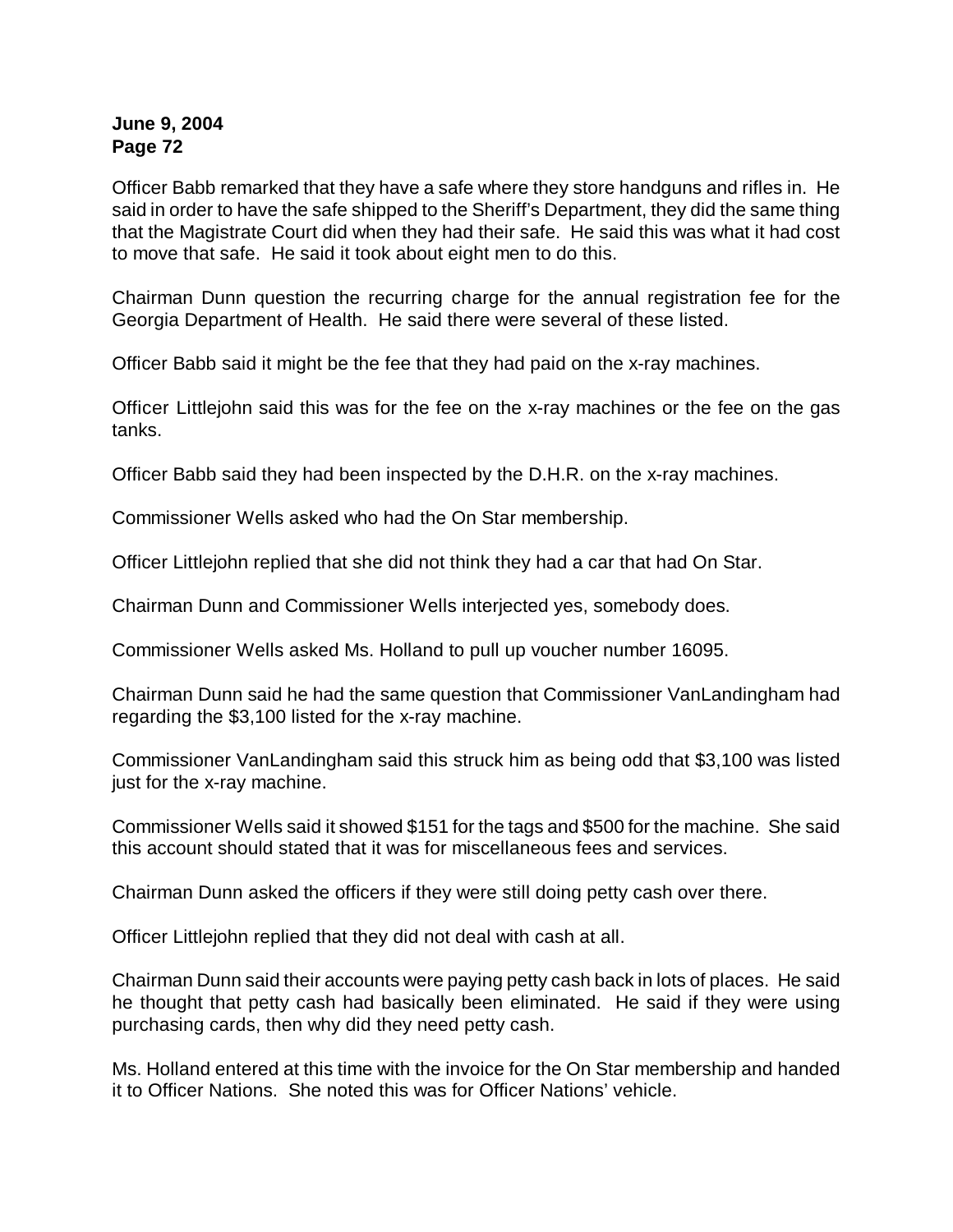Officer Nations remarked that there had been some incidences where officers would be down in South Georgia picking up prisoners and stuff like that when they might need to get gas and the station would not take a credit card.

Chairman Dunn said items needed to be paid for with a purchasing card and there should be no cash reimbursements.

Commissioner VanLandingham said these reimbursements were coming out of a totally foreign account.

Commissioner Wells questioned the On Star account.

Officer Tommy Nations responded that the On Star was in his car.

Commissioner Wells asked Officer Nations if the On Star was in his personal car.

Officer Nations replied not hardly. He said this was standard equipment in the car that he currently drives. He said the only thing that they had renewed on it was the theft recovery part. He said he did not use the assistance.

Chairman Dunn asked what the cost of coverage was for theft recovery

Officer Nations replied it cost \$199.

Officer Littlejohn said she had a question on page 194 regarding postage which was category 523202. She said they had to move some money into this account for the mailing of jury summons and subpoenas for Superior, State and Juvenile Courts. She said they had moved money into that category. She said the Courts require them to mail these to the witnesses. She said she had she had checked the postage meter today and there was \$609.35 left on the postage meter.

Chairman Dunn remarked that staff was recommending \$1,500 instead of \$5,000.

Officer Littlejohn remarked that they had to go to the post office and purchase stamps when the machine was out of postage.

Chairman Dunn said he wanted to know why Mr. Pullium was recommending so little.

Officer Babb remarked that out of last year's budget they had purchased \$2,000 worth of postage. He said they did not have any historical data to estimate how much they would need for the administrative division and now that the courthouse was there. He said they got a machine for them out of last year's budget and bought \$2,000 worth of postage and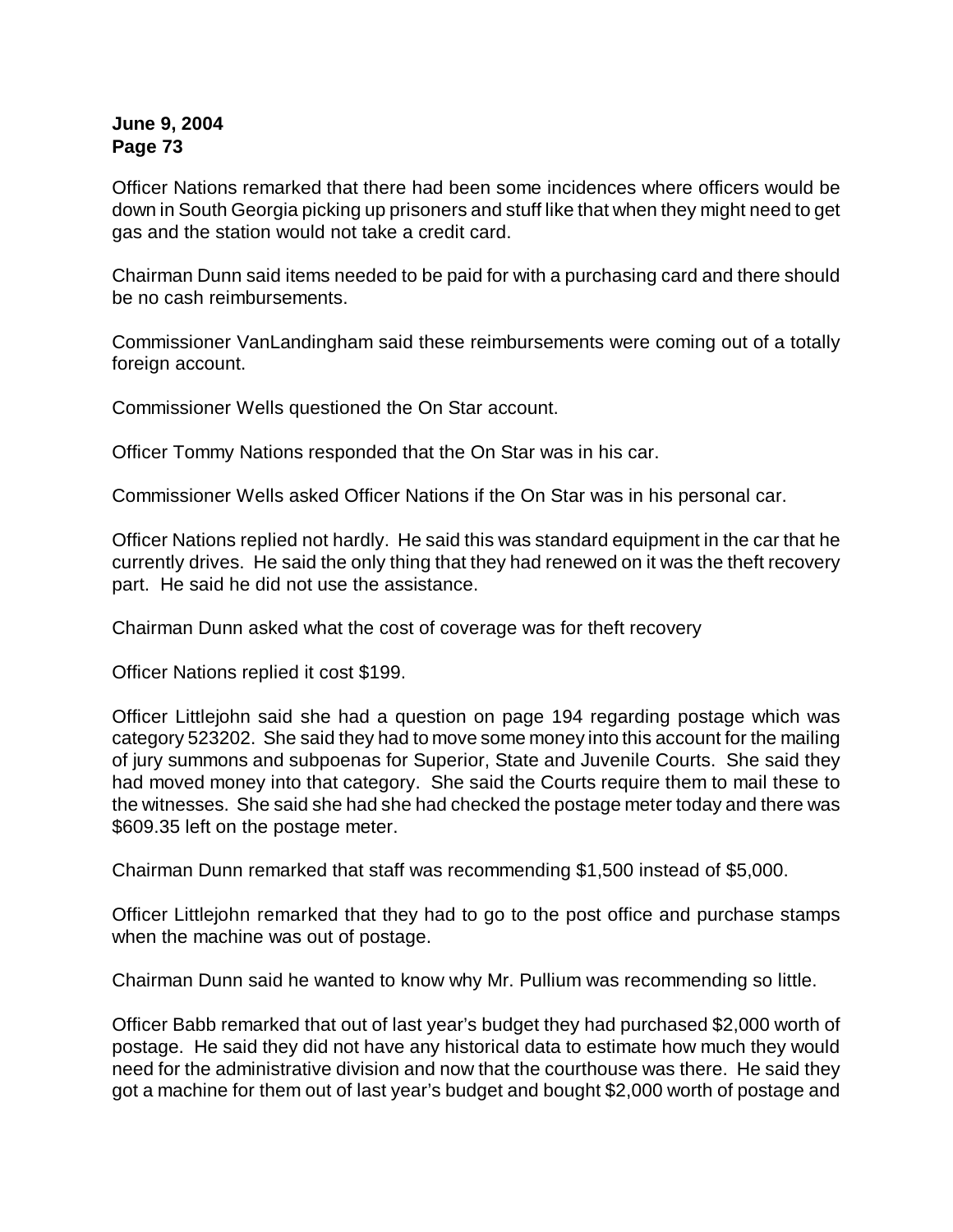that lasted them up until they used the \$3,000 which they would move from another category to here and that was the area that Lori says there was only \$600 left in. He said when they actually ran out of postage on the machine and could not get it fast enough. He said they had to buy cards. He said they had technically used \$4,500 in postage this year. He said they were getting ready to mail out July notices.

Chairman Dunn clarified that they had moved \$3,000 from another account to put into this account.

Officer Littlejohn remarked that gasoline had put a big strain on them this year. She said they had to move money from a lot of other budget categories just to cover gasoline. She said they had no idea that gasoline was going this high.

Chairman Dunn said Mr. Pullium's note stated that recent purchases should be available for use in fiscal year 2005.

Mr. Pullium said they either have money in their budget to transfer in here. He said the only thing was that he did not see the transfer that they were referring to. He said it might have been submitted but staff had not processed it yet. He said he did not recall seeing this.

Officer Littlejohn remarked that she had brought this over on May  $6<sup>th</sup>$ . She said she could not find her copy but she had brought it over on May  $6<sup>th</sup>$  at 11:00 a.m. She said she could not remember who she gave it to.

Commissioner Wells asked Officer Littlejohn what account this had come out of.

Officer Littlejohn replied that she had moved it from business and communication machines to postage.

Mr. Pullium said he agreed with Officer Babb's analysis that they had spent \$2,000 last year before the end of the year and they spent \$3,000 in February or March of this year. He said it would indicate that there was a higher need and part of the problem was the lack of history for this. He said he would certainly recommend this based on this analysis at this point in juncture.

Chairman Dunn clarified Mr. Pullium recommended putting back \$3,500. He said they did not have a choice when they had to mail out notices.

Officer Littlejohn said she had a question on communication supplies. She said this category was for batteries for their portable radios which was account number 531106. She said they could recycle these batteries about every three years. She said they had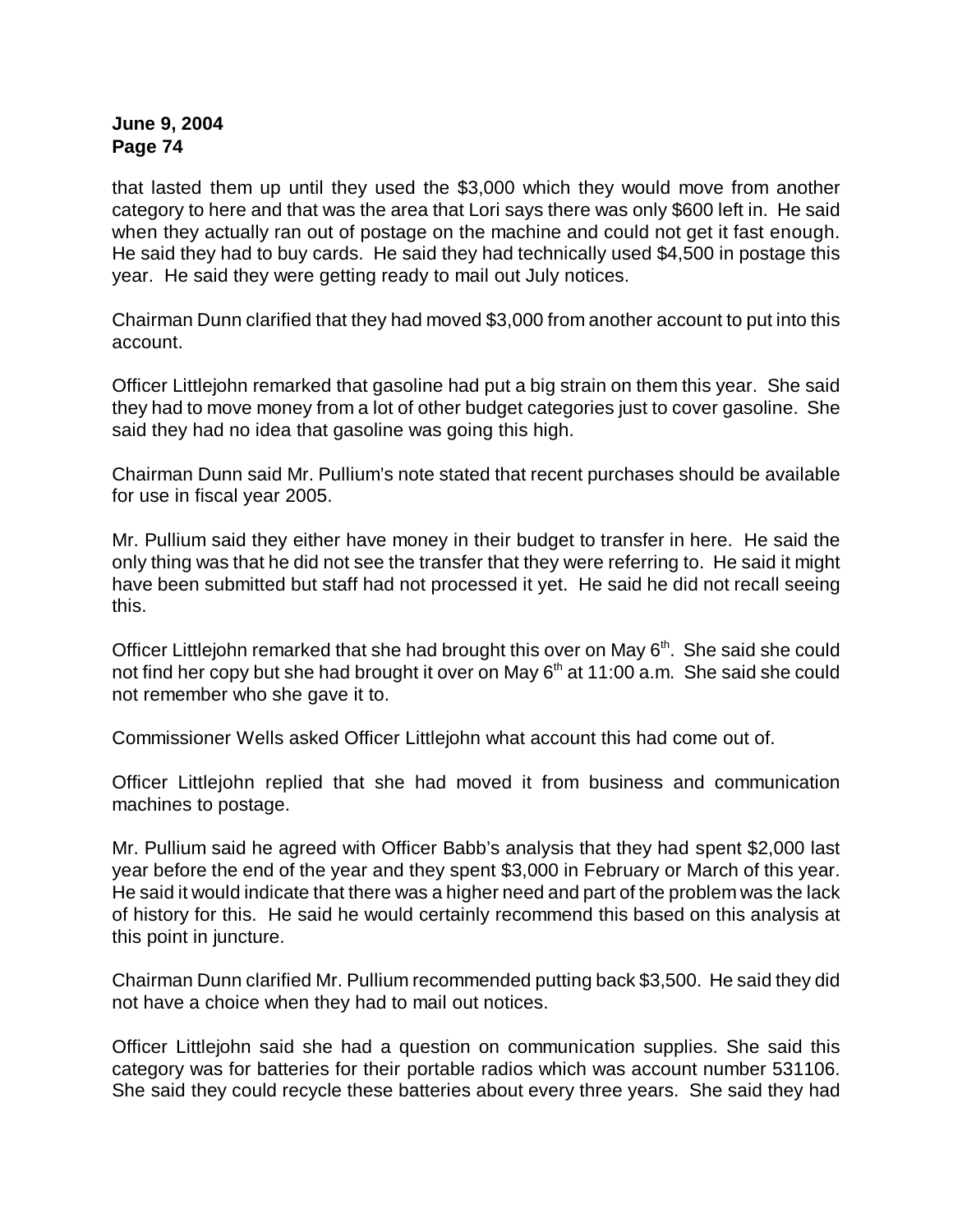a machine at the office where they could reactivate them. She said on average they buy 15 to 20 batteries per year. She said a lot of times this was the only communication that an officer had in the field. She noted that the batteries cost \$45 a piece and this was as cheap as they had found them.

Commissioner Wells clarified that this would vary year to year because some years they could recycle and some years they could not recycle.

Mr. Pullium pointed out that in the current year they had spent \$500 and last year they spent \$2,675.

Chairman Dunn said this would be a peak and valley kind of thing.

Commissioner Wells clarified that \$2,500 would go in that account.

Officer Littlejohn said she had one more item to discuss and that was software maintenance which was category 522236. She said they had started using a program called Accurint. She said this was where officers could surf on the internet for suspects that they may have warrants on. She said this had proven to be very effective and it has given officers information to be able to place more warrants on GCIC and NCIC. She noted that there was no spending history in this budget category because they had never used it before. She said based on the last couple of months, \$1,100 would be fine. She pointed out that they had used it a little bit recently as a trial run just to see how well it was going to work. She said it had worked very well.

Chairman Dunn said if this was a totally new program then it should have been asked for in the new program budget.

Mr. Pullium said staff realized that this was a new program that they wanted to try.

Commissioner Wells said the \$1,100 could be moved to new programs.

Commissioner Wells asked Ms. Holland to pull up on the screen account number 542530 which was business machines.

Officer Littlejohn said she did not feel that this available budget should be quite so high. She reiterated the fact that gasoline had really hurt them this year. She said they had to use money out of other budget categories to cover the gasoline budget.

Chairman Dunn pointed out that this was the business machine category.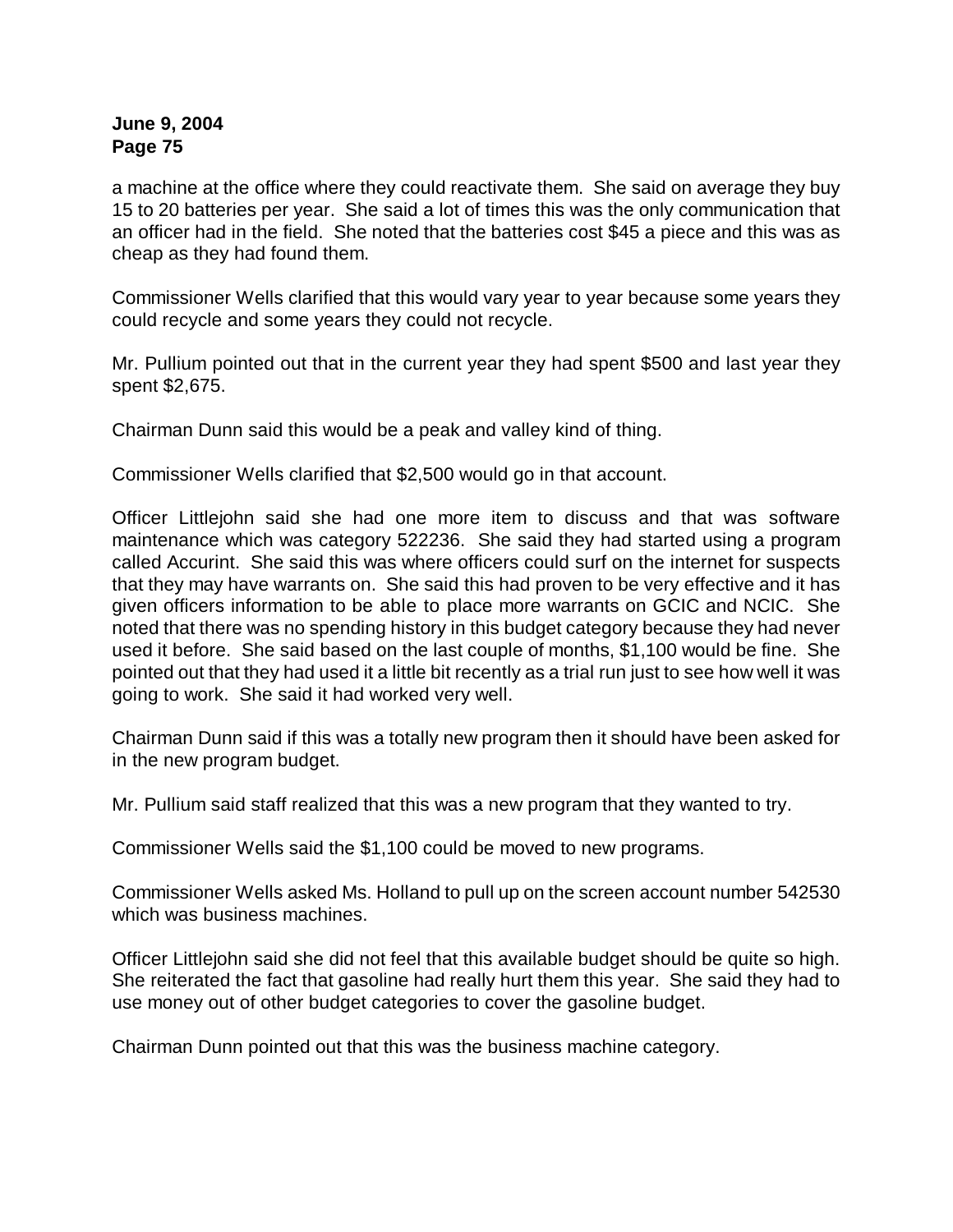Commissioner Wells said she asked this to be pulled up because the Officers had previously stated that they had transferred \$3,000 out for postage. She said there had also been some for gasoline and expenditures were \$5,000 and then with the \$3,000 being added for postage this comes to \$8,000.

Officer Littlejohn said Mr. Pullium had sent her a fax concerning some budget categories that needed money and she had taken those out of this account. She said it might be considerably lower than that.

Officer Littlejohn said she was actually scared to spend money out of this account especially not knowing what gasoline was going to go to. She said she had held this in reserve to make sure there was gasoline for the patrol cars.

Commissioner Wells asked Mr. Pullium for clarification that zero money was being added to this account.

Chairman Dunn said it was the six new positions that were not being recommended and Mr. Pullium agreed.

Commissioner Wells said yes and pointed out that there was no new money going into it. She remarked that business machines account was being used for other things in addition to the six portable walkie talkies.

Chairman Dunn said the six new positions had not been discussed yet.

Officer Littlejohn said she would like Officer Tommy Nations to speak on that item. She said those were all of the items that she needed to discuss.

Commissioner Wells asked Officer Tommy Nations if it was his division who had delivered the warrants to the Commissioners.

Officer Nations replied yes.

Commissioner Wells asked Officer Nations if they had enough manpower to take three people off the force to do that.

Officer Nations responded that it just so happened on that particular night that they were free at that time.

Commissioner Wells asked Officer Nations how many people he was asking for.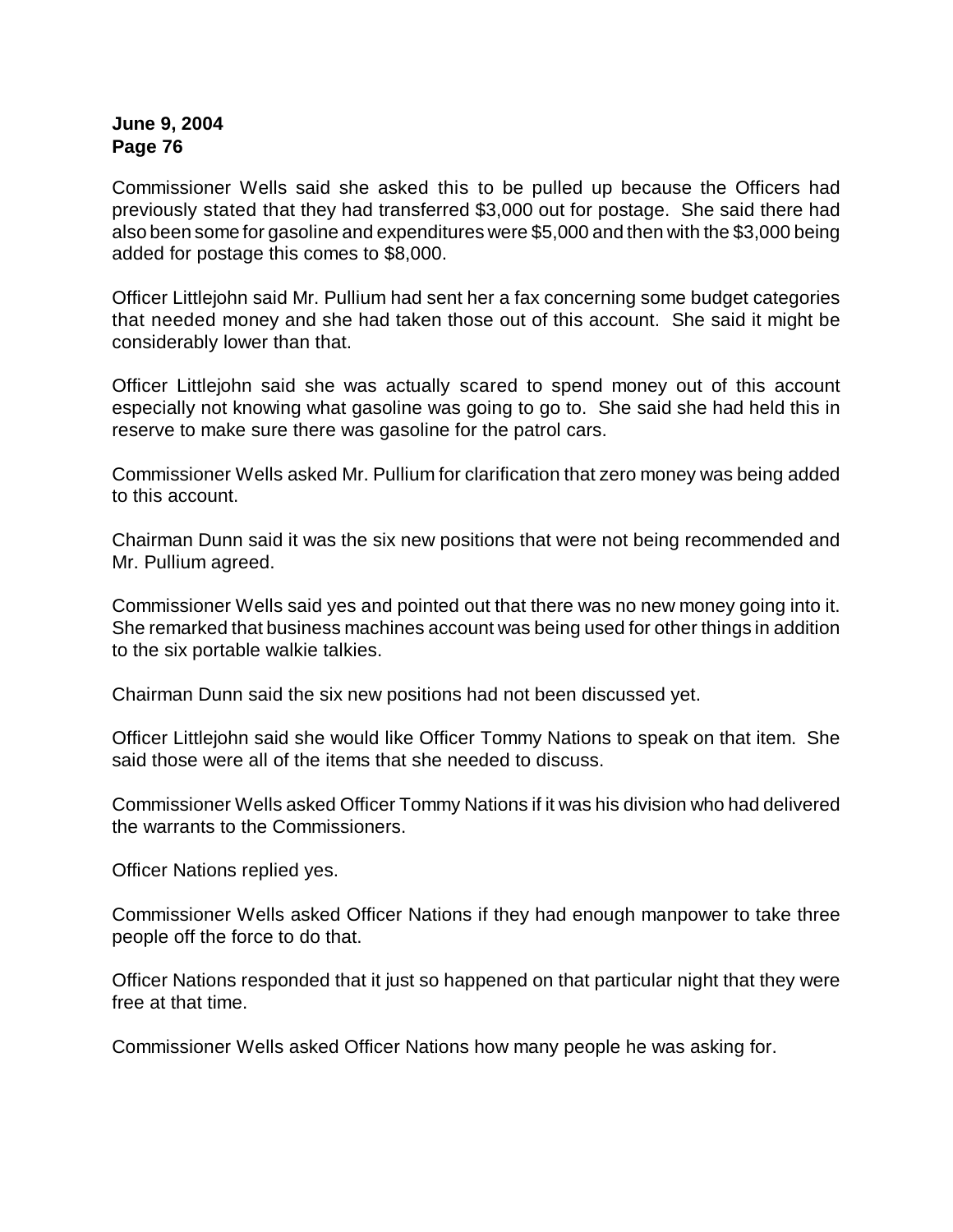Officer Nations replied that he was asking for six patrol and he was not asking for any warrant.

Chairman Dunn asked Officer Nations what he meant by "they were available".

Commissioner Wells interjected that obviously they were extra.

Officer Nations replied that their job entailed serving the warrants, transporting mental patients and picking up prisoners at other facilities and transporting prisoners. He said it just happened that on that afternoon the three people that were working were not "fixin" to go out of the county.

Commissioner Wells felt this was a show of power.

Chairman Dunn questioned why all three deputies were needed to deliver a piece of paper.

Officer Nations said that they do not get to deliver papers to Commissioners very often so they all wanted to experience it.

Chairman Dunn asked Officer Nations if this was some joke or something.

Officer Nations replied that when you get right down to it I think the Sheriff was served during the Christmas holidays at his house so he thought it was only fair.

Chairman Dunn said so this was retribution.

Commissioner Wells said it was payback.

Officer Nations remarked that what was good for the goose was good for the gander.

Chairman Dunn said the Sheriff was served by a private company who called him ahead of time and coordinated the time to deliver the service at least that was what the lawyer paid him to do. He said in this case the lawyers had already agreed that the Sheriff's deputies could serve the Commissioners by serving Attorney McNally all at one time, one visit, one guy. He said he had three deputies show up at his house at 9:30 at night. He clarified that they had showed up at Commissioner VanLandingham's house at 10:30 at night.

Commissioner VanLandingham replied that it was after 10:00 p.m.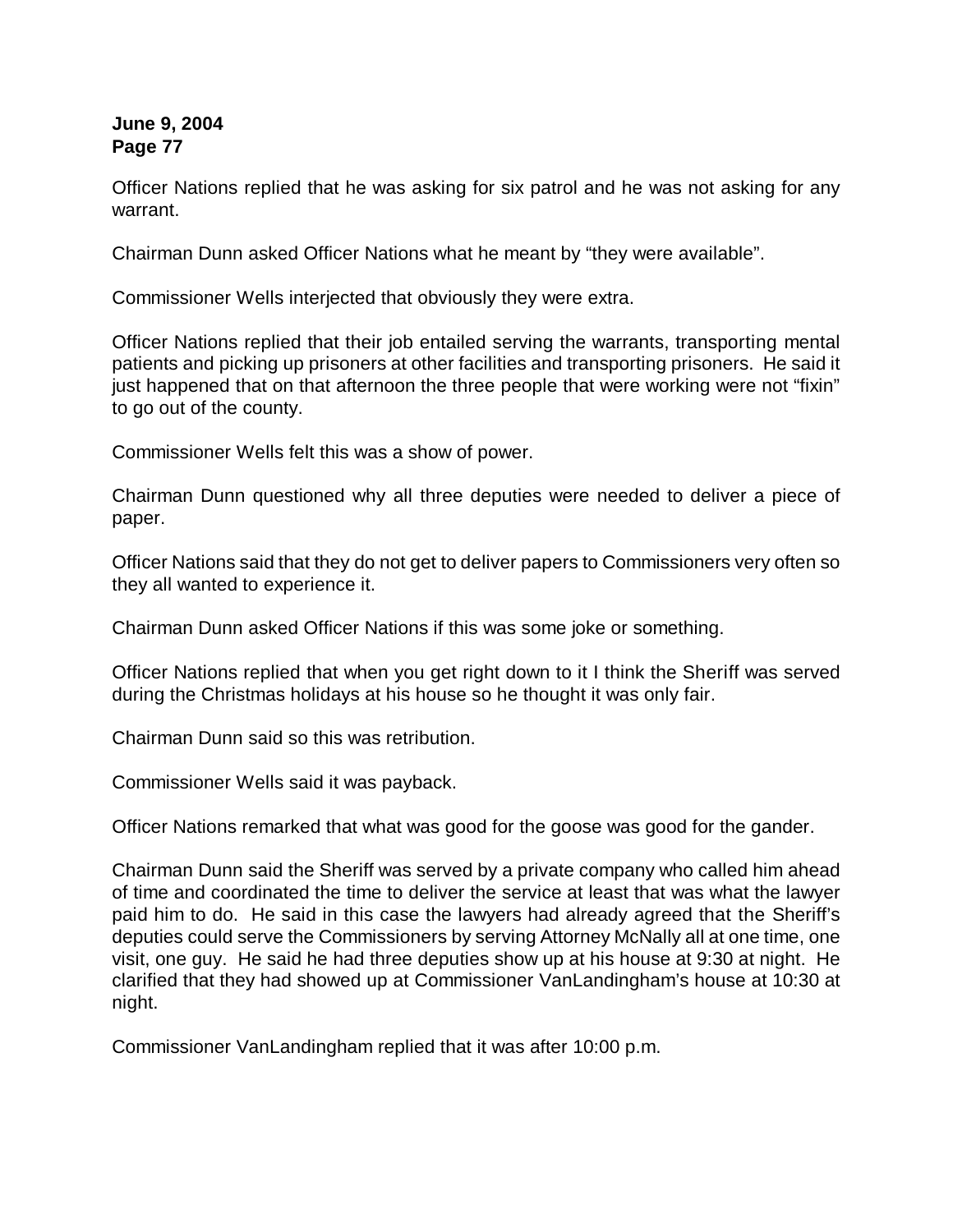Chairman Dunn said they had showed up at Commissioner Wells' house twice in the afternoon and again at night. He said the next day only one person showed up to serve Commissioner Frady and Commissioner Pfeifer.

Officer Nations interjected that was all that was available.

Chairman Dunn asked Officer Nations if they were considered dangerous or something.

Officer Nations replied that the Commissioners were a dangerous bunch and there was no doubt about it.

Chairman Dunn remarked that what Officer Nations had just said bothered him.

Commissioner Wells said it was a power play.

Chairman Dunn asked for clarification that the Sheriff's Department was just paying the Commission back by sending extra people. He asked if this was meant to intimidate the Commissioners.

Officer Nations replied that he guessed so.

Commissioner Wells said if there was three people available then obviously they did not need three more people.

Chairman Dunn said he would not agree with that but he was just saying that this was kind of the way he felt about this going down. He said anyway that was not part of this budget but the bottom line was that the Commission felt the Sheriff was served professionally and the Commissioners were not.

Officer Nations said the deputies had conducted themselves in a professional manner.

Commissioner VanLandingham said they did that.

Commissioner Frady clarified that Officer Nations was discussing personnel with the Board.

Officer Nations replied yes, he was getting ready to.

Chairman Dunn asked if the six positions were for patrol.

Officer Nations replied yes.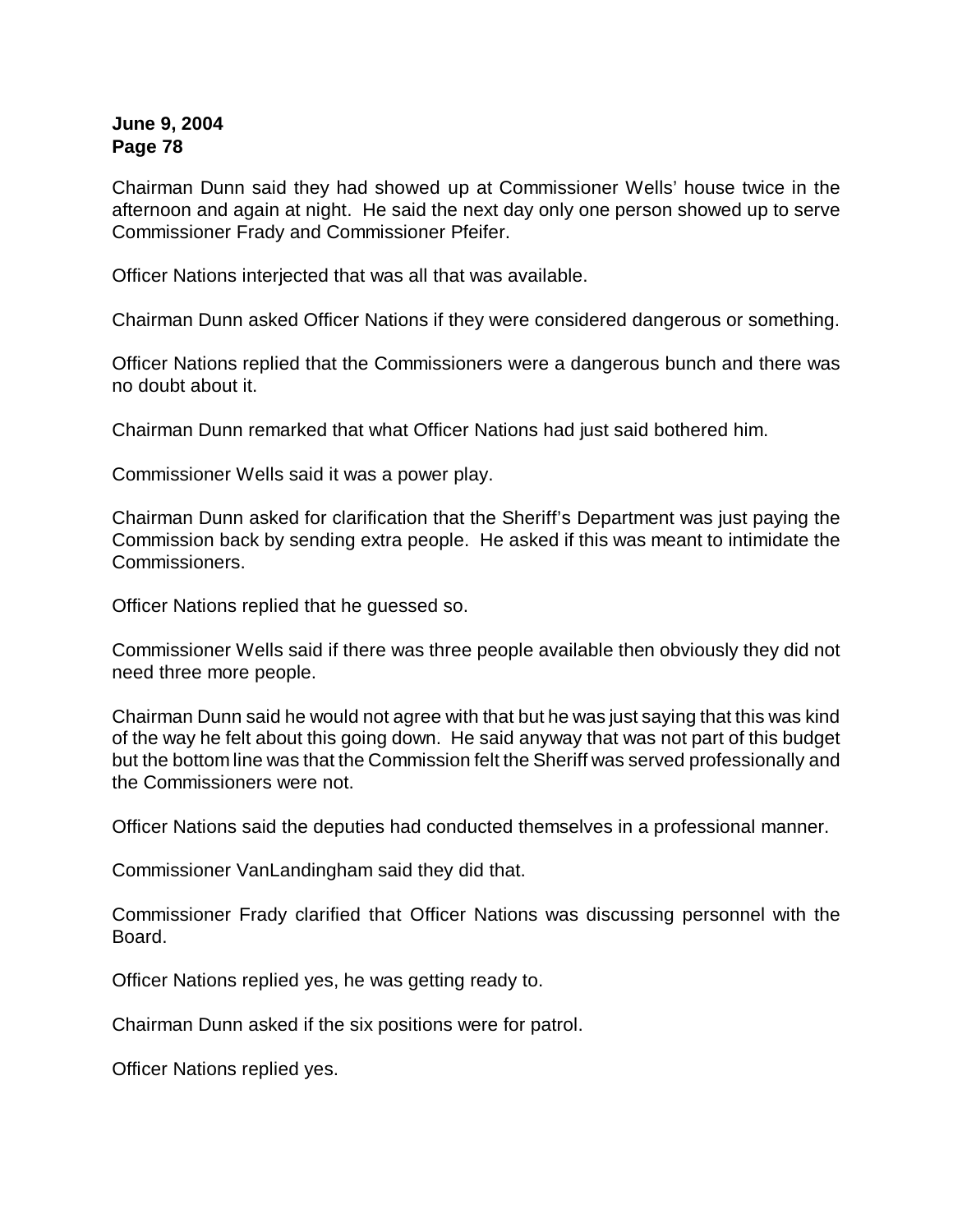Chairman Dunn asked Officer Nations if they had blue cars.

Officer Nations replied they were green.

Chairman Dunn said the cars looked blue at night. He said they were not marked and Officer Nations replied no they were not marked.

Chairman Dunn said the question had been asked the other day of some of the other guys in the department who said there were no such cars. He said he told them that these cars were on his driveway and he had pictures of them.

Officer Nations replied that the warrant cars were not marked so this would allow them to do a better job. He said a lot of people when they are served papers did not want to have a patrol car sitting in their driveway.

Chairman Dunn asked Officer Nations if he could quote him that this was pay back because the Sheriff got served by one person at Christmas.

Commissioner Wells interjected that it was pay back.

Officer Nations replied yes, quote me.

Commissioner Wells clarified that Officer Nations had said he could be quoted.

Chairman Dunn remarked that it was time to get back to business.

Officer Babb said he would like to address availability. He said for a typical street force officer he would not be dispatched to a call and he was available and he could do all of the necessary things. He said when it comes to a warrant officers if they did not exactly have anything that they could really work on, then they might be available

Officer Nations said these officers might be waiting on something to happen or prisoners to come in.

Officer Babb said these officers might not have any detail to do that hour or couple of hours.

Chairman Dunn said that was not the point. He said the point was did the Sheriff's Department think the Commissioners were dangerous characters and needed backup or something to serve these papers.

Commissioner Wells said it was a six hour time frame.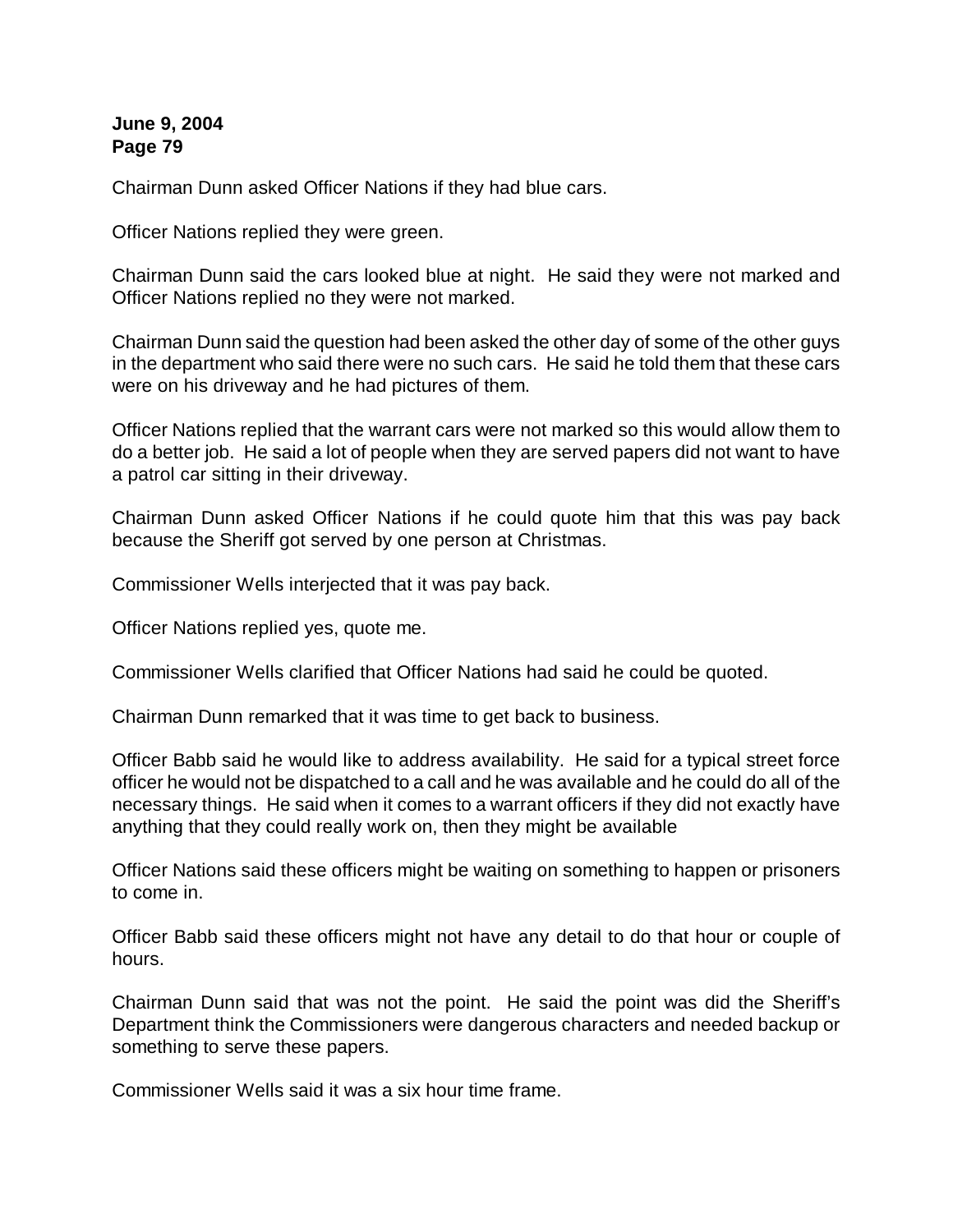Chairman Dunn interjected that this was just silly.

Officer Babb said these deputies usually normally operate in pairs anyway. He said you would not want to go to someone's house to serve a warrant in the middle of the night.

Commissioner Frady asked the deputies if any other warrants were served that night.

Chairman Dunn interjected that these were not warrants.

Commissioner Frady said he meant any other service.

Officer Nations replied yes.

Commissioner Frady asked if they served more than just these three people.

Officer Nations replied yes.

Commissioner Frady asked how many people had been shot serving during the past few years.

Officer Nations said none.

Commissioner Wells interjected none in Fayette County.

Officer Nations said if the Board wanted nationwide, he could go and pull the stats for that.

Chairman Dunn said the point was that the officers knew who they were serving. He said none of the Commissioners were dangerous, none of the Commissioners were going to shoot at them, and none of the Commissioners were going to run away from them.

Officer Nations interjected that he would not say that none of the Commissioners would run away. He said some folks did kinda go and hide.

Commissioner Wells said you think so.

Chairman Dunn said Officer Nations meant that they just did not open their door.

Commissioner Wells interjected that in America they don't have to.

Commissioner VanLandingham suggested the Board get back to the budget.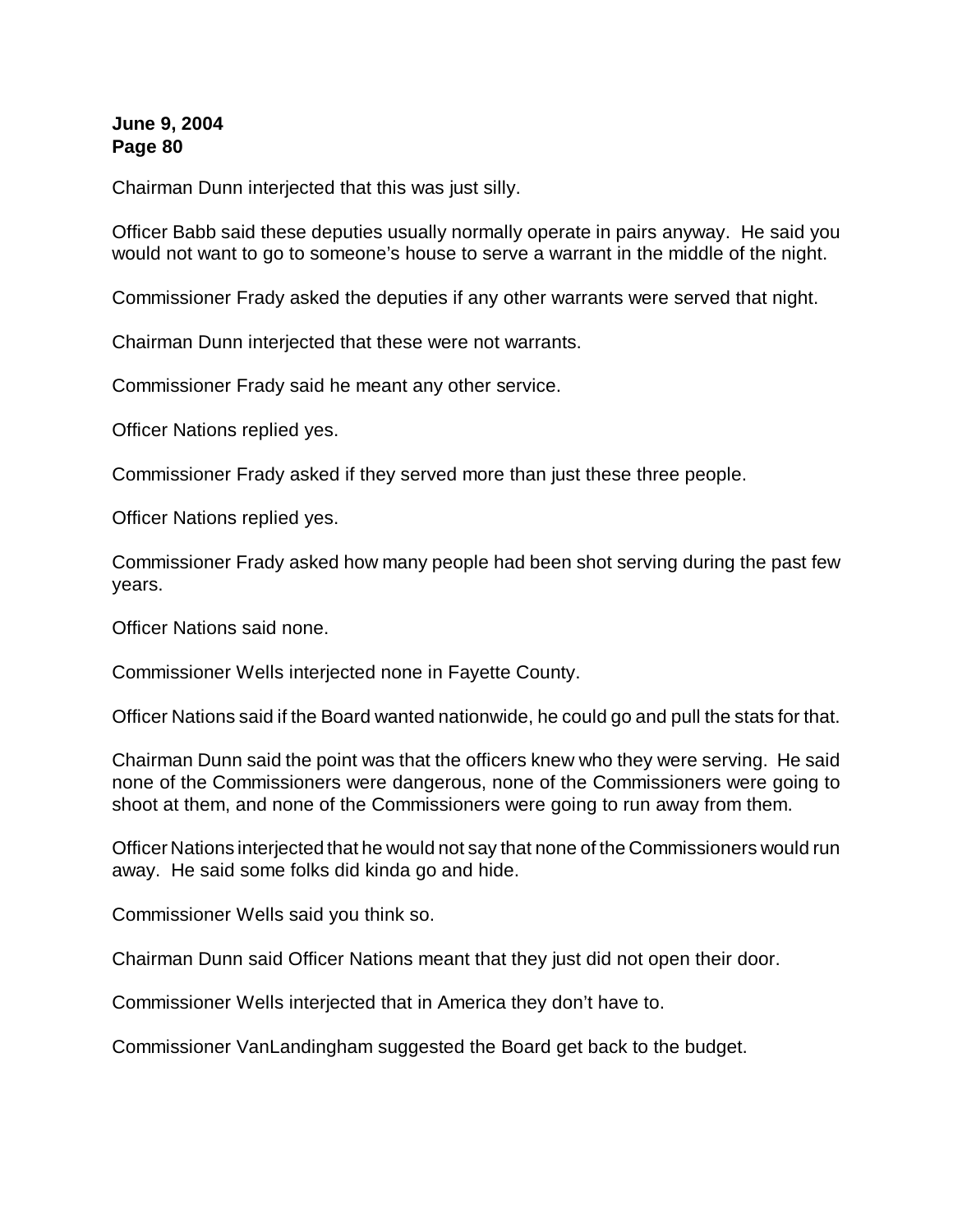Chairman Dunn remarked that all of the previous discussion had nothing to do with this request for six new slots.

Officer Tommy Nations said the reason they were asking for six patrol officers was because response times were growing as well as the number of people in the county and the traffic and the call volume itself. He said they had not been able to keep up the same response time that they were used to. He said they always try and stay under ten minutes on a response. He said he was not referring to an emergency response. He said he was referring to civil disputes, theft calls and dog calls and just general stuff. He said he would pull up the call volume stats.

Chairman Dunn asked if these stats involved deputies talking between other deputies cars.

Officer Nations replied no.

Chairman Dunn clarified that these 9,000 calls were all 911 calls.

Officer Nations replied yes. He said in 2003 there was 5,229 calls.

Chairman Dunn asked Officer Nations what kind of calls he was experiencing with the 4,000 additional calls.

Commissioner Wells asked if any of these calls were from inside the cities.

Officer Nations replied yes, some of them probably were. He said commented on unlocking cars and said the city doesn't do that any longer. He said the deputies unlock cars all over the county.

Commissioner Wells asked if any were for back up investigations of wrecks or accidents.

Officer Nations replied that he was sure they were. He said a lot of them were what they called officer initiate. He said these were business checks.

Chairman Dunn said this was when they go and look at someone's door, but that was not stopping anybody from doing anything else. He said if something else comes up then the deputy was gone.

Officer Lori Littlejohn interjected that officer initiated could be anything from stopping a suspicious vehicle or a traffic stop.

Chairman Dunn said this used to be his life. He said those things you do while you are on routine patrol. He said these were not calls but just calling in. He said the deputies just check a door and tell somebody that they were getting out of their car. He said this was not a 911 call.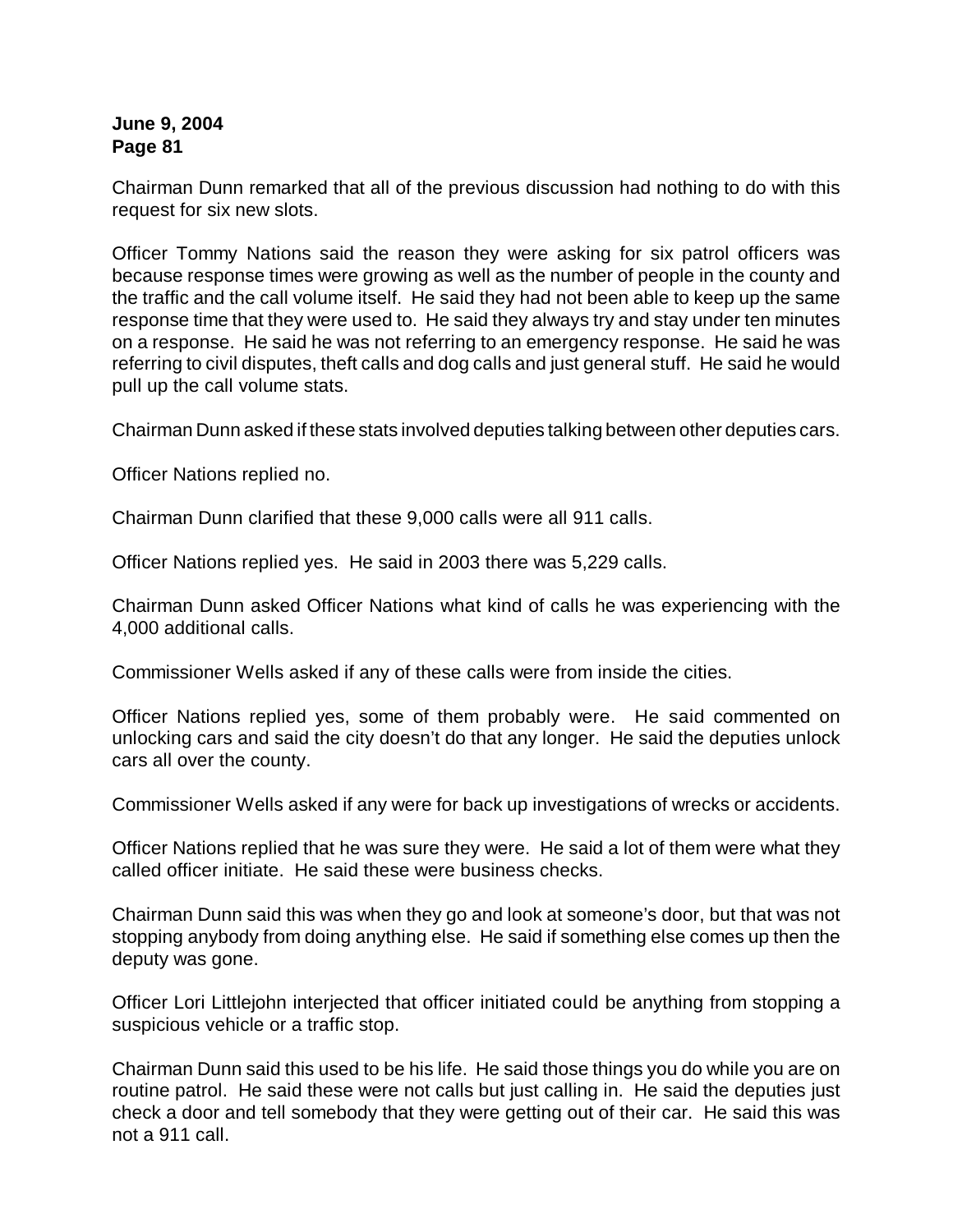Officer Littlejohn said it was not a 911 call but an activity that the officer does.

Officer Nations clarified that the 9,000 calls were the number of calls that went through the 911 center.

Chairman Dunn said he understood that but asked how many of the calls were just routine things that they do while on call as opposed to being called somewhere.

Officer Babb replied that this was not broken down to any particular kind of calls. He said the best way that they break it down was by zones like D.U.I.'s, pull overs and so forth.

Chairman Dunn asked how many officer initiated calls there were out of the 9,000.

Officer Nations replied 7,587 calls.

Chairman Dunn clarified that these were just things that they do on routine patrol. He said they may see something and check it out. He said this was not like a call that an officer was being called to. He said he was not saying that this was a bad thing. He said this was crime prevention.

Commissioner Wells said the public calling for help or assistance was one thing versus officer initiated calls.

Officer Nations remarked that officer dispatched calls were 1,323.

Chairman Dunn asked how many calls for the year before.

Officer Babb remarked that a motorist broken down on the side of the road could be an officer initiated call.

Chairman Dunn said that would be a routine patrol and not an emergency.

Officer Nations replied dispatch calls were 1,273 for 2003.

Chairman Dunn said this year's was less than a year ago. He remarked that the reason for the big bump was officer initiated calls for checking doors and things like that. He noted that there were not that many businesses in the unincorporated county.

Commissioner Wells said this was proactive law enforcement.

Chairman Dunn asked if they were checking businesses.

Officer Nations replied that they had a rash of burglaries.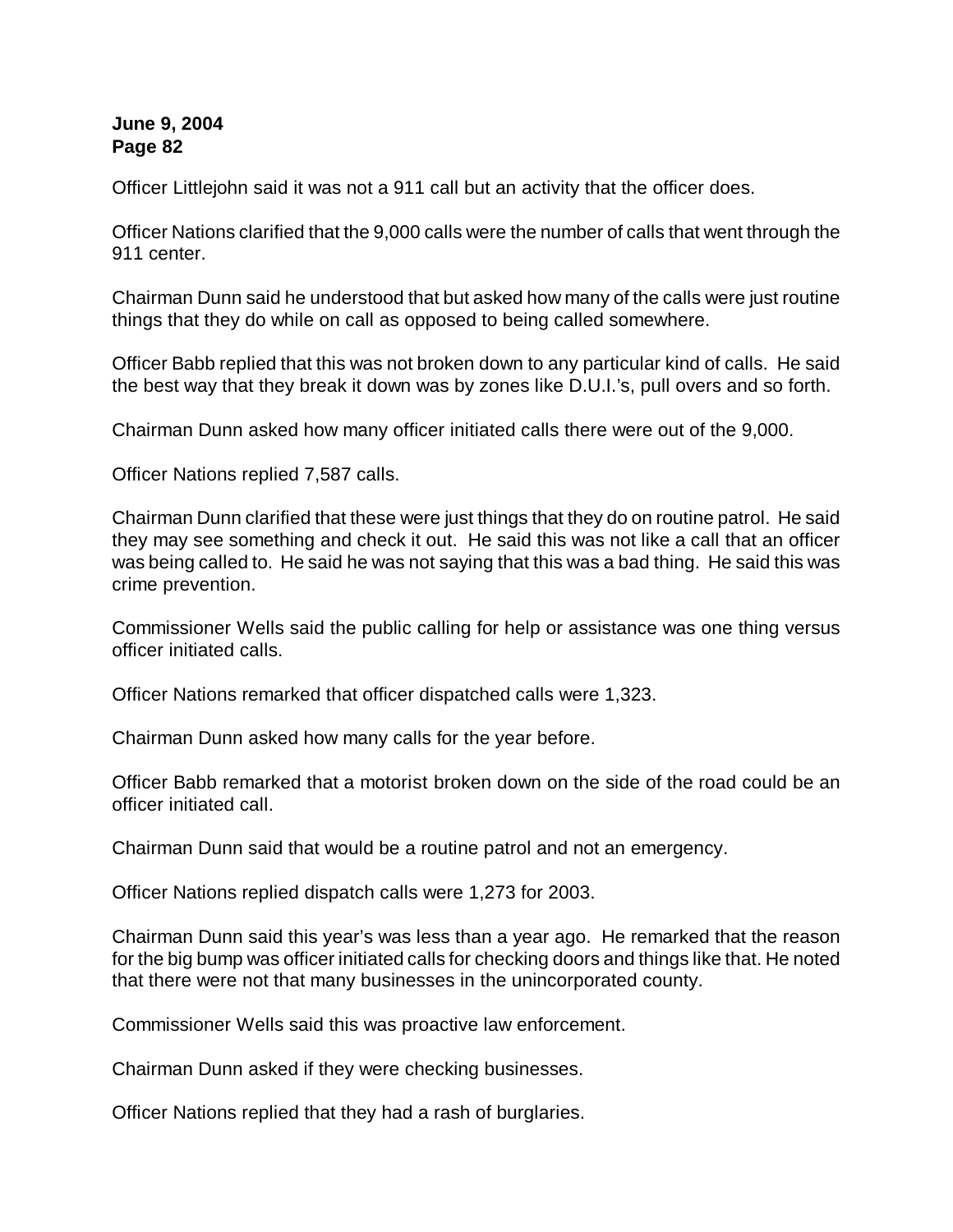Chairman Dunn said that was crime prevention but it did not imply an extraordinary use of manpower. He said this was just routine patrol.

Officer Babb said that was part of it but he wanted to get back to response time. He gave as an example zone 5 which was the busiest zone. He said in the month of January, 2003 it was 40% of their activity and in January, 2004 it was 31% of their activity. He said during January, 2004 zone 5 average response time was 11 minutes for the unit that was assigned in that area.

Officer Babb said he had just spoken to Cheryl Rogers who was the Director of the 911 center. He said by the 911 stats they were showing a two minute operator response time before the deputy actually gets the call. He said they might be holding the call because they were tied up on something else. He said geographically this would be East of S.R. 92 South.

Chairman Dunn asked for the number of zones.

Officer Babb replied there were five zones.

Chairman Dunn asked how many patrols were in each zone.

Officer Babb responded that most of the time they had more than one zone.

Chairman Dunn said he used to break down his resources where the problems were.

Officer Babb said the majority of the time all they had working was six cars. He said if there was one domestic it would take two cars and this would take out 33% of their resources.

Chairman Dunn pointed out that they were patrolling on a geographic basis and not on an incident basis.

Officer Babb responded no and said that actually the supervisors had discretion to put cars in the area that was most active and right now zone 5 was one of the most active zones. He said they could not assign two cars to zone 5 because there were not that many cars. He said if they assigned two cars to zone 5 he probably would not even have four cars because the supervisor or two that has to roam to back these units up.

Officer Littlejohn said there were also those times when they had one car covering zone 1 and 2.

Chairman Dunn said he agreed. He said he would have more than one car on the busiest zone and one car covering just one zone on the least busiest.

Commissioner Wells asked if there were any questions.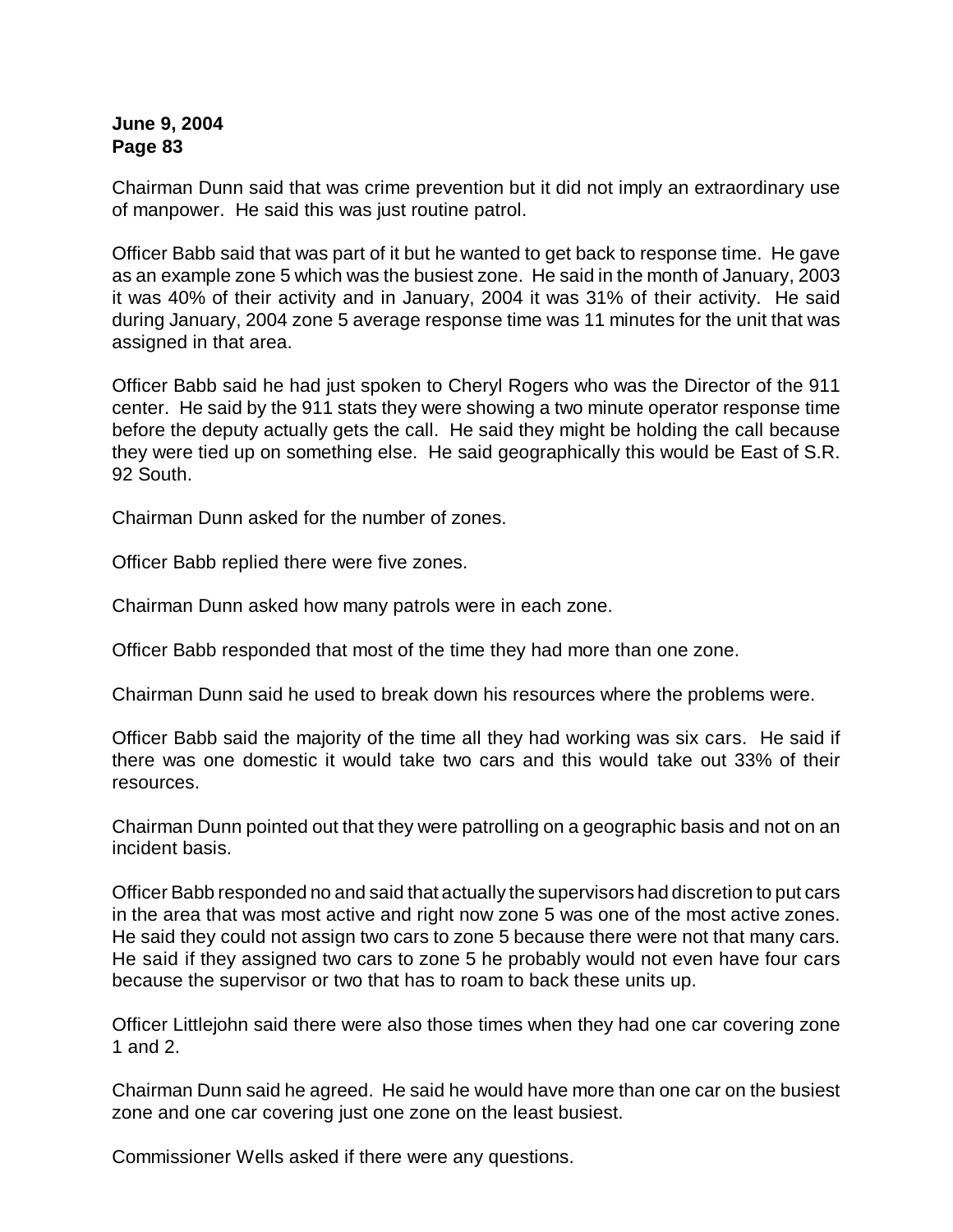Commissioner VanLandingham asked for an update on what the Board had decided on this budget.

Commissioner Wells said the bond money was going to go for the upgrade for the operating equipment. She said the software maintenance category had gone to \$1,100 on page 193.

Chairman Dunn remarked on all of the property that the City had annexed in. He said the Sheriff's Department's area of operation was getting smaller.

Officer Nations remarked on a call that the department had recently. He said it took four cars to respond in order to secure the area. He said this left one officer and car for the rest of the entire county.

Commissioner Wells said they could always use the warrant officers who had time on their hands.

Commissioner VanLandingham said he was not suggesting organization or anything for the Sheriff to do and Commissioner Wells said she was not either. He said if operations was overloaded this way, did the traffic division ever help or anything on problems there. He said he was just wondering if this was just a specialized operation.

Chairman Dunn remarked that in an emergency, the officers would go.

Commissioner VanLandingham said he was hoping that would be it. He said he certainly was not suggesting that anything be changed.

Officer Nations remarked that in an emergency situation everybody goes.

Chairman Dunn remarked that there were five patrol zones but they also had supervisors out in cars, traffic deputies out in cars plus Bruce Jordan's guys that may or may not be anywhere. He said there were a lot more people out driving around than just those five units.

Officer Nations interjected that this would change from day to day depending on what the circumstances were.

Mark Pullium said he would be glad to recap what the changes were up to this juncture for this budget.

Commissioner Wells asked Mr. Pullium to proceed.

Mr. Pullium remarked that postage had been increased by \$3,500 to \$5,000. He said communication supplies had increased by \$1,800 to \$2,500. He said software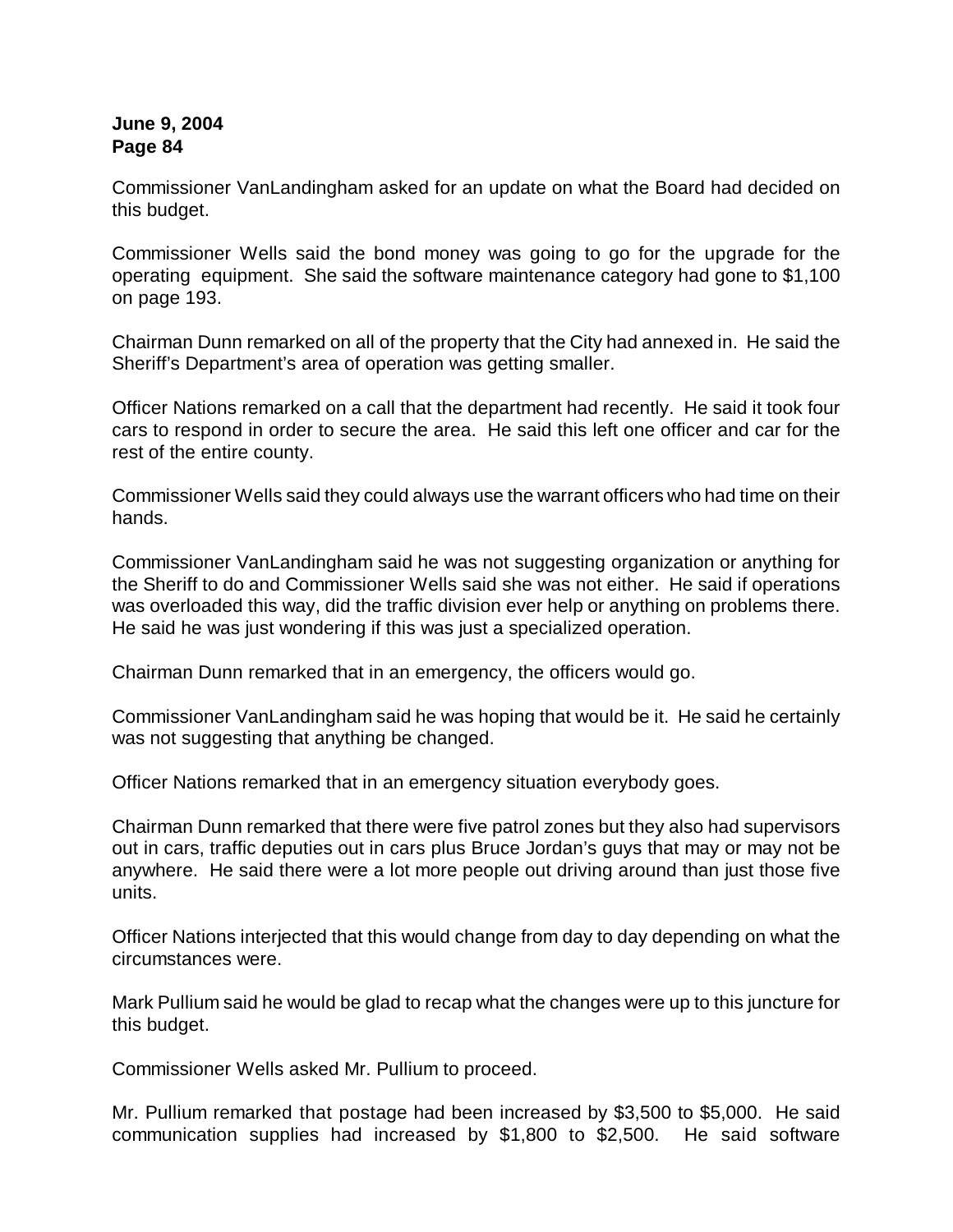maintenance had added \$1,000 to make it \$1,100. He said bond money would be used to upgrade the gasoline tanks.

Chairman Dunn said if that was M & O then it could not be done. He said if a new one was installed that would be different but if some sort of a kit was installed or maintenance done, then it could not come out of the bond money.

Officer Littlejohn said she would like to discuss the gasoline pumps again. She said they have had problems with the gas pumps since they were installed. She said they had reported this to the contractors. She said she was not sure about the people that put this in. She said the software needed to be upgraded because it would not transmit the date and time.

Commissioner Wells asked Officer Littlejohn who she had spoken with about this problem and Officer Littlejohn replied David Yeager.

Chairman Dunn asked if this equipment was different from the equipment at the rest of the county's pumps.

Mr. Cofty replied that he could not honestly say but he would find out.

Commissioner VanLandingham interjected that if the E.P.D. said to fix the pumps then they would have to be fixed whether it was now or later.

Mr. Cofty said he would get this information tomorrow for the Board.

Commissioner Wells suggested the Board continue with the changes in this budget.

Tom Sawyer remarked that all of the changes had been noted.

On motion made by Commissioner VanLandingham, seconded by Commissioner Wells to approve the Sheriff patrol and field operations budget as corrected, discussion followed.

Commissioner Wells said this included the six new officers.

Commissioner VanLandingham remarked the six new officer positions was not recommended and Chairman Dunn agreed.

Commissioner VanLandingham said this was not recommended and not included in the corrections.

Commissioner Wells said she was just clarifying this issue.

Chairman Dunn said staff had not recommended these positions.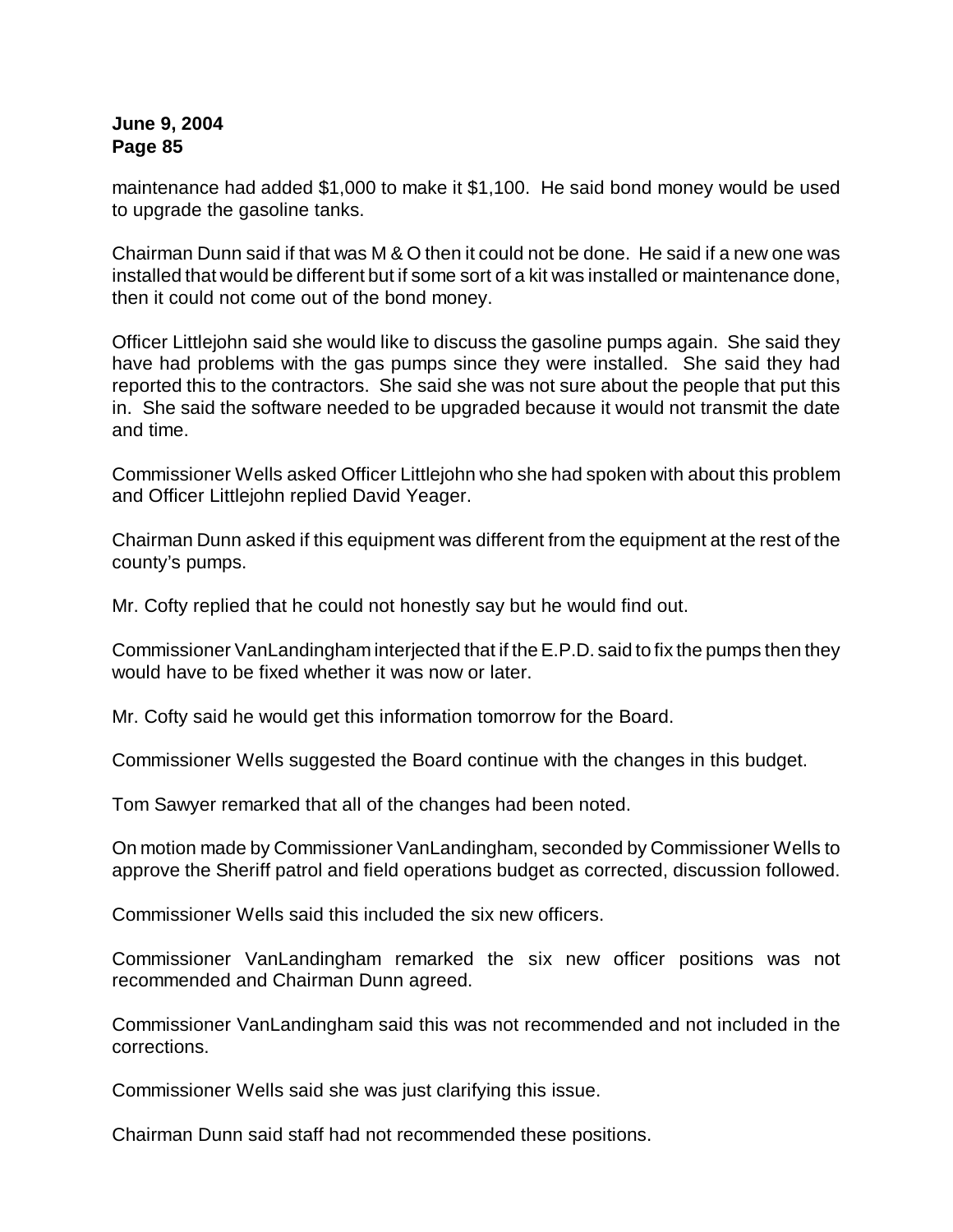The motion carried 5-0.

## **PHYSICAL HEALTH**

Merle Crowe and Cynthia Grant appeared to discuss this budget.

Merle Crowe remarked that they were asking for an L.P.N. position.

Commissioner Wells said this was located on pager 297 in the budget.

Chairman Dunn asked if this was a request for an additional nurse and Ms. Crowe responded yes.

Chairman Dunn noted that the budget notes stated that this was an already existing open space for this position. He said if they wanted to hire someone for this position it was fine since it had already been previously approved.

On motion made by Commissioner Wells, seconded by Commissioner Frady to approve Physical Health's budget. The motion carried 5-0.

# **MAGISTRATE COURT**

Judge Charles Floyd and Debbie Baron appeared to discuss this budget.

Judge Floyd said he wanted to discuss some of the deletions that were made to his budget. He felt he submitted a fairly straight forward and direct budget and noted that they had not asked for increases in many areas. He said they had several concerns that they wanted to deal with in particular. He commented on the new employee that they had requested. He said they felt justified asking for this position because of the current work load. He said the budget notes indicated that they had only increased the work load by approximately 25% and could not justify a full time employee. He said while it might look like from the outside, the scope of the work had increased far more drastically than that. He said in particular their involvement in the domestic violence cases had increased their work load dramatically. He said those statistics did not show up in their records. He said they did not even maintain a file on those cases when they come forward to them. He said they handle the preliminary matters for the Superior Court. He said they have the first hearing and deal with a lot of phone traffic as a result of that. He said they have a lot of interface with the domestic violence office and the victim's assistance office related to those. He said those statistics did not show up anywhere on paper but they did consume a great deal of time.

Judge Floyd further remarked that they had a fairly stable office in that all of the people in the office had been in the office for quite some time. He said as a result of that, they were very good at what they do. He said they did not waste a lot of time and everybody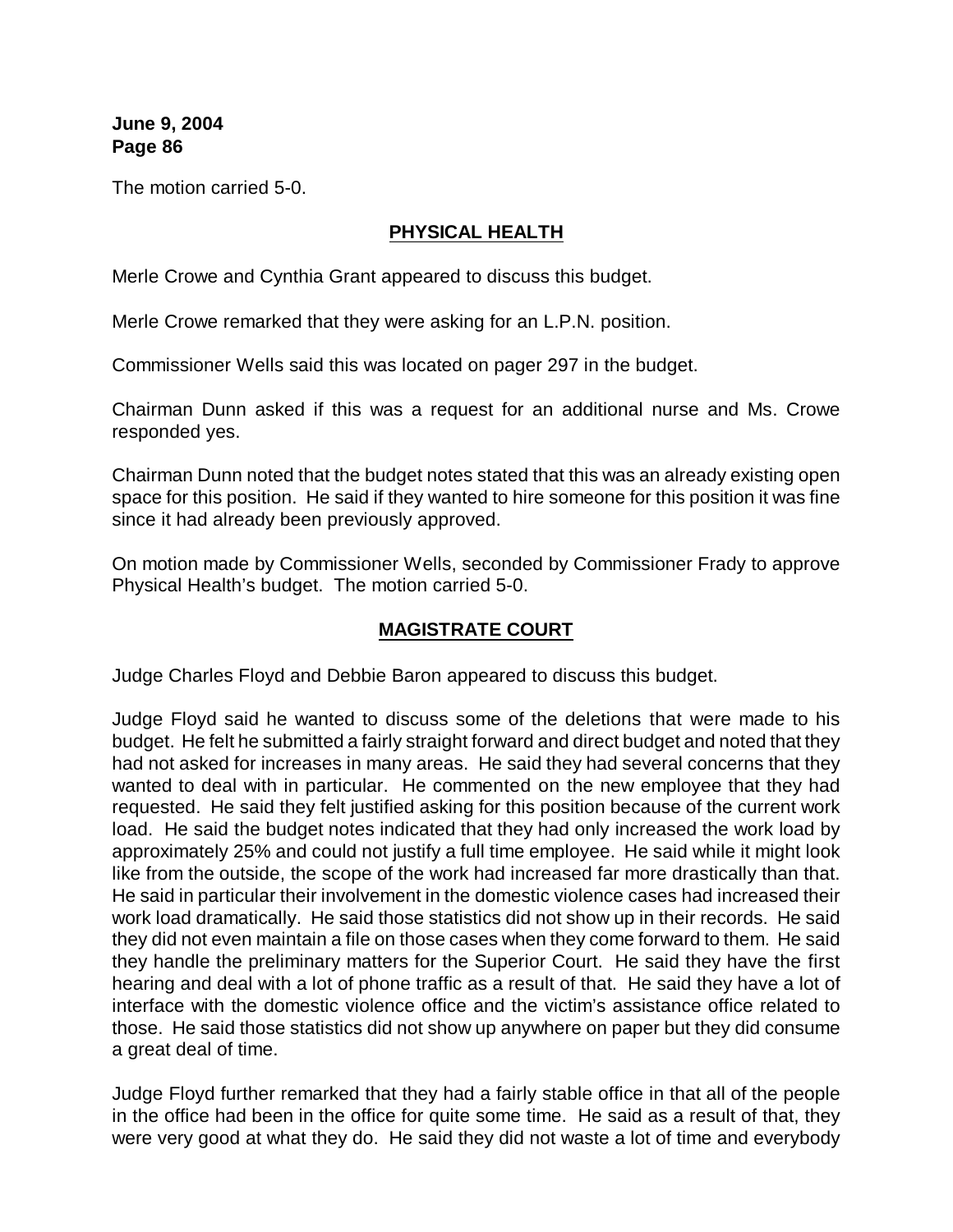was very efficient and knew their job well. He said the stress level had been heightened over the last twelve months and this was a result of working beyond what they were capable of. He said in the event that the Board would not commit to a full time position, he felt a part time position for Tuesday, Wednesday and Thursday might satisfy their needs. He said they would prefer the full time employee but if they could get a commitment for a part time employee for those three days would provide great assistance to them.

Judge Floyd further remarked that one of the things that he felt was most troubling when they reviewed the deletions was the basis for not providing that position. He said it was suggested that they operate at a loss and to add that position to it would only enhance that loss. He said they were not a profit center and that was not their mission. He felt it was unfair to judge them against that standard. He said the judges spend a great deal of their time engaged in dialog with various law enforcement officers relating to the issuance of warrants. He said once those warrants were generated, they have to process that paper and make sure that they are directed to the appropriate authorities. He said this takes a great deal of time and there was no money associated with that. He noted that there was no money that flows from the domestic violence cases either but this was a valuable service. He said this was one of the areas that had really taken off in the past sixteen months or so. He said in addition they handled bonds beyond those traditionally handled by magistrates by a special designation from Superior Court. He said they go ahead and review those matters that were usually bonded by Superior Court according to the statutes.

Commissioner VanLandingham questioned the issue of the Magistrate handling bonds delegated by the Superior Court.

Judge Floyd replied yes that was correct.

Commissioner VanLandingham asked how this worked.

Judge Floyd replied that there was a statute that allowed the Superior Courts to allow them to sit by designation as Superior Court for hearing bonds on those particular types of cases.

Commissioner VanLandingham questioned that the Magistrate Court was not staffed to do that.

Judge Floyd responded that it was not that they were not staffed to do that. He said only the Superior Court could issue a bond and all of the judges of the Superior Court had authorized them to issue bonds on those cases but for very few. He said the cases that would ordinarily go directly to Superior Court for bond then Magistrate Court could go ahead and deal with the bond by special order from the Superior Court Judges. He said they renew this on an annual basis.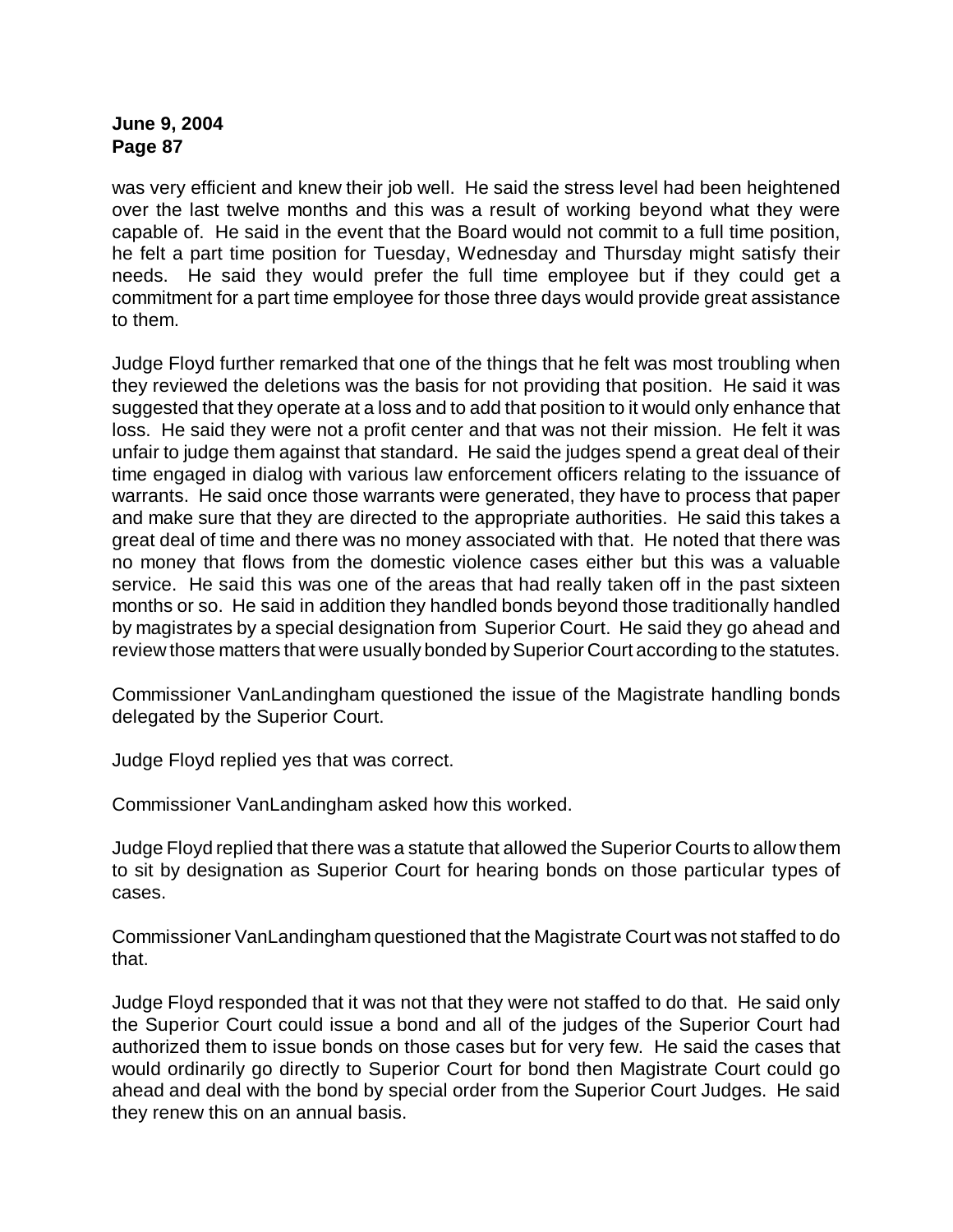Debbie Baron said the reason they did this was with the Superior Court Judges being circuit judges they were not present on a daily basis. She said if the Magistrate Court did not do these hearings then these people would be sitting over in the jail. She said this was a time, efficiency and cost effective thing for the Magistrate judges to do. She said this was the main reason that this happened was so that these people would not have to sit in the jail where the county would have to feed them, board them and everything else.

Commissioner VanLandingham said that made sense to him.

Commissioner Wells asked Ms. Baron what type of position was being asked for.

Ms. Baron responded they were asking for a Court Clerk I.

Commissioner Wells said it was suggested that they could use the TANIF program. She asked if that would work.

Ms. Baron replied no. She said she did not even know what the TANIF program was until she called and found out. She said it was her understanding that these are people who receive assistance from Fayette County are able to come in and work for a limited number of hours and still qualify. She said the problem that they would have with this program was that they have very sensitive records. She said they had records in their computers that at the touch of the wrong button they could deleted, changed and so forth. She said they also had search warrants in the office that the public does not know where the officers were going. She said their records were very sensitive. She said they had permanent records that a lot of people depended on. She said they have to keep and maintain these records and there was just no way that they could let someone come in that had the possibility of being able to delete or change records.

Commissioner Wells felt there would be the issue of confidentiality.

Judge Floyd remarked that confidentiality would be a big concern. He said these were fairly skilled positions and the training that would have to be done to get somebody to a point where they would be effective would be such that he did not know if it would be beneficial to have an unskilled person to come in. He said he just did not know if this would work.

Ms. Baron interjected that this would not be an option for them or any of the courts because of the confidentiality of records.

Mr. Pullium said he would like to comment on this particular budget. He said this department did submit the required documentation and it was very good in terms of part of the justification but he felt the problem staff had was the qualification of the additional work was not clearly articulated. He said staff had extrapolated from information that they had in the budget documents some information that would justify a part time position. He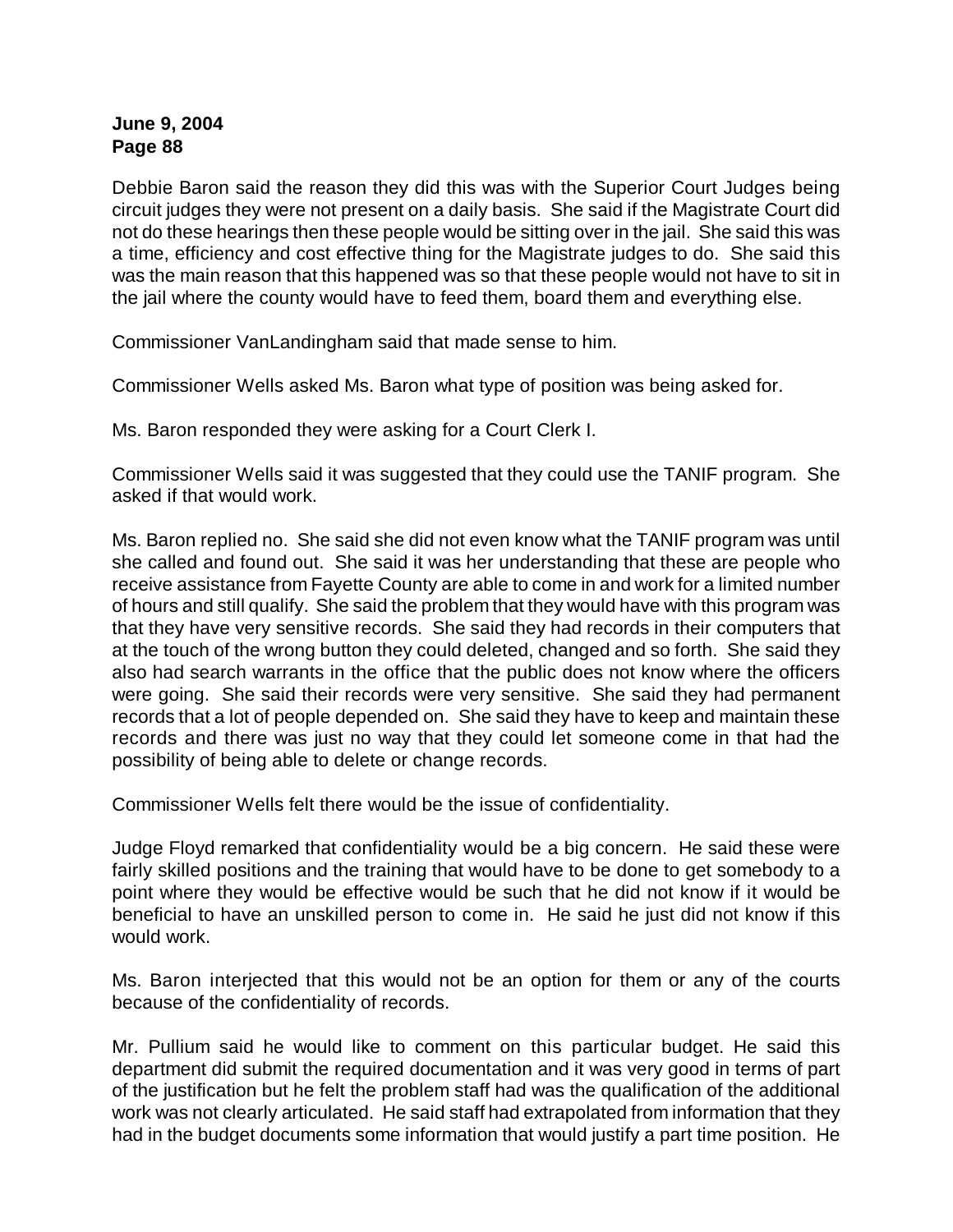said it was staff's point of view that was what should have been asked for instead of a full time position.

Ms. Baron interjected that a lot of their numbers had not gone up as much as they thought they would but the paper work sure had increased.

Commissioner Wells asked if they would be happy with a part time person.

Ms. Baron replied yes they would be glad to have a part time person.

Chairman Dunn clarified that this person could not work more than 29 hours.

Ms. Baron remarked that they needed a person three days for a total of 24 hours. She commented that Tuesday, Wednesday and Thursday were their three busiest court dates. She said if they had someone who could help while court was going on, it would be a tremendous help to them. She said the stress level was very high. She pointed out that they did not have any backlog and this was because everyone had pitched in and kept everything up to date. She said they were very proud that they did not have any backlog of anything.

Commissioner Wells asked if there were any other issues with this budget and Ms. Baron replied yes.

Ms. Baron said she had a question about the Constable's cell phone. She said the Constable was on the old policy. She noted that this was found under communication services found on page 123. She said the Constable was under the policy that the county used to have that the county paid for half of his cell phone. She said that had worked real well. She said the county then came back and told them that it was time consuming writing a check and all of that. She asked if they should just change the plan and get the Constable a cell phone.

Mr. Pullium said staff was suggesting that instead of writing a check for this that the Constable follow the county's plan.

Chairman Dunn asked what the county's plan was.

Ms. Baron replied that the county's plan was that they all use a certain kind of phone and write one check for everybody's phone bill.

Mr. Pullium remarked that the other aspect to this was that there was a better rate for the county's plan and this would be a cost savings for the county.

Chairman Dunn asked what Ms. Baron meant by her comment that the Constable would pay for half of it.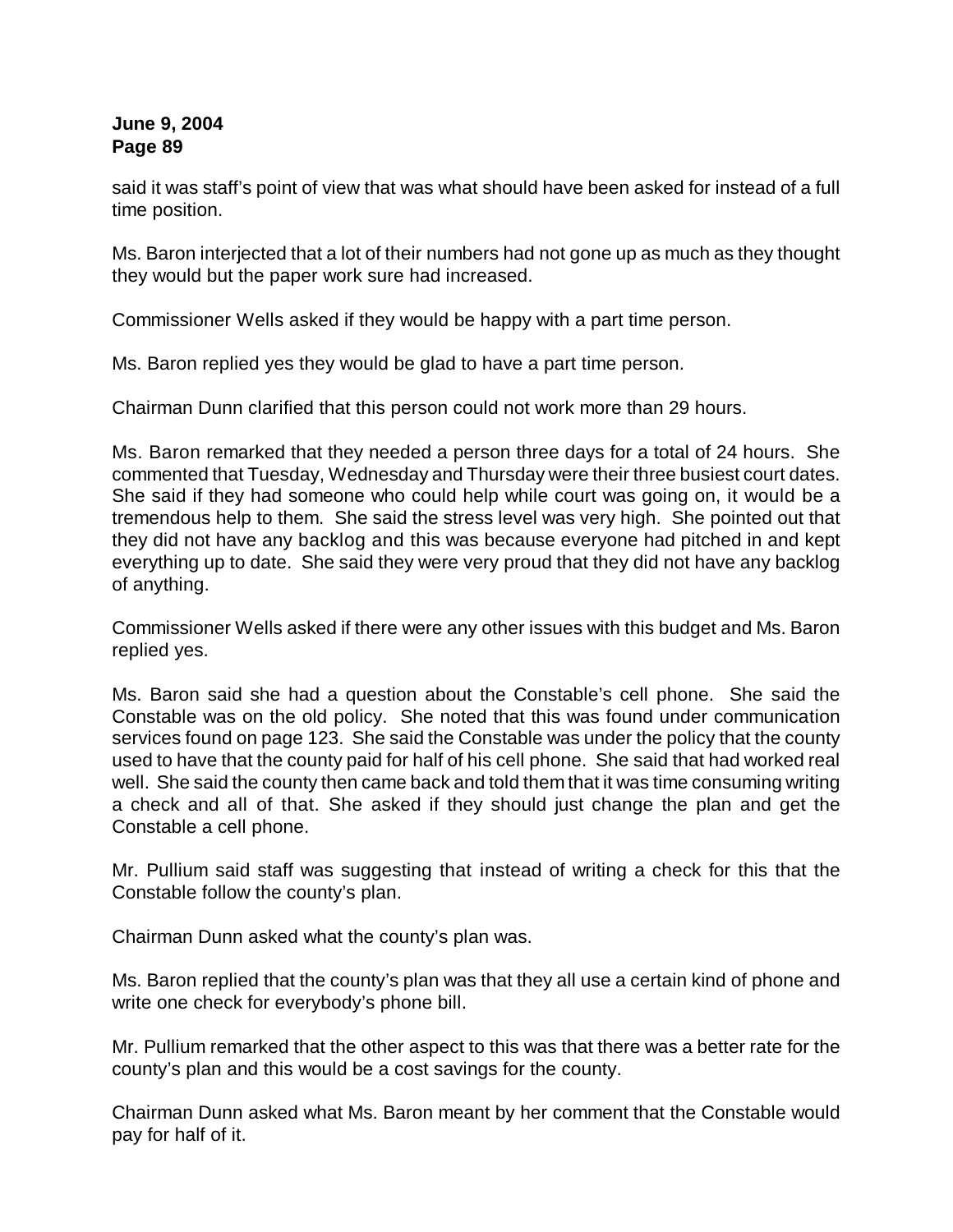Ms. Baron replied that the Constable had a Nextel system. She said the Constable submits his bill, then she submits it and then the county pays for half of the Constable's personal cell phone bill. She said the county reimburses the Constable for half of his personal bill.

Chairman Dunn said the county should not be paying for any of the Constable's personal cell phone bill.

Ms. Baron interjected and remarked that the Constable uses the phone for the courts.

Chairman Dunn stated that the Constable was paying half of the total bill automatically. He felt many people do that.

Ms. Baron said this was the county's old policy.

Mary Holland said the difference was that staff would cut an actual check to the Constable.

Chairman Dunn said his phone bill charges come directly out of his paycheck.

Commissioner Wells said she did not have a county phone because she had her own private cell phone.

Ms. Baron remarked that Judge Floyd had a cell phone and the county pays for all of his bill. She said Judge Ruppenthal also has a cell phone and he pays the county depending on what the cell phone bill was. She said he was an attorney.

Commissioner Wells asked Ms. Baron if there were any other issues.

Ms. Baron replied that the other issue was concerning mileage as listed on page 124. She said staff had cut their mileage from \$1,500 to \$500 and said that they needed to use county vehicles when the judges go to the re-certification classes and so forth. She asked if there were county vehicles that were in good shape that would make it to Augusta, Georgia. She said a lot of times when the Constable has used a county's loaner vehicle, it breaks down and he travels locally in Fayette County.

Chairman Dunn asked who gives the Constable a loaner vehicle.

Ms. Baron replied Fleet Maintenance gives the Constable a loaner vehicle if he has to leave his vehicle with them for repair.

Mr. Cofty interjected that Fleet Maintenance had some loaner vehicles at their shop with probably less than 50,000 miles on them. He said that was the first time he had heard of any problems with the loaners.

Chairman Dunn said there were times when some of the people present need to travel for county business that they take a county car. He said the cars were in good shape.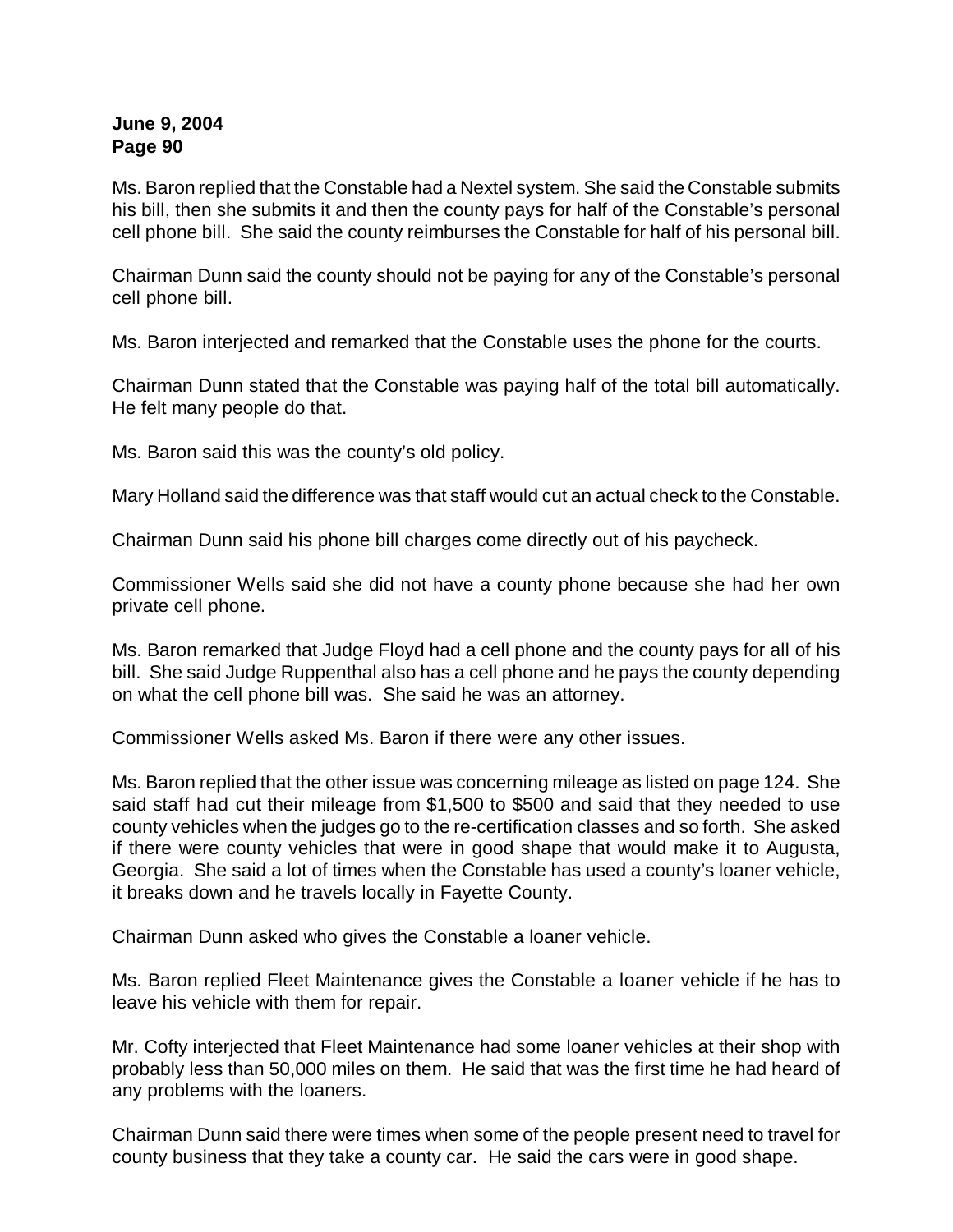Ms. Baron said she had a question on the re-certification classes that the judges go to and they were required by law to go. She said normally they take their wives with them. She asked if there was a problem with insurance or anything if their wives were in the county vehicles during these long distances.

Mr. Cofty replied that might be a problem.

Chairman Dunn felt their private insurance would cover that.

Mr. Cofty said he would check with Saville & Associates but as long as the Board of Commissioners authorizes them to use county vehicles then they should be covered.

Ms. Baron said they had another question regarding a computer. She said this was found on page 127.

Judge Floyd remarked that he had asked for a laptop computer. He said the idea was that it would be a more effective way of communicating. He said at the current time he generally comes in about two days a week during his off weeks. He said he serves a complete week every fourth week and then he comes in two days per week every other week for administrative issues. He said he has a litigation practice and it was very difficult to get to and from the court a lot. He remarked that if he were to look at the actual hours that he spends at the courthouse it would well exceed what was envisioned as the hours that they were paid for. He said he receives a salary of \$16,000 for services that he provides to the courts. He said by having a computer, this would allow him greater access to the office because everybody uses e-mail. He said he would be able to cut down on a lot of the trips that he currently makes to the court house.

Chairman Dunn asked if the county had a laptop computer that the Judge could use.

Judge Floyd remarked that there was a laptop computer in the office but it was designated on a judge's bench in the courtroom. He said for the most part they did not need one at that location.

Ms. Baron remarked that two of the judges use the laptop.

Mr. Pullium suggesting putting a regular computer at the judge's bench station and the laptop could be freed up for the Judge to use. He said there were some regular computers that would be available for the courtroom bench location.

Judge Floyd interjected that he certainly did not need a new laptop.

Judge Floyd said that would work fine if they put a stationery computer at the judge's bench thus allowing him use of the laptop.

Commissioner Wells asked if there were any other issues.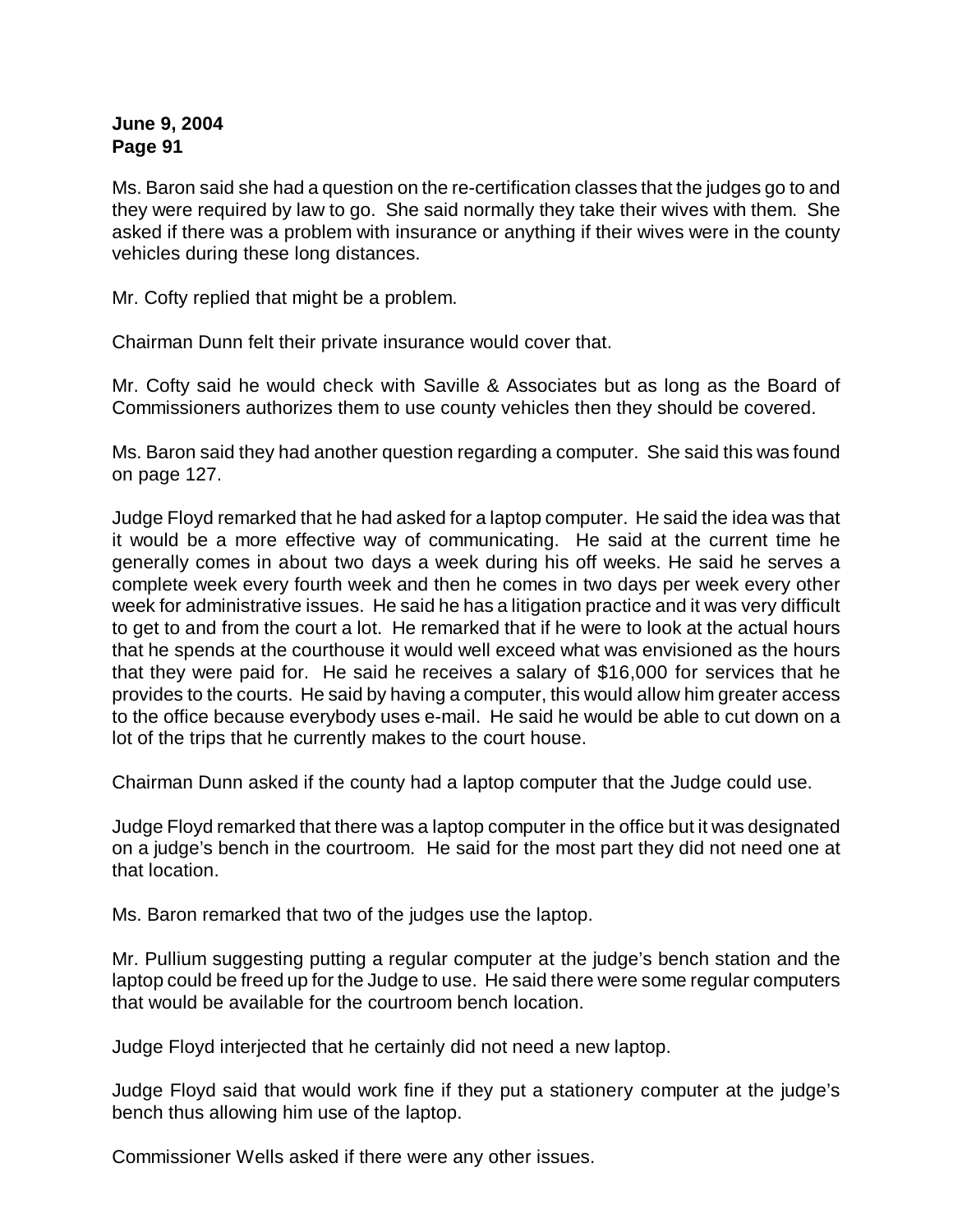Ms. Baron replied she had a question about computer supplies which was account number 531115 on page 126. She said they had asked for \$600 and staff had recommended \$350. She said they had eleven printers and four copiers and during the year several of these need toner cartridges. She said the toner cartridges that they had purchased from vendors recommended by the Purchasing Department cost \$70. She said most of the cartridges especially for the copiers cost approximately \$98 each. She said they were afraid that \$350 would not be enough money. She said they did not pad their budget and this was a "bare bones budget".

Mr. Pullium recommended adding \$250.

Commissioner Wells pointed out that they had already spent \$526 this year.

Judge Floyd pointed out the fact that since they had not spent this money last year that more than likely they would need to spend it this year.

Chairman Dunn clarified that the Board was recommending the \$600 that they had asked for.

Ms. Baron said she had just one more issue to discuss and that was communication supplies. She said they had asked for \$150 to purchase two radio batteries for their walkie talkies. She said they did not have to buy those this year.

Mr. Pullium remarked that the Magistrate had not budgeted any money for that.

Ms. Baron replied that was an error and she should have.

Chairman Dunn asked if this would be a supplemental request.

Ms. Baron said they needed \$150 since the batteries were \$75 each.

Commissioner VanLandingham said he had a question on page 121 under legal services. He said he understood the possibility of the county attorney working with judges to change legislation related to salaries ongoing.

Commissioner Wells said she had also noticed this and remarked that the County Attorney was not working with the judges. She said they had asked Attorney McNally about this issue and he was not working on that.

Judge Floyd remarked that he had asked the County Attorney to look at the possibility of a pay increase for the Magistrates because there had not been one in the past seven or eight years. He commented that the work load had certainly increased during that period of time. He said he had asked the County Attorney to look at the possibility of converting the office to at least a full time position and additional positions. He said the County Attorney told him that he could show what the legislation would look like because he had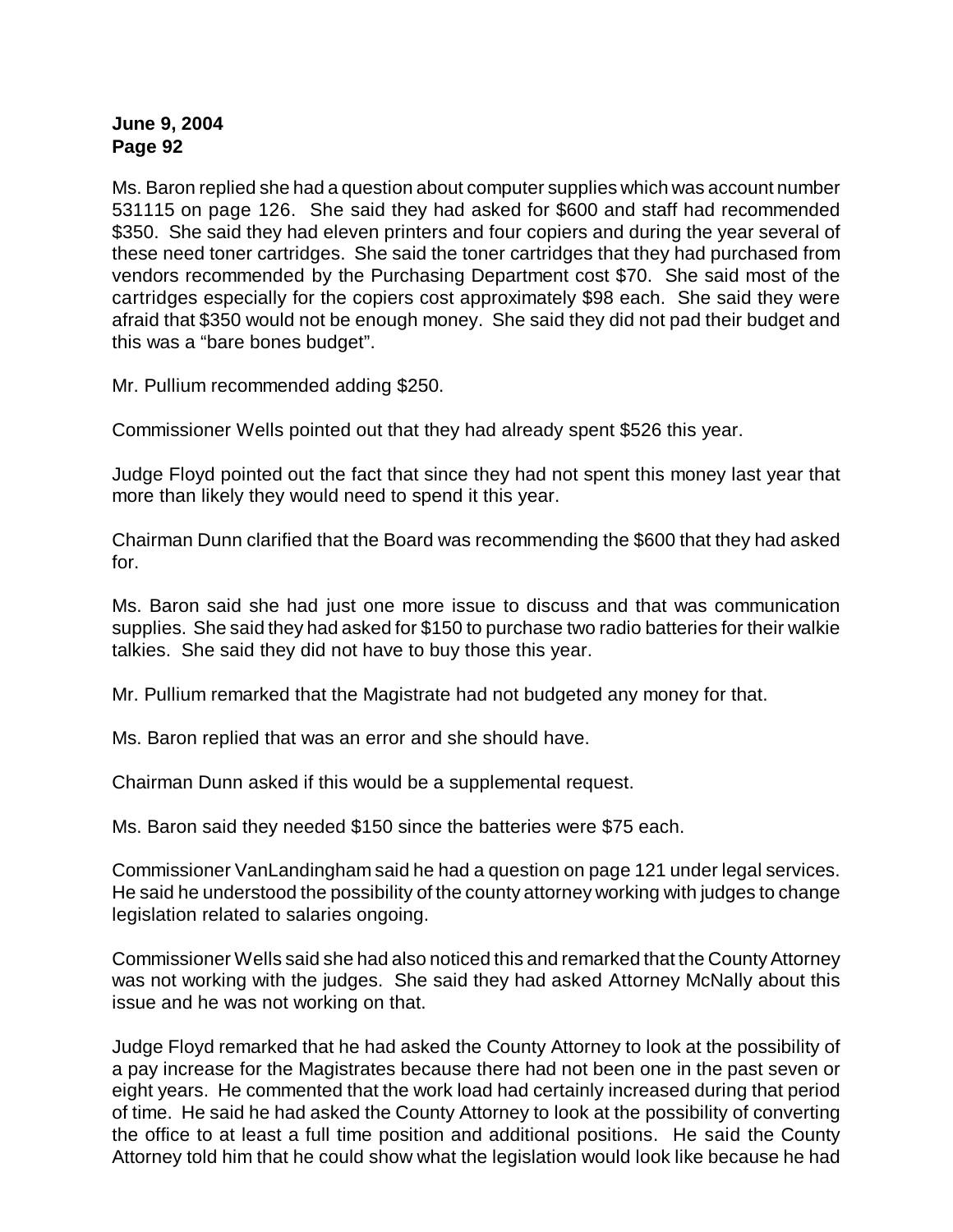seen it done in other counties and this was the way that the increase was determined. He said the County Attorney had done those two things separately because he did not present the request to establish a full time Magistrate's position to the Board of Commissioners. He said the County Attorney had done the research on that and provided them with a draft piece of legislation which would accomplish that. He said that was the extent of it and there was no ongoing relationship.

Chairman Dunn asked Judge Floyd if the County Attorney had billed him for that.

Ms. Baron replied yes, this was how the money was used.

Commissioner Frady asked which attorney had done this.

Judge Floyd replied Attorney Dennis Davenport.

Ms. Baron said this turned out to be \$1,100.

Commissioner Wells asked if this was the only legal assistance that they had required this year.

Ms. Baron replied yes and remarked that they had not gotten sued this year.

Judge Floyd said he would be pursuing the legislative request for a full time Magistrate position and he would anticipate some additional followup with him this year on that.

Chairman Dunn remarked that this was a county court and the request would have to come through the Commission first and not go straight to the Legislature.

Judge Floyd said he understood but stated that they have to present it to the Commission and it would have to be in the proper format as to what would be required if they were to present it to the legislative contingent. He said the Magistrate Court would be making the proposal to the Commission and the proposal would be self-contained.

Ms. Baron interjected that it would also require local legislation to change what was already written.

Commissioner Wells asked if there were any other questions, hearing none she said she would like to make a motion. She asked Tom Sawyer to first go over the changes in this budget.

Mr. Sawyer said computer supplies were increased to \$600. He said the communication supplies were reinstated in the amount of \$150. He said they were also adding one part time employee not to exceed 24 hours per week.